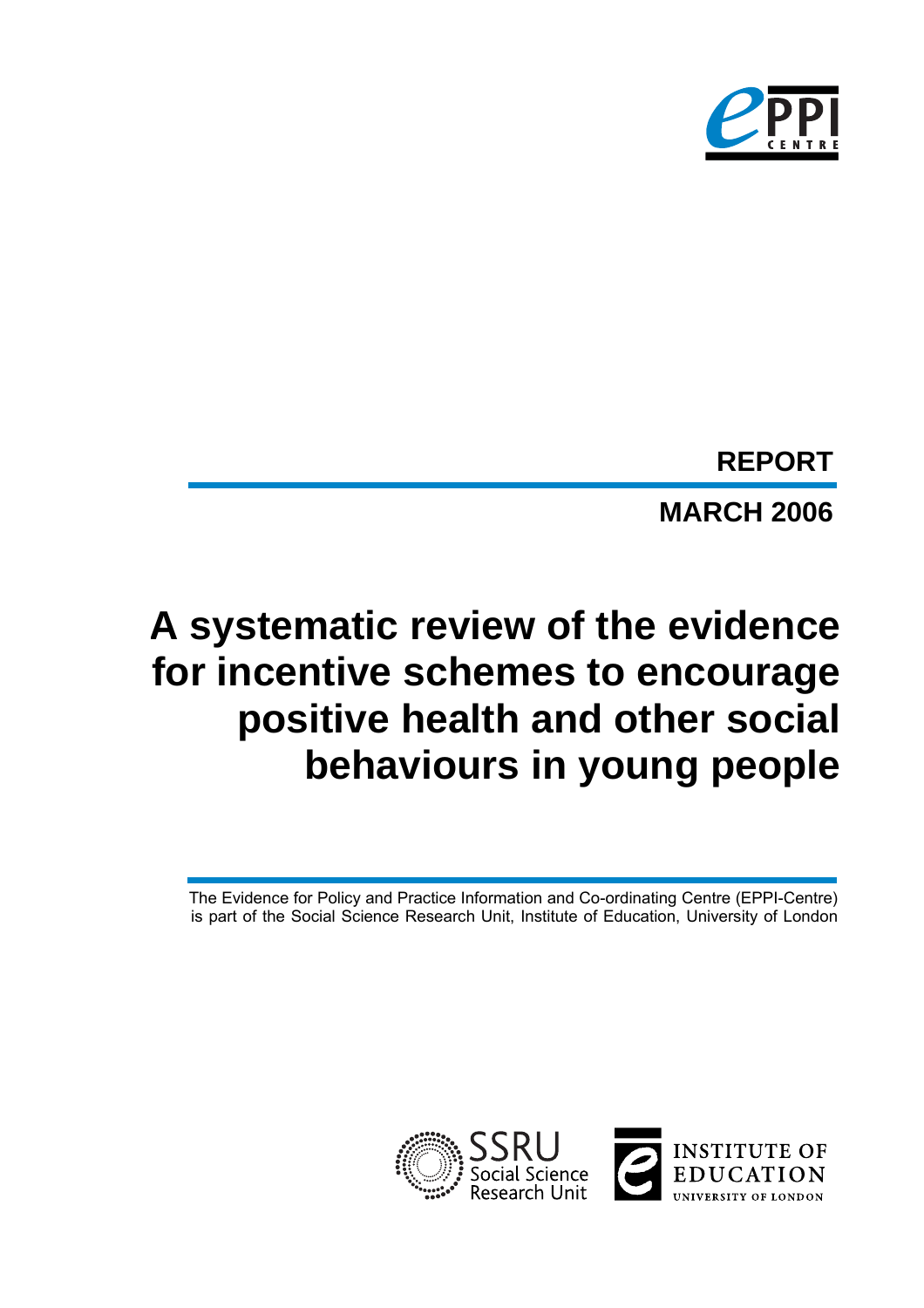# **AUTHORS**

Josephine Kavanagh, Alex Trouton, Ann Oakley and Chloe Powell of the EPPI-Centre, Social Science Research Unit, Institute of Education, University of London.

# **CONFLICTS OF INTEREST**

There were no conflicts of interest for this review.

# **ACKNOWLEDGEMENTS**

Our Consultation Group gave valuable assistance in specifying the topic for the in-depth review. Its members are listed below. Special thanks to Jon Ashton for proof-reading, copy-editing and layout of this review, to James Thomas for providing advice and support with the meta-analyses, and to Angela Harden and other members the EPPI-Centre Health Promotion and Public Health team for their support and advice.

# **CONSULTATION GROUP MEMBERSHIP**

Tessa Parsons, Institute of Child Health, London

Gillian Maclauchlan, Attendance Initiatives Development Officer, Newcastle City **Council** 

Geoff Dessent, Department of Health, London

Catherine Dennison, Department of Health, London

Peter Lister, Social Exclusion Unit, Office of the Deputy Prime Minister, London

Philip Davies, Cabinet Office, London

### **Funding**

The work described in this report was undertaken by the EPPI-Centre, which receives funding for a specific programme of work from the Department of Health, England.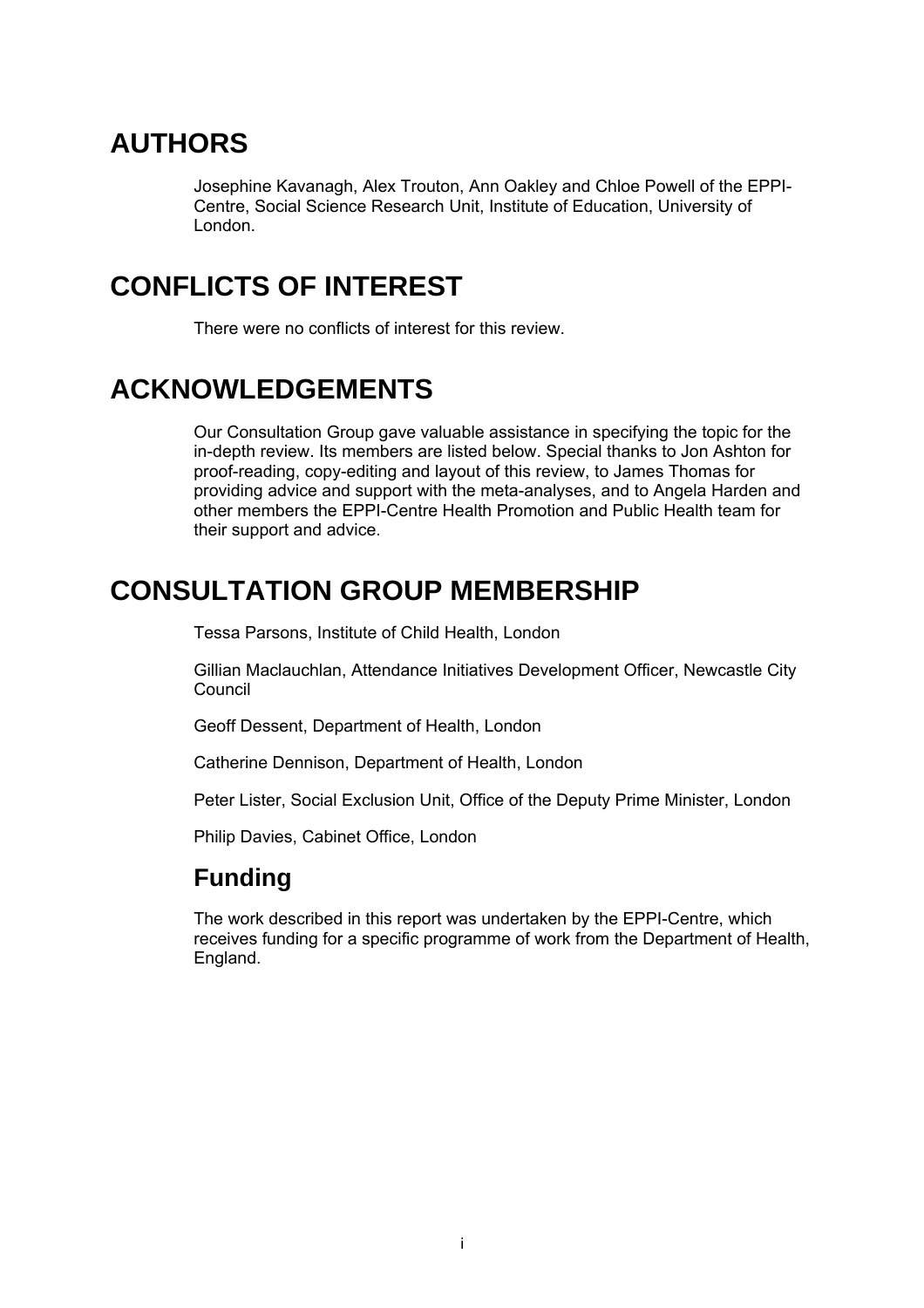This report should be cited as: Kavanagh J, Trouton A, Oakley A, Powell C (2006) *A systematic review of the evidence for incentive schemes to encourage positive health and other social behaviours in young people*. London: EPPI-Centre, Social Science Research Unit, Institute of Education, University of London.

The opinions expressed in this publication are not necessarily those of the EPPI-Centre or the funders. Responsibility for the views expressed remains solely with the authors.

ELECTRONIC VERSION

ISBN: 0-9551548-6-3 978-0-9551548-6-7

#### © Copyright

Authors of the systematic reviews on the EPPI-Centre website [\(http://eppi.ioe.ac.uk/\)](http://eppi.ioe.ac.uk/) hold the copyright for the text of their reviews. The EPPI-Centre owns the copyright for all material on the website it has developed, including the contents of the databases, manuals, and keywording and dataextraction systems. The centre and authors give permission for users of the site to display and print the contents of the site for their own non-commercial use, providing that the materials are not modified, copyright and other proprietary notices contained in the materials are retained, and the source of the material is cited clearly following the citation details provided. Otherwise users are not permitted to duplicate, reproduce, re-publish, distribute, or store material from this website without express written permission.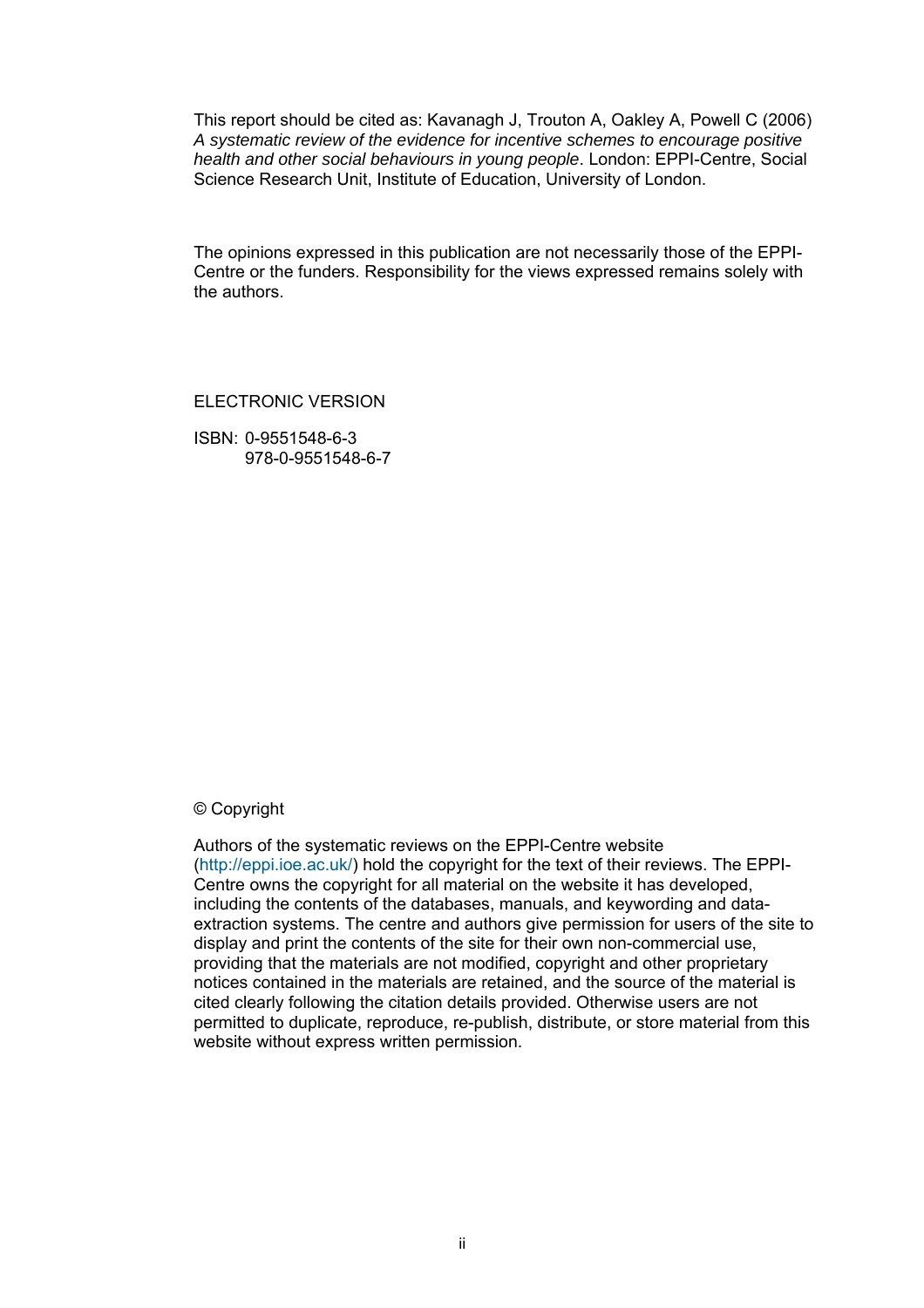# **TABLE OF CONTENTS**

| 3. IDENTIFYING AND DESCRIBING STUDIES: RESULTS14                          |  |
|---------------------------------------------------------------------------|--|
|                                                                           |  |
| 4. THE IMPACT OF INCENTIVES ON POSITIVE BEHAVIOUR CHANGES 28              |  |
|                                                                           |  |
|                                                                           |  |
|                                                                           |  |
|                                                                           |  |
|                                                                           |  |
|                                                                           |  |
|                                                                           |  |
| Appendix 2: Methods for calculating and pooling effect sizes 88           |  |
| Appendix 3: Details of reports of effectiveness studies relevant to       |  |
| Appendix 4: Controlled trials included in map but not in-depth review 104 |  |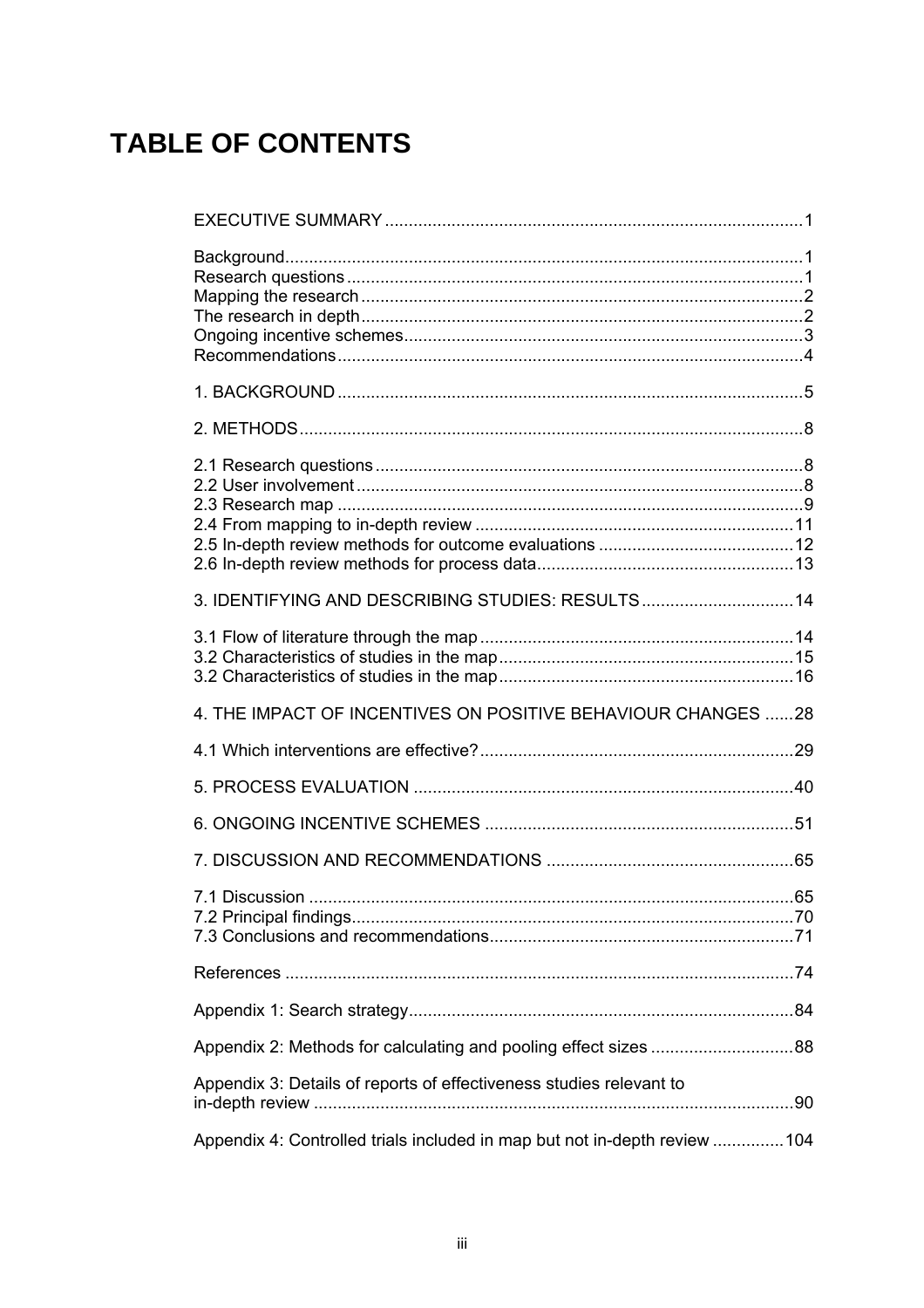### <span id="page-4-0"></span>**EXECUTIVE SUMMARY**

### **Background**

This systematic review is the third and final product of a programme of work funded by the English Department of Health. The programme is located within the larger context of the recent Public Health White Paper, *Choosing Health* (Department of Health, 2004), which emphasises the significance of individual choice in determining a wide range of health and social behaviours, and the potential of incentives to aid behaviour change. If tangible incentives are effective in helping young people to develop and maintain healthy and prosocial behaviours, this is of importance to the formulation of health promotion policies.

An initial scoping exercise (Kavanagh *et al.*, 2005) indicated that there was a considerable body of relevant evidence. A companion study (Trouton *et al.*, 2005) documented a range of current incentive schemes based both in the UK and elsewhere. This systematic review brings together the relevant research literature to examine the effectiveness or otherwise of incentives in encouraging positive health and other social behaviours in young people. It also examines ongoing incentive-based schemes in more detail. A number of systematic reviews of incentives in health care contexts with other populations have been conducted (Achat *et al.*, 1999; Giuffrida and Torgerson, 1997; Hey and Perera, 2005; Hey and Perera, 2005; Kane *et al.*, 2004), but none have examined the use of incentives with young people in health, educational and community contexts in this way.

Existing research in the fields of psychology and, to a lesser extent, economics, highlights a number of unresolved issues regarding the impact and utility of incentive schemes. One question is to what extent our behaviour is shaped by extrinsic factors, such as incentives or environmental modification, or by intrinsic factors, which are more personal in nature and possibly less amenable to external influence. It is argued by some that the use of extrinsic rewards may discourage the development of the intrinsic motivation needed if behaviour changes are to be sustained in the long term (Cameron *et al.*, 2001; Deci *et al.*, 1999). There are other unanswered questions concerning the best way of designing incentivebased schemes for different populations, settings and purposes.

### **Research questions**

Two broad research questions drove this systematic review and provided the conceptual basis for a systematic map of relevant research in the area. The first question was about effectiveness:

What is the best available evidence of the effectiveness or otherwise of incentive schemes to improve health and other social behaviours in young people aged 11–19?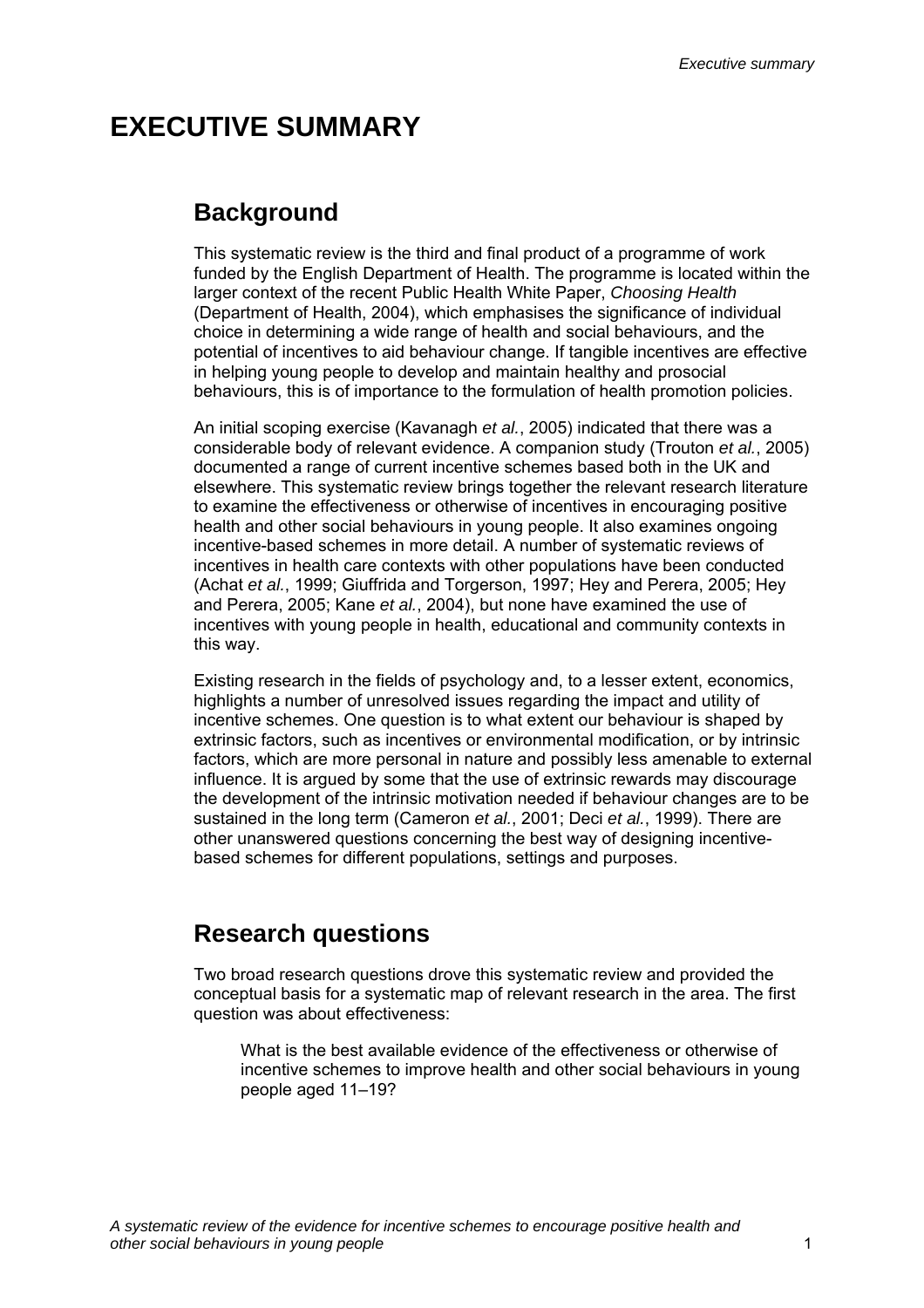<span id="page-5-0"></span>The second question focused on processes:

In what conditions are incentive schemes more or less effective?

For example:

- In which areas (e.g. health, education) do they work best?
- For which groups of young people do incentive schemes work best (e.g. at-risk young people)?
- Are universal or targeted approaches more effective?

### **Mapping the research**

Altogether our literature searches produced 9,843 records. These were narrowed down to a total of 181 reports of 129 separate studies which were included in the first, mapping stage of the review. The majority of studies were conducted in the USA (N=88), with only 28 studies being carried out in the UK. A wide range of incentives was employed, from cash payments to entry into raffles or lotteries. Financial incentives in the form of cash payments or reduced-cost access to a range of resources were used in over half of the studies.

Many studies covered more than one topic area. Fifty studies described a focus on one or more health behaviours, 61 upon at least one educational behaviour, and 32 studies focused on one or more social behaviours.

### **The research in depth**

A smaller number of studies were examined in more detail for the in-depth review. Sixteen outcome evaluations met our inclusion criteria and were judged to be methodologically sound. Nine were conducted in the USA, two in the UK and one each in Canada, Finland, Germany and the Netherlands. The interventions fell into three categories: nine studies which focused on a range of positive health behaviour changes; six which considered the impact of incentives on educational outcomes; and one study with other social outcomes.

Analysis of these studies showed that single or dual component incentive schemes are effective in encouraging positive health behaviours where a simple or single action is required, rather than a sustained health behaviour change. The Child Health Programme as described in the White Paper covers screening and immunisations which are single event health behaviours shown in our review as likely to benefit from the use of incentives to encourage uptake. The government target to reduce health inequalities as measured by infant mortality by 2010 focuses on interventions to improve services and support for pregnant women, new mothers and their babies. The highest rate of infant mortality is in children born to teenage mothers. We found non-financial incentives to be effective in encouraging teenage mothers to attend an early post-natal health clinic.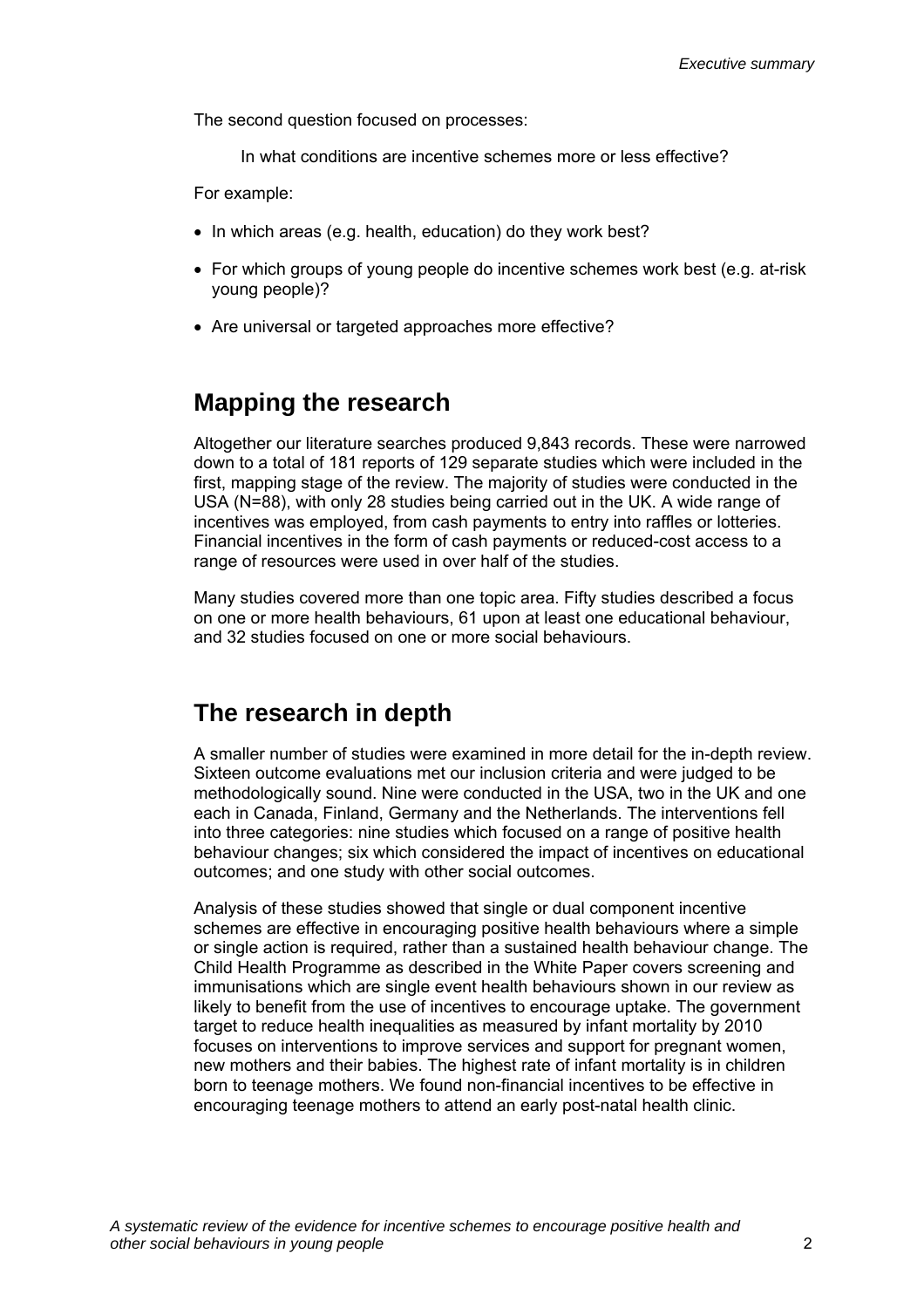<span id="page-6-0"></span>The interventions were also shown to be effective in reducing smoking behaviours in the context of school-based competitions. These findings are based on a small number of studies, none of which were conducted in the UK, but they are consistent with other systematic review evidence. We found no evidence that single or dual component incentive schemes are effective in improving either the levels of effort applied to educational tests or attendance levels in school.

Overall single or dual component incentive schemes do not appear to offer policymakers or practitioners a simple route to ensuring general positive behaviour changes in young people. However, they may be useful in particular settings and for particular groups.

### **Process evaluations**

Of the sixteen trials included in the in-depth review, only seven provided formal process evaluations. Most of these studies investigated process issues regarding participants' perceptions of the intervention, facilitators and barriers to implementation, and the accessibility and reach of the programme. Coverage of other process issues relating to the content and quality of the programmes, human resources issues and cost-effectiveness was scantier.

The following are issues for consideration when developing incentive-based interventions for piloting. Incentives do appear to be perceived favourably by participants, particularly where they are used in a straightforward way to reward a single behaviour. However, those who failed to reach targets despite their efforts sometimes had negative reactions including mention of lowered self-esteem. In designing incentive-based interventions, it is important to recognise the potential for harm, such as undesirable kinds of peer pressure, and it is important that the behaviour change required is achievable. The required behaviours need to be logged and rewarded consistently, and interventions designed to foster the required behaviour need to be implemented properly and consistently. Largescale incentive-based schemes in particular require staff with the necessary skills and commitment to supporting young people through a scheme, and in turn such schemes require sound systems in place to support them. Consideration should be given to ensuring that the size or type of incentive on offer is sufficient to motivate change in young people.

### **Ongoing incentive schemes**

Our earlier work (Trouton *et al.*, 2005) located and described 37 ongoing schemes which use incentives to encourage positive behaviours in young people. These schemes can be divided into three broad groups: 15 fall under the heading of health promotion, 9 are related to education, and 13 target other social behaviours. We collated information about the evaluation status of the schemes and requested copies of all available evaluations from the schemes' organisers. Evaluation is a key issue as it provides information regarding the impact of schemes on young people's behaviours and whether they achieve their stated aims. We found that the most common approaches to evaluation were either postintervention surveys or no formal evaluation at all. Only five of the schemes have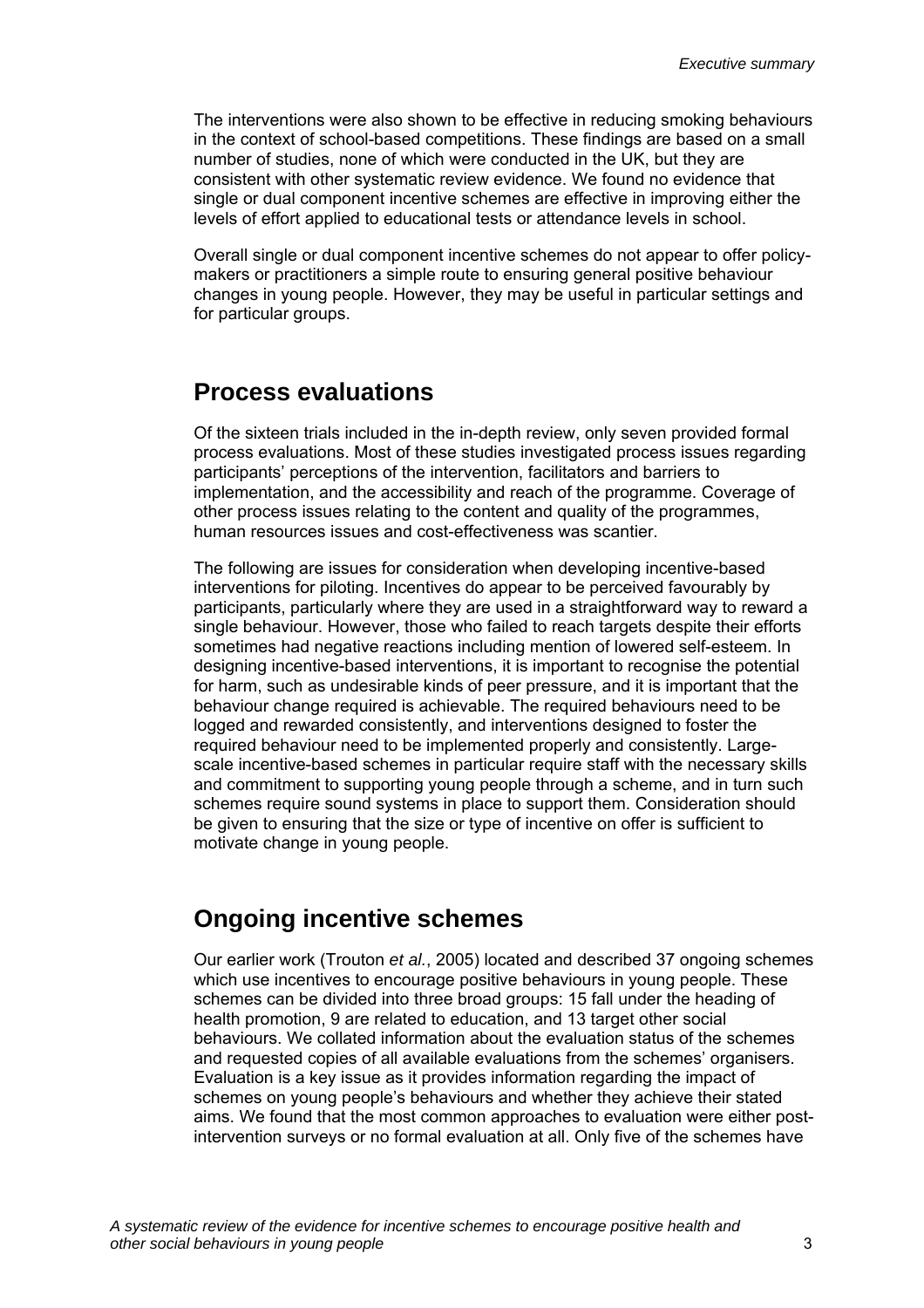<span id="page-7-0"></span>implemented or are intending to implement evaluations using a control group design, a methodology which provides the most robust results.

### **Recommendations**

A clear recommendation is the need to design and pilot single or dual component interventions to promote the uptake of simple or single event preventive health behaviours in young people. Such interventions could include immunisation or screening programmes, and accessing pre- and post-natal health services. We also recommend that classroom-based incentive schemes which aim to delay the onset of or reduce levels of smoking should be piloted and evaluated in welldesigned RCTs.

Any future incentive-based interventions should access, and take into account, the views of young people on what are important areas of behaviour change to them, and what types of incentive-based interventions might be acceptable to them. This is an essential first step in designing and implementing acceptable and effective interventions.

Future evaluation research in this area should prioritise the use of randomised controlled trials, as this approach to evaluation makes it easiest to attribute any observed differences in outcomes to intervention effects. Where a cluster trial design is used, researchers should present intra-cluster correlations. All evaluations should be accompanied by well designed process evaluations.

Those conducting publicly funded incentive schemes should be encouraged to conduct reliable evaluations of the interventions that they implement with young people. Funders will need to ensure that funds are ring-fenced for such evaluations and that providers have access to research support.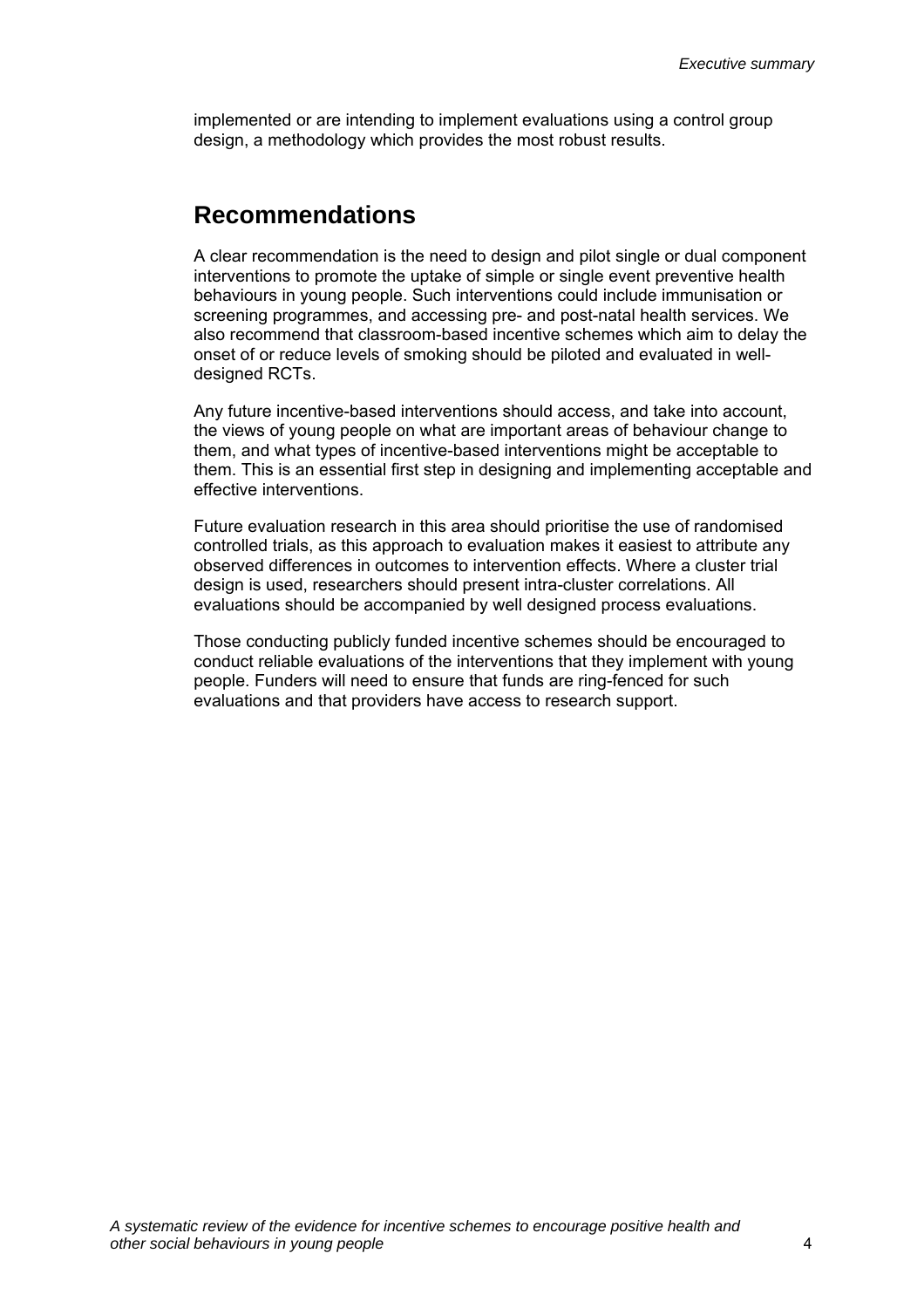### <span id="page-8-0"></span>**1. BACKGROUND**

The systematic review described in this report looked at the evidence for the health-enhancing effects on children and young people of financial and other tangible incentive schemes aimed at increasing positive behaviours. It is the third and final product in a programme of work conducted by the EPPI-Centre in 2004– 5, funded by the Department of Health (England), on the impact of incentives on children and young people's behaviour.

Our first report (Kavanagh *et al.*, 2005) was a 'scoping review', assessing the nature and extent of the research evidence in the area. In this, we looked at the international research literature evaluating the effectiveness of a range of different incentive schemes for children and young people aged 19 years or less; we also searched for and described ongoing projects in the UK. We found a considerable amount of literature: 94 reports describing 88 studies. About half these studies had a focus on the education system; the rest were concerned with health promotion or other social behaviours. The type of incentive varied, from direct financial reward, vouchers, and opportunities to win competitions, to social support, resource access, and environmental modification. Most of the studies took place in educational settings and were carried out in the USA. We also located 14 incentive schemes ongoing in the UK.

In our second report (Trouton *et al.*, 2005) we provided more detail on current incentive schemes, including those in the UK. We described 37 such schemes that use incentives and are aimed at promoting a range of positive behaviours in young people. Twenty seven of the schemes were based in the UK. Eleven provided direct cash incentives, and the others used a variety of different material incentives. The 37 schemes fell into three broad groups: 15 were aimed at promoting young people's health-related behaviours; 13 were directed at other social behaviours through youth work and other community-oriented approaches; and nine were designed to promote educational attendance and attainment.

All this research activity supports the view that there is considerable, and growing, interest in the possibility that providing direct incentives of one kind or another can encourage young people to adopt healthy and prosocial behaviours. This interest is driven by a long-term policy concern that improving population health in part depends on the willingness, and ability, of people to choose health-enhancing behaviours (Department of Health, 1996). The general pattern of health inequalities may be partly explained by differences in these behaviours, which are in turn closely related to structural and material inequalities (Acheson, 1998). Health-related behaviours and the factors shaping their adoption are complex; it has been clear for many years that simply telling people what is good for their health is not an effective strategy for producing sustainable behaviour change. While individuals can make choices, factors working at the community and societal levels contribute both to individual health status and to people's ability to effect health behaviour change. This is particularly the case for children and young people (Roberts, 2000). There is substantial evidence that many aspects of adult health are laid down in childhood, and that children and young people constitute a social group that are regarded as 'problematic' with respect to such behaviours as crime and drug abuse, smoking and alcohol use, low levels of school attendance, poor diet, physical inactivity, and risk-taking sexual behaviour.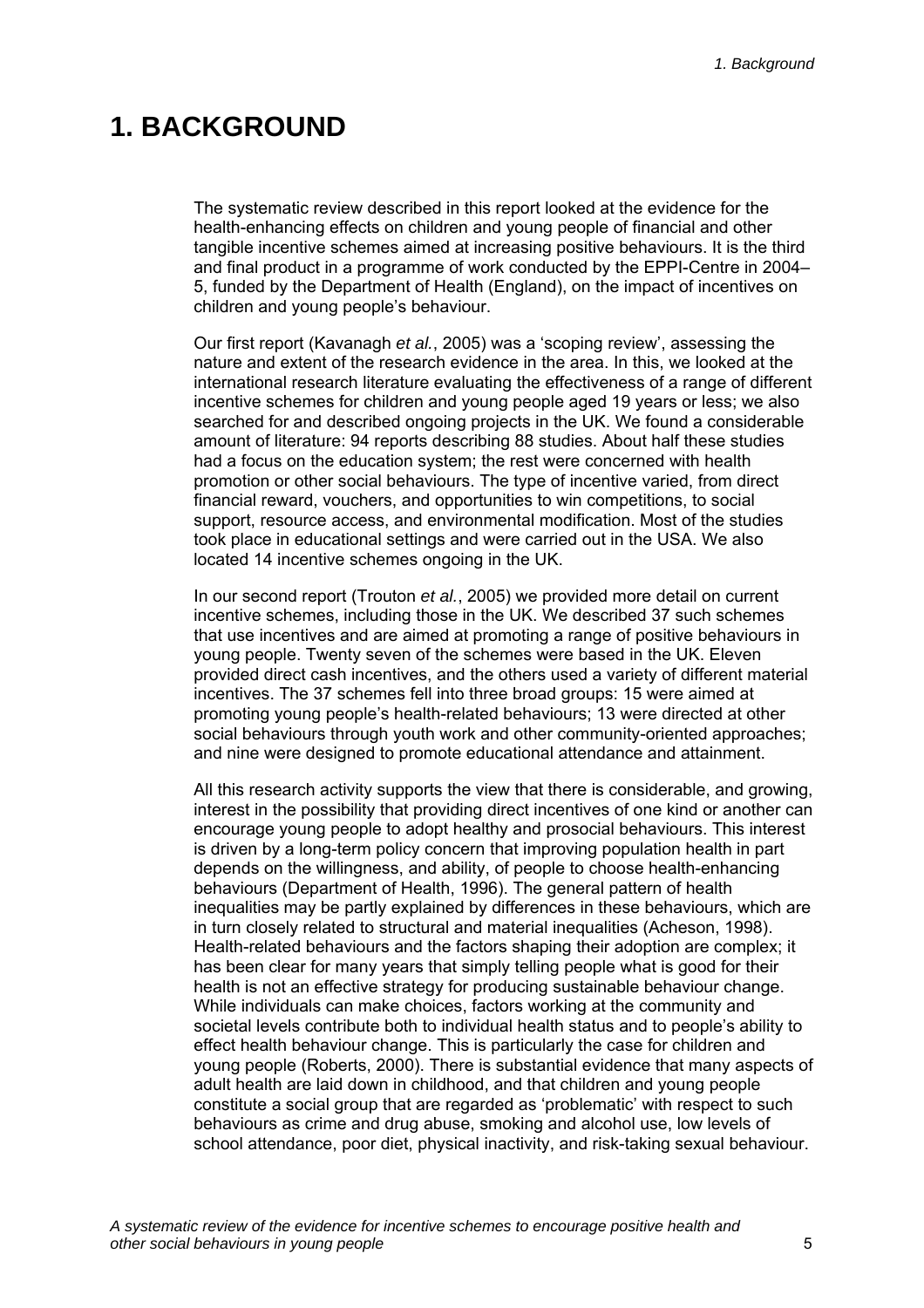The recent Public Health White Paper *Choosing Health* (Department of Health, 2004) outlines the framework for an approach to health promotion centred on the significance of individual choice. 'Consistent support, clear boundaries and incentives' are identified as helping young people to make positive health choices (p 66). The report cites evidence of incentive schemes that were used successfully in the USA; in Scotland to promote healthy eating among young people; and in England to reduce truancy and crime-related behaviour (p 70). Particular examples referred to in the report are the Karrot project in London, where 11- to 16-year-olds are provided with a range of sport, art, drama and music activities and a reward scheme, with the aim of improving school attendance and 'good citizenship'; and the Connexions Card, available to all 16 to 19-year-olds in England, which enables young people to collect points for learning and development activities that can be exchanged for rewards. The White Paper outlines the case for the systematic review of the international evidence for incentive schemes directed at children and young people which is presented in this report:

The aim is to assess which areas of public health could benefit the most and to consider some piloting work should the general approach look to be encouraging. (Department of Health, 2004, p 71)

An important aspect of the review is to examine the transferability to the public health domain of evidence about the effectiveness of incentive schemes in nonhealth areas.

A number of systematic reviews have been conducted that included research studies of interventions with an incentives component. However, the rationale for the review presented in this report is the absence of any review providing an evidence-based summary of the current status and effectiveness of incentive schemes to promote positive behaviour changes in children and young people. This report builds on the previous two by taking a closer look at the quality of the evidence from studies of incentive schemes: is there a convincing case for supposing that this approach is likely to be effective in improving young people's health-related behaviour? The report also examines ongoing incentive schemes. What is the range of such schemes, and what can we conclude about their likely effectiveness?

The interest in using direct incentives to change people's behaviour is not new (Ferster and Skinner, 1957; Skinner, 1976). Within psychology, for instance, there is a tradition of experimental research on incentives which stretches back a century or more, but is particularly marked from the 1970s on (Cameron *et al.*, 2001). The attempt to shape behaviour by extrinsic means which guides much of this research is grounded in behaviour modification theory. The term 'incentives' is used to describe a wide range of strategies, including direct cash payments, prizes, material support, and free or reduced cost access to resources such as leisure schemes. So far as young people are concerned, these can be, and have been, directed at different groups of young people or organisations/individuals working with them (e.g. schools, head teachers, health professionals), and can be designed to impact on a range of problem behaviours, including those in the areas of health, school absenteeism, educational achievement and crime.

Existing research highlights a number of unresolved issues about the impact of incentive schemes. There is considerable debate within psychology, for example,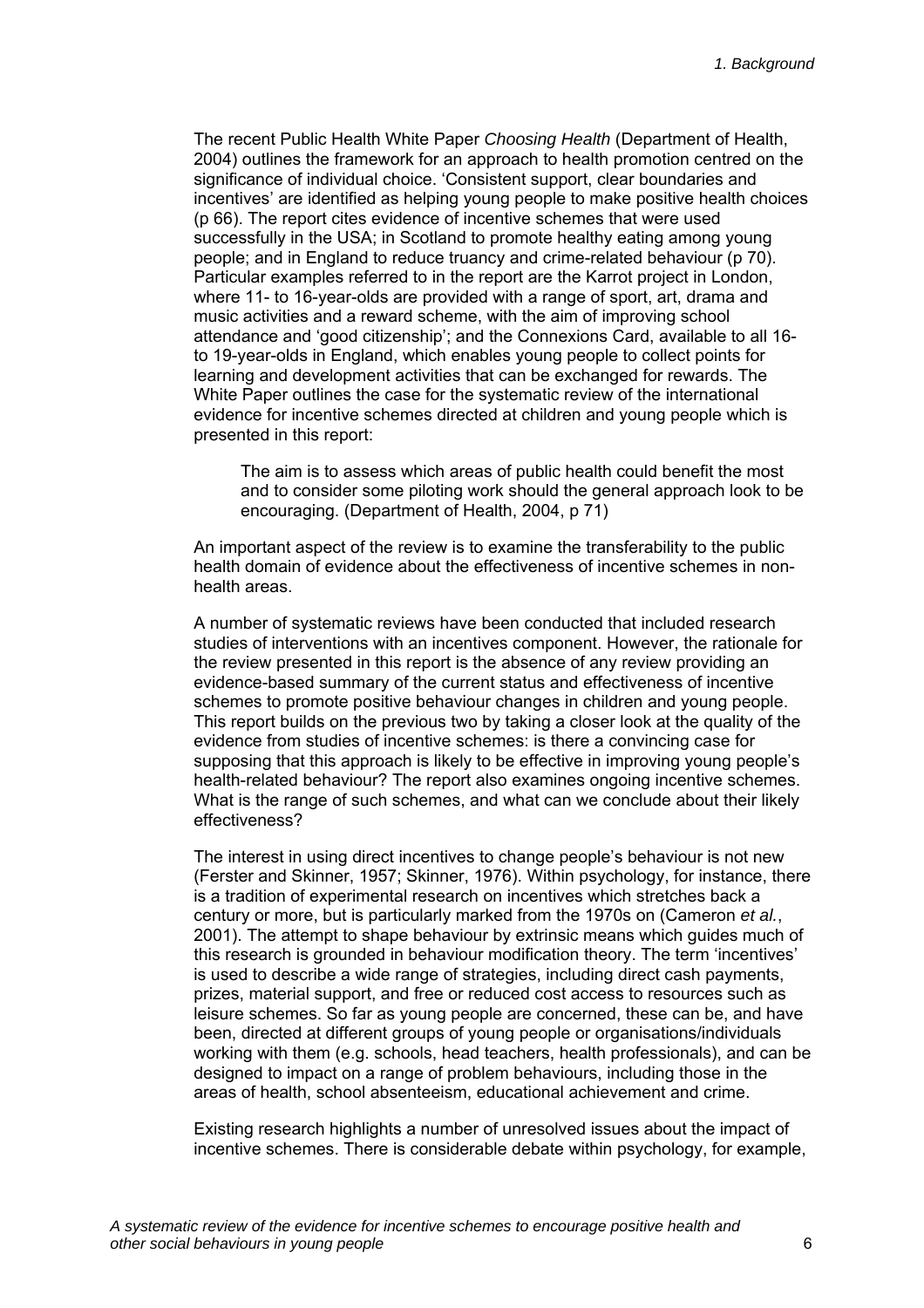about whether the use of extrinsic rewards discourages the development of the intrinsic motivation that is needed for sustained behaviour change (Cameron *et al.*, 2001; Deci *et al.*, 1999), especially, perhaps, for complex health behaviours (Kane *et al.*, 2004a; Kane *et al.*, 2004b). What is the 'functional significance' of incentives – how do recipients interpret their meaning in relation to their own feelings of self-determination and competence? There is a possibility that the perceived 'paternalism' of the incentives approach may interfere with effectiveness (Deci *et al.*, 1999). If incentives work, *how* do they work? Should incentives be given universally, or to particular groups? Incentives are commonly offered as part of multi-component interventions (Kane *et al.*, 2004a; Kane *et al.*, 2004b), but might they be better delivered as a single component in a simple intervention? What kinds of incentives are acceptable to different population groups? There is some evidence, for example, that tangible incentives may work less well for children than for other groups, perhaps by negatively affecting their intrinsic motivation. However, age effects are rarely reported (Deci *et al.*, 1999). Is there a dose effect, so that higher levels of rewards contribute to greater and more sustained behaviour change? How do incentives compare with other strategies, for example, peer support? What is their cost-effectiveness? Are incentives best used to generate short-run effects for relatively simple goals (Kane *et al.*, 2004a; Kane *et al.*, 2004b)? How important is the setting in which incentives are offered? For example, with respect to adults, some research suggest that community-based initiatives achieve more positive results than those based in workplaces (Hey and Perera, 2005a). Incentives may increase participation in a programme but have no direct impact on the target behaviours (Hey and Perera, 2005b). A crucial issue is that of cultural transferability: what works for different groups in different countries and cultures may vary widely.

These are complex questions. Answering them is made more difficult because incentives are often ill-defined, initiatives are poorly documented, attempts at evaluation can be sketchy, and periods of follow-up are short (Main and Lewis, 1992). The literature is heterogeneous, crossing many areas, and simple search strategies do not discriminate sufficiently (Kane *et al.*, 2004a; Kane *et al.*, 2004b). In this report we have done our best to extract the most relevant literature from a very diverse field, and to identify what we reliably know about the usefulness of incentives in improving the health-related behaviours of children and young people in the UK.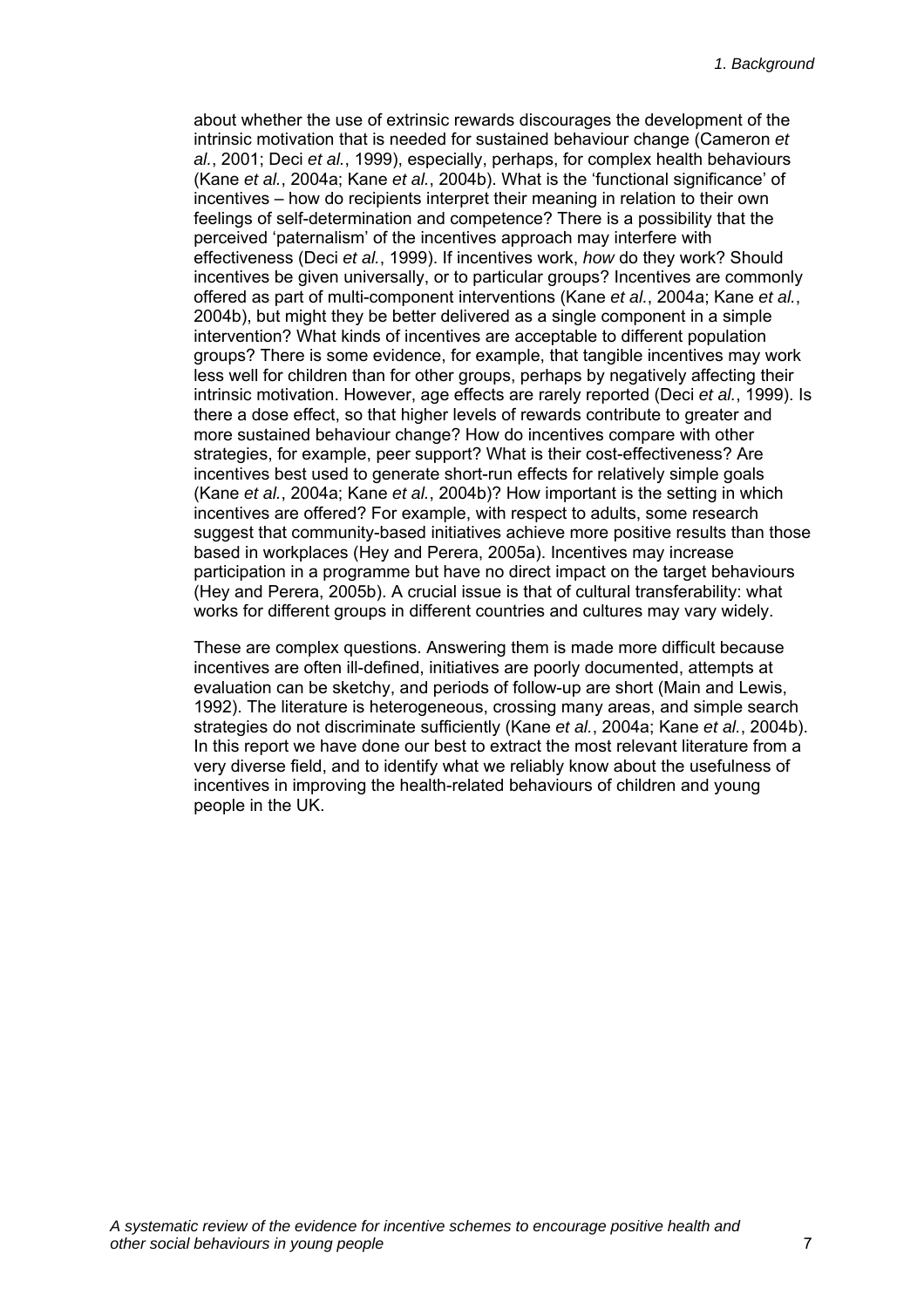## <span id="page-11-0"></span>**2. METHODS**

### **2.1 Research questions**

Two broad research questions drove this systematic review and provided the conceptual basis for a systematic map of relevant research in the area. The first question was about effectiveness:

What is the best available evidence of the effectiveness or otherwise of incentive schemes to improve health and other social behaviours in young people aged 11–19?

The second question focused on processes:

In what conditions are incentive schemes more or less effective?

For example:

- In which areas (e.g. health, education) do they work best?
- For which groups of young people do incentive schemes work best (e.g. young people who are considered at risk)?
- Are universal or targeted approaches more effective?

For the purposes of this review we defined incentives as:

any tangible benefit externally provided with the explicit intention of promoting positive pre-specified health, educational or social behavioural change(s) in the direct or indirect recipient of the intervention.

For the purposes of the review, the term 'positive behaviour' was taken to include a range of behaviours including health, educational and prosocial behaviours (i.e. behaviours undertaken voluntarily and intended to help or benefit another individual or group). Measures of academic achievement alone were not defined as positive behaviours unless these were accompanied by an analysis of the time and/or effort expended to achieve.

### **2.2 User involvement**

A Consultation Group was established to inform the scope of the in-depth part of the review with the aim of increasing its relevance to policy makers and practitioners. Its members included a mixture of researchers, policy specialists and practitioners (listed at the front of this report). The Consultation Group was consulted by e-mail. Its primary task was to provide guidance on the path from the broad research questions, which provided the conceptual basis for the map of relevant research in the area, to the in-depth review topic.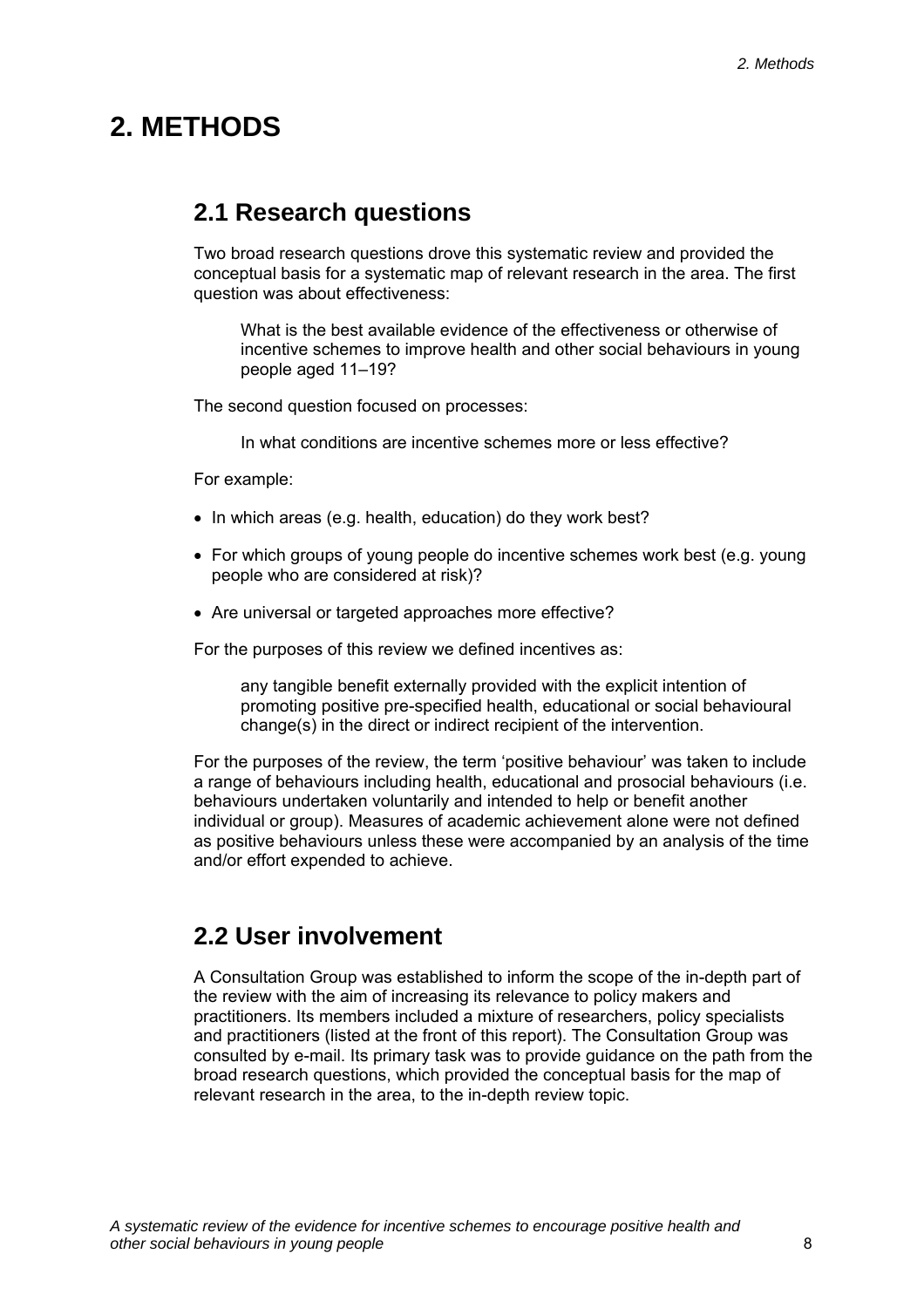### <span id="page-12-0"></span>**2.3 Research map**

### **2.3.1 Inclusion criteria**

To be included in the systematic map of research evidence, studies had to meet the following criteria:

- Incentives were a central component of the study (i.e. research using incentives only as an adjunct to improving recruitment or participation were excluded);
- Groups or individuals targeted by incentives were aged 11–19 years;
- Studies were published from 1985 onwards;
- Studies were reported in the English language; and
- Studies either:
	- − evaluated the impact of incentives interventions on health, education or other social outcomes (both outcome evaluations and systematic reviews), or
	- − were process evaluations of outcome evaluations included in this review (either published in the outcome evaluations or separately); or
	- − were conducted in the UK and assessed young people's views and/or experiences of the use of incentives to effect positive changes in health, education and other social behaviours.

### **2.3.2 Identification of studies**

Because of the challenges of searching for literature on this topic across a number of subject domains, a range of sources were used to identify reports of relevant research. These included searches of electronic bibliographic databases and registers; scanning of indexes of key journals; checking reference lists of key papers; checking for references on key websites; use of personal contacts and contact with our Consultation Group; and direct requests to key informants.

Databases and registers were selected in order to cover a range of disciplines: health care, education, social sciences, psychology, and health promotion. Broad searches were conducted in 14 commercial databases and 11 specialist registers (Table 2.1). A highly sensitive search strategy (see Appendix 1) was devised using controlled vocabulary and free-text terms to identify studies on the CINAHL database via OVID Web Gateway ([http://gateway.ovid.com/\)](http://gateway.ovid.com/). Terms from this search strategy were adapted for subsequent searches of other electronic sources.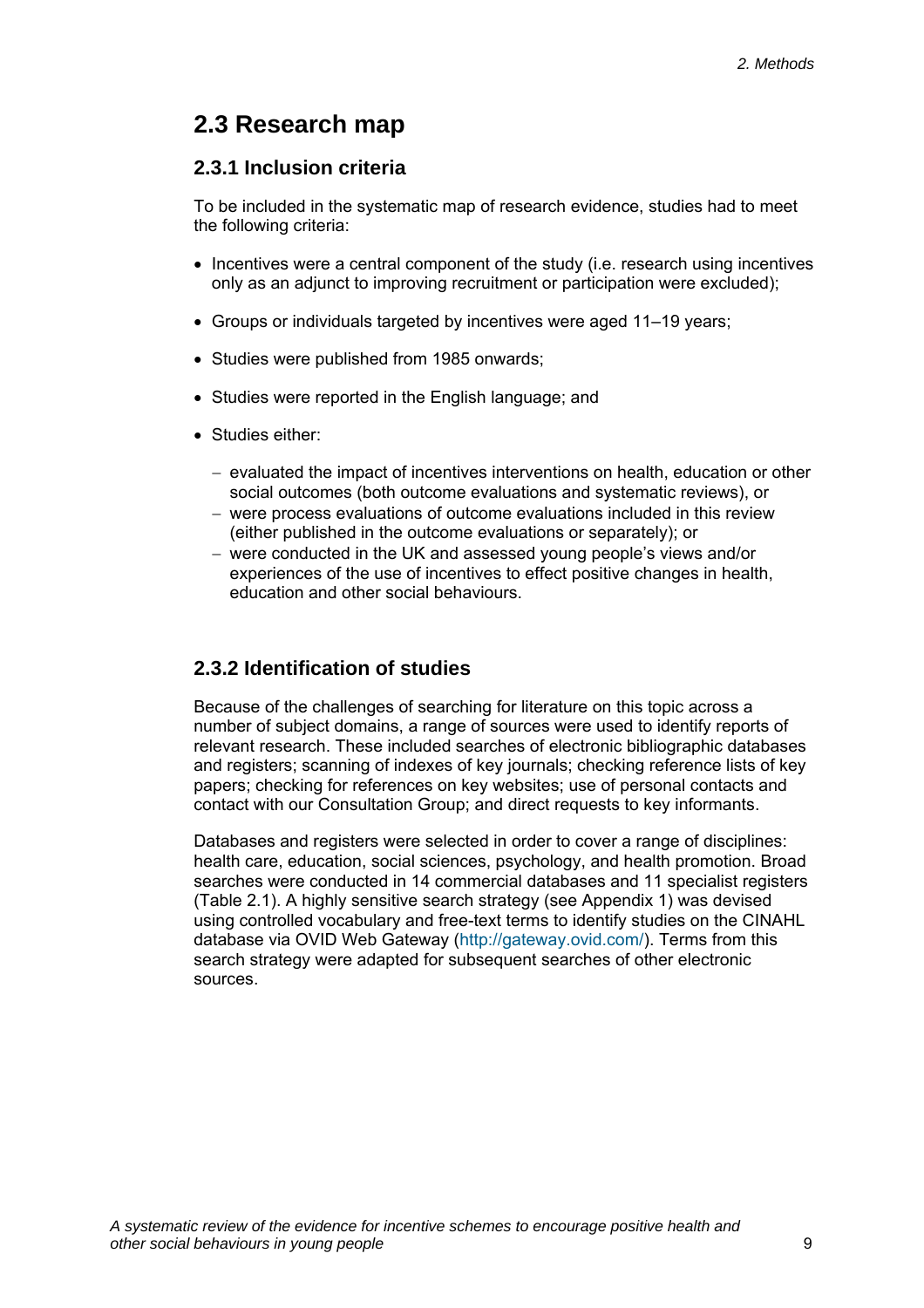**Table 2.1:** Details of the commercial databases and specialist registers searched

#### *Commercial databases*

| <b>Sources</b>                                                                                         | Time period of search   |
|--------------------------------------------------------------------------------------------------------|-------------------------|
| CINAHL (Cumulative Index to Nursing and Allied Health<br>Literature)                                   | January 1985-April 2005 |
| <b>MEDLINE</b>                                                                                         | January 1985–April 2005 |
| <b>EMBASE</b>                                                                                          | January 1985-April 2005 |
| <b>PsycINFO</b>                                                                                        | January 1985-April 2005 |
| SocAbs (Sociological Abstracts)                                                                        | January 1985-April 2005 |
| ASSIA (Applied Social Sciences Index and Abstracts)                                                    | January 1985-April 2005 |
| Social Services Abstracts                                                                              | January 1985-April 2005 |
| ERIC (Educational Resource Index and Abstracts)                                                        | January 1985-April 2005 |
| <b>Australian Education Index</b>                                                                      | January 1985–April 2005 |
| <b>British Education Index</b>                                                                         | January 1985-April 2005 |
| <b>NCJR (National Criminal Justice Reference Service</b><br>Abstracts)                                 | January 1985–April 2005 |
| SSCI (Social Science Citation Index)                                                                   | January 1985-April 2005 |
| IBZ (Internationale Bibliographie der Geistes- und<br>Sozialwissenschaftlichen Zeitschriftenliteratur) | January 1985-April 2005 |
| SOMED (SOzialMEDizin)                                                                                  | January 1996-April 2005 |

#### *Specialist registers*

| <b>Sources</b>                                                                                                       | Date searched |
|----------------------------------------------------------------------------------------------------------------------|---------------|
| BiblioMap (the EPPI-Centre register of health promotion<br>and public health research)                               | May 2005      |
| <b>CENTRAL (Cochrane Controlled Trials Register)</b>                                                                 | May 2005      |
| NRR (National Research Register)                                                                                     | May 2005      |
| The Cochrane Library                                                                                                 | May 2005      |
| C2 SPECTR (The Campbell Collaboration's Social,<br>Psychological, Educational and Criminological Trials<br>Register) | May 2005      |
| HealthPromis (Health Development Agency register)                                                                    | May 2005      |
| <b>HDA Evidence Base</b>                                                                                             | May 2005      |
| <b>SIGLE</b>                                                                                                         | May 2005      |
| <b>British Library Integrated Catalogue</b>                                                                          | May 2005      |
| ReFeR (Research Findings Electronic Register)                                                                        | May 2005      |
| NOD (De Nederlandse Onderzoek Databank)                                                                              | May 2005      |

Web searches were conducted and a wide range of authors, relevant research departments and health promotion organisations were contacted to identify further research.

The contents of the following journals were screened online: *Health Education and Behaviour* (October 1997 onwards), and *Behavior Modification* (January 1999 onwards).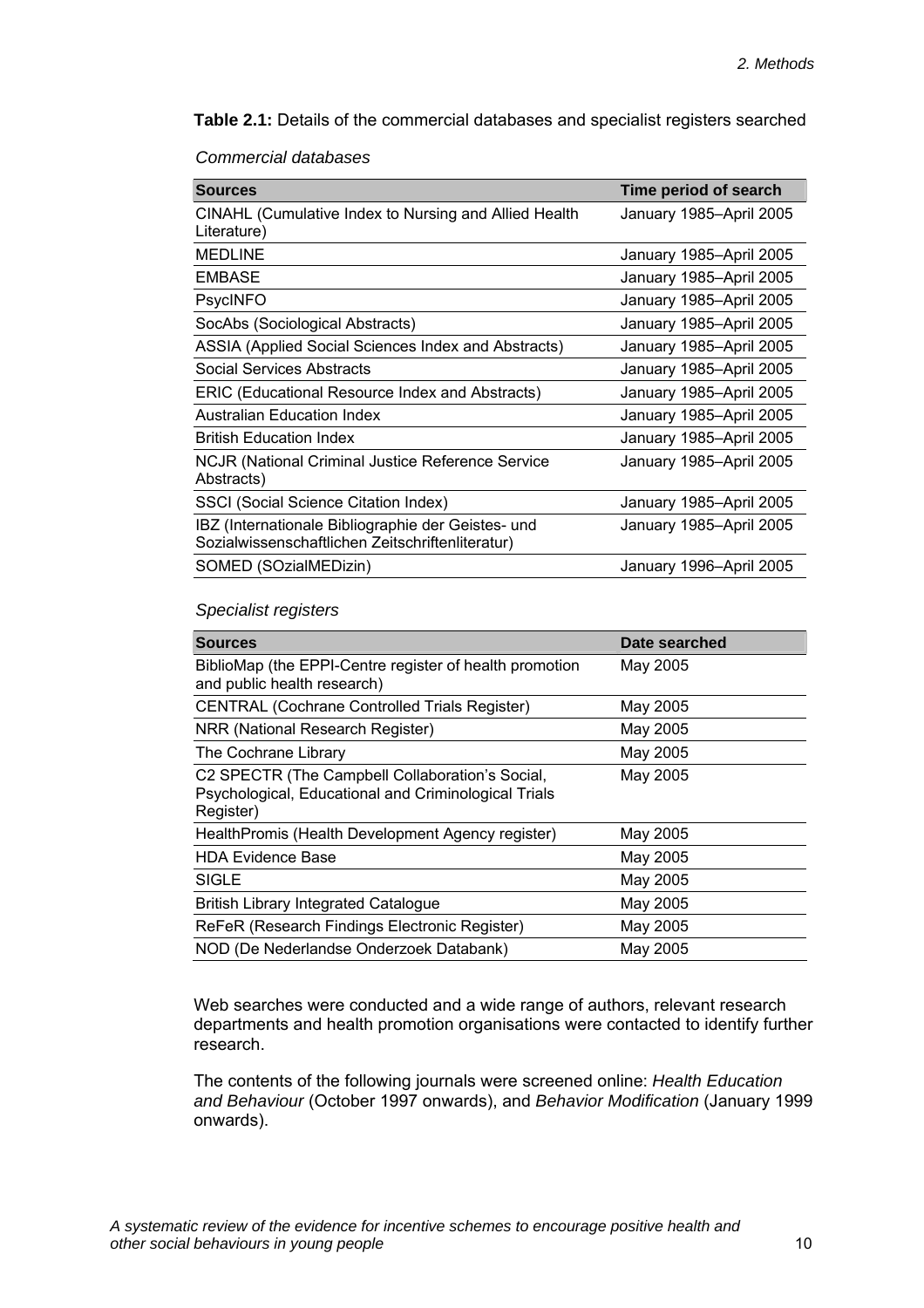### <span id="page-14-0"></span>**2.3.3 Classification of studies**

All included study reports were coded using a standardised tool based on the EPPI-Centre keywording strategy for health promotion and public health research (Peersman and Oliver, 1997). Coding was done on the basis of information presented in the full report. Study reports were keyworded according to (1) topic focus, (2) country, (3) study type and design, and (4) the substantive focus of the intervention or processes studied.

Studies were further coded using a keywording tool devised specifically for this review. This covered type and domain of behaviour change; specific characteristics of the individual, group or organisation receiving the incentive; the level at which the incentive was provided; type of incentive; other features of the intervention; and features of the evaluation.

Systematically mapping the research evidence in the field of incentives provided a descriptive level overview of research relevant to answering the broad review questions described above (see page 8). Mapping the research provided the information required for the Consultation Group and researchers to choose a narrower and manageable policy and practice relevant question for in-depth review.

### **2.4 From mapping to in-depth review**

A descriptive analysis of the first 80 studies included in the map was sent to the Consultation Group, along with a briefing and research options document. The studies were those for which the full report had been obtained, processed and descriptively coded in time for the consultation.

This exercise resulted in the choice of a narrower question related to effectiveness for in-depth review:

What is the best available evidence of the effectiveness or otherwise of single or dual component incentive schemes to improve health, educational and other social behaviours in young people aged 11–19 years of age?

This question was chosen as it provided the opportunity to consider the impact of incentives across all domains, allowing for the possibility of learning lessons about the use of incentives in fields other than health. Only including those studies where the impact of incentives could be considered alone or in combination with only one other intervention component made it more likely that any effects seen in the studies could be attributed to the impact of incentives. This would not have been the case had we included more complex intervention studies where incentives were one of many intervention components.

The Consultation Group asked that, where there was evidence, the review team should consider the impact of:

- Individual versus group delivery;
- Targeted versus universally provided incentives;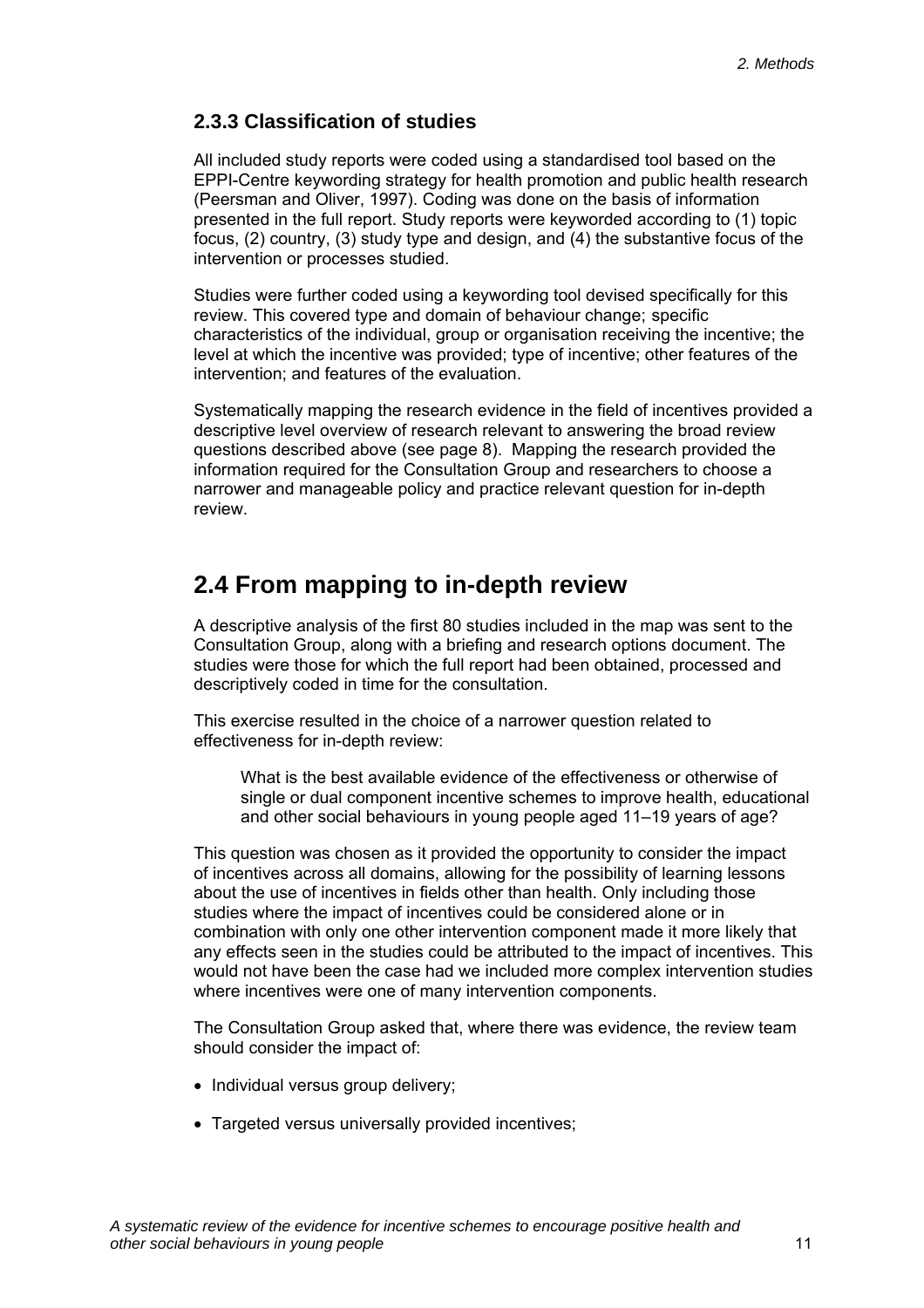- <span id="page-15-0"></span>• Monetary versus other types of incentives;
- The relationship between incentives and a 'key worker' where the key worker provides the incentive; and
- Incentives and socially excluded populations.

### **2.5 In-depth review methods for outcome evaluations**

A standardised framework was used to extract data on the development and content of the intervention evaluated, the populations involved, and the design, implementation, and quality of the outcome evaluation (Peersman *et al.*, 1997).

Authors of all outcome evaluation studies considered for inclusion at the in-depth review stage were contacted to ensure that we had obtained all the relevant papers relating to the study, including all available process data. We contacted 30 authors and retrieved ten additional papers.

The procedures and criteria used for assessing methodological quality built on those described in previous EPPI-Centre health promotion reviews (see, e.g., Oakley *et al.*, 1996; Peersman *et al.*, 1996). We used four 'core' methodological criteria to divide the outcome evaluations *initially* into two broad groups: 'sound' and 'not sound'. 'Sound' outcome evaluations were those deemed to meet the following criteria:

- Findings are reported for each outcome measure indicated in the aims of the study;
- A control/comparison group equivalent to the intervention group on sociodemographic and outcome variables was employed;
- Pre-intervention data are provided for all individuals in each group; and
- Post-intervention data are provided for each group.

However, these criteria only capture some of the known sources of bias in outcome evaluations. They do not distinguish between randomised and nonrandomised trials, or between quality of method and quality of reporting. We therefore decided on a further category of studies as 'sound despite not meeting the four *core* criteria'. This category included, for example, studies in which full pre-intervention data were not presented but in which authors had either stated that there were no differences between the groups or where any baseline differences had been accounted for in data analysis.

All of the above procedures were carried out by two reviewers independently who then met to compare their findings. Disagreements were resolved through discussion.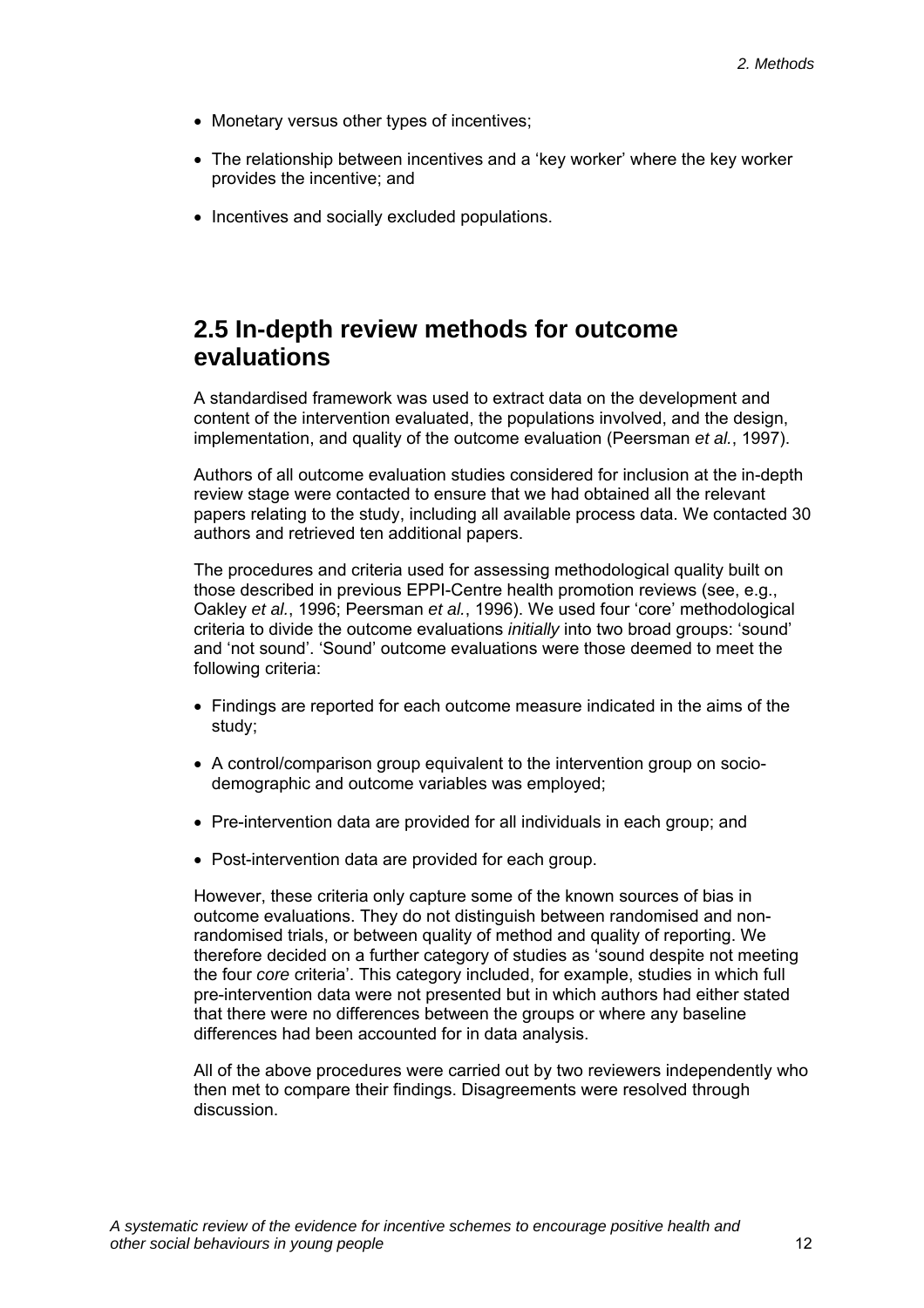<span id="page-16-0"></span>The data on the effects of interventions from methodologically sound and 'sound despite' studies were entered into the synthesis stage of the review. Where appropriate, and if statistical tests revealed no significant statistical heterogeneity between the studies, their data were combined in a statistical meta-analysis using our specialist EPPI-Reviewer software to calculate an overall effect size. Reviewers carried out a narrative analysis of those studies or outcome measures not included in the meta-analyses.

Methods for calculating and pooling effect sizes are presented in Appendix 2.

### **2.6 In-depth review methods for process data**

For the purposes of this review, the term 'process data' was taken to include only data identified from formal process evaluations. There are currently no established methods for assessing the quality of process evaluations, though work is being undertaken in this area (Arai *et al.*, 2003; Harden *et al.*, 2001). We did not formally judge the methodological quality of included process evaluations. Only outcome evaluations judged to be methodologically sound or 'sound despite' were entered into the synthesis stage of the review. We chose therefore to include only data from formal process evaluations relating to these studies. Data were identified and extracted by one reviewer, and then checked and confirmed by another reviewer.

All process data were entered into tables and categorised according to a range of process factors which may have affected the implementation or impact of the intervention:

- **Acceptability** of the intervention
- **Implementation**/delivery of the intervention
- **Content** of the intervention/type of incentive
- **Accessibility** of the intervention/programme reach
- **Human resources issues** associated with the intervention
- **Costs** associated with the intervention

Common themes were identified across these headings and the findings combined in a narrative synthesis.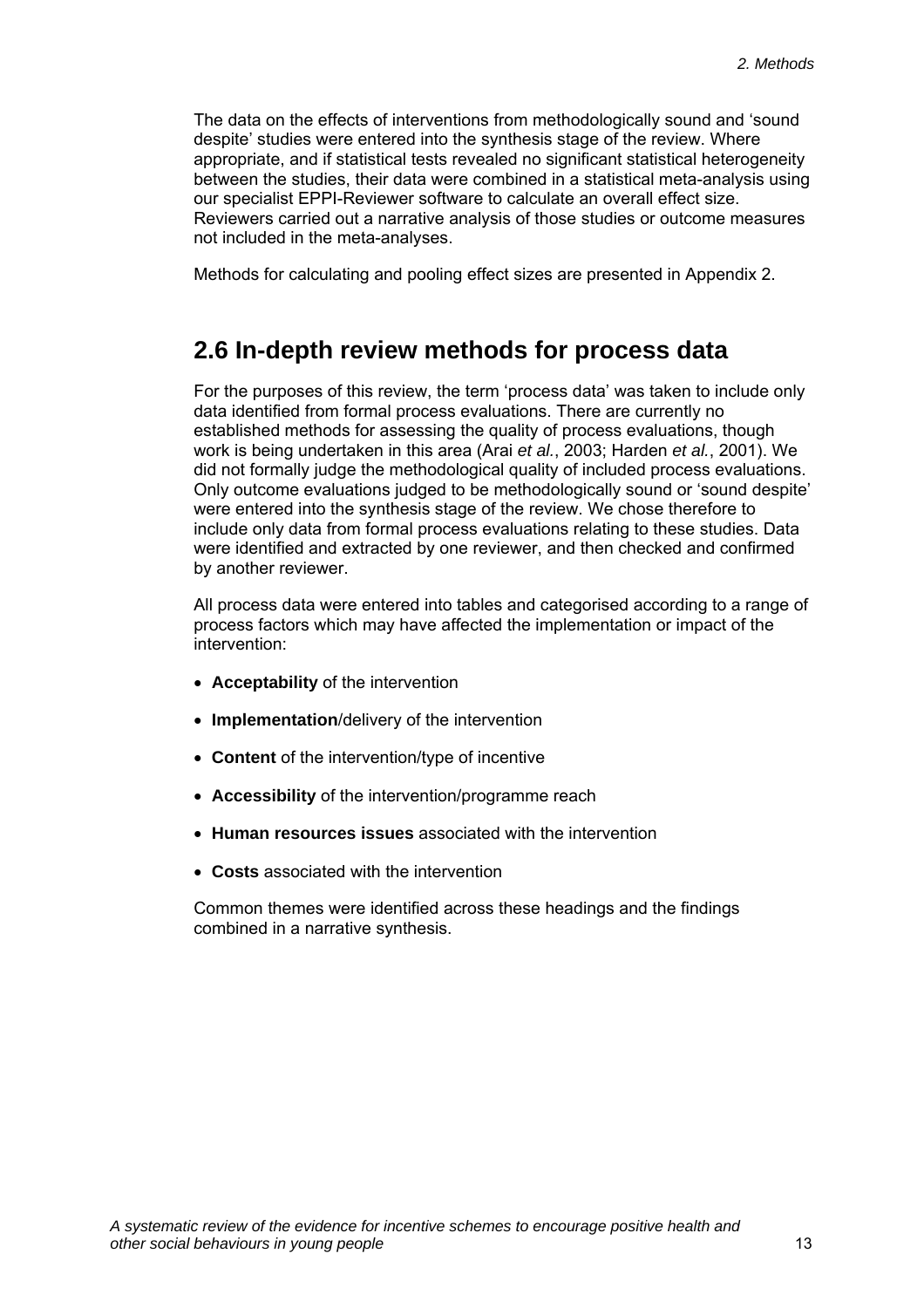# <span id="page-17-0"></span>**3. IDENTIFYING AND DESCRIBING STUDIES: RESULTS**

### **3.1 Flow of literature through the map**

Figure 3.1 describes the flow of literature through each stage of the review. Our searches identified a total of 12,158 records: comprehensive searches of bibliographic databases identified 12,069 citations; scanning bibliographies, identification of citations from searches for ongoing schemes, online screening of full text journal indexes, contact with authors and serendipitous discovery resulted in the identification of a further 89 potentially relevant citations.

After removing 2,315 duplicates, the titles and abstracts of 9,843 records were screened. Most of these did not meet the inclusion criteria and were excluded from the map (N=8,951, 91%). A high proportion of these studies were excluded because their main focus was not incentives (N=8,557, 96%). This reflected the challenge of searching effectively for incentives studies, as indexing terms directly describing the concept were not available for most databases. To maximise retrieval of relevant literature, the search strategy employed broadly related indexing terms (e.g. motivation, behaviour modification) as well as free text terms (e.g. incentiv\$, reward\$) which identified large numbers of references. A further 292 (3%) studies were excluded because they did not study the population group relevant to this review. Fourteen views studies were excluded because they were not carried out in the UK.

A total of 892 reports were identified as being potentially relevant for inclusion in the mapping exercise. Full reports were obtained and processed for 786 (88%) of these within the timescale for the review. After the screening of full reports, 615 of the 786 were excluded. This high level of exclusion was attributable to the fact that many records had been included at the first stage of screening on the basis of limited information (e.g. title only available, no description of incentive provided). When the full paper was obtained it became apparent that the incentive was not a tangible benefit that had been externally provided. Most of the 616 reports (N=329, 53%) were excluded because the main focus was not on incentives. Other reports were excluded at this stage because they did not study the relevant population (N=147, 24%), or did not describe an outcome or process evaluation, systematic review, or views study (N=108, 18%). At in-depth review stage, a further ten studies were added following contact with authors.

A total of 181 reports of 129 separate studies were included in the map.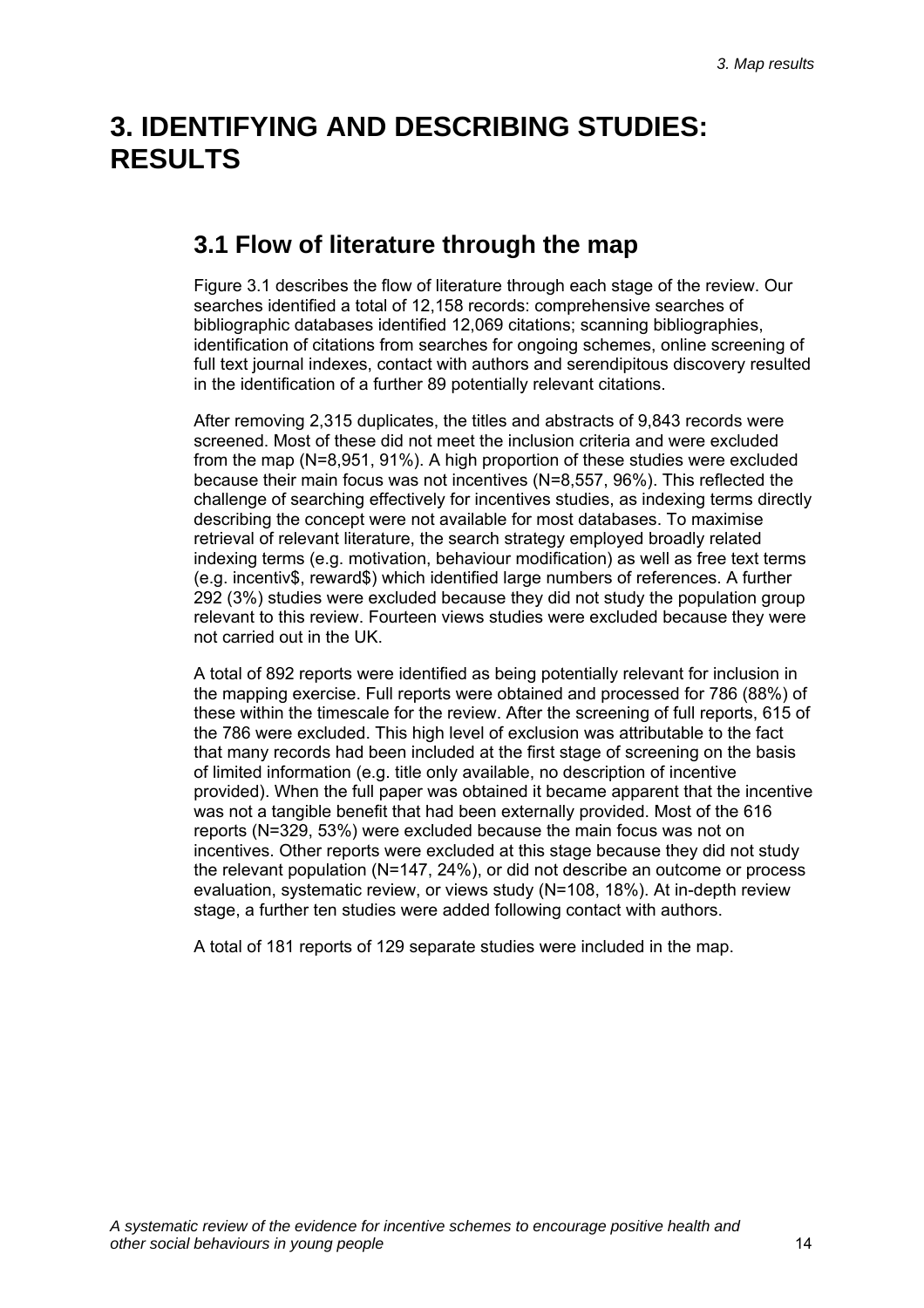**Figure 3.1:** Flow of literature through the map

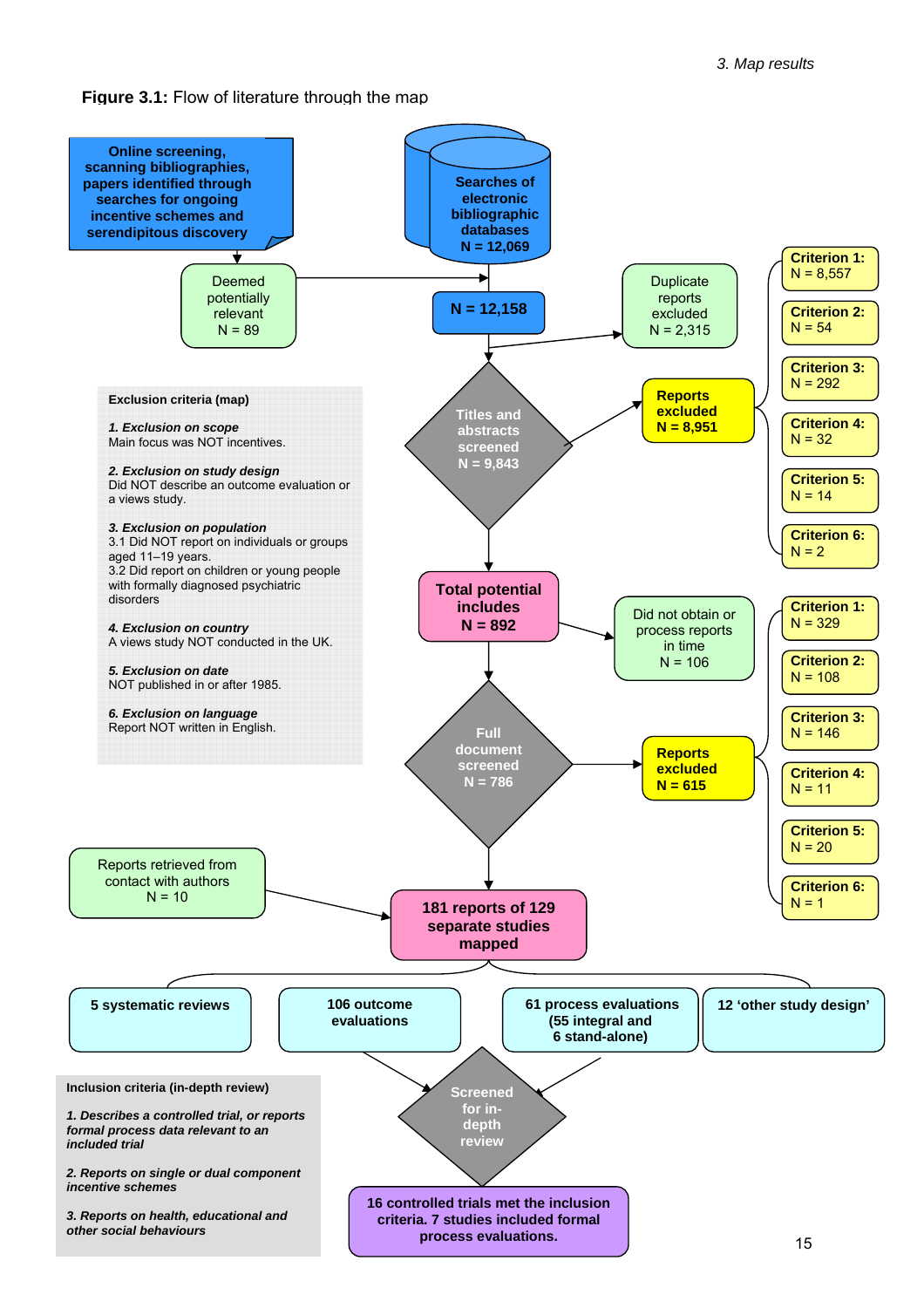### <span id="page-19-0"></span>**3.2 Characteristics of studies in the map**

Of the 129 separate studies included in the map, 106 described outcome evaluations and 61 studies described a process evaluation. Of the process evaluations, 55 were integral to a report of an outcome evaluation and six were reports which described process evaluations only. In addition to the outcome and process evaluations, there were five systematic reviews, four non-systematic reviews, six surveys, one case control study and one intervention study reporting no outcome data.

### *(a) Publication date*

Eight (6%) studies had publication dates between 1985 and 1989, a quarter of studies (N=31, 24%) between 1990 and 1994, a further quarter (N=36, 28%) had publication dates between 1995 and 1999, and 42% of reports (N=54) were published after 2000 (Figure 3.2).



**Figure 3.2:** Studies included in the map by publication date (N=129)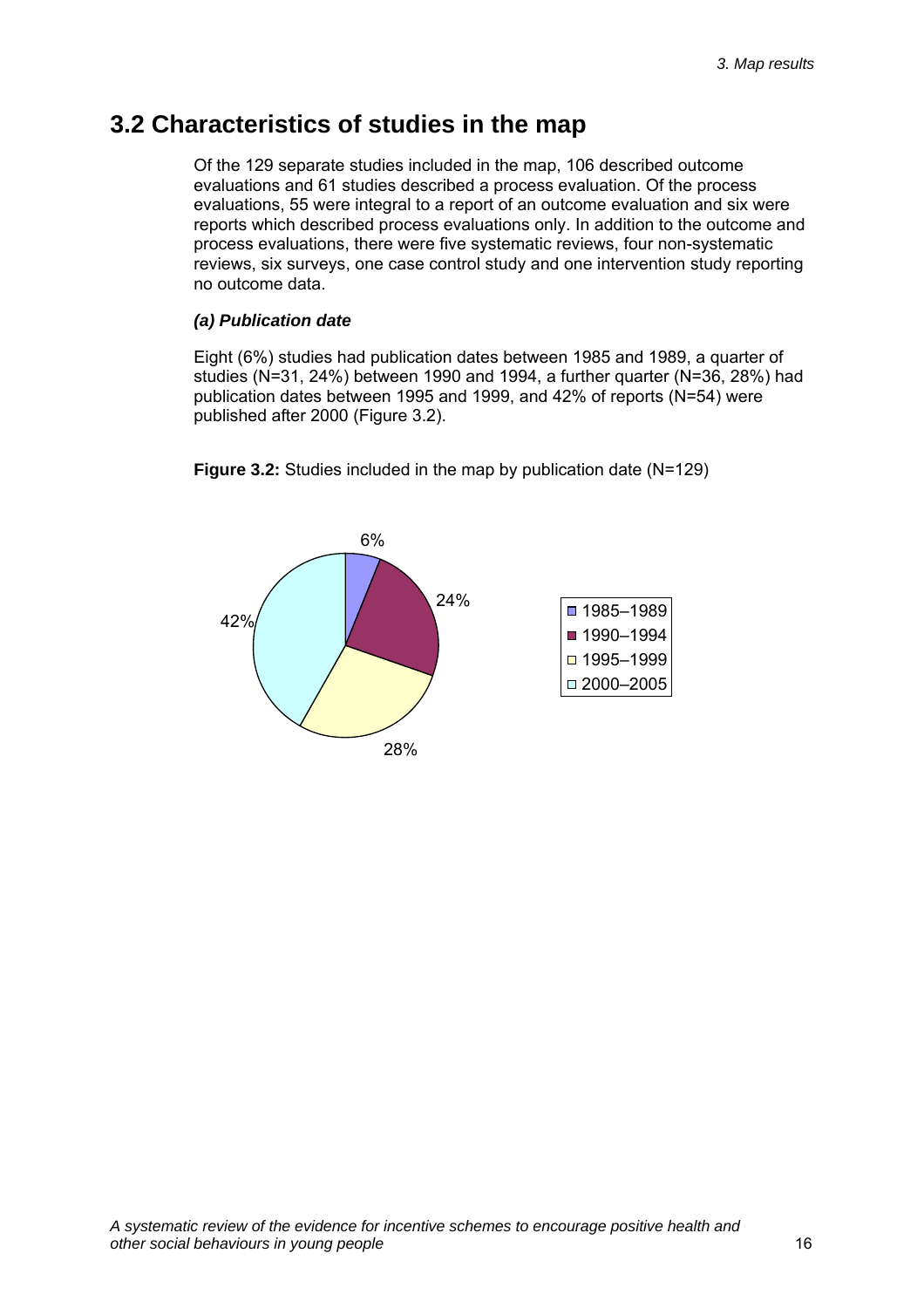#### *(b) Country of origin*

Most studies originated in the USA (N=88). Twenty-eight studies were carried out in the UK. Three studies were carried out in Canada. Two studies each were carried out in Germany, Israel, the Netherlands and Australia. One study each was carried out in Finland and Mexico.





**Country in which study was carried out**

#### *(c) Population*

The majority of studies (N=107) described incentives delivered to mixed sex populations. Thirteen were delivered to females only, and nine to males only.

Because of our inclusion criteria, most studies (N=124) described incentives delivered to young people (11–21 years old). Of these, 22 were also delivered to younger children, 12 to adults and two to the general population. In five studies, incentives were delivered to general populations only. These studies were all systematic or non-systematic reviews.

#### *(d) Incentives and social exclusion*

Of the 129 studies included in the map, 63 studies described individuals or groups at risk of social exclusion. Figure 3.4 details the characteristics of individuals or groups at risk of social exclusion. Four potential risk factors for social exclusion were predominant in these studies: low socio-economic status; educational underachievement; being considered at risk of, or already engaged in or convicted of, illegal activity; and being considered at risk of dropping out of postcompulsory education. These factors were present in 78% (N=49) of the 63 studies.

Individuals or groups included in 14 studies were from minority ethnic groups. Pregnant teenagers or teenage parents were included in nine studies, young people not in employment or training in four studies, young people with special educational needs in three studies and looked-after children or young people in two studies.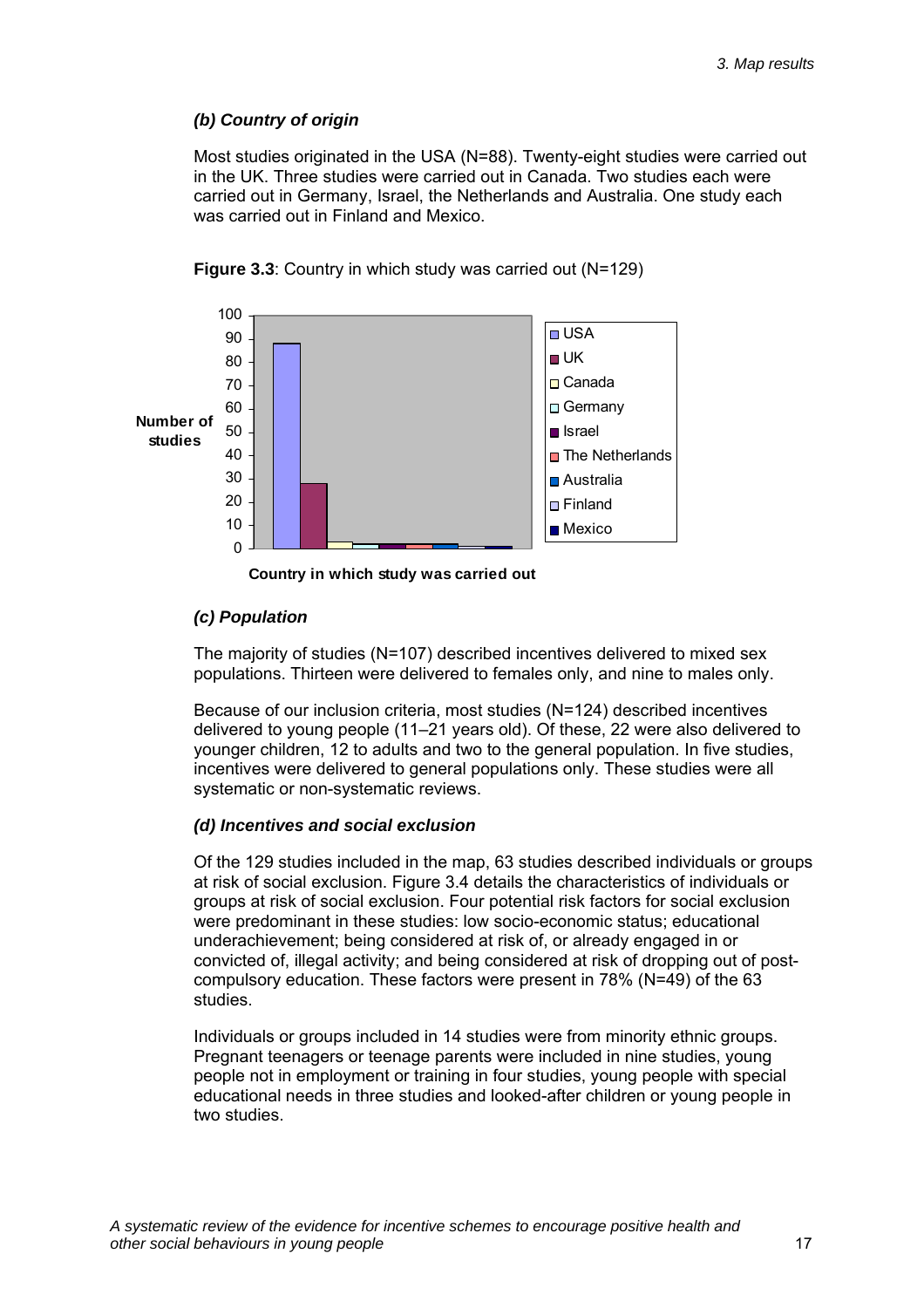Some study participants were designated at risk of social exclusion for more than one reason.



**Figure 3.4** Characteristics of individuals or groups at risk of social exclusion receiving incentives (N=63) (not mutually exclusive)

Out of 37 studies working across two or more of the three domains under study, 28 worked with groups or individuals at risk of social exclusion.

### **3.2.1 Outcome evaluations**

#### *(a) Evaluation design*

Twenty-four (23%) of the outcome evaluation reports described the use of randomised controlled trials (RCTs), and 21 (20%) described non-randomised controlled trials (Figure 3.5). Twenty-one studies (20%) did not specify the evaluation design used. The remaining 40 (37%) described other designs, such as single-group 'pre-test/post-test' studies.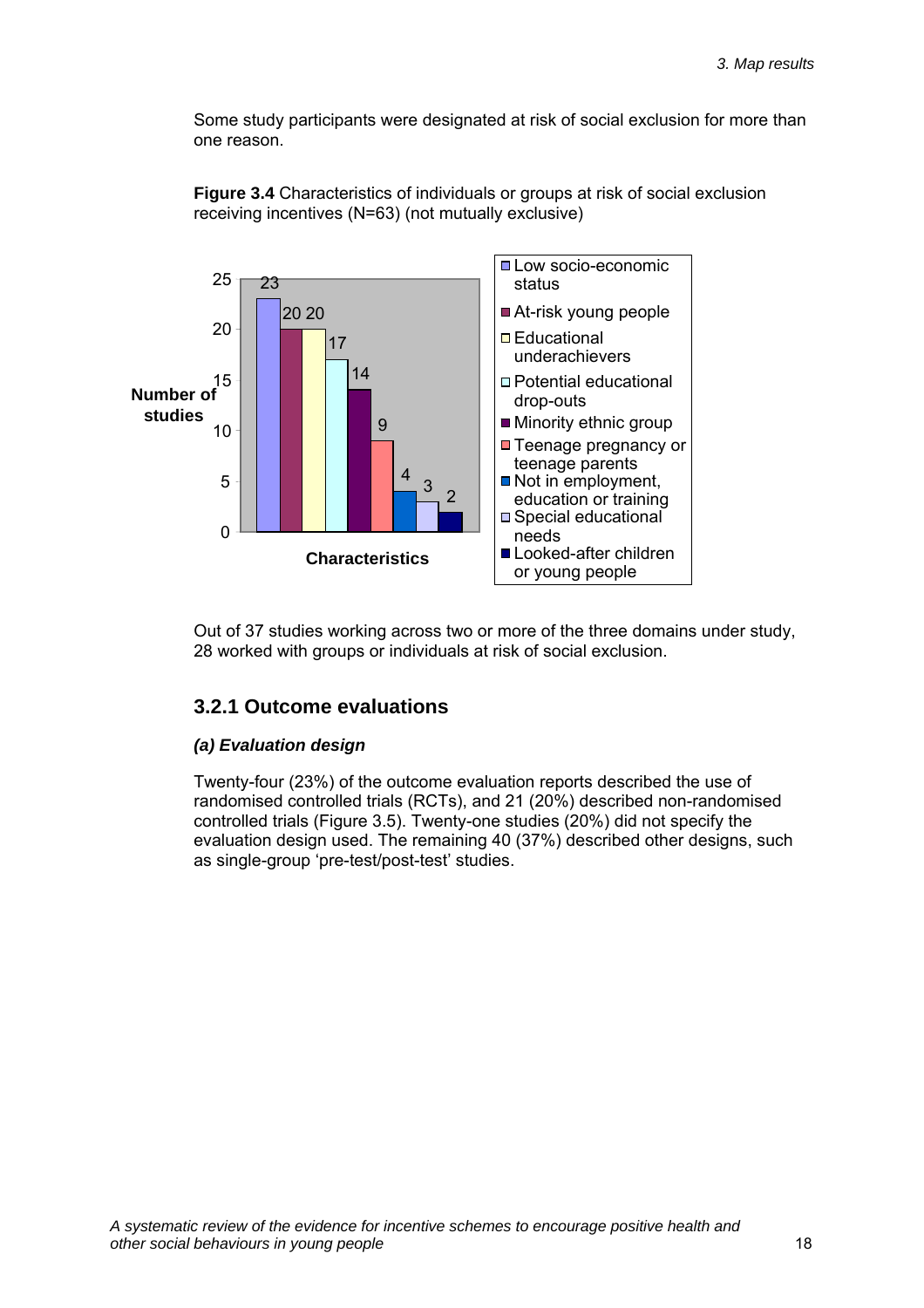

**Figure 3.5:** Outcome evaluations by study design (N=106)

#### *(b) Intervention site*

Table 3.1 shows the settings described in the outcome evaluations. Each study could involve more than one setting. Reflecting the age group of interest to this review, the most frequent site of interventions (N=87, 60%) was an educational setting: sixty-nine studies were set in secondary education, nine in primary education, four in tertiary education and one in a pre-school site. Twelve (8%) studies were set either in a specialist clinic (N=9) or health care unit (N=3). Only six (4%) studies evaluated interventions provided in the home.

#### *(c) Intervention provider*

An intervention could be provided by more than one person, and in these studies there was an average of more than two intervention providers per evaluation. Given the number of interventions evaluated in educational settings, it is unsurprising that 56 (29%) studies evaluated teacher-provided interventions. Health professionals or health promotion practitioners provided the intervention in 32 (16%) of the studies, researchers in 23 (12%), and there were 7 (4%) studies of interventions with an element of peer group delivery. Parents were intervention providers in only 9 (5%) studies, reflecting the low number of interventions which were delivered in the home.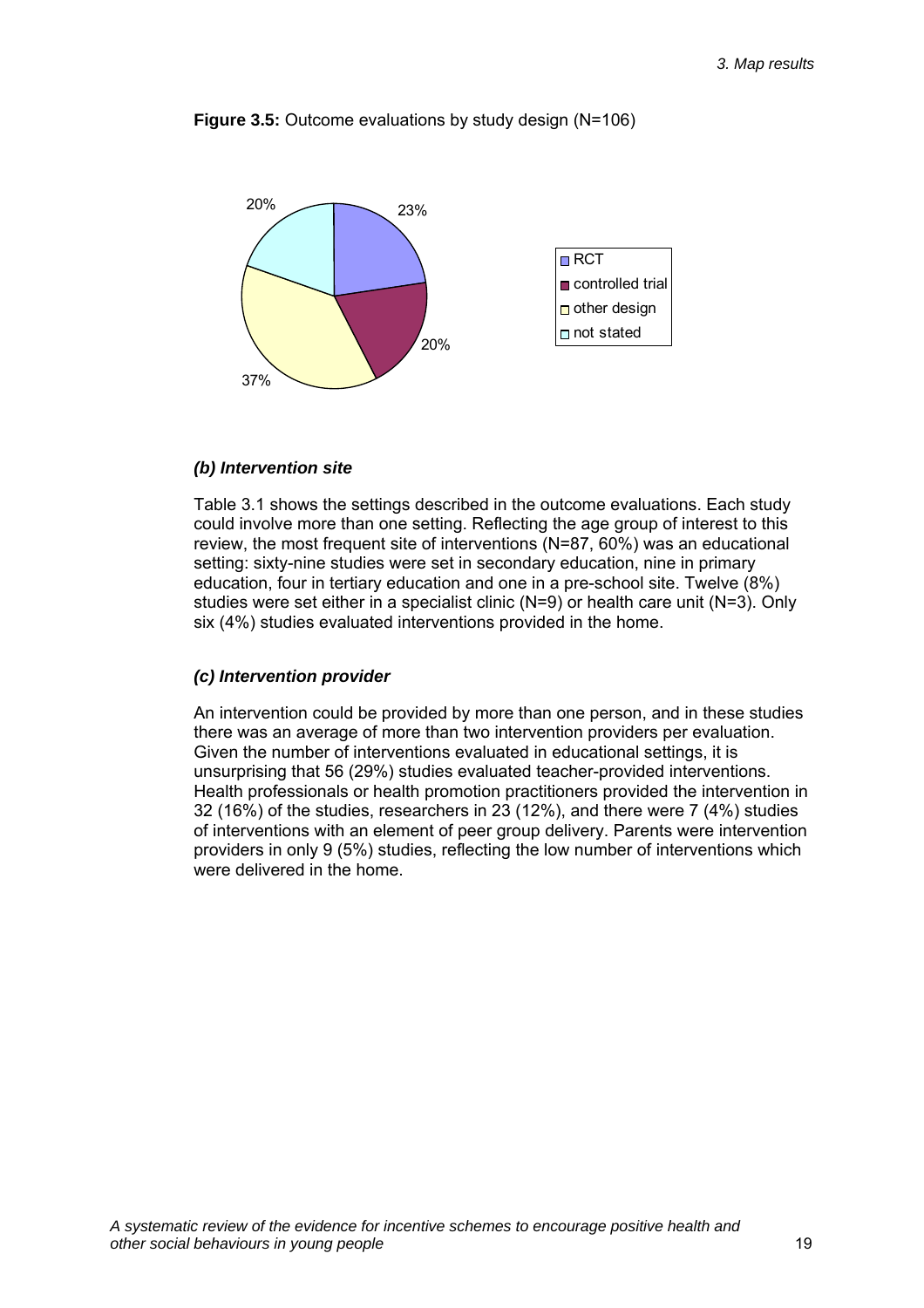| <b>Intervention site</b>      | <b>Number of studies</b> |
|-------------------------------|--------------------------|
| Community site                | 25                       |
| Specialist clinic             | 9                        |
| Home                          | 6                        |
| Correctional institution      | 5                        |
| Other intervention site       | 5                        |
| Health care unit              | 3                        |
| Workplace site                | 3                        |
| Outreach                      | 2                        |
| Education settings:           |                          |
| Preschool                     | 1                        |
| Primary education             | 9                        |
| Secondary education           | 69                       |
| <b>Tertiary education</b>     | 4                        |
| Other educational institution | 4                        |

**Table 3.1:** Intervention sites (N=145) of outcome evaluations (N=106)

**Table 3.2:** Provider of interventions (N=195) for outcome evaluations (N=106)

| <b>Intervention provider</b>      | <b>Number of studies</b> |
|-----------------------------------|--------------------------|
| Teacher                           | 56                       |
| Community worker                  | 23                       |
| Researcher                        | 23                       |
| Health promotion practitioner     | 18                       |
| Intervention provider unspecified | 15                       |
| Health professional               | 14                       |
| Social worker                     | 14                       |
| Community                         | 9                        |
| Parent                            | 9                        |
| Peer                              | 7                        |
| Counsellor                        | 2                        |
| Lawyer                            | 2                        |
| <b>Residential worker</b>         | 2                        |
| Computer                          | 1                        |

#### *(d) Type of incentive*

A wide range of incentives were employed, from cash payments to entry into raffles or lotteries (Table 3.3). Often more than one incentive was available to participants. Financial incentives in the form of cash payments or reduced cost access to a range of resources were used in over half of the studies (N=54, 30%). In 29 studies (16%) the opportunity to win a prize was used to motivate participants, while tokens or vouchers exchangeable for a range of goods were provided in 22 studies (12%). Experiential incentives were provided in 18 (10%)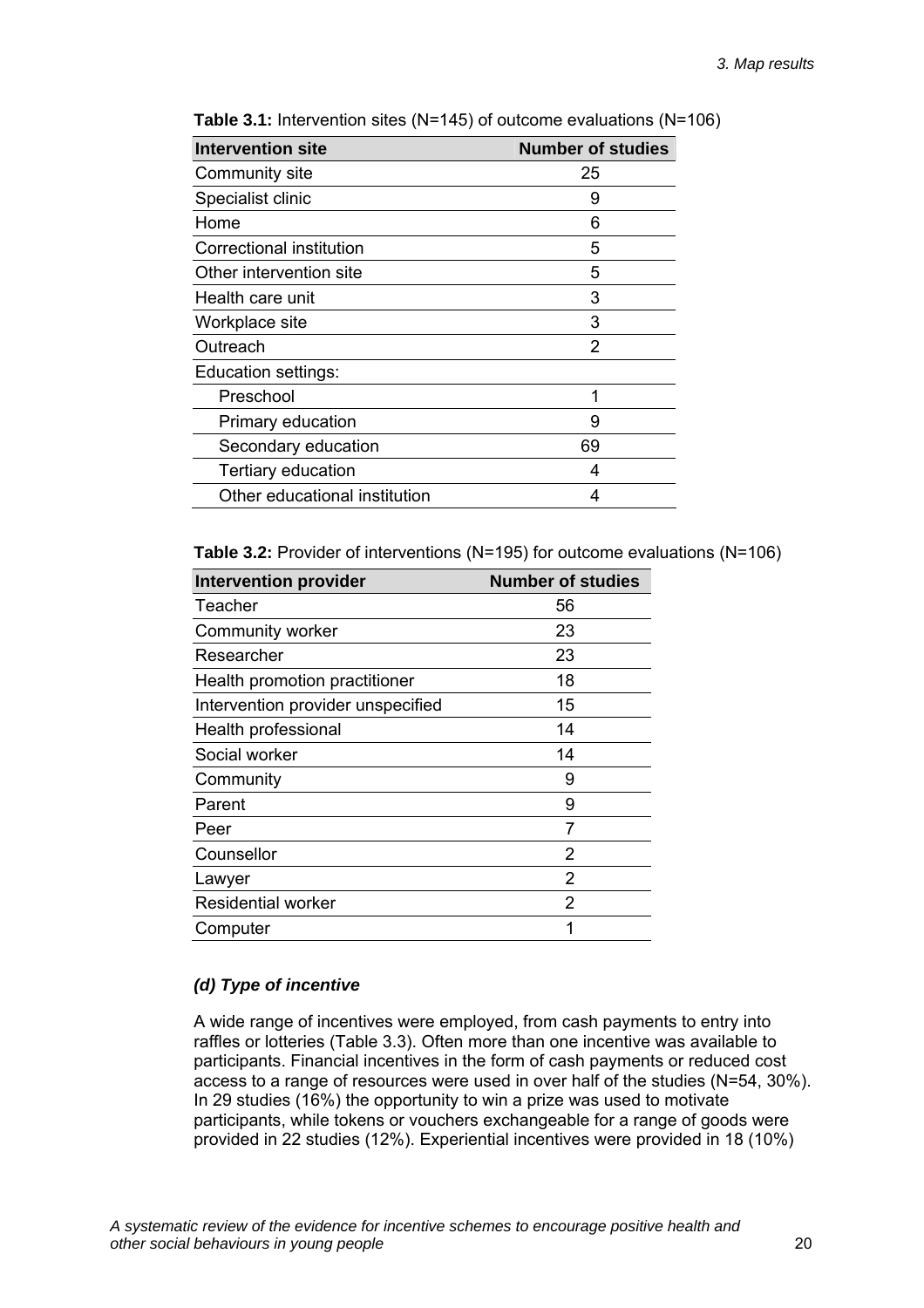studies. These interventions provided participants with the opportunity to experience a range of social opportunities, including free holidays, school dances and trips to the cinema. Edible treats (e.g. ice-cream, pizza) were provided in 8 (4%) studies. Twenty-two (12%) studies included recognition of the achievement by peers and others (e.g. certificates, class applause) as an incentive. Most of the studies with an element of achievement recognition also used material incentives.

| <b>Type of incentive</b>                                 | <b>Number of studies</b> |
|----------------------------------------------------------|--------------------------|
| Cash payments                                            | 37                       |
| Achievement recognition                                  | 21                       |
| Experiential                                             | 18                       |
| Raffle/lottery                                           | 16                       |
| Vouchers                                                 | 14                       |
| Prizes                                                   | 13                       |
| Gifts                                                    | 12                       |
| Edible                                                   | 8                        |
| Token economy                                            | 8                        |
| Free or reduced-cost access to education/training        |                          |
| Reduced cost resources                                   | 6                        |
| <b>Disincentives</b>                                     | 4                        |
| Free or reduced-cost access to leisure/sports facilities | 4                        |
| Access to protective resources                           | 3                        |
| Access to employment                                     | 2                        |
| Peer recognition                                         |                          |
| Other                                                    | 9                        |

| <b>Table 3.3:</b> Type of incentive (N=183) for outcome evaluations (N=106) |  |  |
|-----------------------------------------------------------------------------|--|--|
|-----------------------------------------------------------------------------|--|--|

Other features of incentive provision were that most evaluated interventions (N=89, 72%) were given at an individual level, with only 23 (19%) being provided at the group level (Table 3.4). Some studies evaluated group versus individual level provision.

| <b>Level of provision</b> | <b>Number of studies</b> |
|---------------------------|--------------------------|
| Individual                | 89                       |
| Group                     | 23                       |
| Organisation              |                          |
| Regional level            |                          |
| <b>National level</b>     |                          |

|  |  |  | Table 3.4: Level of provision (N=123) for outcome evaluations (N=106) |  |  |
|--|--|--|-----------------------------------------------------------------------|--|--|
|--|--|--|-----------------------------------------------------------------------|--|--|

The vast majority of incentives were conditional upon changes in behaviour (N=88). Thirty-one were provided to encourage participation in a particular programme (e.g. to encourage teenage mothers to attend post-natal clinics for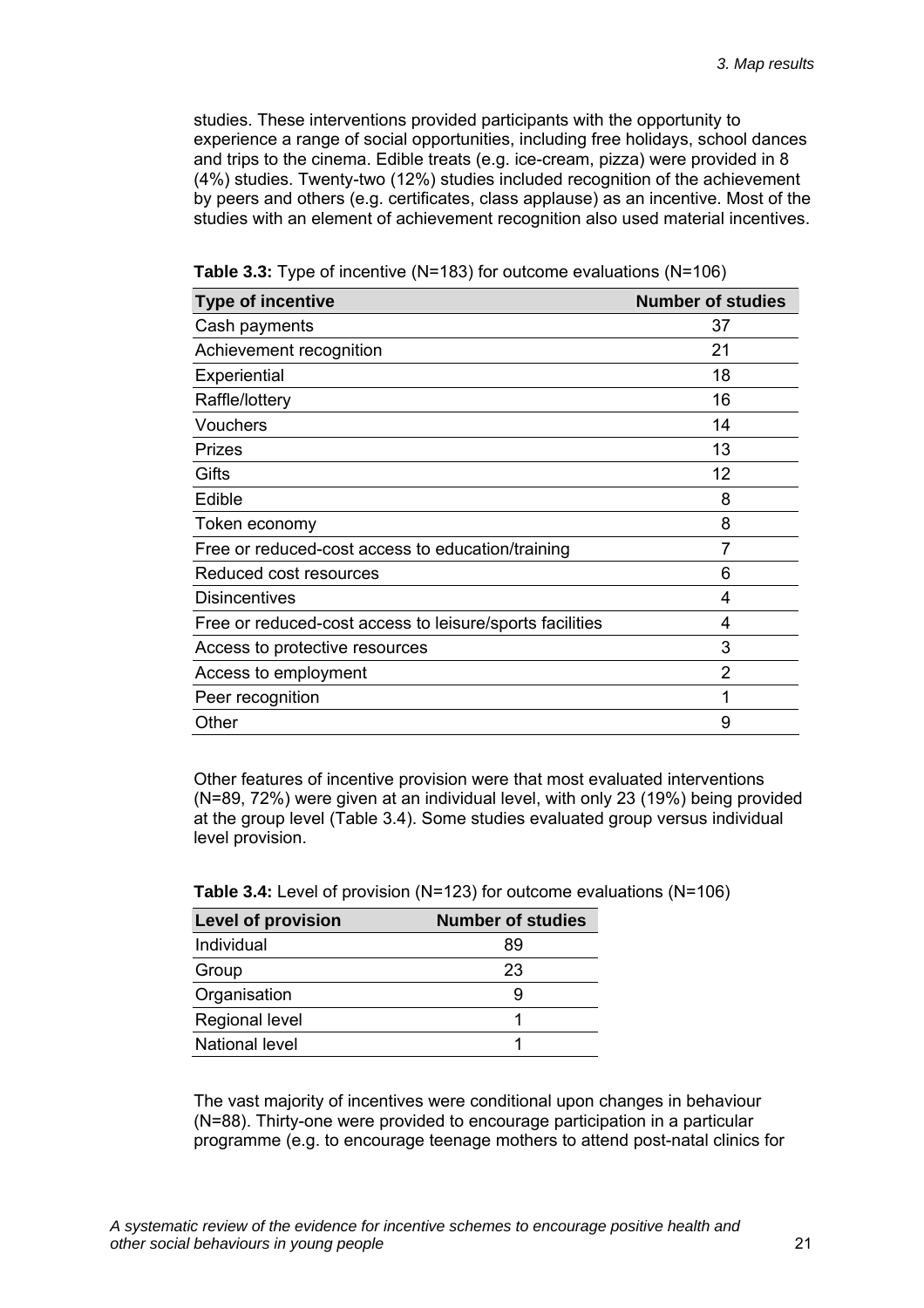health checks). Most of the incentives were given in the context of a single- or dual-component intervention (N=75).

#### *(e) Domain of incentives*

It was not possible in all studies to define the domain of study clearly – many studies covered more than one topic area, and the keywords used to describe the studies frequently related to more than one topic area. Table 3.5 provides an indication of the proportions of studies focusing on each domain. Thirty studies crossed more than one domain. Health and education domains were combined in four studies, health and social in seven studies, education and social in twelve studies and seven studies crossed all three domains. Education was predominant (N=61, 43% of the studies), followed by health (N=50, 35%) and other social behaviours (N=32, 22%).

|  | Table 3.5: Domain of study (N=143) for outcome evaluations (N=106) |
|--|--------------------------------------------------------------------|
|--|--------------------------------------------------------------------|

| <b>Domain of study</b> | <b>Number of studies</b> |
|------------------------|--------------------------|
| Education              | 61                       |
| Health                 | 50                       |
| Social                 | 32                       |

### *(f) Focus of incentives*

Fifty studies described a focus on one or more health behaviours (Table 3.6). Parenting behaviour was the focus in eleven studies, and eight studies focused on pregnancy prevention. Eight studies each focused on drugs and tobacco. The focus of six studies was healthy eating, and four studies focused on physical activity. Four studies had accidents as their focus, and one focused on injury. Three studies focused on sexual health, and two on STDs. Ten studies focused on general health promotion and three on general health problems. Other areas described were the workplace (N=4), leisure (N=2), medical care (N=3), oral health (N=2) and child neglect (N=1).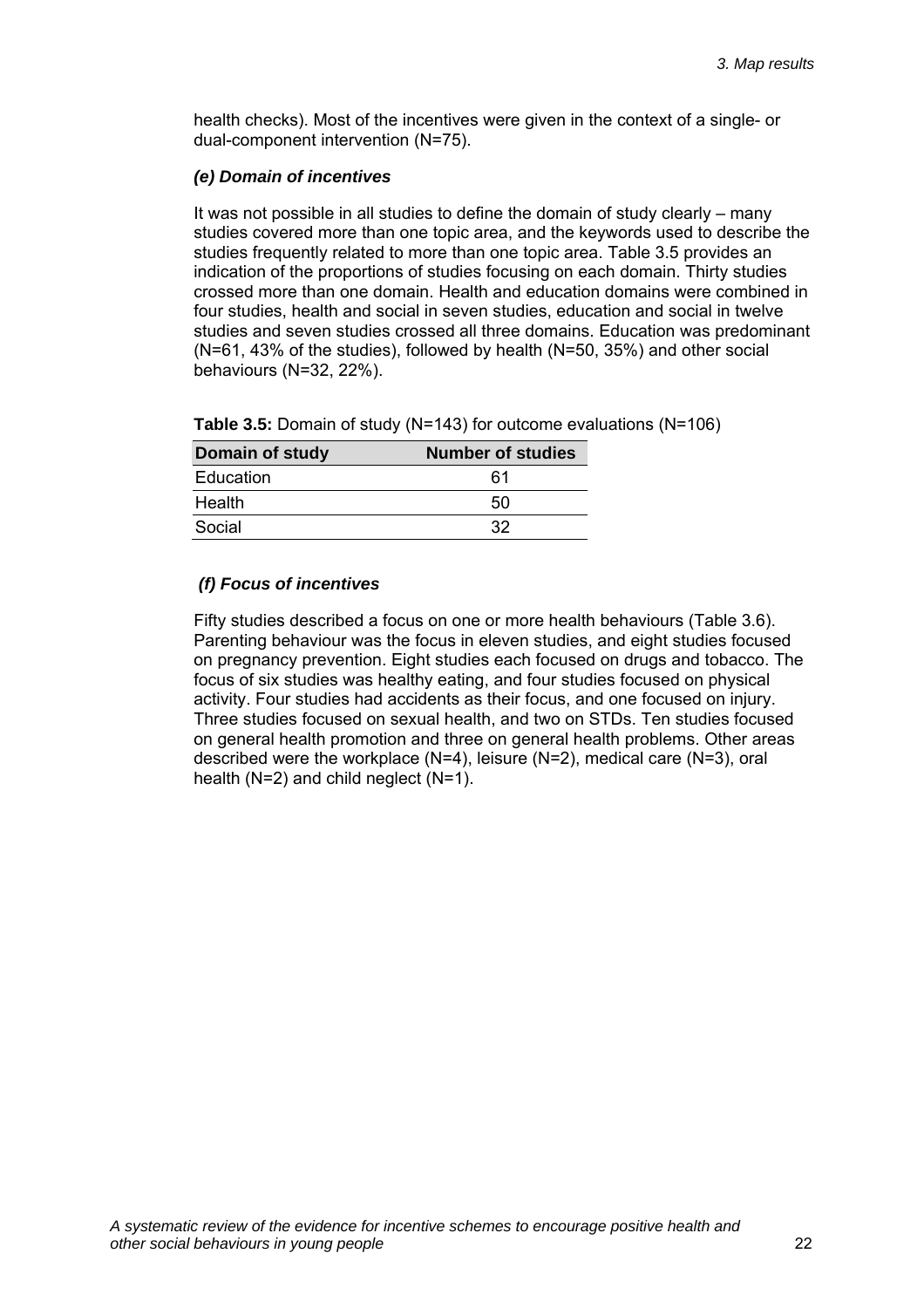| <b>Health focus</b>      | <b>Number of studies</b> |
|--------------------------|--------------------------|
| Parenting                | 11                       |
| General health promotion | 10                       |
| Drugs                    | 8                        |
| Pregnancy prevention     | 8                        |
| Tobacco                  | 8                        |
| Healthy eating           | 6                        |
| Accidents                | 4                        |
| Physical activity        | 4                        |
| Workplace                | 4                        |
| General health problems  | 3                        |
| Sexual health            | 3                        |
| Leisure                  | 2                        |
| Medical care             | 2                        |
| Oral health              | 2                        |
| <b>STDs</b>              | $\overline{2}$           |
| Child neglect            | 1                        |
| Injury                   |                          |

**Table 3.6:** Focus (N=79) of outcome evaluations in the health domain (N=50)

A total of 61 studies focused on at least one educational behaviour. Thirty-four studies focused on improving attitudes to education and 16 studies on improving classroom behaviour. Nineteen studies focused on truancy, nine studies on attendance in compulsory education, and a further 16 studies on participation in post-compulsory education. Homework was a focus of four studies and three studies focused on other educational behaviours (e.g. drug education).

**Table 3.7:** Focus (N=101) of outcome evaluations in the education domain (N=61)

| <b>Education focus</b>                     | <b>Number of studies</b> |
|--------------------------------------------|--------------------------|
| Improved attitude to education             | 34                       |
| Truancy                                    | 19                       |
| Participation in post-compulsory education | 16                       |
| Improved classroom behaviour               | 16                       |
| Attendance                                 | 9                        |
| Homework                                   |                          |
| Other                                      | 3                        |

Thirty-two studies had a focus on one or more social behaviours. Eighteen studies were focused on improving social behaviour. Nine studies focused on crime prevention, three on aggression and one on racism. Nine studies described a focus on vocational training and seven studies on encouraging volunteering. Other focuses described included employment outcomes and treatment 'compliance'.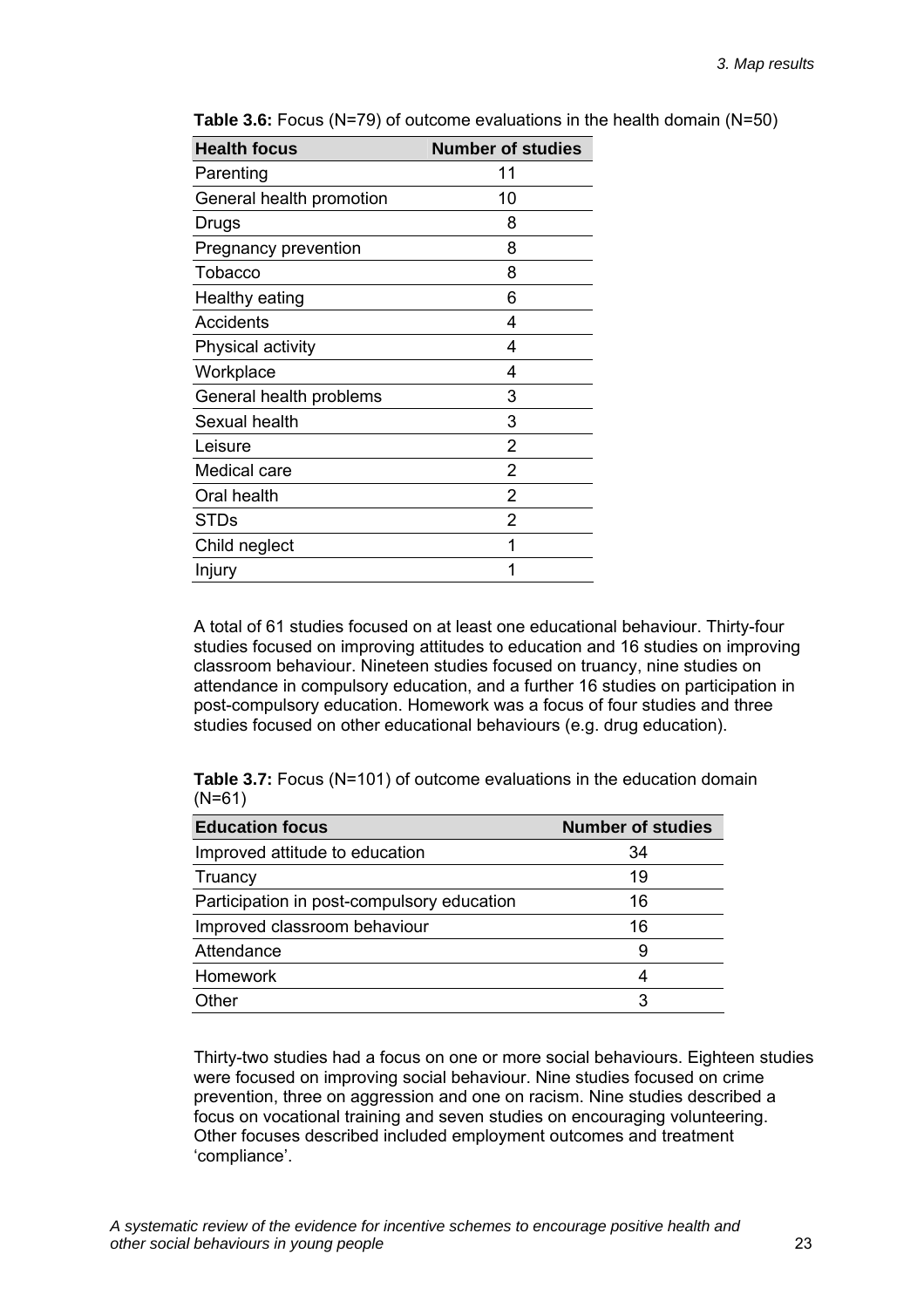| <b>Social focus</b>       | <b>Number of studies</b> |
|---------------------------|--------------------------|
| Improved social behaviour | 18                       |
| Vocational training       | 11                       |
| Crime prevention          |                          |
| Volunteering              |                          |
| Other                     | 5                        |
| Aggression                | 3                        |
| Racism                    |                          |

**Table 3.8** Focus (N=54) of outcome evaluations in the social domain (N=32)

### **3.2.2 Process evaluations**

#### *(a) Domain of incentives*

As in the case of outcome evaluations, it was not possible in all process studies to define the domain of study clearly. Many studies covered more than one topic area, and the keywords used to describe the studies related to more than one domain. Table 3.9 provides an indication of the proportions of studies focusing on each domain. Twenty-two studies crossed more than one domain: health and education domains were combined in three studies, health and social in seven studies, education and social in six studies, and six studies crossed all three domains. Most of the process evaluations (N=34, 38%) fell in the health domain, but they were more evenly divided than the outcome evaluations between education (N=29, 33%) and other social behaviours (N=26, 29%).

| <b>Domain of study</b> | <b>Number of studies</b> |
|------------------------|--------------------------|
| Health                 | 34                       |
| Education              | 29                       |
| Social                 | 26                       |

**Table 3.9:** Domain of study (N=89) for process evaluations (N=61)

#### *(c) Focus of incentives in process evaluations*

A total of 34 process evaluations focused on one or more areas of health behaviour. Eight studies included a focus on general health promotion and two studies on general health problems. Seven studies focused on pregnancy prevention and five on parenting. Six studies focused on drugs, five on tobacco and one study on alcohol use. Healthy eating was the focus of five studies and physical activity of three studies. Three studies included a focus on sexual health and one study on STDs. Other areas covered included accidents (N=1), workplace health promotion (N=4) and oral health (N=1).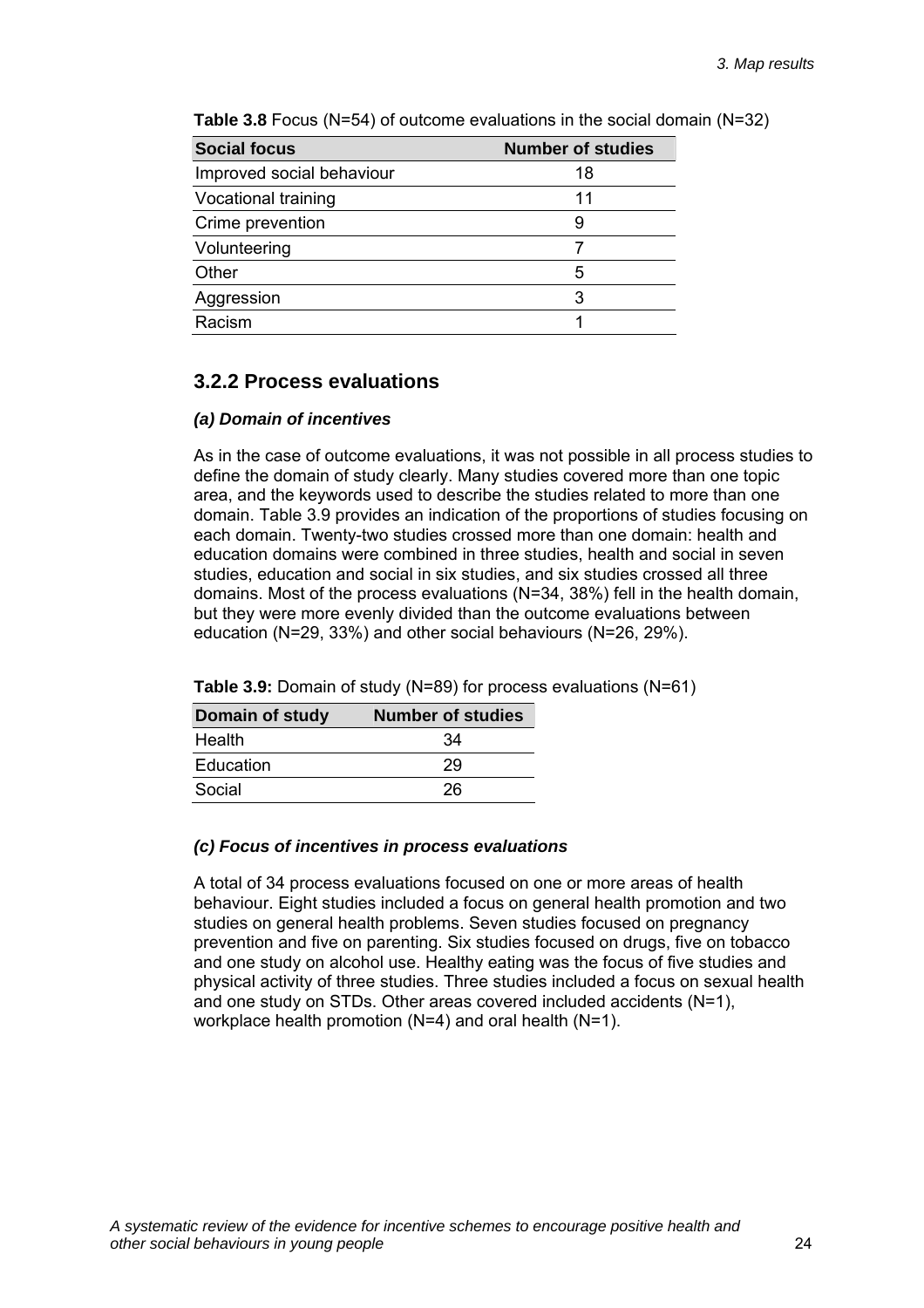| <b>Number of studies</b> |
|--------------------------|
| 8                        |
| 7                        |
| 6                        |
| 5                        |
| 5                        |
| 5                        |
| 4                        |
| 3                        |
| 3                        |
| 2                        |
|                          |
| 1                        |
| 1                        |
|                          |
|                          |
|                          |
|                          |

**Table 3.10:** Focus (N=54) of process evaluations in the health domain (N=34)

A total of 29 studies focused on one or more education behaviours. Eighteen studies focused on improving attitudes to education and five on improved classroom behaviour. Eleven studies each focused on participation in postcompulsory education and truancy and four studies focused on attendance. Two studies focused on homework.

**Table 3.11:** Focus (N=51) of process evaluations in the education domain (N=29)

| <b>Education focus</b>                     | <b>Number of studies</b> |
|--------------------------------------------|--------------------------|
| Improved attitude to education             | 18                       |
| Participation in post-compulsory education | 11                       |
| Truancy                                    | 11                       |
| Improved classroom behaviour               | 5                        |
| Attendance                                 | Δ                        |
| <b>Homework</b>                            | 2                        |

A total of twenty-six studies focused on one or more social behaviours. Fifteen studies included a focus on improved social behaviour, eight studies focused on crime prevention, and one each on aggression and racism. Eleven studies included a focus on vocational training, and six on volunteering.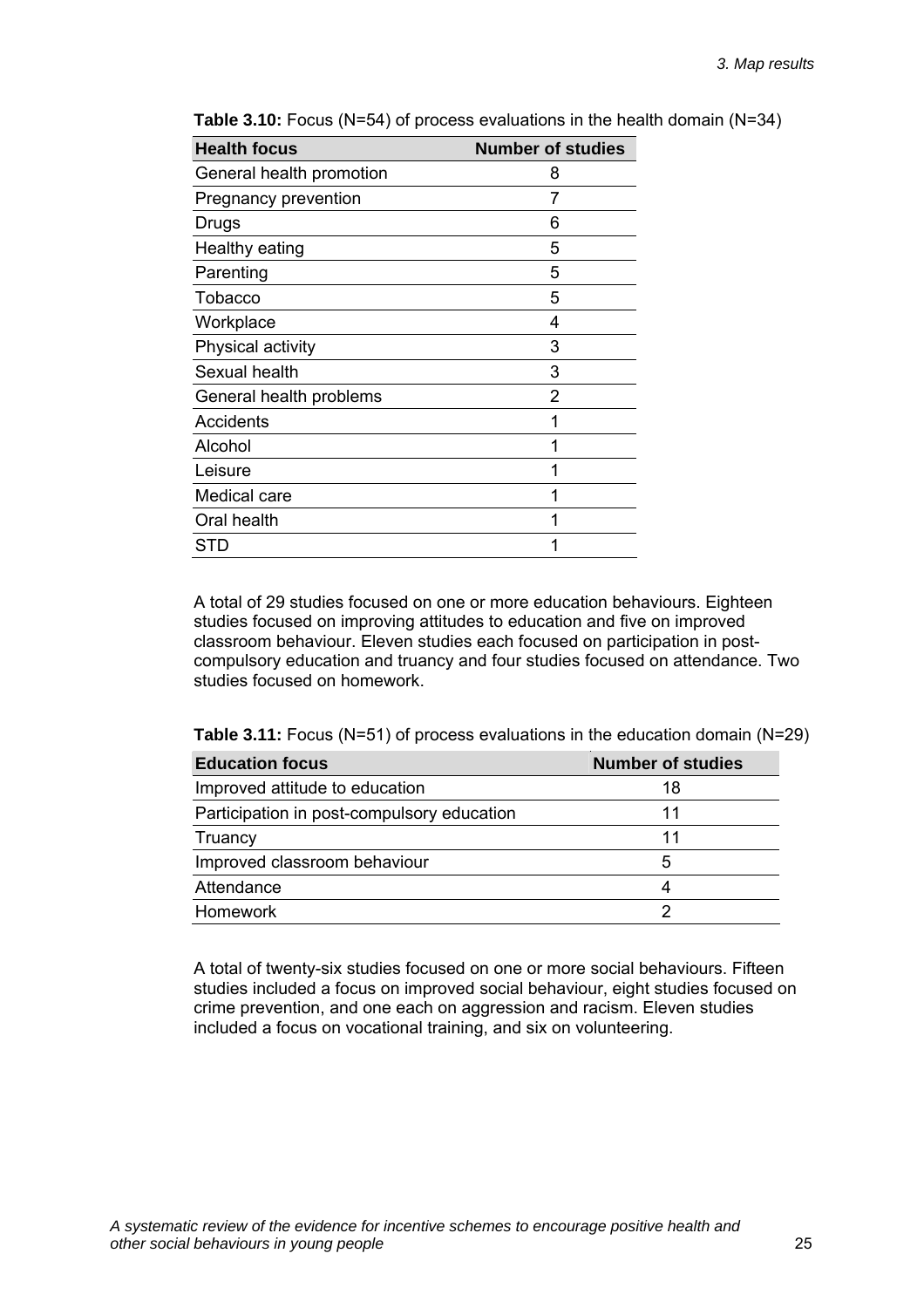| <b>Social focus</b>        | <b>Number of studies</b> |
|----------------------------|--------------------------|
| Improved social behaviour  | 15                       |
| <b>Vocational training</b> | 11                       |
| Crime prevention           | 8                        |
| Volunteering               | 6                        |
| Other                      | 3                        |
| Aggression                 |                          |
| Racism                     |                          |

**Table 3.12:** Focus (N=45) of process evaluations in the social domain (N=26)

### **3.2.3 Systematic and non-systematic reviews**

Nine reviews were included in the map, five systematic and four non-systematic.

Each of the five systematic reviews (Achat *et al.*, 1999; Giuffrida and Torgerson, 1997; Hey and Perera, 2005a; Hey and Perera, 2005b; Kane *et al.*, 2004b) was conducted on an important aspect of public health. Achat and colleagues in Australia carried out a systematic review of the international evidence about the use of material rewards given to parents and providers to encourage uptake of childhood immunisations (Achat *et al.*, 1999). They included eight studies published in the English language. They do not report what study designs were used, nor whether they undertook quality appraisal of the studies. Only one of the eight studies included in their review was subsequently included in the in-depth review stage (Unti *et al.*, 1997) as the studies were not addressing the same target populations. Achat and colleagues found that both monetary and nonmonetary incentives could improve childhood immunisation uptake.

The two systematic reviews by Kane *et al.* (2004a; 2004b), and Giuffrida and Torgerson (1997) addressed the impact of economic incentives (e.g. cash, vouchers, lottery tickets, gifts) on a wide range of health issues. Giuffrida and Torgerson's review included eleven RCTs, all of which were conducted in the USA. They concluded that ten out of the eleven studies showed that the incentives 'promoted compliance better than any other alternative' (Giuffrida and Torgerson, 1997, p 5). Three of these eleven studies have been included in our in-depth review (Morisky *et al.*, 2001; Smith *et al.*, 1990; Stevens-Simon *et al.*, 1994). The Guiffrida and Torgerson review did not focus on the use of incentives with young people.

Kane *et al.* (2004a; 2004b) conducted a substantial systematic review of the effect of economic incentives on consumers' preventive behaviours. They considered the different impact of incentives when directed towards simple and complex preventive behaviours, and did not include studies which had a multi-component intervention. They defined simple behaviours as 'actions that could be directly accomplished, usually with a single visit (e.g. immunization)', and complex behaviours as requiring sustained behaviour change (e.g. a healthy diet) (p 328). Forty-seven RCTs met their inclusion criteria, only two of which were included in our in-depth review (Smith *et al.*, 1990; Stevens-Simon *et al.*, 1994). Kane and colleagues' review included studies across all age groups. They did not conduct a meta-analysis, but grouped studies according to health topic and counted how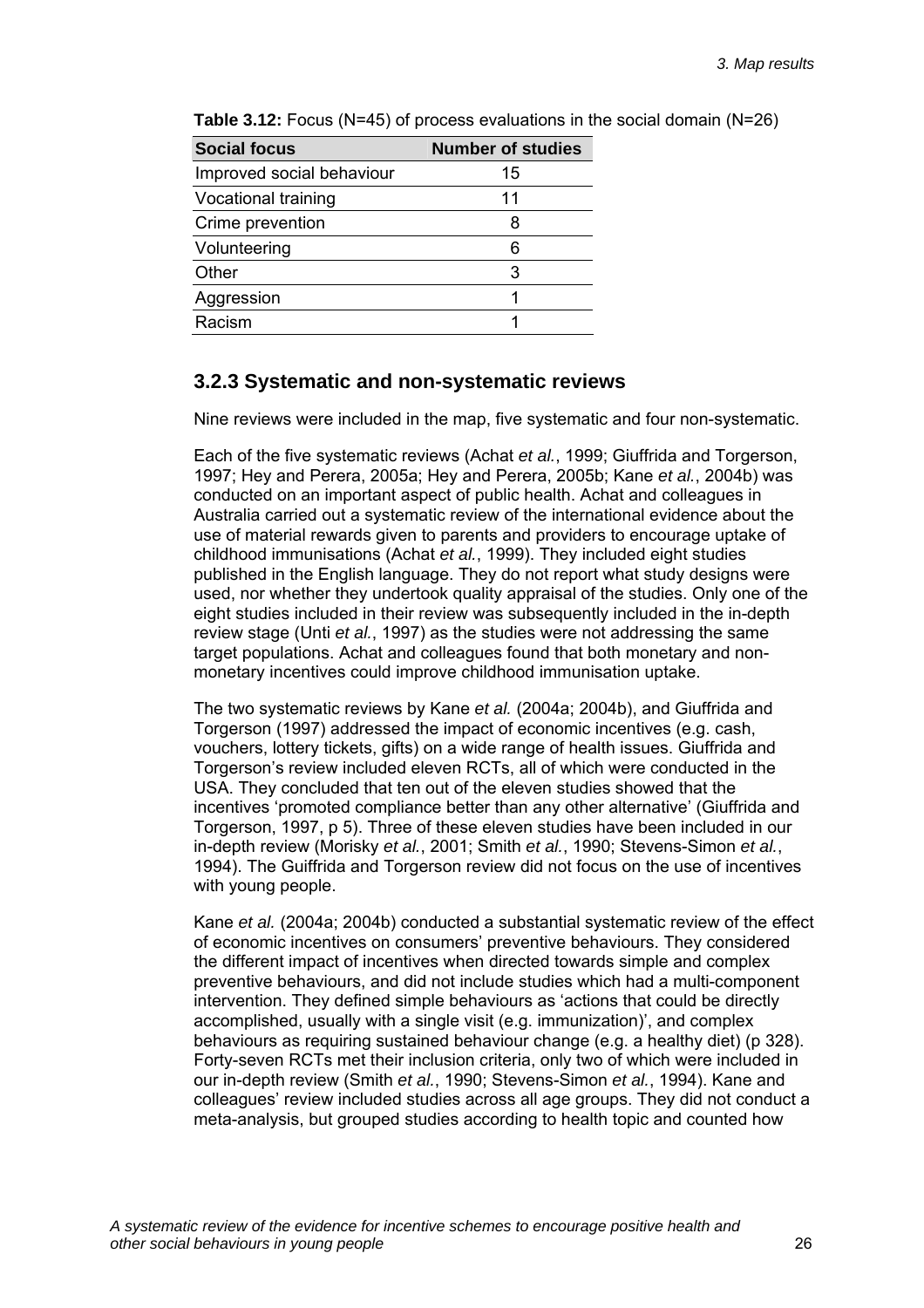many had a positive impact. They concluded that a positive result was achieved 73% of the time (74% for simple behaviours and 72% for complex).

Hey and Perera (2005a; Hey and Perera, 2005b) conducted two systematic reviews for the Cochrane Collaboration: one on the impact of competitions and incentives for smoking cessation (Hey and Perera, 2005b), and the other of the international 'Quit and Win' contests for smoking cessation (Hey and Perera, 2005a). The first of these included 11 RCTs of interventions directed towards adult smokers, and as such none of these could be included in our review as they addressed the wrong age range. They concluded that incentives and competitions do not appear to enhance long-term cessation rates. The second review included four studies again with adult smokers which compared 'Quit and Win' groups with a control group. Results suggested that the contests deliver quit rates above baseline community rates (with three of the four studies demonstrating significantly higher quit rates in the competition group). However, Hey and Perera noted that the population-level impact was relatively low.

We did not identify any systematic reviews which studied the use of incentives to improve educational or other social behaviours. There was little overlap between any of the five reviews we identified.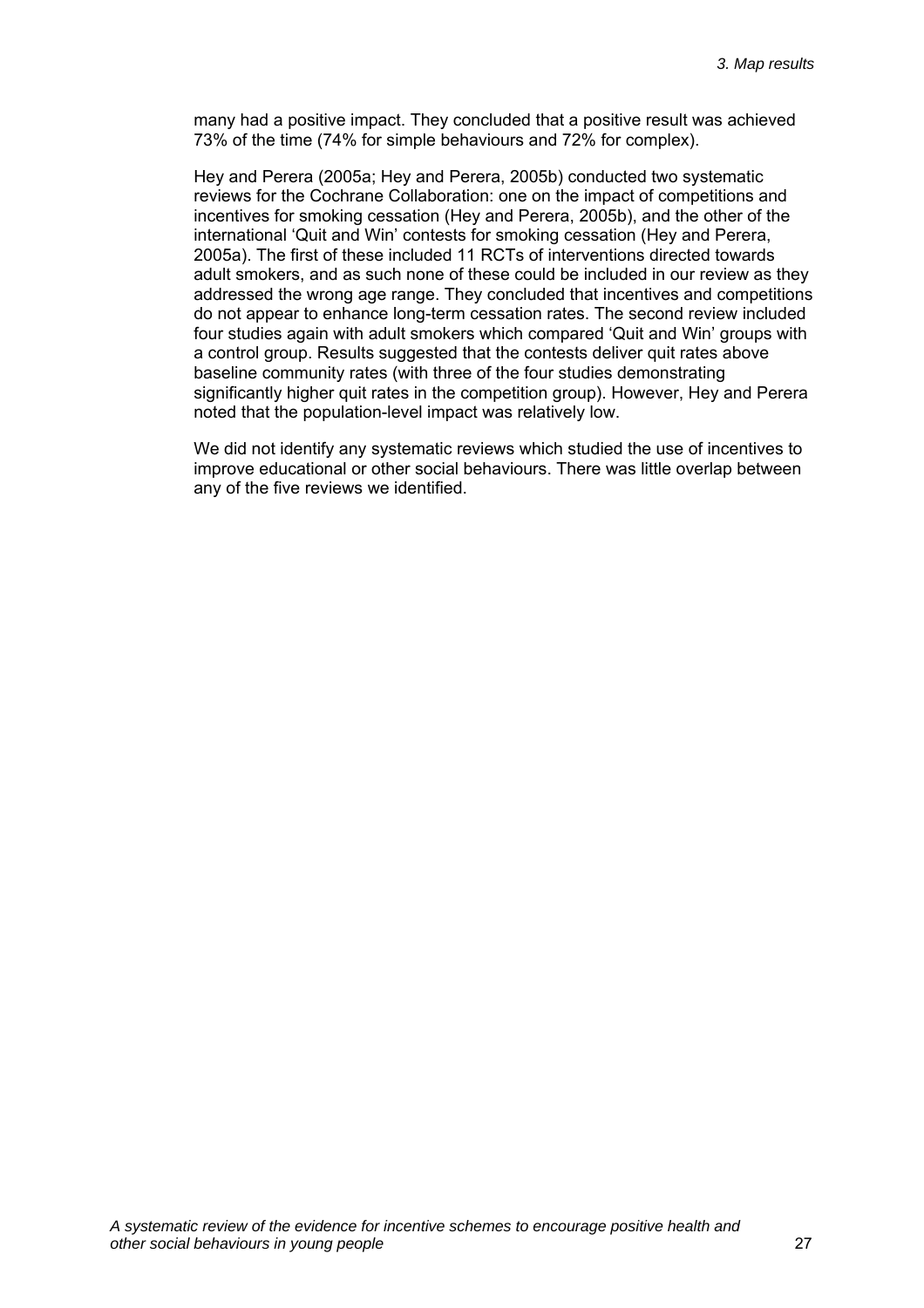# <span id="page-31-0"></span>**4. THE IMPACT OF INCENTIVES ON POSITIVE BEHAVIOUR CHANGES**

Chapter three described the findings of the first stage of the review process, namely the results of a systematic and broad descriptive mapping of the 129 relevant studies identified. This chapter describes the second stage of the review process, the findings of an in-depth review and synthesis of the quality and findings of a subset of studies relevant to answering the narrower in-depth review question chosen during the electronic consultation process (see page 11). The indepth review question was:

What is the best available evidence of the effectiveness or otherwise of single or dual component incentive schemes to improve health, educational and other social behaviours in young people aged 11–19?

Our answer to this question is based on the findings from controlled trials which examine the impact of single or dual component incentive-based interventions. The findings are based on studies we judged methodologically sound and which described behavioural outcomes.

Where possible and appropriate we combined the findings of studies in statistical meta-analyses; otherwise we conducted a narrative synthesis. The findings of a number of studies are discussed individually as they were not comparable with those of other studies. Where there were more than two follow-up time periods, we used the first and last outcome measure. In those studies where there was more than one incentive group, we used the group with the most intensive intervention (e.g. incentive plus peer support rather than incentive alone). Where data were available we considered the impact of the following aspects of the interventions:

- Individual versus group delivery;
- Targeted versus universally provided incentives;
- Financial versus non-financial incentives;
- The relationship between incentives and a 'key worker', where a key worker provides the incentive;
- Single event outcomes (e.g. attending health appointment) versus complex behavioural outcomes (e.g. teenage pregnancy prevention); and
- Incentives and socially excluded populations.

Heterogeneity is a common issue in pooling the findings of different studies. It refers to differences between studies in their estimates of the effect of an intervention. We predicted that such differences might be explained by study type (randomised vs. non-randomised controlled trial) and/or study quality (sound vs. 'sound despite'), or by the differences in aspects of the interventions listed above. Where statistical tests confirmed that data from the studies were heterogenous, these possible explanations were explored.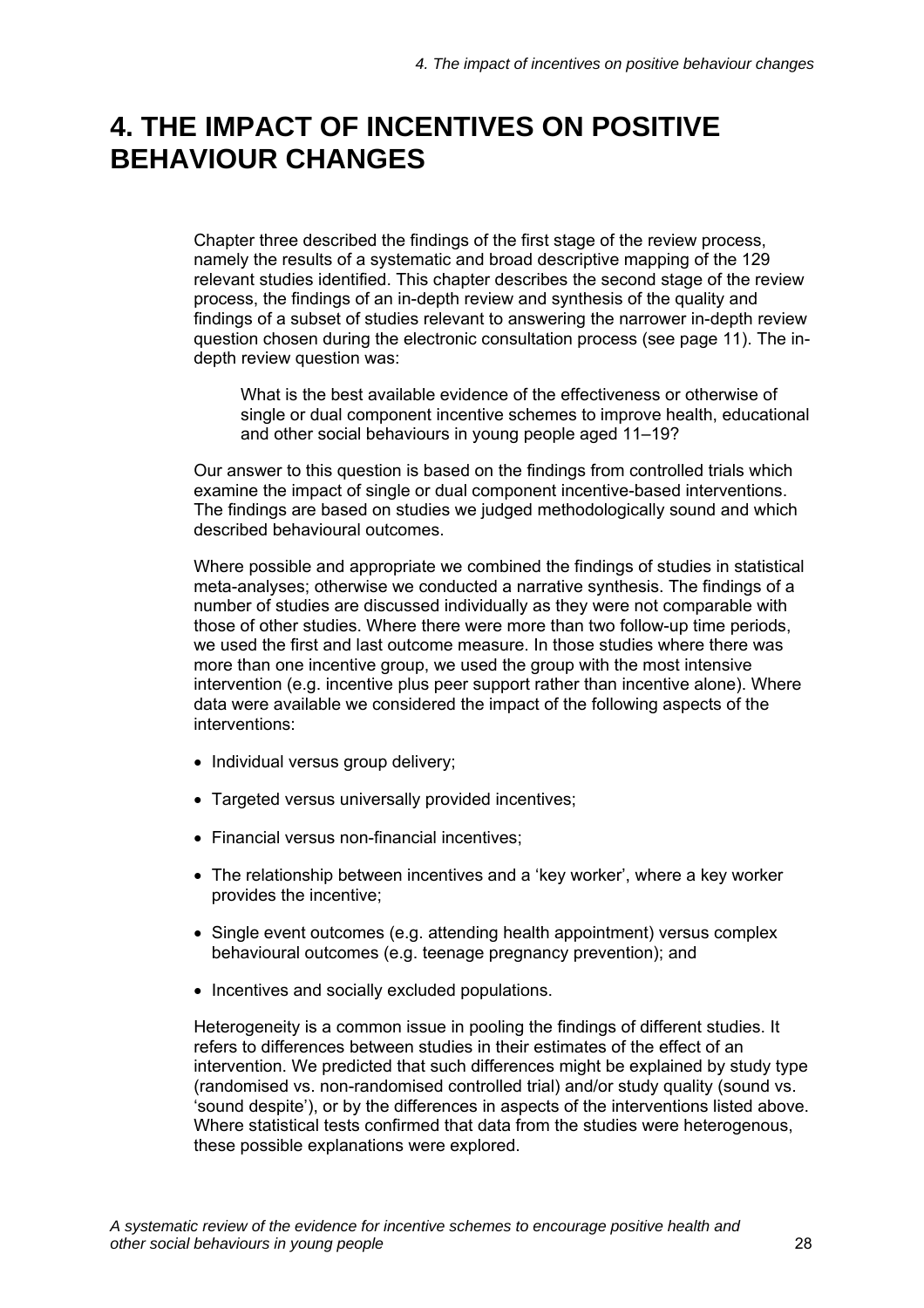<span id="page-32-0"></span>Where only dichotomous data are pooled the combined effect size is presented as a risk ratio (RR). Where continuous data are used, the combined effect size is presented as the standardised mean difference (SMD). Risk ratios and standardised mean differences are interpreted differently. A risk ratio with a value bigger than 1.0 favours the experimental group rather than the control group. For example, a risk ratio of 1.25 means that the experimental group is 25% more likely to have the outcome of interest compared to the control group. The standardised mean difference can be interpreted as the percentage of the control group's average score that is exceeded by the average score of the experimental group. For example, an SMD of 0.8 means that the score of the average person in the experimental group is higher than the scores of 80% of the control group.

Details of the methods used for calculating effect sizes and pooling studies are provided in Appendix 2.

### **4.1 Which interventions are effective?**

### **4.1.1 Overview of studies**

Sixteen outcome evaluations met our inclusion criteria and were judged to be methodologically sound; they were published between 1990 and 2005 and evaluated a range of incentive-based interventions. The majority (N=9) were conducted in the USA, two in the UK and one each in Canada, Finland, Germany and the Netherlands. The interventions fell into three categories: those focused on a range of positive health behaviour changes (N=9); those which considered the impact of incentives on educational outcomes (N=6); and one study with a range of other social outcomes. Of the 16 interventions, half provided a financial incentive, four provided gifts, two gave tokens or vouchers exchangeable for gifts, two allowed entry to a raffle or competition, two gave edible rewards (pizzas, icecreams, etc.), and one involved a contingency contract with parents (the young person and her/his parents agreed upon an incentive to be provided by the parents contingent on an agreed achievement by the young person). Seven of the interventions were targeted at specific groups of individuals judged to be at risk of social exclusion. Most interventions gave incentives to individuals (N=12), though three provided incentives on a group basis (e.g. to an entire class or school) and one gave incentives to organisations (orthodontist practices).

### **4.1.2 Methodological quality of studies**

All of the 20 studies considered for inclusion in the effectiveness synthesis employed a control or comparison group. Four studies were deemed not to be of sufficient quality, mainly because of their non-equivalent control and intervention groups; their findings were excluded from the effectiveness synthesis (Elder *et al.*, 1989; Fashimpar, 1991; Fishbein, 1992; Geiger, 1996). Twelve of the sixteen included studies used randomisation to allocate individuals or clusters of individuals to intervention and control groups. All but three of the sixteen studies were judged to be sound (Middleton *et al.*, 2005; Unti *et al.*, 1997; Vartiainen *et al.*, 1996). In all three studies deemed to be sound despite discrepancies equivalence between the intervention and control groups was judged to be unclear.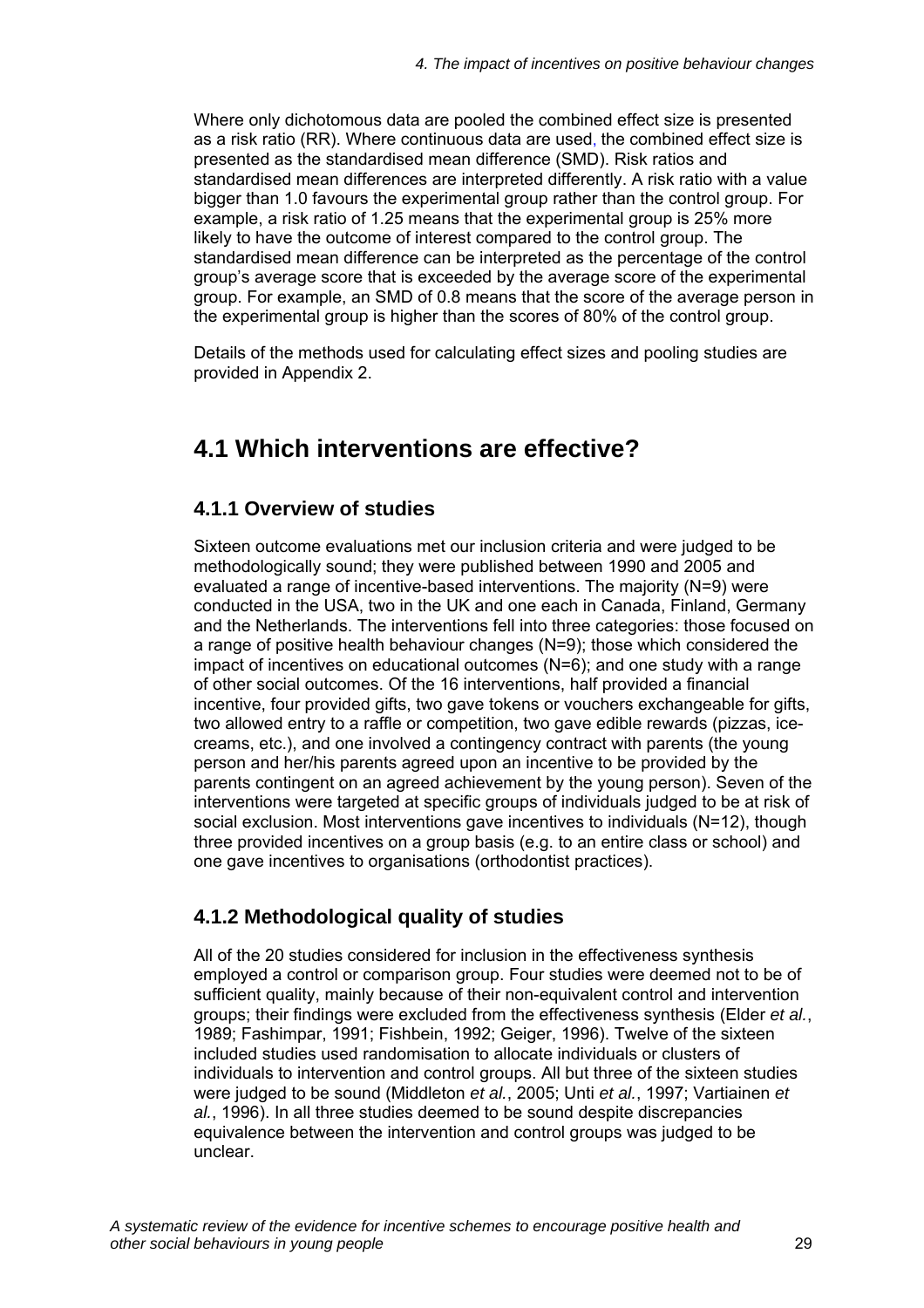Summaries of the sound outcome evaluations along with information about reviewers' judgements of their overall quality are presented in a table in Appendix 3.

### **4.1.3 Characteristics of sound studies**

#### *Health behaviours*

Of the nine studies that evaluated interventions with health behaviour outcomes, three looked at interventions provided to young mothers (Smith *et al.*, 1990; Stevens-Simon *et al.*, 1994; Stevens-Simon *et al.*, 1997); two evaluated the use of gifts as incentives to encourage young women to attend early post-partum clinic appointments (Smith *et al.*, 1990; Stevens-Simon *et al.*, 1994); and the other evaluated the use of incentives plus peer support meetings with teenage mothers to reduce future teenage pregnancies (Stevens-Simon *et al.*, 1997).

Three studies dealt with interventions designed to either delay the onset or reduce the prevalence of smoking. Hovell *et al.* (1996) evaluated an intervention conducted in orthodontist practices which provided 50¢ per anti-smoking prescription delivered to young people. The studies by Vartiainen *et al*. (1996) and Wiborg and Hanewinkel (2002) both described competitions that aimed to encourage whole classes to remain smoke free.

The final three studies in this category focused on different health problems. Morisky *et al.* (2001) evaluated incentives and peer support to encourage completion of treatment for latent tuberculosis in young people. Class incentives were used in a study reported by Unti *et al*. (1997) to encourage young people to return parental consent forms and participate in a school-based hepatitis B vaccination programme. Richter *et al.* (1998) provided gifts and tokens to young people who maintained a high level of involvement in a range of orthodontic treatments.

#### *Educational behaviours*

Six studies evaluated interventions with educational outcomes (Baumert and Demmrich, 2001; Leuven *et al.*, 2003; Licht *et al.*, 1991; Middleton *et al.*, 2005; O'Neil *et al.*, 1996; Reid *et al.*, 1995). These studies measured either effort expended on passing exams or attendance at classes.

#### *Social behaviours*

Only one study (Morris and Michalopoulos, 2003) considered behavioural outcomes that were broader than either health or education. The Self Sufficiency Project (SSP) was a large-scale Canadian intervention which provided single parents with extra money if they chose to return to work. This study measured a wide range of outcomes in families eligible for SSP, including several behavioural outcomes for young people (helping around the house, employment and drug taking).

### **4.1.4 Effects of incentives on health behaviours**

Of the nine included studies that examined the impact of incentives on health behaviours, seven used random allocation to select control and intervention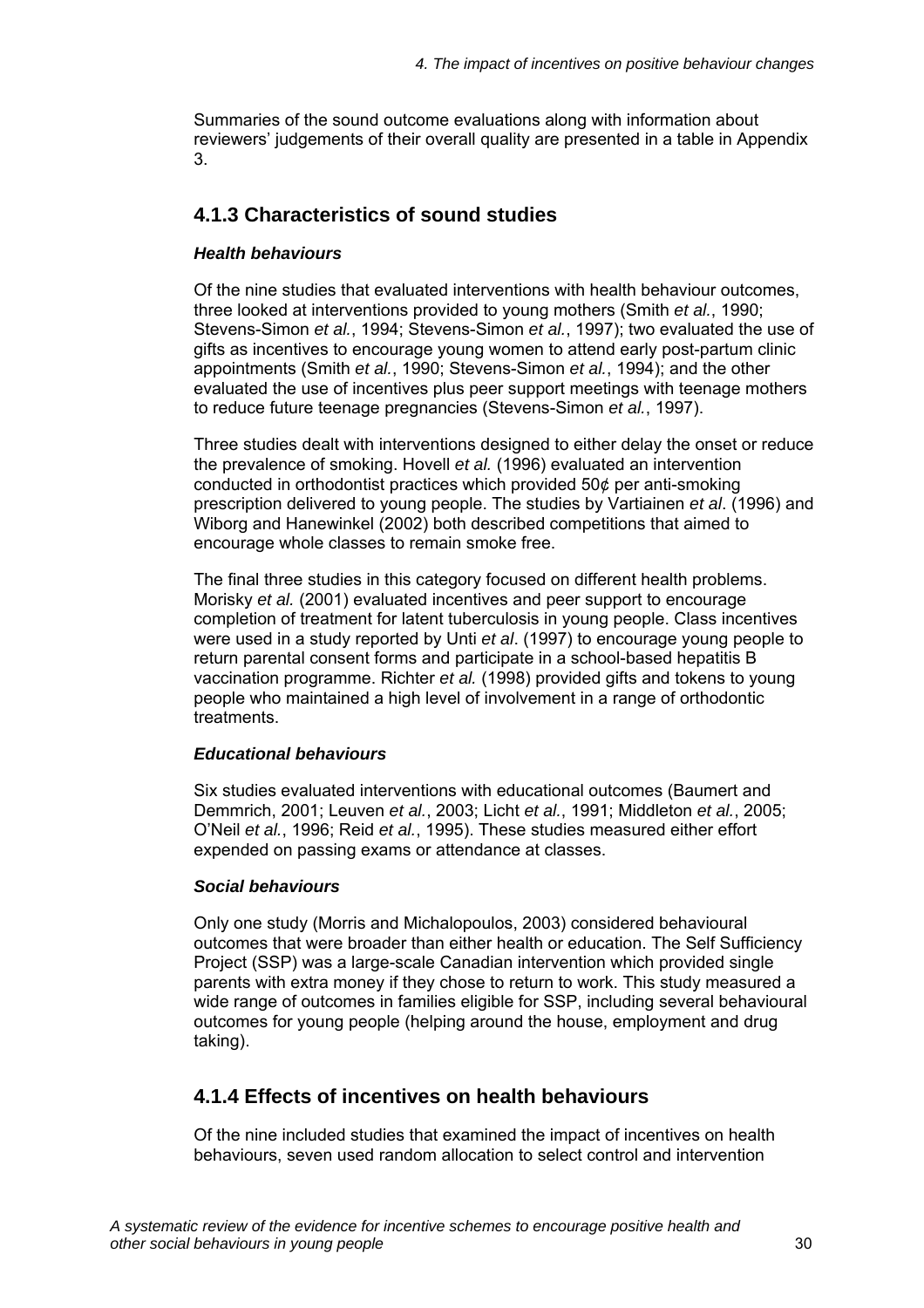groups; three of these randomised groups of individuals. The nine studies varied in the health behaviour outcomes that they measured: smoking prevalence (three studies); attendance at post-partum clinic (two studies); reduction in repeat teenage pregnancy (one study); completion of TB treatment (one study); compliance with orthodontic treatments (one study); and obtaining parental consent for a vaccination programme (one study).

When outcomes data from all nine studies were pooled in a meta-analysis, the overall effect showed incentives to have a statistically significant and positive impact (SMD 0.17 (CI 0.07, 0.27)). This shows that on average incentive-based health promotion interventions do work. However, as would be expected in pooling studies with a wide range of intervention characteristics, there was considerable statistical heterogeneity.

The meta-analyses presented below did not have statistically significant levels of heterogeneity. However, all of these meta-analyses are based on a small number of studies, some of which have small sample sizes and wide confidence intervals. The lack of heterogeneity may reflect the similar results of the studies; another intervention which employed the same techniques might get different results in a different setting.

#### *Effect of incentives on health behaviour(s)*

We conducted separate meta-analyses on those studies which investigated the impact of incentives on single health behaviour outcomes and those which assessed more complex health behaviours. We also separately analysed studies that measured the impact of incentives on smoking.

#### *Single event health behaviours*

Three studies examined the impact of incentives on single health behaviours. Two evaluated the offer of gifts to teenage mothers to encourage attendance at early post-partum health clinics. Smith *et al.* (1990) randomised 534 young women to either a control group with no incentive or to one of two intervention groups with the offer of either vouchers for baby milk or an item of costume jewellery. We combined the results of both intervention groups for the meta-analysis. The outcome measure was attendance at a post-partum clinic within four to six weeks of giving birth. Stevens-Simon *et al.* (1994) randomised 240 young women to a control group with no incentive, or to an intervention group which was offered a 'Gerry Cuddler' (baby sling). The outcome measure was attendance at a postpartum clinic within eight weeks of giving birth. In a three-year long evaluation, Unti *et al.* (1997) randomised four schools (1,429 young people) to a no-incentive control group or an intervention group with 'peer incentives' to motivate students to return signed parental consent or refusal forms for a hepatitis B vaccination programme. Peer incentives were designed to create peer pressure among students to return the forms within five days of parent information packs being distributed. Classes in which all students returned signed forms within this period received pizza or ice-cream coupons.

Figure 4.1 shows that the pooled effect sizes demonstrate that incentives significantly increased the rates of these positive health behaviours (Risk Ratio 1.23 (CI 1.06, 1.43)). When the data from Unti *et al*. were removed from the metaanalysis, to explore the impact of two highly homogenous interventions on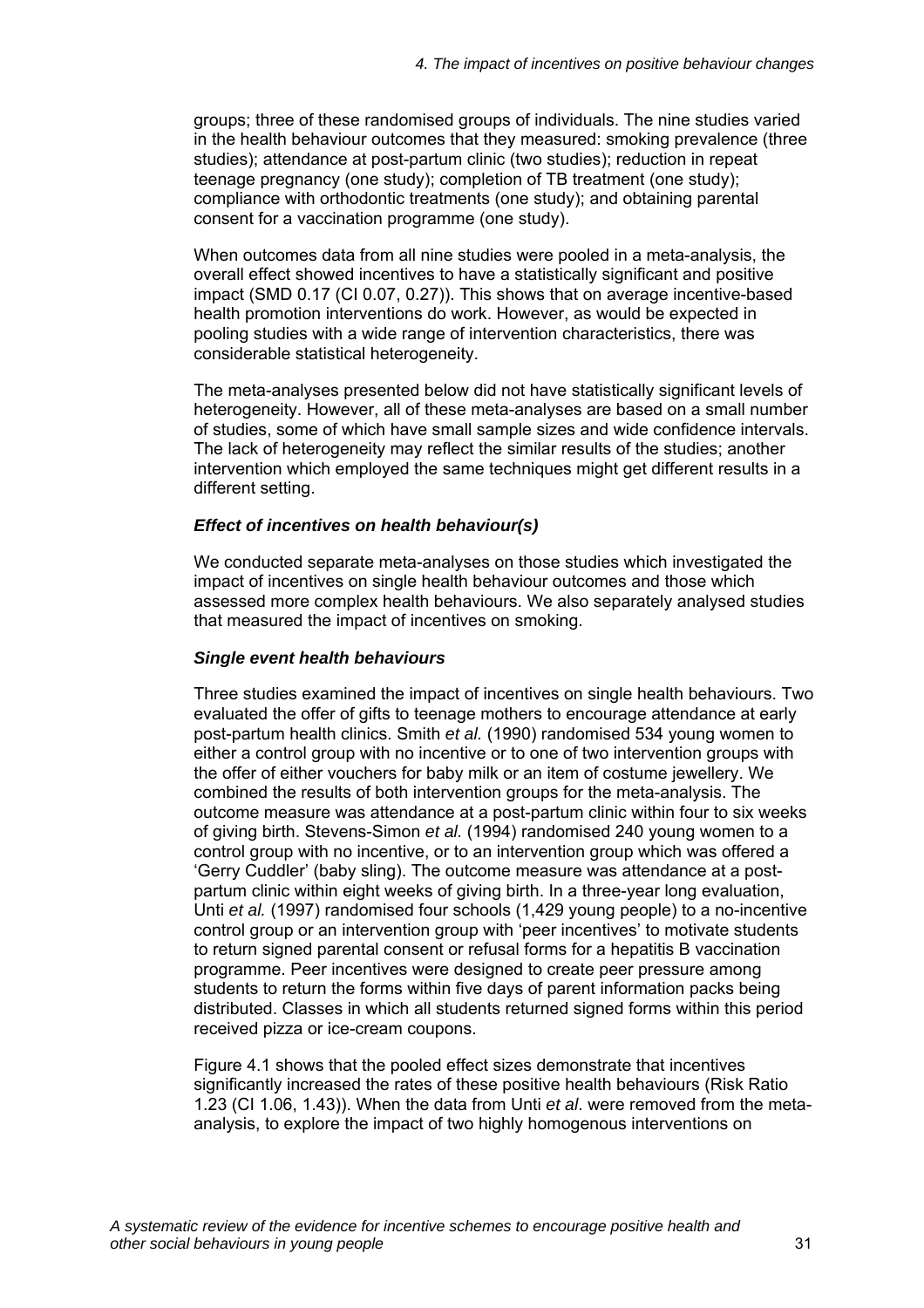attendance at post-partum clinics, the positive effect was larger and remained significant (RR 1.37 (CI 1.15, 1.64)).

| Item                            | Effect (CI)      | Weight % | <b>Size</b> |      |
|---------------------------------|------------------|----------|-------------|------|
| Single health behaviour changes |                  |          | D.5D        | 2.D1 |
| Smith et al (1990)              | 1.34(0.94, 1.91) | 14.2     | 363         |      |
| Stevens-Simon et al (1994)      | 1.38(1.13, 1.70) | 30.9     | 240         |      |
| Unti et al (1997)               | 1.13(1.02, 1.25) | 54.9     | 1429        |      |
|                                 | 1.23(1.06, 1.43) |          |             |      |

**Figure 4.1**: Impact of incentives on single health behaviour changes

**favours control favours intervention** 

In the study by Unti *et al.*, 93% of children whose parents consented completed the three dose hepatitis B vaccination programme. However, data were not presented on the basis of whether the children received an incentive or not, and so we are unable to judge what impact incentives had on completion of the vaccination programme.

#### *Complex or multi-event health behaviours*

Three studies measured behaviour outcomes which could be described as more complex or involving more than a single behaviour. Morisky *et al.* (2001) randomised 794 young people who were undergoing a six month course of treatment for latent tuberculosis to a control group or one of three intervention groups: peer support; contingency contract with their parents (incentive group); or a combination of peer support with incentive. The contingency contract with parents involved the young person and their parents agreeing a reward for completion of treatment (the primary outcome) to be provided by the parent. The intervention group data used for this meta-analysis were taken from the incentive plus peer support group. Richter *et al.* (1998) conducted a three-arm nonrandomised controlled trial of 96 young people to evaluate the impact of two intervention groups against a no-intervention control group. The interventions were either incentives (a range gifts or vouchers exchangeable for gifts) or a report card on adherence to a range of positive orthodontic behaviours (e.g. attendance at appointments, dental hygiene, wearing of orthodontic appliances). We included data on the 96 participants from the incentive and control group in a meta-analysis. The impact was measured on two separate sub-groups of young people who were identified prior to allocation as either 'high compliers' or 'low compliers' with orthodontic treatments. Each sub-group had a separate control group and data were presented separately for all groups. The outcome measure tool was the 'Total Clinical Compliance Score', an aggregate score for a range of observed and reported orthodontic behaviours. Stevens-Simon *et al.* (1997) evaluated 'The Dollar a Day Program' which aimed to prevent repeat pregnancies in teenage mothers by promoting the consistent use of reliable contraceptive methods and future-oriented family and career planning. Teenage mothers were randomised to one of four groups: an incentive group (a dollar a day given for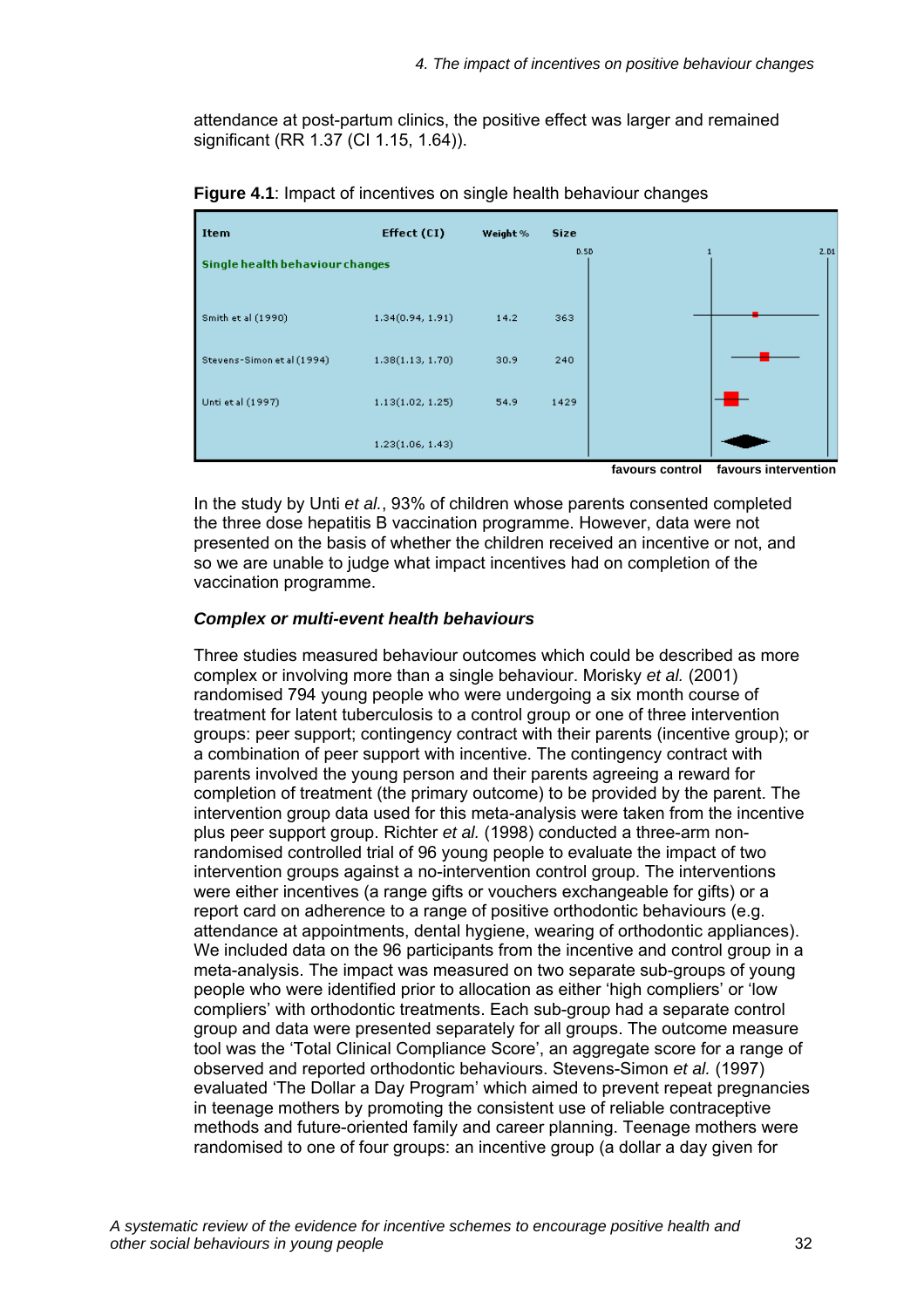every day they were not pregnant at a monthly pregnancy test); a weekly support group with 10-15 peers and two adults where discussions on a range of issues which concerned the group took place (e.g. contraception, education, training, careers); incentives plus peer support; or a usual post-partum care group. The intervention group data used for this meta-analysis were taken from the incentive plus peer support group.

Figure 4.2 shows that incentives had no overall effect when the results of these studies were pooled (SMD 0.13 (CI –0.02, 0.29)).



**Table 4.2:** Impact of incentives on complex or multi-event health behaviours

## *Smoking behaviours*

Three studies evaluated the use of incentives to either delay the onset of smoking or reduce levels of smoking among young people. Hovell *et al.* (1996) conducted a randomised cluster trial in 154 orthodontic practices involving 14,775 young people. Practitioners were issued with anti-tobacco 'prescriptions' to be given to eligible adolescents, which were pre-printed with anti-tobacco messages and included a space for the patient's name and the signature of the issuing professional. Offices received 50¢ per prescription provided, and orthodontists and were encouraged to counsel young people against smoking. The intervention lasted for two years with outcome measures taken at both baseline and two year follow-up. The outcome measures were the reported initiation of tobacco use in the previous 30 days, and smoking on more than 100 occasions within the previous 30 days. For the meta-analysis we chose to use the latter as being closer to a measure of daily smoking as used in the other two studies which analysed smoking behaviours.

Vartiainen *et al.* (1996) reported a controlled cluster trial design to evaluate 'The No Smoking Class Competition' which has been organised annually in Finland for 8th Grade (14-year-old) pupils since 1989. Each class decides whether to participate. The target is for the class to desist from smoking over the duration of the competition. They sign a commitment form and complete a follow up form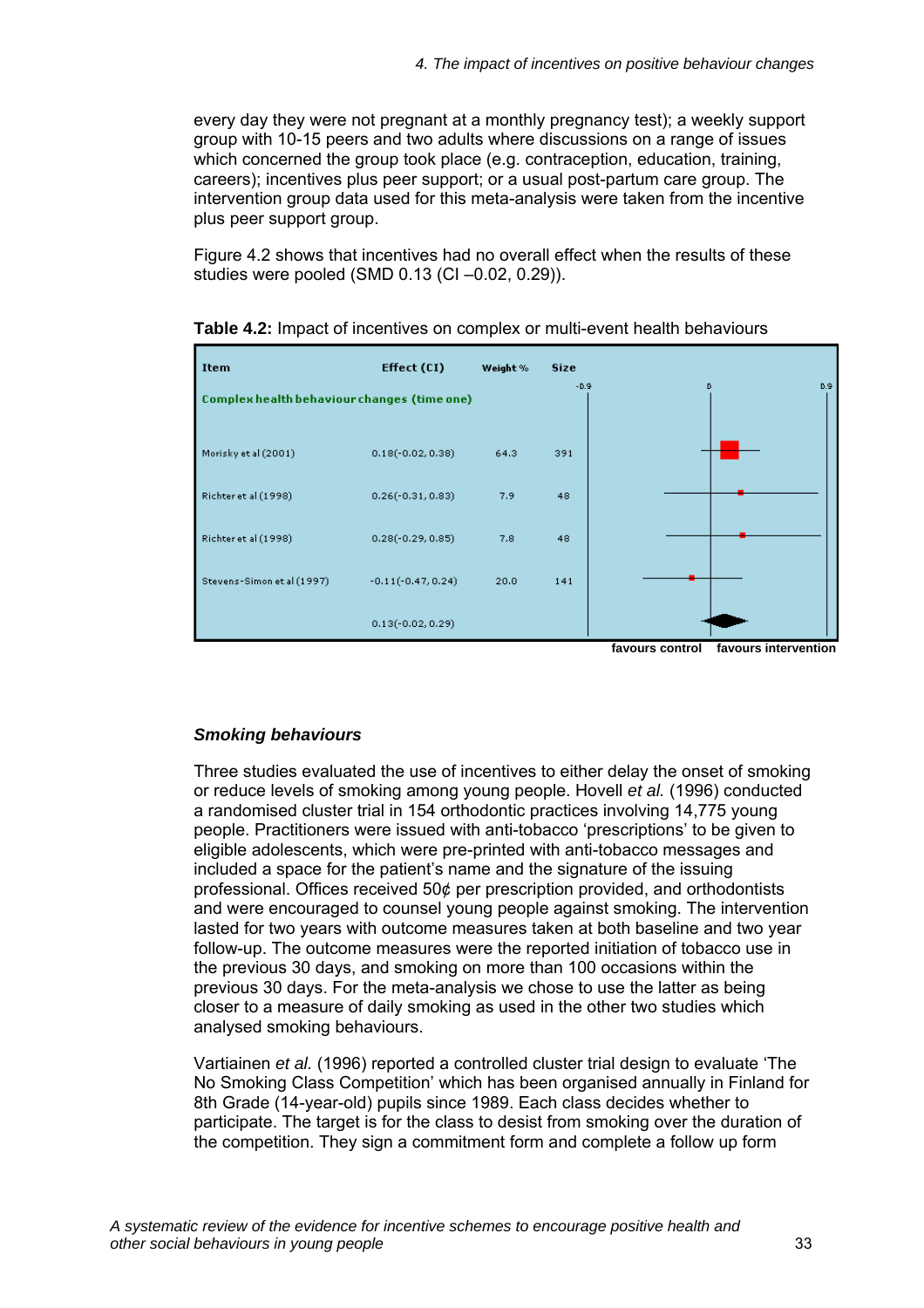each week over the period of the intervention. If someone starts smoking and cannot quit, the whole class has to drop out. Each class has a contact teacher who assists the class during the competition and organises health education sessions. If all members of a class are successful in not smoking over the competition period they are entered into a lottery with financial prizes. (In the competition reported in the paper, there were four prizes of US\$2,000 and ten second prizes of US\$200.) A total of 97 classes (1,693 pupils) participated in both baseline and follow-up measures one month and one year after the competition.

Wiborg and Hanewinkel (2002) used a controlled cluster trial design to evaluate the international 'Smokefree Class Competition'. Classes which register for the competition are provided with a class contract for the pupils to sign committing themselves to remaining smoke free for the following six months. The class is responsible for monitoring its progress and they can remain in the competition if they are smoke free (defined as less than 10% of the class smoking in the previous week). Teachers help with the administration of the project. Classes which remain in the scheme for six months are eligible to participate in a prize draw with a number of attractive prizes, the main prize being a trip to one of the other participating countries. A total of 89 classes (1,495 pupils) in the intervention group and 42 classes (647 pupils) in the comparison group participated in the study and completed baseline and six and twelve month post-test measurements.

Our initial meta-analysis showed that incentives had no overall effect when the results of these studies were pooled (RR 1.04 (CI 1.00,1.08)). This analysis was of the first follow-up period, and results were the same at the second follow up period (RR 1.03 (CI 1.00, 1.06)). However, there was a high level of heterogeneity within both these analyses which makes the pooled effect size a possibly unreliable estimate of effectiveness. We therefore conducted a sensitivity analysis, and pooled the results of the data taken from the two school-based antismoking competitions. The results of this are shown in Figure 4.3. The intervention had a statistically significant and positive impact on reported daily smoking rates at the first follow up (RR 1.06 (CI 1.03, 1.09)). This effect was the same at the second follow up at one year (RR 1.05 (CI 1.02, 1.08)).



**Figure 4.3:** Impact of incentives on reported daily smoking rates

 **favours control favours intervention** 

While these finding are impressive in terms of the public health agenda, it is important to remember that they are based only on two studies, both of which rely on the veracity of self-reports of smoking behaviour. It is possible that there might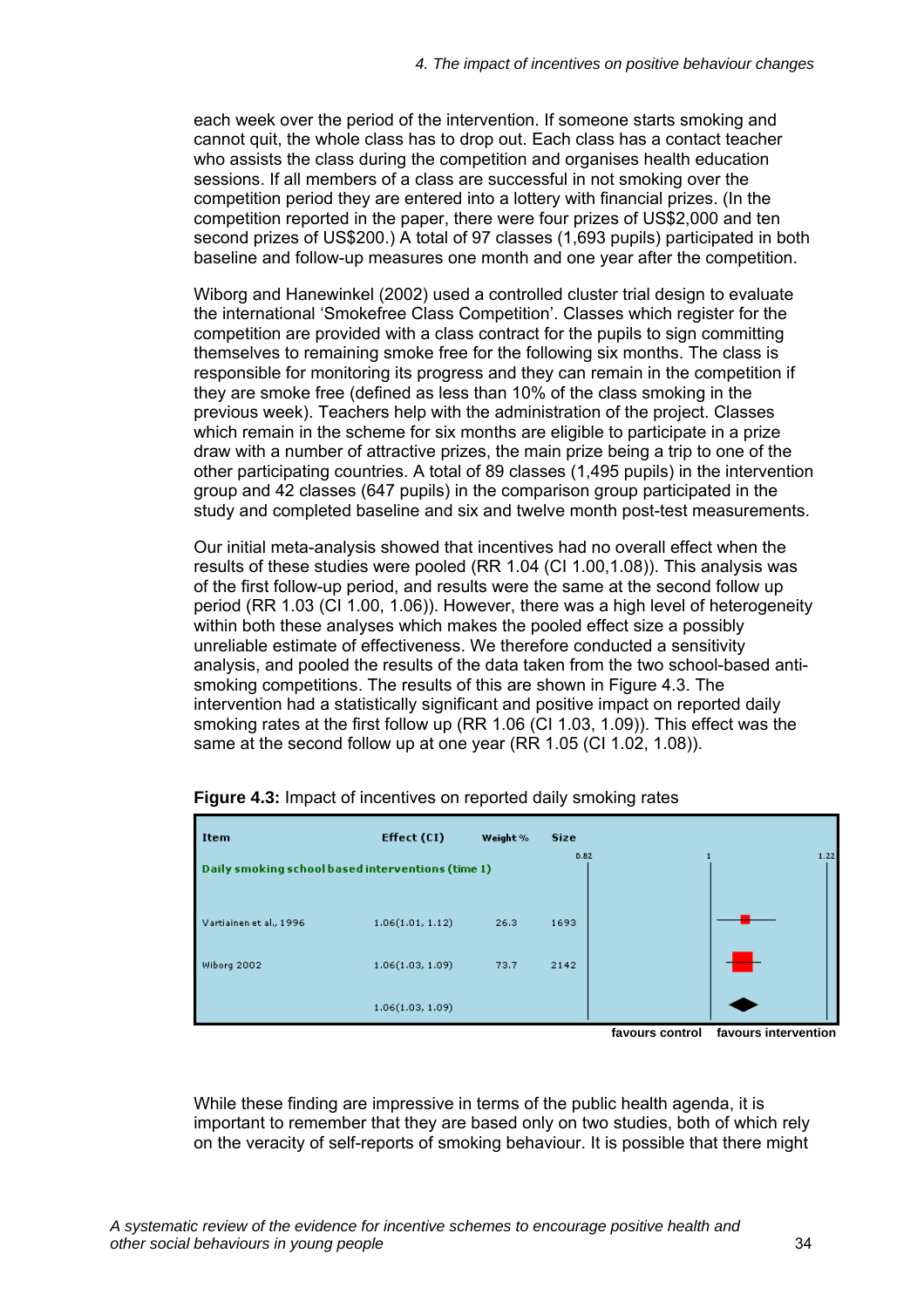have been a greater 'incentive' for the intervention groups to under-report their levels of smoking. Also with outcomes such as smoking there is the possibility that 'social desirability bias' may come into play when people are asked to recount their participation in behaviours that are not considered to be socially desirable. Individuals who are regular smokers but could recall one day when they had not smoked might have described themselves as not being daily smokers. It is also possible that both studies have been affected by selection bias. Both studies involve classes volunteering to abstain from smoking; one study compares these to non-volunteers, and the other study uses schools from an area not running the competition. There is a clear potential for classes that are likely to smoke not to volunteer. The classes that do volunteer may be less likely to smoke even without the competition. In order to determine the effect of the competition, it would have been better to have compared smoking rates in the whole intervention area (volunteer classes and non-volunteers) with those in the control area.

## **4.1.5 Effect of incentives on educational behaviour(s)**

Six studies considered the effectiveness of incentives in improving educational behaviours (Baumert and Demmrich, 2001; Leuven *et al.*, 2003; Licht *et al.*, 1991; Middleton *et al.*, 2005; O'Neil *et al.*, 1996; Reid *et al.*, 1995). These studies all examined the impact of incentives on either effort applied to school/college work, or attendance levels. As is noted in Chapter 2, we did not include impact on educational achievement. One study, an evaluation of the Educational Maintenance Allowance (EMA) scheme (Middleton *et al.*, 2005) was not included in a statistical meta-analysis with the other studies, as it did not measure comparable outcomes.

## *Effort applied to work*

Three studies considered the impact of incentives on reported levels of effort or time spent on school work or studies. Baumert and Demmrich (2001) conducted an RCT to evaluate the use of incentives to improve effort and achievement in a German national mathematics test with 15-year-olds. In this four-arm trial, students were administered a test in mathematical literacy, with each group being given a different set of test instructions. Only one of the groups was offered tangible incentive. This was a financial reward of DM10 if they correctly solved more items than expected on the basis of their prior mathematics grades. Outcome data from the reward group (N=80) and the control group (N=75) which received standard test instructions were entered into our meta-analysis.

O'Neil *et al.* (1996) conducted a similar RCT on two separate groups of students in Grades 8 and 12, to test the impact of financial rewards on effort and achievement in an American national mathematics test. The Grade 8 students were told they would get \$1 per correct item, to a maximum of \$41, and Grade 12 students were told they would get \$1 per correct item, to a maximum of \$44. Both reward groups had separate control groups which were not offered an incentive, and were given standard test instructions. In Grade 12 there was an extra incentive group which was offered a certificate of accomplishment if successful, but no cash incentive. Data from the cash incentive groups were entered into the meta-analysis.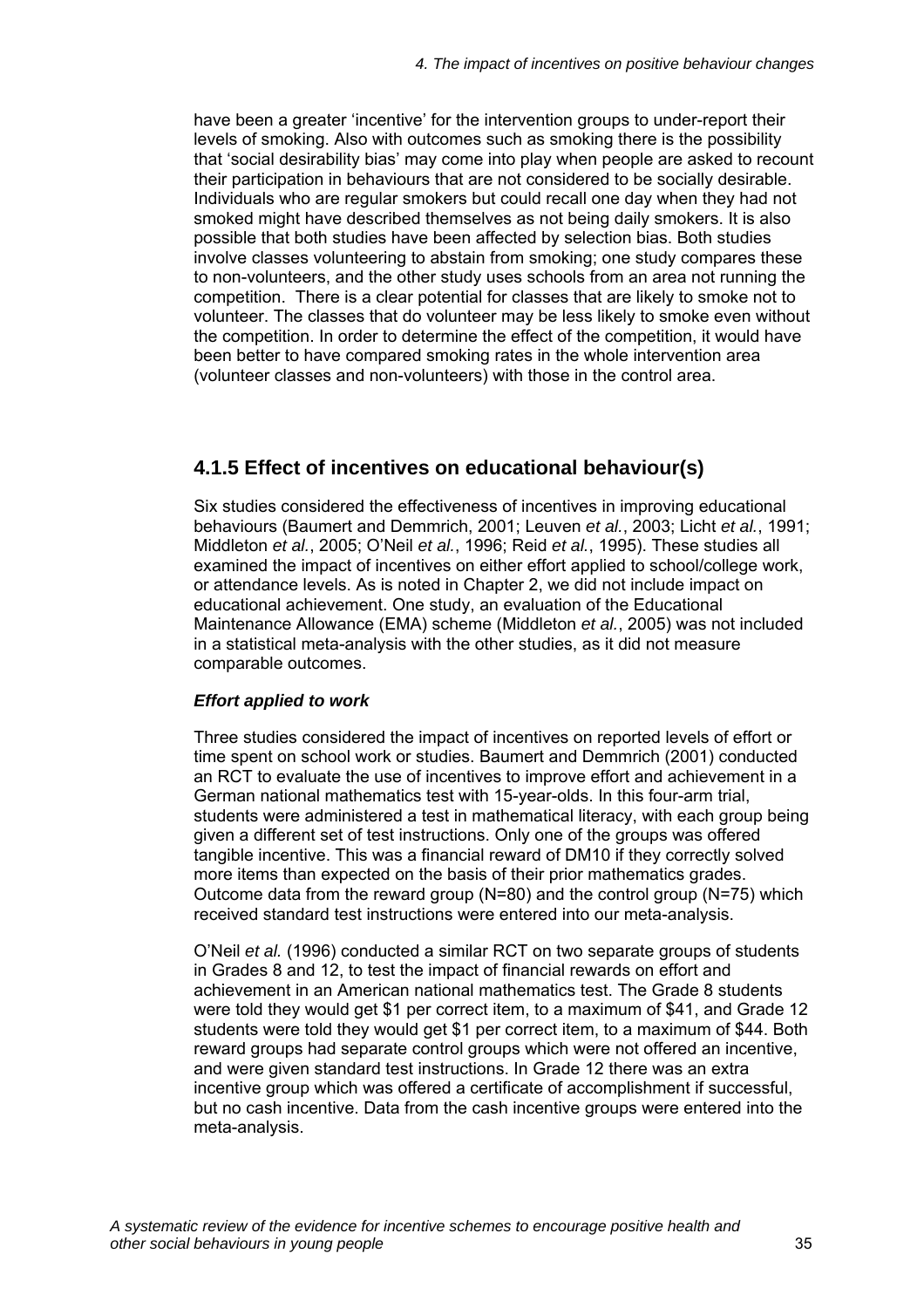In a three-arm RCT, Leuven *et al.* (2003) examined the impact of a large or small financial reward on improving effort and achievement in the end-of-year exams of first year economics and business students at the University of Amsterdam. The high reward group (N=83) was offered  $\epsilon$  681 and the lower reward group  $\epsilon$  227 if they passed their end of year exams, while the control group (N=82) was offered no reward. Outcome data on effort levels from the high reward and the control groups were entered into a meta-analysis.

Figure 4.4 shows that financial rewards had no impact on reported levels of effort applied to tests or exams when compared to the control group (SMD 0.06 (CI – 0.12, 0.23)).



## **Figure 4.4:** Impact of incentives on reported effort levels

## *Attendance*

Two RCTs conducted in the USA evaluated the impact of incentives on levels of attendance levels at school. Licht *et al.* (1991) evaluated a programme to improve the attendance and punctuality of high school students with special educational needs. In this study the intervention group (N=10) was provided with social reinforcement and tangible incentives by means of a point system. Students were given five points for each class that they attended and a further five for arriving on time. Points were totalled on a weekly basis and converted to a percentage, as some students were enrolled in more classes than others. At a weekly meeting, points could be exchanged for gifts such as fast food vouchers, cinema tickets, clothing, and school supplies (provided by local businesses). Achievement was also recognised at these meetings and students received praise and encouragement. However, at six weeks the incentive was altered to a group reward, whereby students were only rewarded if everyone in their group obtained at least 97% of their possible points. Rewards were increased to make this change more acceptable to the students. However, this strategy did not prove acceptable, and after three weeks with no success in achieving any rewards, frustration resulted in a fight breaking out and the scheme returned to individually provided incentives.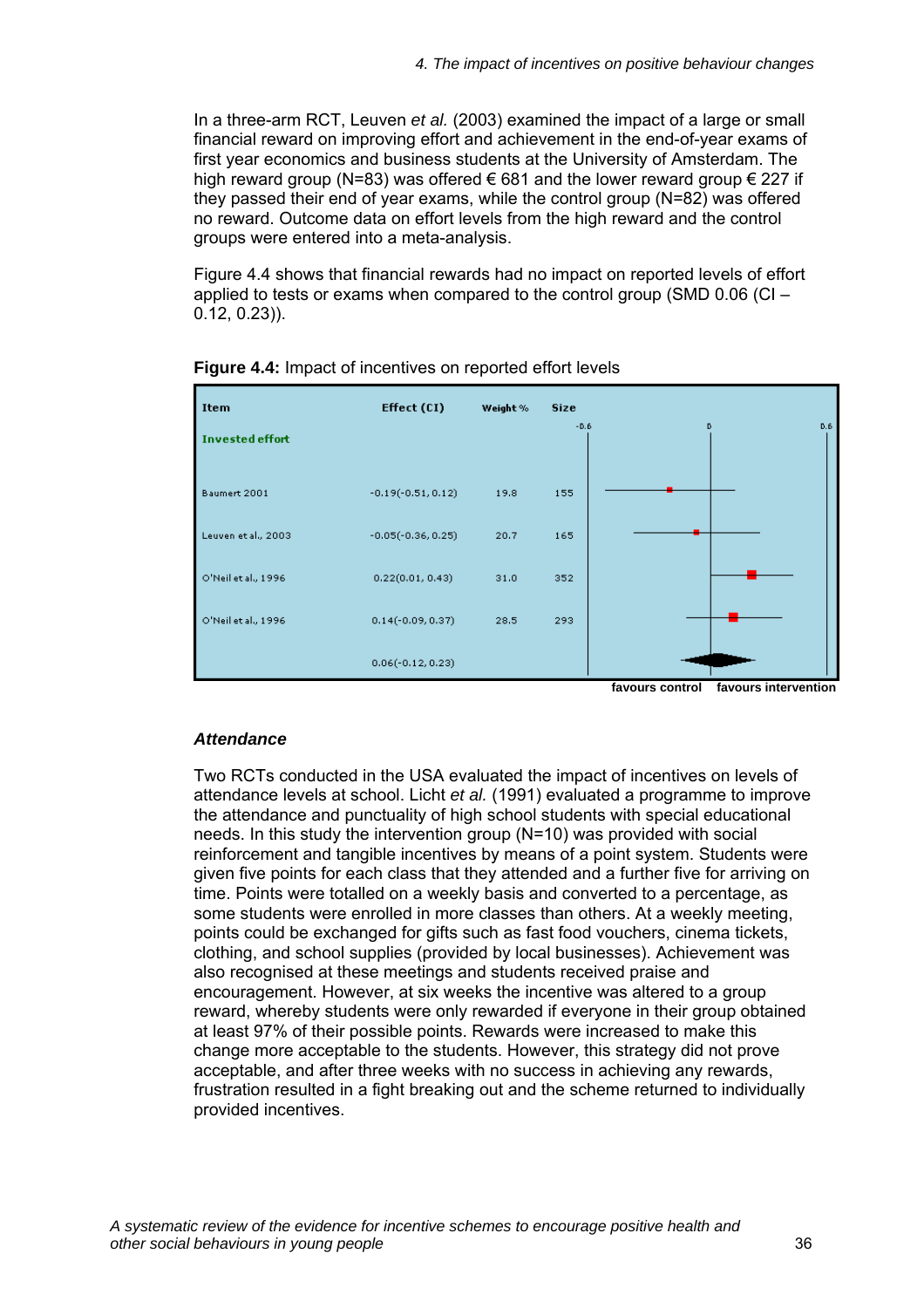Reid *et al.* (1995) investigated the use of financial incentives to improve grades and attendance among teenage girls considered to be at risk of school failure. In their study, participants were randomly assigned to a control condition (N=38) or to one of two year-long experimental conditions: a payment programme (N=41) in which students were given monetary incentives for improved attendance or grades; and a case-management programme in which teachers, girls, their parents and social workers devised strategies together to help the girls improve. Rewards in the payment programme were dispensed in two ways. The first was an 'all or nothing' approach where girls received \$50 a month contingent on a 15% improvement in either attendance or grades for the three subjects in which they were performing most poorly. The same level of improvement was required each month until either a grade B or no more than two absences per month were recorded. These levels then had to be maintained for the reward to continue to be received. The second approach was a less demanding incremental one whereby a girl could earn smaller amounts of money for partial accomplishments (e.g. a half grade improvement in her four worst subjects) up to \$50 dollars a month. It was unclear how many participants were allocated to these different payment conditions so only data for the overall payment condition have been entered into our meta-analysis. (See Chapter 5 for data on perceptions of the different approaches.)

Figure 4.5 shows that incentives had no impact on attendance levels when compared to a control group (SMD 0.23 (CI -0.43, 0.89)).



**Figure 4.5:** Impacts of incentives on attendance levels

 **favours control favours intervention** 

## *Educational Maintenance Allowance (EMA)*

The EMA is a large-scale Government initiative designed to address policy concerns about low rates of participation in post-compulsory education, particularly among young men and those from lower socio-economic groups, and the high proportion of young people who are not in education, employment or training at 17 and 18 years of age. In the EMA scheme, means-tested payments are made directly to young people who stay on in education – whether academic or vocational – after post-compulsory education. Payments are made every week, as long as students turn up to classes and show commitment to the course. Most young people receive the EMA for two to three years, depending on how long they need to finish their studies. Those from families with an income of £13,000 or less receive the full amount of £30 per week. For those with incomes above this but below £30,000, the weekly allowance is progressively reduced to a minimum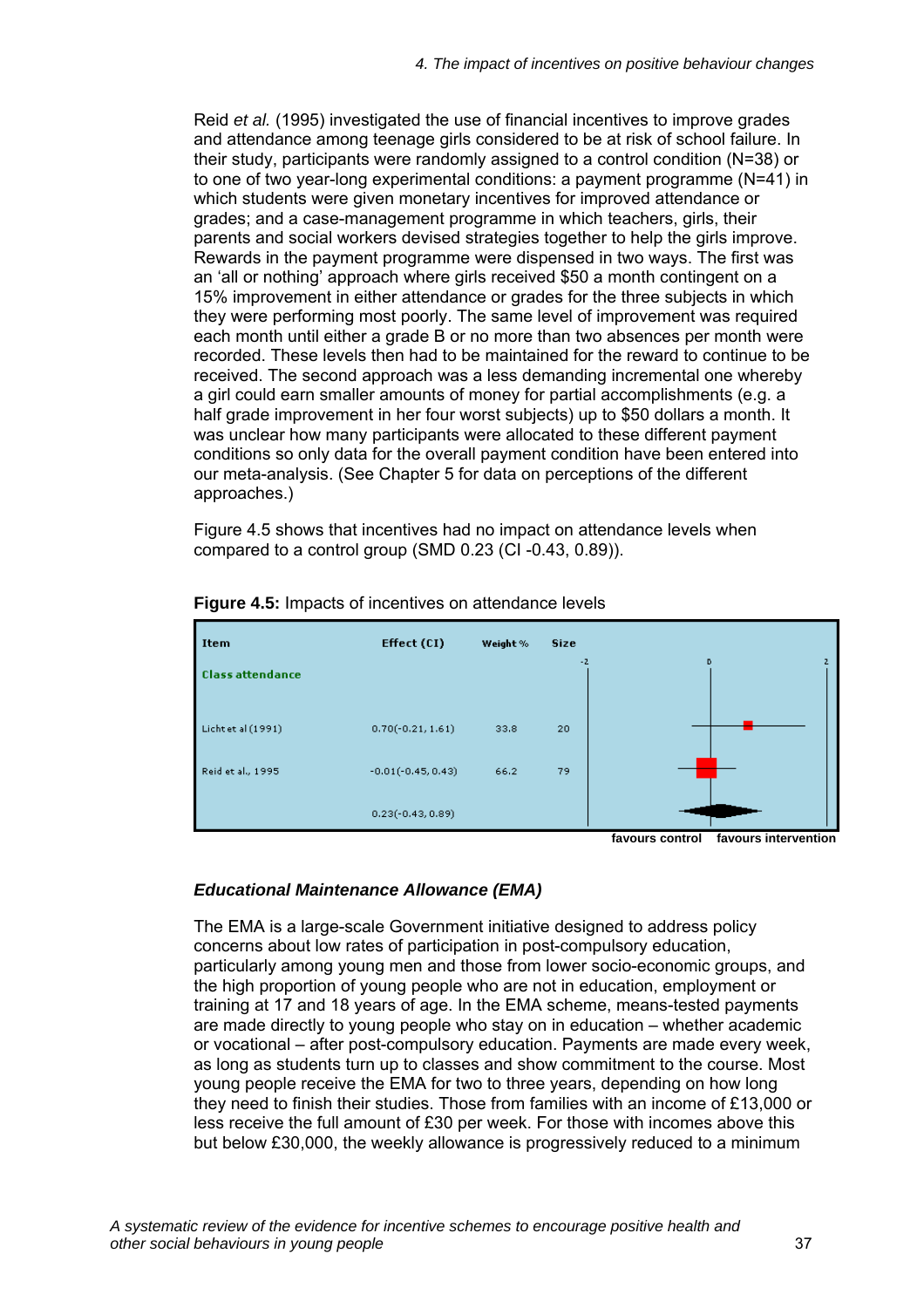of £5 per week. Termly retention and course achievement bonuses are also payable. While the scheme is funded by the Department for Education and Skills (DfES), it is administered and payments are made by Local Education Authorities (LEAs).

Before the national implementation of the EMA in 2004, extensive piloting was undertaken and many evaluations were conducted and have now been published (Allen, 2003; Ashworth, 2002; Dearden *et al.*, 2005; Dobson, 2003; Feinstein, 2005; Fletcher and Clay, 2002; Knight and White, 2003; Legard *et al.*, 2001; Maguire and Maguire, 2004; Middleton, 2003; Middleton *et al.*, 2003; Middleton *et al.*, 2005). The main quantitative evaluation is described as a 'controlled longitudinal cohort study' (Middleton *et al.*, 2005). Its design is that of a controlled cluster trial: it was conducted prospectively, and involves an experimental intervention and a matched control group. We have based our analysis on data taken from this evaluation.

The impact of EMA on destinations after post-compulsory education varied at the four different times it was measured. The outcome measures examined were: fulltime education; work with training; work without training; and 'not in education, employment or training' (NEET). In urban areas EMA had a statistically significant positive effect on the number of young people in full-time education at 18 years of age (3.5% more in the intervention than control areas). This impact was most noticeable on the percentage of young men still in education (an increase of 7.7% of young men compared to −0.7% of young women). There was a significant reduction in the percentage of urban young people who were in full-time work with training (−5.1%) and in full-time work without training (−5.4%). There was little difference in the percentage who were NEET. There was no evidence of effect demonstrated for the impact of EMA in rural areas, although it is worth noting that EMA was only introduced into one rural area (Cornwall). These findings did not remain significant for urban men or women when they followed up at age 19.

## **4.1.6 Effect of incentives on social behaviour(s)**

Only one of the included studies examined the impact of incentives on other social behaviours in young people (Morris and Michalopoulos, 2003). The Self-Sufficiency Project (SSP) was a Canadian anti-poverty initiative targeting single parent welfare recipients. It was evaluated in a large scale RCT with 5,686 single parents (primarily mothers) in British Columbia and New Brunswick who had been randomly selected from parents who had been on income assistance for at least one year. Those in the intervention group were offered a financial supplement to increase their earnings, which made work pay better than welfare. Those who worked for 30 weeks or more were paid a supplement on top of their employment earnings for up to three years. The programme was structured in such a way that the supplement equalled half the difference between a participant's earnings and a 'benchmark' (equivalent to Can\$30,000 in New Brunswick and Can\$37,000 in British Columbia). This meant that the gross income of people on a minimum wage was approximately twice what it would have been without the supplement.

A wide range of outcomes for all members of the family were measured, and the findings have been published in a number of reports (Michalopoulos *et al.*, 2002; Morris and Michalopoulos, 2000; Morris and Michalopoulos, 2003). The outcomes of interest to our systematic review are those which relate to the behaviour and emotional well-being of young people who were aged 12 to 18 years at a 36-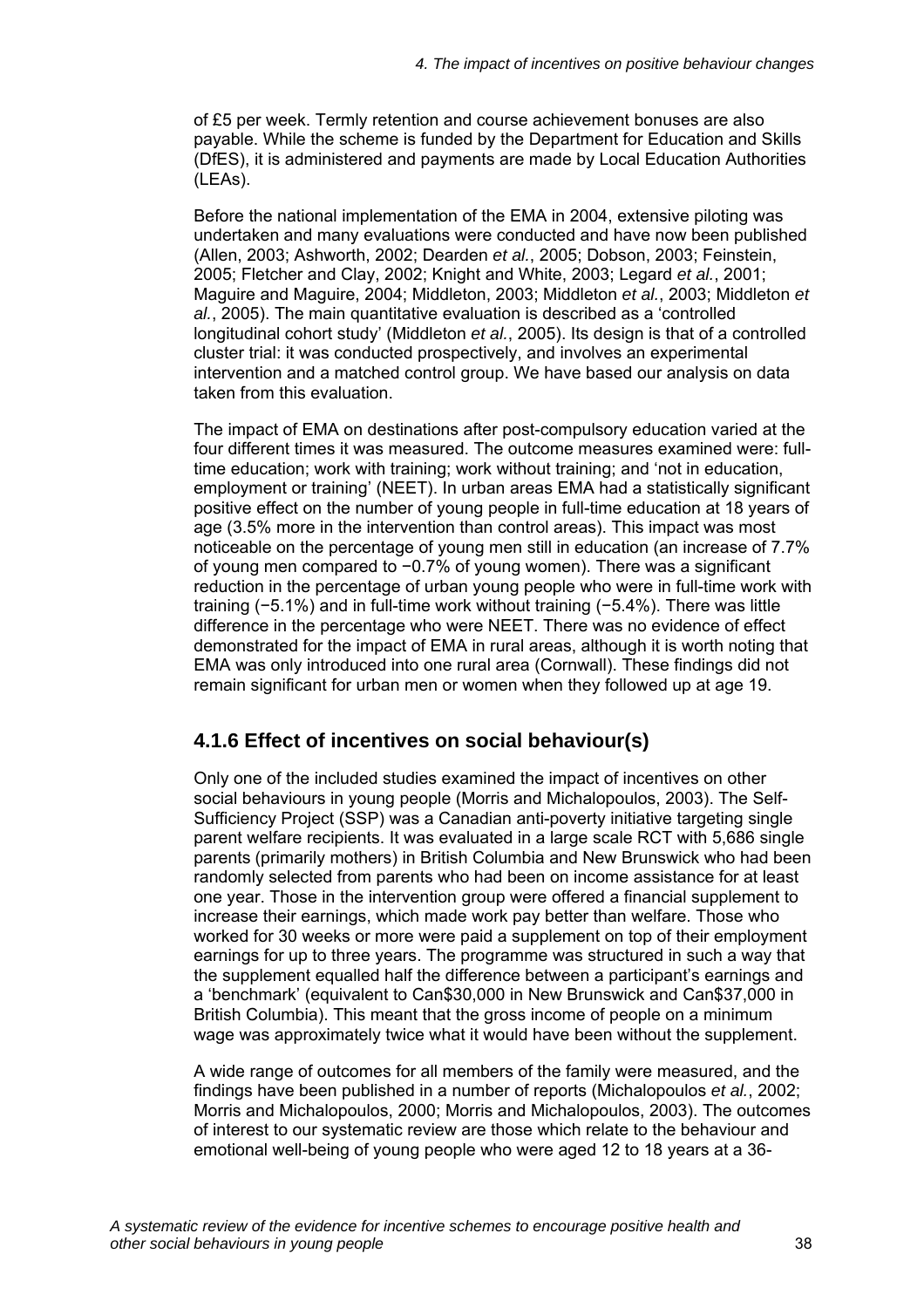month follow-up, and aged 14 to 20 years at 54-month follow-up. There were no differences between the two groups on any measures of health (risk for depression, average health, any long-term problems) at 36 or 54 months. Small but significant unfavourable effects were found in some measures of behaviour and emotional well-being at 36 months. Young people in the SSP group reported significantly higher levels of alcohol intake (effect size 0.20, *p*<0.05*)* and drug use (effect size 0.12, *p*<0.01). In young people aged 15 to 18 years the frequency of minor 'delinquent' behaviour significantly increased (0.21, *p*<0.05), though this effect was not seen in younger children aged 12 to 14. None of these behaviours were serious or criminal. They involved such activities as staying out late at night, or all night, and were likely to reflect a lack of parental supervision. The authors state that none of the unfavourable effects remained significant at 54-month follow-up, although data were not presented. At 36 months, young people in the SSP group were significantly more likely to be working 20 or more hours per week (effect size 0.25, *p*<0.05). This outcome was not reported at 54 months. Young people in the SSP group were also more likely to report higher levels of involvement in household chores, though this did not reach a statistically significant level. These two findings may reflect a relationship between maternal employment and adult modes of behaviour and responsibility in young people.

While this was a well-conducted large-scale RCT, the response rate for the older group of young people was only 64% at 36 months and even lower at 54 months. Although the authors found no evidence of a response bias, the results should be interpreted with caution.

## *Conclusion*

Single or dual component incentive schemes can be effective in encouraging positive health behaviours when a simple or single action is required, as opposed to a sustained health behaviour change. They are also effective at reducing smoking behaviours in the context of school-based competitions. However, these findings are based on a small number of studies, none of which were conducted in the UK, and, while consistent with other systematic review evidence, should be treated with caution. We found no evidence of incentives having a beneficial effect on complex health behaviours requiring sustained levels of change.

Single or dual component incentive schemes have not been shown to be effective in improving either the levels of effort applied to educational tests, or attendance levels in school. In one study there was some impact on numbers of young people remaining in post-compulsory education. Incentives given to single parents returning to work had a mixed impact on the social and emotional outcomes of their teenage children. Sustained behaviour changes relating to effort and attendance in education may require more complex multi-component schemes providing pupils with additional support in order to achieve the required behaviour.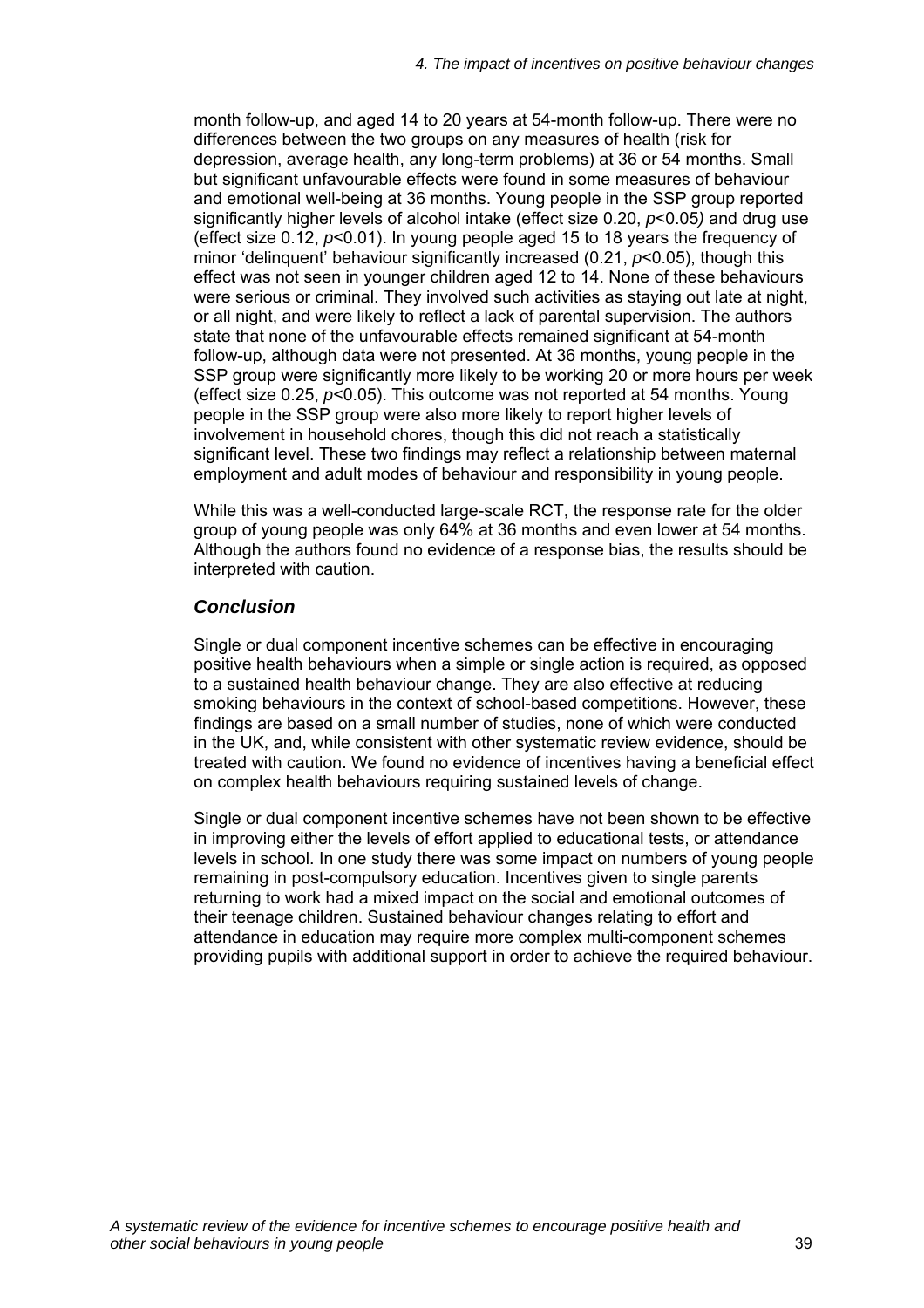# **5. PROCESS EVALUATION**

Formal process evaluation provides a context for understanding the results of experimental or policy interventions more fully. It is designed to describe what goes on rather than to establish whether it works or not, and may lead to suggestions of ways in which the programme design and implementation could be improved, especially where the intention is to move towards implementation on a larger scale. Process evaluation is crucial in investigating the gap between efficacy – how something should work in theory or under rigorously controlled conditions – and effectiveness – how something actually works in practice. Process issues make a vital, and sometimes underestimated, contribution to the effectiveness and sustainability of a programme. This is particularly the case where an intervention is designed for mainstream use in complex and busy working environments such as schools and colleges, youth clubs, or health care settings, where a highly controlled approach to the administration of incentive schemes is often difficult and all kinds of unintended variability may affect their reception and operation.

Process evaluation examines factors such as:

*Acceptability* (e.g. What were the views of the participants/providers of the intervention? How motivating did they find the incentive?);

*Implementation* (e.g. What were the barriers/facilitators to successful implementation? Were there any unforeseen consequences?);

*Content of programme and quality of its materials* (e.g. If incentives are being used to encourage attendance/participation in a programme, is the programme achieving its stated objectives?);

*Accessibility* (e.g. Who participated in the intervention? Were any key groups under-represented and why?);

*Human resources issues* such as collaboration, partnerships, management and responsibility; and skills and training (e.g. Who was involved in delivering the intervention? Was it adequately supported by senior decision-makers and other stakeholders? Were staff adequately trained and confident in delivering the scheme?);

*Cost* (e.g. Did financial incentives enhance compliance in a cost-effective manner? Are such incentives sustainable in the longer term?);

All of these questions provide a context for considering the actual outcome of the intervention, and possible ways to maximise benefits it may deliver if and when it is implemented again.

In the studies which we looked at in our review, formal process evaluation was the exception rather than the rule. Out of the sixteen studies discussed in the previous chapter, only seven had formal process evaluations. Three of these were in the field of health (Hovell *et al.*, 1996; Unti *et al.*, 1997; Wiborg and Hanewinkel, 2002) and four in education (Baumert and Demmrich, 2001; Leuven *et al.*, 2003; Middleton *et al.*, 2005; Reid *et al.*, 1995). Four of these seven evaluations were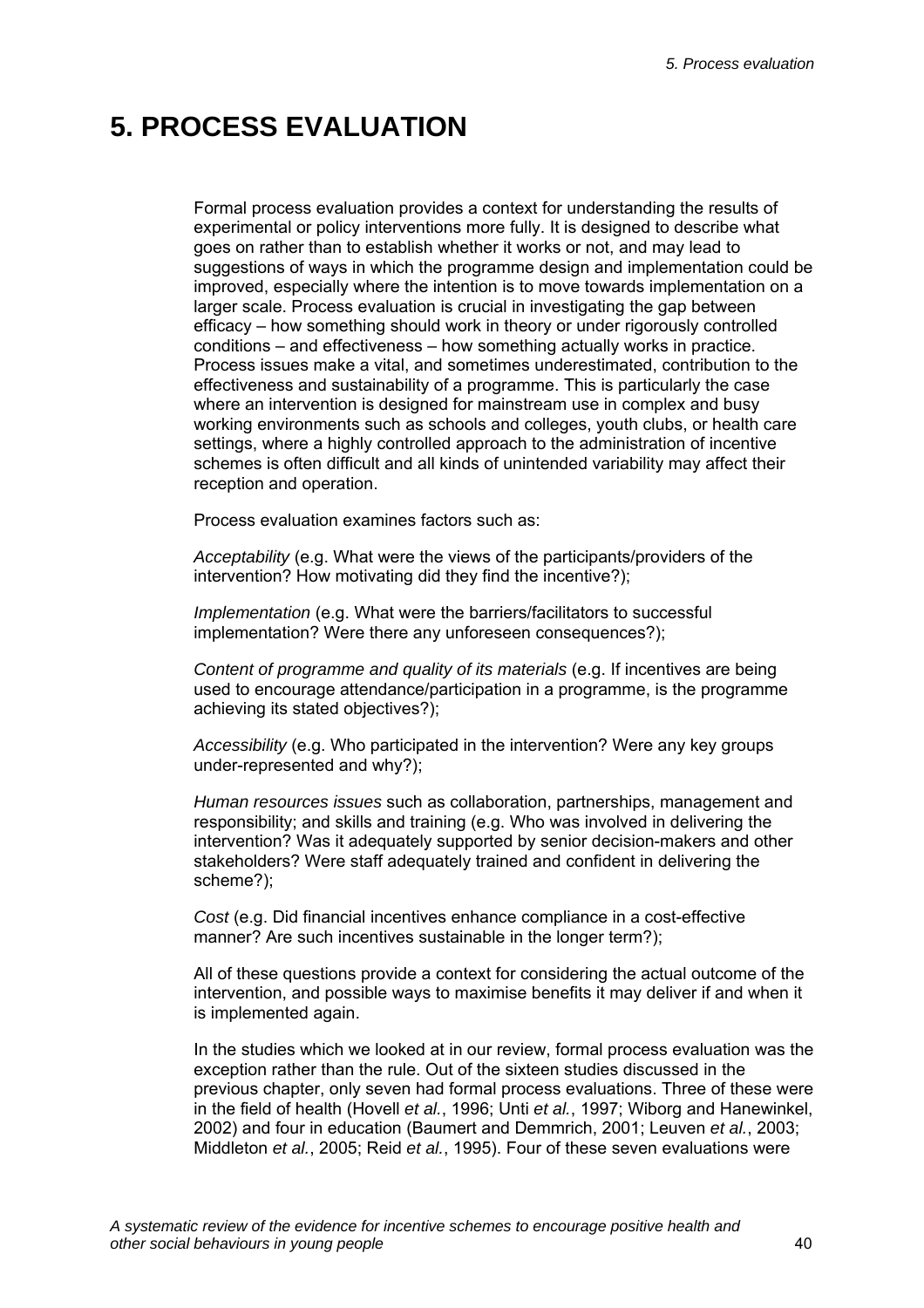published as separate papers and the rest were included in the outcome evaluation reports.

Hovell *et al.* (1996) detailed the outcome of a clinical trial (Smiles Plus) which incentivised orthodontists to offer a programme to prevent smoking in their teenage patients. Three adherence studies were conducted (Hovell *et al.*, 1995; Russos *et al.*, 1997; Russos *et al.*, 1999), which were based on a range of quantitative measures and observations. Wiborg and Hanewinkel (2002) evaluated the impact of the Smokefree Class Competition; the process evaluation consisted of a survey of the views of a representative sample of the 30 classes that had participated in the competition and of all the teachers involved (Savolainen, 1998). Unti *et al.* (1997) looked at the impact of using incentives to encourage the quick return of hepatitis B immunisation consent forms. In their main paper they reported a short survey conducted with a sample of staff and pupils, and two separate papers describing these process data were also produced: Woodruff *et al.* (1996) and Boyer-Chuanroong and Woodruff (1997). The former was based upon a survey of all participating parents regardless of whether they had returned forms, and the latter provided an overview of the implementation of the vaccination programme.

The Educational Maintenance Allowance (EMA) pilots were comprehensively evaluated and an annual implementation evaluation was produced for each of the four years they ran. The most recent evaluation has been drawn on for this discussion (Maguire and Maguire, 2004). The data reported in this paper were collected by means of 'round-table' discussions conducted in the pilot areas, and individual interviews with a sample of stakeholders. Data relating to the demographic reach of the project are provided in the final outcome evaluation (Middleton *et al.*, 2005). Cost effectiveness data are available in Dearden *et al.* (2005) who based their study on data obtained from the first cohort in the EMA pilots. Baumert and Demmrich (2001), examining the impact of cash incentives on test achievement, collected data on motivation, anxiety, and ego and task orientation before and after the intervention. Leuven *et al*. (2003), looking at the effect of financial incentives, explored self-reported effort, number of hours allocated to study, and the impact of demographic variables. Reid *et al*. (1995), again looking at the impact of financial incentives on school performance, elicited students' views and feelings about the intervention after it had been completed using pre- and post-intervention surveys.

Most of the other reports did provide some sort of informal process data in the form of brief critical reflection on process issues in their discussion sections. Such reflections were generally prompted by consideration of the factors that had diminished the effectiveness of the intervention and sometimes led to suggestions for enhancing the effect of the intervention in subsequent experimental trials or in the field. As might be expected, the briefer and more focused experimental interventions threw up fewer process issues than more complex ones rolled out over a longer time period.

The focus of this chapter is the process information provided by the seven formal process evaluations we identified. We discuss this under the thematic headings listed at the beginning of the chapter. Different process issues often develop during the course of a project and it is not always easy to disentangle them. For instance, a problem with the consistent and effective implementation of a scheme may arise for a host of reasons: lack of training, lack of commitment to the scheme on the part of participants or providers, lack of time and resources, poor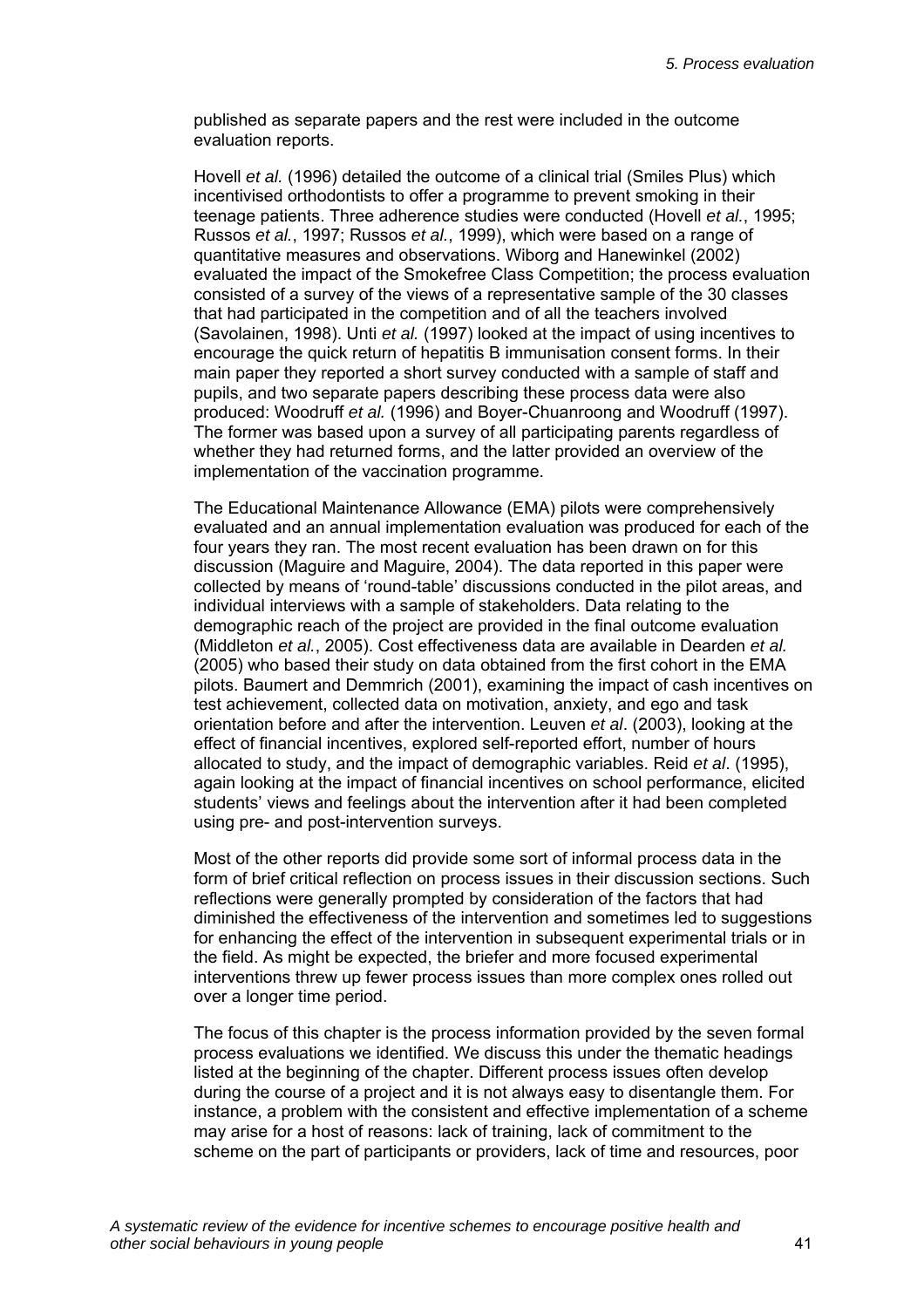quality programme materials, and so on. The process themes discussed in depth and supported by data are summarised in Table 5.1. As this table shows, none of the studies addressed process issues comprehensively, although Hovell *et al.* (1995) went a long way towards doing so.

| <b>STUDY</b>                       | <b>PROCESS THEMES</b> |                      |                                |                           |                            |   |  |  |  |  |  |
|------------------------------------|-----------------------|----------------------|--------------------------------|---------------------------|----------------------------|---|--|--|--|--|--|
|                                    | <b>Acceptability</b>  | <b>Accessibility</b> | <b>Content of</b><br>programme | Human<br><b>resources</b> | <b>Implementation Cost</b> |   |  |  |  |  |  |
| <b>Health</b>                      |                       |                      |                                |                           |                            |   |  |  |  |  |  |
| Hovell et al.<br>(1996)            | X                     |                      | X                              | X                         | X                          |   |  |  |  |  |  |
| Wiborg and<br>Hanewinkel<br>(2002) | X                     |                      | $\times$                       |                           | X                          |   |  |  |  |  |  |
| Unti et<br>al.(1997)               | $\sf X$               |                      | X                              |                           | X                          |   |  |  |  |  |  |
| <b>Education</b>                   |                       |                      |                                |                           |                            |   |  |  |  |  |  |
| Baumert and<br>Demmrich<br>(2001)  | X                     |                      |                                |                           |                            |   |  |  |  |  |  |
| Leuven et<br>al.(2003)             | X                     | X                    |                                |                           |                            | X |  |  |  |  |  |
| Middleton et<br>al.(2005)          | X                     | X                    |                                | X                         | X                          | X |  |  |  |  |  |
| Reid et al.<br>(1995)              | X                     | X                    |                                | X                         | X                          |   |  |  |  |  |  |

#### **Table 5.1:** Process themes

## *Perceptions, understanding and acceptability of the use of incentives*

All the studies provided some direct information about the views of participants and/or providers regarding the use of incentives. In three studies it is specifically stated that incentives were perceived favourably by participants and providers (Hovell *et al.*, 1996; Middleton *et al.*, 2005; Unti *et al.*, 1997). In Hovell *et al*. (1996), the incentive was an apparently slight one – 50¢ paid to an orthodontist's office for each anti-tobacco 'prescription' dispensed to an adolescent patient. The authors consider that this may have been insufficient to encourage full compliance with the experimental schedule, but staff appeared to regard it as adequate and reported that the money was used to fund staff lunches and other 'treats' that rewarded the team collectively. In the project described by Unti *et al.* (1997), the incentive was a group one – coupons for pizza and ice cream provided to classes of 11–12-year-olds who were successful in returning a hepatitis B immunisation consent form within five days. A lesson about hepatitis B was also delivered to enable informed consent. Questionnaires were administered to a representative sample of children and staff. Over half the children thought that they would not have returned the forms within five days if there had not been the incentive; 94% of staff indicated that the incentive facilitated a quicker return, with only 31% believing pupils would have been motivated to return the form without an incentive. Parents indicated broad support for the programme and 52% reported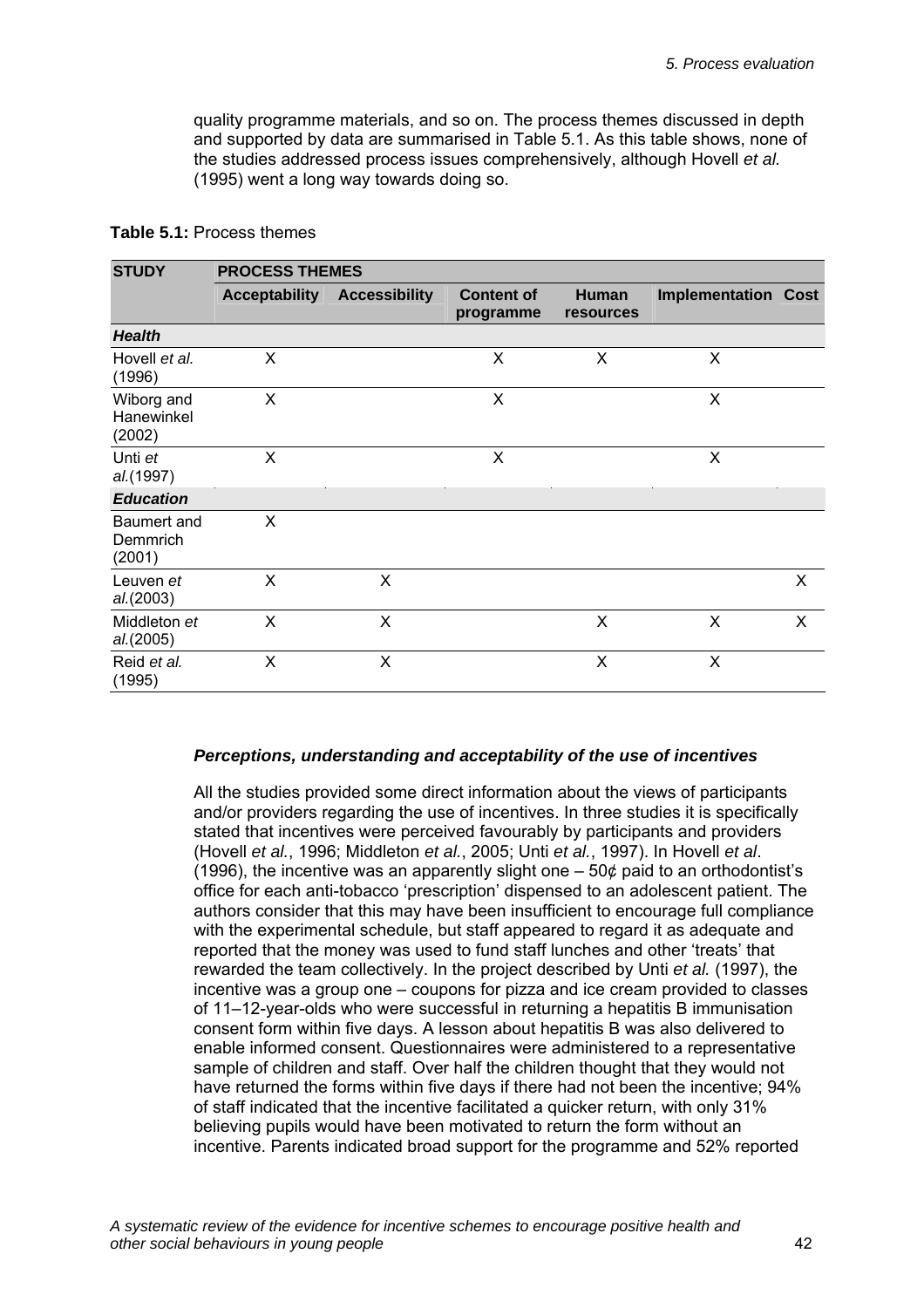taking their child's advice as a reason for accepting vaccination. Maguire and Maguire (2004) report that parents, Learning Centres and young people welcomed the Educational Maintenance Allowance (EMA); however, at least one LEA representative noted that, as the scheme became more familiar, there had been a 'culture change' such that some students began to perceive EMA as a right rather than as a reward for attendance and observation of the learning agreement. This had organisational implications for the Learning Centres in terms of tightening up and clarifying procedures.

Wiborg and Hanewinkel (2002) carried out a survey of the participating groups in the Smokefree Class Competition and their teachers which had a 70% return rate (Savolainen, 1998). Based on this, they state that the idea of the competition and its rules met with both teachers' and pupils' approval. Over 70% of pupils and teachers believed that participation had an impact in terms of often delaying smoking. Smaller numbers (40%), however, reported that smoking had often been reduced. Fifty-seven percent of pupils said that they took the competition seriously or very seriously, although, interestingly, there were clear differences between seventh and eighth grade pupils in their view of the competition. Only 30% of the older pupils believed that participation in the competition had reduced the incidence of smoking often or very often, whilst 48% of the younger classes were of that view. Thirty nine percent of younger pupils took the competition very seriously, while only 22% of the older pupils did. In the light of these findings, Wiborg and Hanewinkel suggest that the competition may be more suitable as a primary prevention project, targeting younger children who have not yet experimented with smoking.

Three of the educational studies studied the impact of financial incentives on motivation. In the German trial (Baumert and Demmrich, 2001) there was no evidence of the incentive impacting on motivation. Leuven *et al.* (2003) trialled incentives for university students. There was initial opposition from student leaders and some staff, as the ethics of paying only some of the students were questioned. The Dean of the Faculty, however, supported the initiative. Although the students who were offered incentives reported putting more effort into their studies, and those offered the higher incentive perceived their effort as greater, this was not borne out by the reported number of hours spent studying.

In Reid *et al.* (1995), a trial of incentives for secondary school girls at risk of dropping out of school, those who had been able to earn rewards for smaller improvements were happier with the service received and their contract outcome, and showed a small gain in school-related self-esteem. Across both groups, only 14% agreed with the statement that 'Getting paid in school was enough of an incentive for me to improve my school performance' and 44% agreed with statement that 'I like the idea of getting paid to do well in school but I wish that the project person had been able to help me with the school problems that I was having' (p 337).

Incentives do appear to be perceived favourably, particularly where they are used in a straightforward way to reward a single behaviour. However, two of these evaluations (Baumert and Demmrich, 2001; Leuven *et al.*, 2003) suggest that selfperceived motivation does not necessarily translate into specifiable improvements in the targeted behaviours. It is also important that the requirements be achievable, and, where necessary, help and support is available to develop them. Incentives alone cannot provide young people with the skills and resources to achieve the requisite behaviours.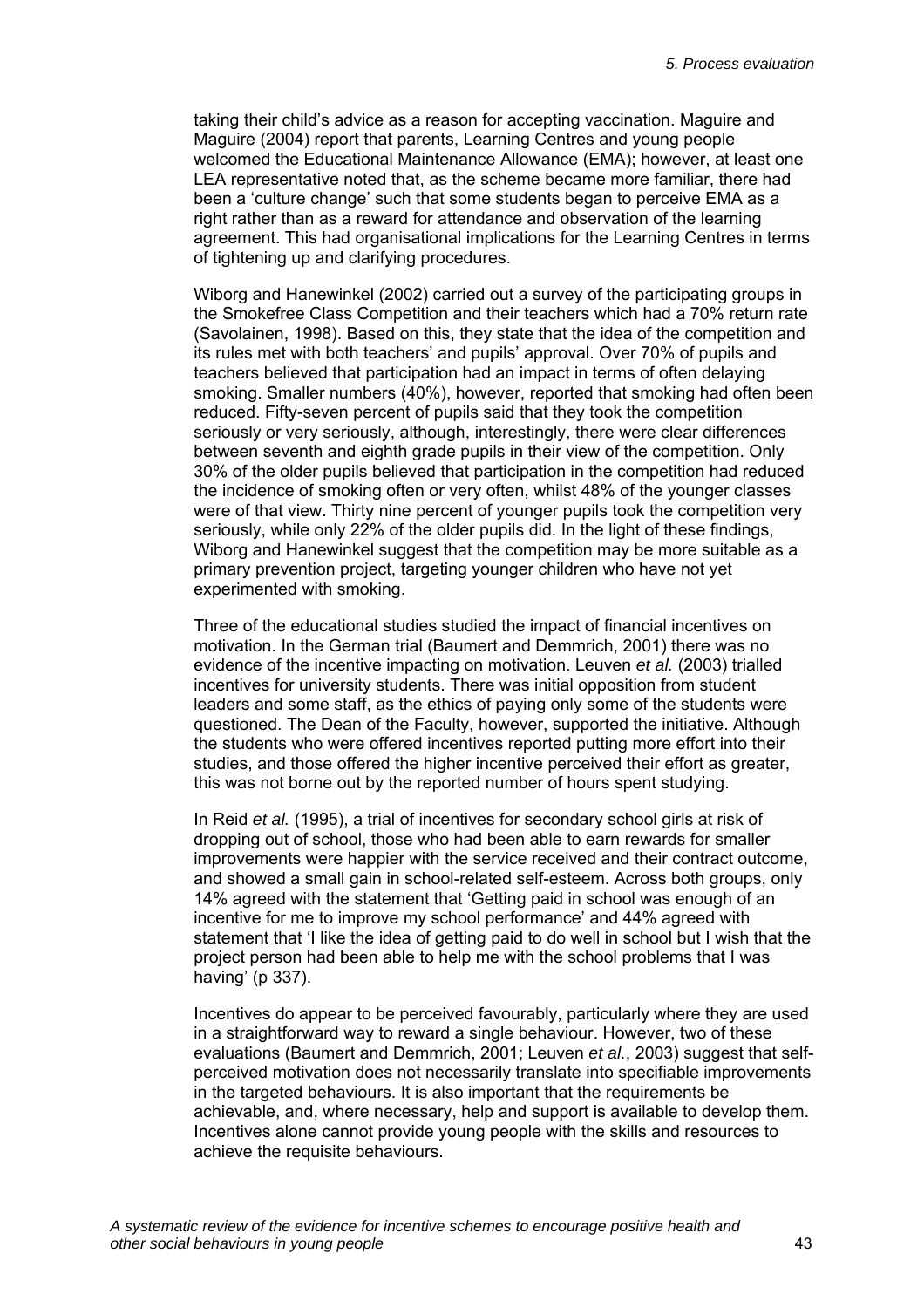Two of the studies show that there can also be negative appraisal of incentives (Maguire and Maguire, 2004; Reid *et al.*, 1995). If the participants are not paid because of failure to reach targets, this can arouse negative reactions and lower self-esteem, rather than simply being accepted as a just consequence leading to a sturdy resolution to try harder. Baumert and Demmrich's study (2001) of incentivising German university students shows that when incentives are targeted at some groups and not others, this can be perceived as inequitable and unethical. This does not appear to have been an issue with the EMA, based as it was on means testing of household income. EMA is unusual in that it is both an incentive and a redistributive measure.

#### *Implementation: barriers and facilitators and unintended consequences*

The core of any intervention deploying an incentive is that a given behaviour be rewarded. For this to be successful the behaviour needs to be clearly specified and achievable and its occurrence logged so that rewards are given consistently. Failure to do so can undermine the initiative. In the case of large-scale and longterm interventions such as EMA, this can be an administratively complex, labourand resource-intensive process. Most of the studies provided useful data about such issues in operationalising incentive schemes.

Incentivisation in terms of single behaviours such as the achievement of a certain mark in a test (Baumert and Demmrich, 2001) or return of a consent form (Unti *et al.*, 1997) can appear very straightforward. This is, indeed, true of the former as it was a brief and self-contained intervention. However on a larger scale, as Boyer-Chuanroong and Woodruff (1997) describe, the activity required, especially at start up, is intensive, needing a high degree of co-ordination of personnel, materials, provision of information to young people and their parents, and negotiation with schools. The use of an incentive in collecting immunisation consent forms within a given time period did help provide a systematic administrative framework for collecting in the forms (whether consent was given or not) and harnessed peer pressure in a benign way; however, it cannot be considered in isolation from the other organisational and facilitating activities. As the authors summed up: 'Giving shots is the easy part' (p 271). Even in the presence of the incentive, Unti *et al.* (1997) noted that differences in terms of commitment and organisation in schools, and also in the populations they served, possibly contributed to differing rates of return.

Where interventions are rolled out over longer time periods or target more complex behaviours, however, there is more scope for these human differences to emerge. One example of this is the use of peer pressure: several of the schemes, recognising the importance of harnessing social learning, attempt to use it to create group norms favourable to the required behaviour(s). In principle this is a desirable synergy: Russos *et al.* (1997) noted that where more staff in orthodontic offices were involved in the implementation of the anti-tobacco scheme, this seemed to create a 'team-oriented atmosphere which reinforces compliance' (p 50).

The Smokefree Class Competition asks whole classes, which have chosen to enter the competition, to refrain from smoking for the six-month period of the competition and regularly to confirm non-smoking status. Although staff and students questioned (Savolainen, 1998) endorsed the rules of the competition, concern remains that bullying of smokers by non-smokers may emerge as a problem. The threshold for smoking was set at 10% to try to prevent this.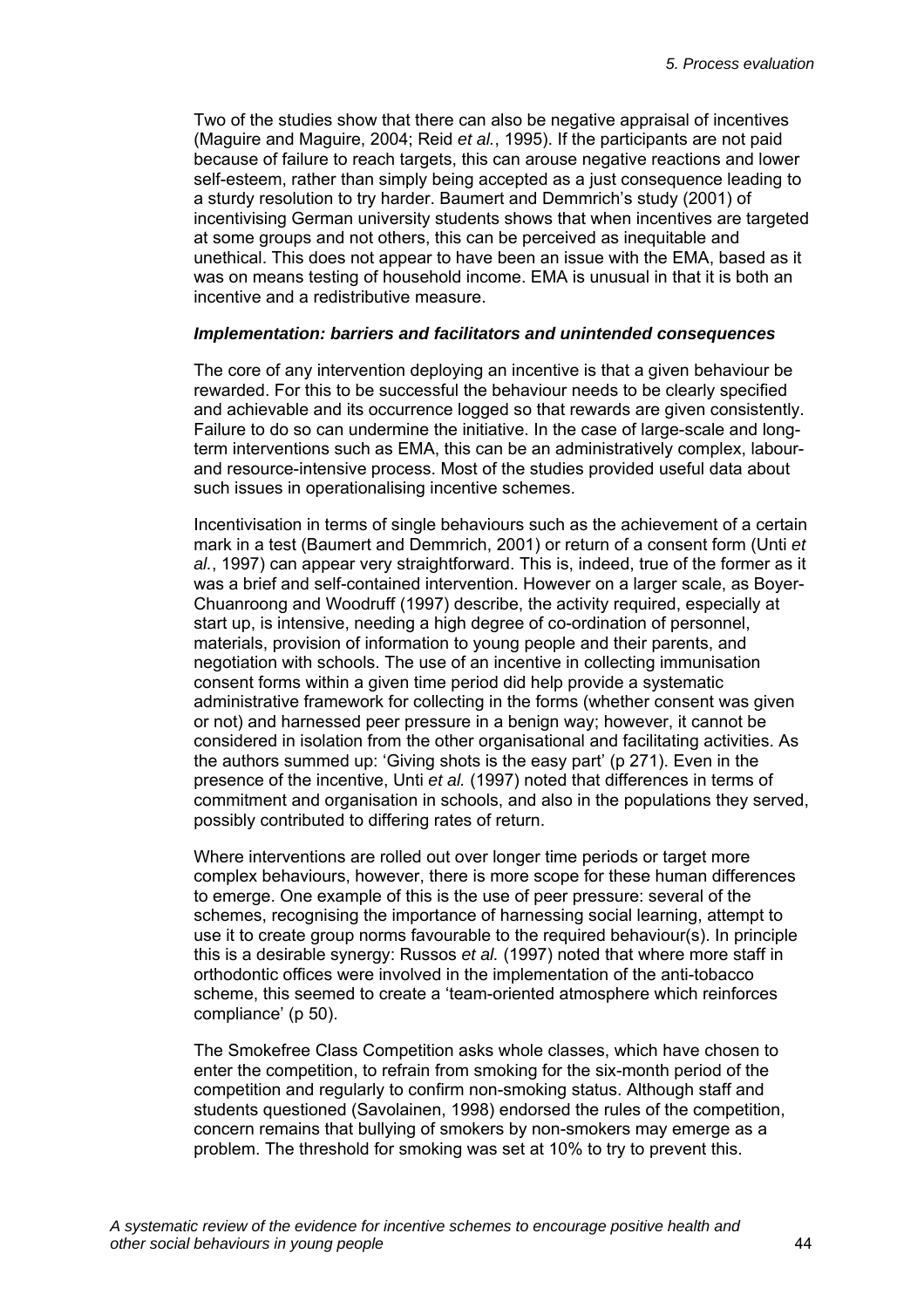However it is significant that although 89% of pupils said they told the truth about their smoking habits, only 34% thought that their peers did. Twenty one percent reported that pressure was sometimes applied by non-smokers to smokers. It is possible to see some slippage here, which may well undermine the intended aims of the intervention. More recent informal evaluation (Moore *et al.*, 2005) suggests that future outcome evaluations should make use of biochemical verification, which might well be counter-productive in that it could convey the message that the students are not to be trusted. It would also be complex and would incur costs: one of the benefits Wiborg and Hanewinkel (2002) note is that the competition is perceived by teachers as straightforward to run within the context of a busy school. This lack of formal demands, although convenient, means that there may be considerable variation in the support and attention that schools give to the scheme.

A generic problem with deploying incentives, hinted at above in the example of peer pressure, is the tendency for unintended consequences to emerge, particularly in more complex schemes. For instance, Reid *et al.* (1995) noted that the more flexible of their incentive structures, which rewarded small improvements in grades and attendance, allowed the girls to choose to concentrate on one or two subjects in order to obtain a reward and to let others slide without penalty. Although they did not find direct evidence that this strategy had been deliberately employed, the girls' behaviour over time was consistent with this.

Another related generic issue is the use of incentives to reward attendance. The programme which is attended needs to attain its ends; for this to happen, the young people need to make an effort to co-operate, learn and achieve. All these are self-initiated activities that require at least some degree of intrinsic motivation. This important issue is noted in discussion of the EMA. Providers stated that, although the scheme had been beneficial in tightening up and developing systems for monitoring and recording attendance, the learning agreement between the individual and the Learning Centre, rather than attendance, needed to be the principal focus. Attendance does have the benefit of being relatively clear-cut behaviour to log, although even here Learning Centres discovered considerable variation in the way that different members of staff interpreted authorised and unauthorised absence (Maguire and Maguire, 2004, p 26).

Although the focus of incentives is on changing the behaviour of a target group, successful implementation of an incentives scheme also makes demands on those providing it. The required behaviours of the target group need to be logged and rewarded consistently, and interventions designed to foster the required behaviour need to be implemented properly and consistently. In Hovell *et al.* (1996), there was stringent evaluation of the compliance of orthodontists who were offered a small incentive to issue 'anti-tobacco prescriptions' and counselling to all their adolescent patients. Hovell and colleagues found that only 64% of the prescriptions were dispensed, and only 25% (3% amongst controls) reported offering anti-tobacco use counselling. Further analysis of compliance (Russos *et al.*, 1997) suggested that more prescriptions were issued where the initiative had been more deeply embedded within the office culture, as exemplified by features such as development of efficient tracking and reminder systems, and the involvement of more staff in discussions with patients about preventing and stopping smoking and handing out prescriptions. They noted that offices with a higher proportion of staff who smoked were more sceptical about the usefulness of the initiative and less likely to report positive feedback from patients and their parents. They found, in fact, that one of the strongest predictors of compliance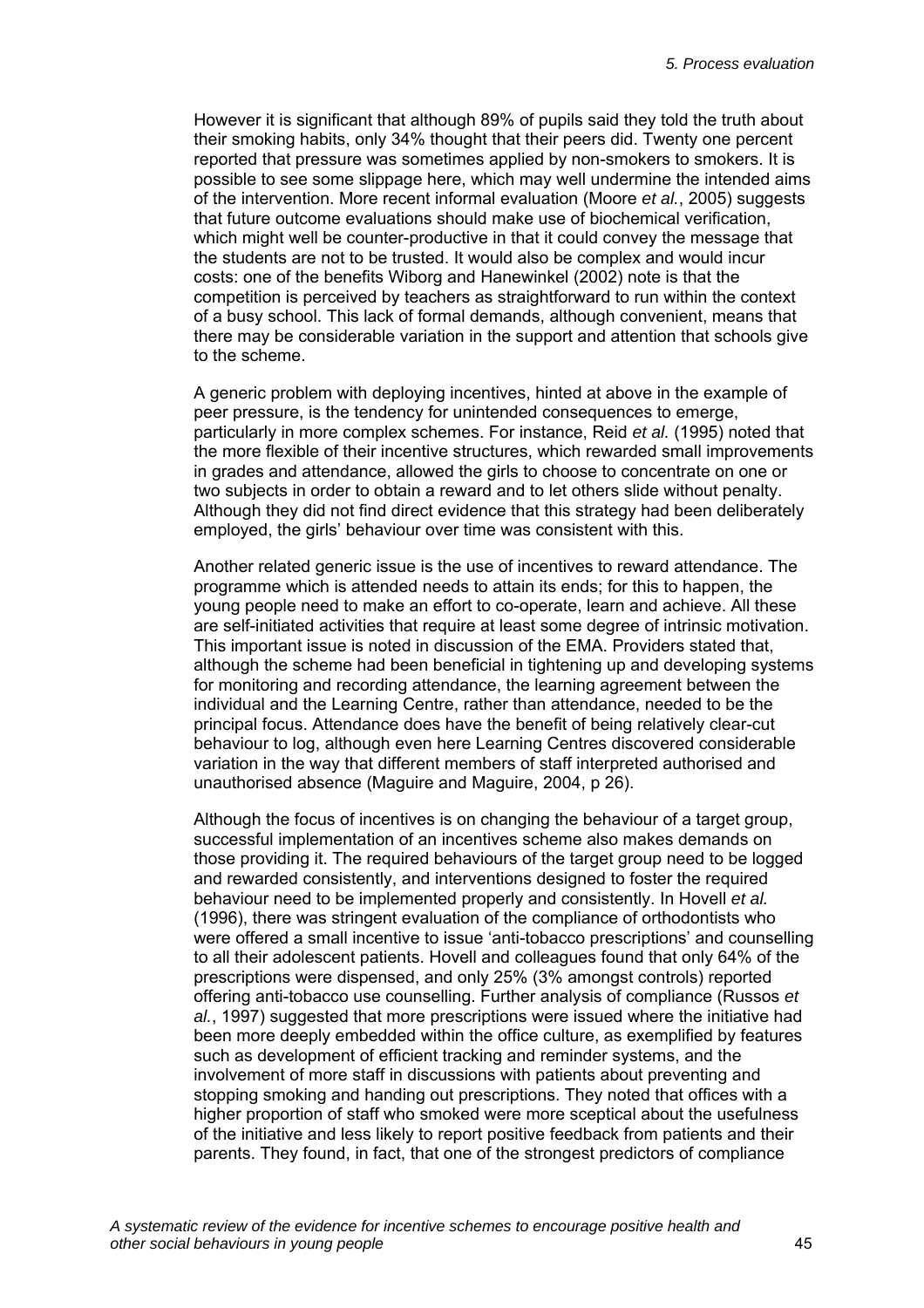was praise and positive feedback from clients and within the staff group itself. The lack of protocol compliance in offering preventative counselling is striking and the authors attribute this to the practitioners' lack of confidence in offering counselling to adolescents, particularly where there was no clear evidence of tobacco use.

One lesson from this is that incentive schemes need to be designed and implemented with care, and while this is may be straightforward for short-term or single interventions, the use of incentives over the longer term to encourage changes in more complex behaviours can be quite laborious to maintain. Successful management of such schemes can make heavy organisational demands upon the providers, although if this results in the development of sustainable and workable systems, these may well help in their own right in to reinforce the required behaviours. In designing incentive-based interventions, it is also important to ensure that there are no unhelpful side effects, such as undesirable kinds of peer pressure, or indeed 'perverse' results such as a good level of attendance at an educational course but a failure to complete the terms of the learning agreement*.* 

#### *Content of programme and quality of its materials*

It is possible to appraise a programme and its materials from the point of view of researchers, providers and participants. In the studies analysed here, there was surprisingly little attention to these features of the programme. This may have been because incentives were offered, for the most part, to enhance motivation to participate in education or routine health care and these activities were not questioned. This is clearly an important issue, particularly where incentives are provided for attendance, as if the programme fails to attain its ends, the resources utilised by the incentives will have been wasted.

The most thoroughgoing consideration of these issues is offered by Hovell *et al.* (1996). Unlike many of the programmes discussed in our review, they set out to test an intervention grounded in explicit theory derived from social learning and behavioural-ecological models. The researchers were concerned to see how these approaches were put into practice, and they visited the participating offices quarterly. The programme did not only involve the provision of anti-tobacco prescriptions and counselling, but also aimed to support this message by creating smoke-free environments and the display of anti-tobacco materials.

Although this meticulous approach may not be so easy outside research contexts with a plentiful supply of graduate students, it is important when refining and improving programmes better to achieve their ends. There may often be a very considerable discrepancy between a programme as it is described on paper, and as it is delivered and experienced in practice. Notably, apart from the evaluation described above, none of the other papers provided this kind of detailed information.

## *Accessibility of programmes*

Accessibility is an important issue, as it concerns how successful an initiative is in reaching its intended population. However good an initiative might be in theory, if there is a low rate of take-up or a high rate of drop-out, it cannot deliver its benefits. A related issue is the demographic profile of the participants served. If, for instance, an intervention is designed to target social exclusion but those who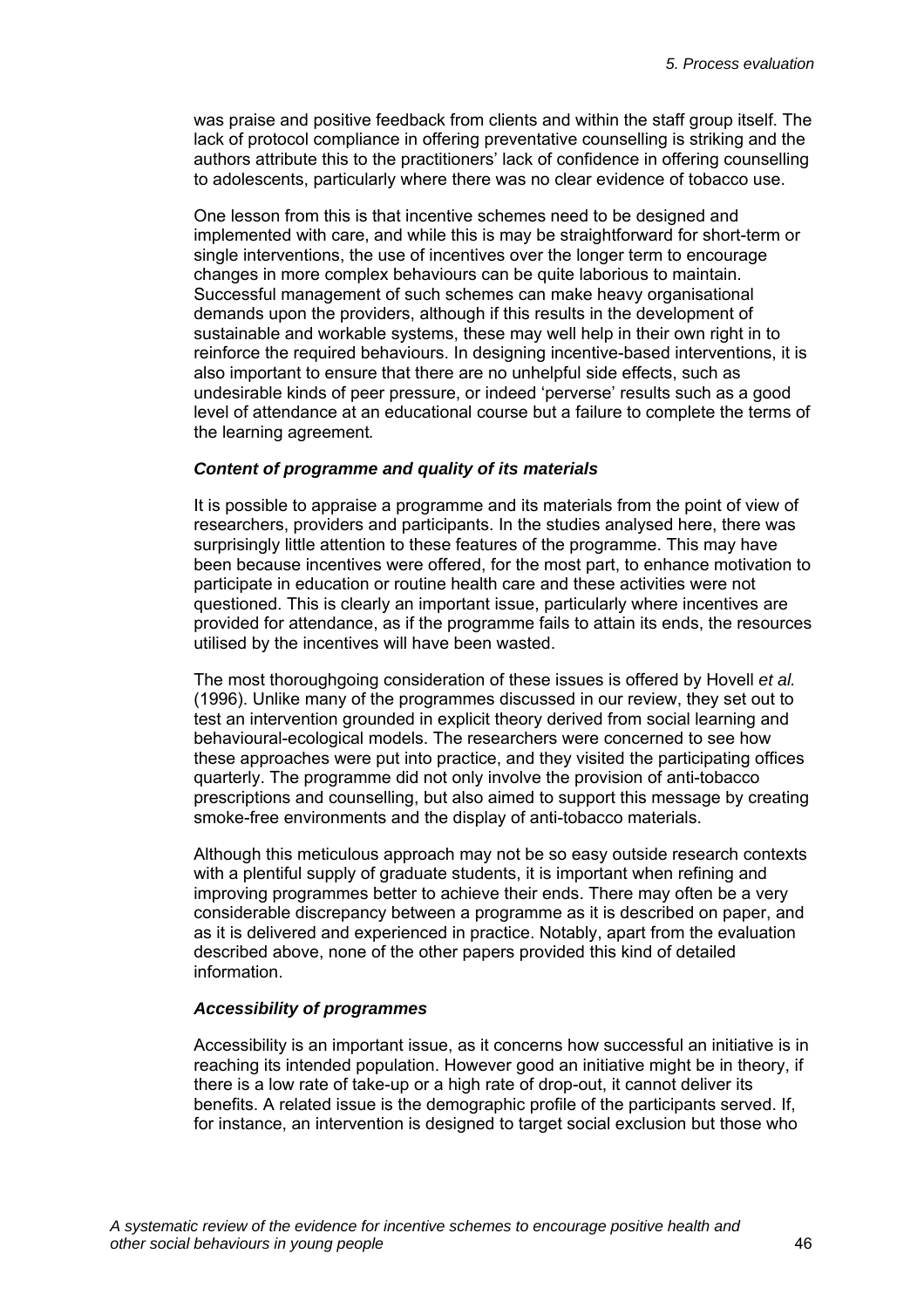appear to benefit most are not in this category, health or educational inequalities are not being effectively addressed.

Take-up and drop-out are often fundamental issues with adult populations in community contexts. This does not apply to the interventions in our review as five of them were delivered in educational settings (Baumert and Demmrich, 2001; Hovell *et al.*, 1996; Reid *et al.*, 1995; Unti *et al.*, 1997; Vartiainen *et al.*, 1996; Wiborg and Hanewinkel, 2002) and another dealt with young people undergoing orthodontic treatment where there was parental support for attendance at appointments (Hovell *et al.*, 1996). EMA, however, was delivered in a postcompulsory educational setting so did not quite have the 'captive audiences' of the other studies.

One study (Leuven *et al.*, 2003) undertook a sub-group analysis to look at the impact of student ability and demographic background in order to explore the profile of those who benefited from the incentive. This was a universal scheme in that the students in the intervention group, who were offered cash rewards if they were successful in passing their courses, were drawn from an entire first year university cohort studying economics and business. Leuven and colleagues found that students with higher ability in mathematics (based on their secondary school mathematics grades) and from a more favourable social background (as measured by their father's level of education) responded to the reward condition more powerfully than both their counterparts in the control group and the students with lower ability in maths or from poorer social backgrounds. The authors describe the effects as monotonic and substantial, and conclude 'only students for whom the reward requirement is feasible respond to the incentives' (p 24).

The only other study to consider the demographic reach of the initiative was the evaluation of EMA (Middleton *et al.*, 2005). This was a targeted incentive, in that only those from households with an income under £30,000 were eligible to apply, and further focused in that those from poorer households were eligible for higher payments (up to £30 per week). The authors report that the effect was particularly strong among young men in urban areas and that the largest effect was on young people from socio-economic groups lV and V (semi-skilled and unskilled workers and those not in work). They also report that EMA had a noticeable impact on young people who had been 'low' or 'moderate' achievers at the end of Year 11. This resulted in a reduction in the numbers who might otherwise have been not in education, employment or training (NEET). Several points should be noted about accessibility issues with the EMA and similar large scale schemes. To work, schemes needs to be well-publicised, and procedures and personnel need to be in place to ensure that the most vulnerable, who are often best placed to gain from it, are helped to complete application forms. This depends upon wellorganised systems on the part of the providers. In the case of the EMA, local variation in organisational competence may have acted to inhibit or encourage take-up and drop-out levels. There is also some evidence that age may be a factor to consider in thinking about how an intervention deploying incentives is received and acted on. Wiborg and Hanewinkel reported that the Smokefree Class Competition was viewed as more influential by younger children (grade seven as compared to grade eight).

These examples highlight important issues for those designing incentive-based initiatives. If incentive-based schemes are intended to play a role in addressing disadvantage, it is important to make sure that they are accessible to their target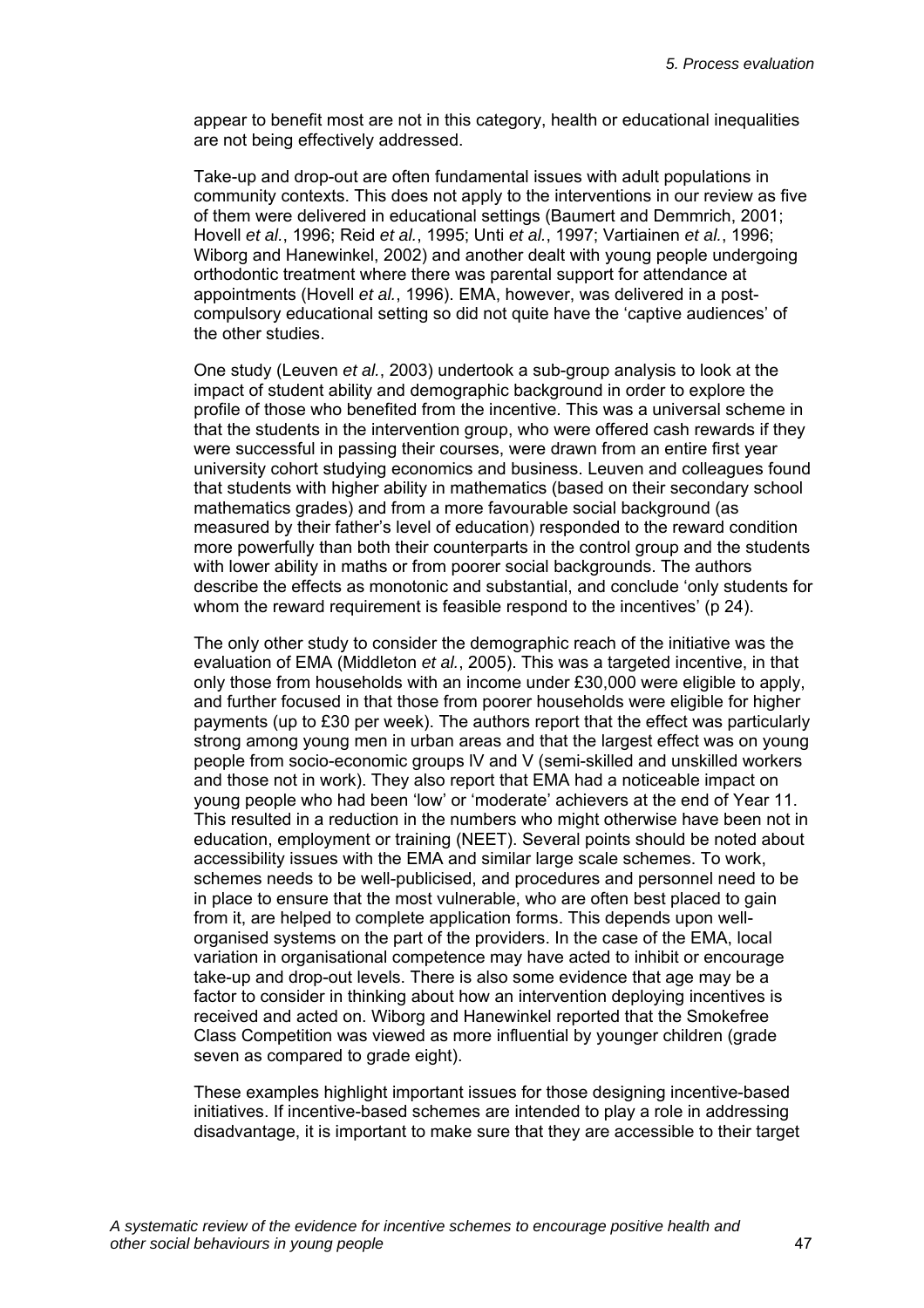group, developmentally appropriate, that there are good rates of take-up and little drop-out, and finally that they do not ratify existing inequalities.

#### *Human resources*

Only two of the evaluations (Hovell *et al.*, 1996; Middleton *et al.*, 2005) provided any substantial discussion about the human resource issues involved in implementing the intervention. This is partly explained by the fact that many of the interventions occurred in settings where staff had not been specifically recruited and trained to implement them. Two authors (Unti *et al.*, 1997; Wiborg and Hanewinkel, 2002) make the important point that there may be considerable variation in staff and school commitment, organisation and skill in fostering the desired behaviours, which could lead to differences in outcome. Unti *et al.* (1997) note a human resource relevant issue: prompt return of a high proportion of forms, thanks to the incentive scheme, saved a considerable amount of staff time.

In the Smiles Plus study, Russos *et al.* (1997) looked more closely at clinician compliance and office organisation. They concluded that the level of adherence (an average of 64% prescriptions requested) might have been lower if it had not been for the fact that clinicians had self-selected themselves into the trial and had received support from participating in it. Clinicians also provided less than the anticipated amount of anti-tobacco counselling. The authors concluded that most orthodontists 'were not comfortable' in adopting this more preventive role, especially where there was no clear evidence that the young people smoked. They consider that this could be remedied by effective training. The researchers also collected data on office and staff characteristics, reinforcement, prompting, and staff attitudes. They found that effective implementation of the scheme was facilitated through the establishment of office-wide tracking procedures, praise from patients and among staff, and involvement of a greater number of staff in delivering the preventive service.

The bureaucratic structure of EMA seems to set it somewhat apart from the other interventions. However, the themes that emerge regarding human resource issues do tally with some of the process issues noted in other studies. Support was seen as crucial, both in helping the young people (particularly the most vulnerable) find their way around the system, and also for those involved in administering it to be adequately trained and resourced. Communication was also singled out: there is a need for effective publicity and marketing, good interagency links between those involved in the scheme, and clear communication of expectations to the young people particularly as to what is expected of them in terms of their learning agreement. Related to this is the need for Learning Centres to be clear as to what constitutes authorised and unauthorised absence.

Both the Smile Plus trial and EMA used incentives to try to produce long-term changes in complex behaviours. The evidence from these process evaluations reminds us of the importance of the wider human context: the need for staff (at all levels) to be skilled and committed to the scheme, and for sound systems to be in place to support them.

#### *Costs associated with the intervention*

Apart from information about the actual sums involved in any cash incentives, there is surprisingly little detailed consideration given to issues of costeffectiveness in any of the studies. Relevant costs can be thought of as indirect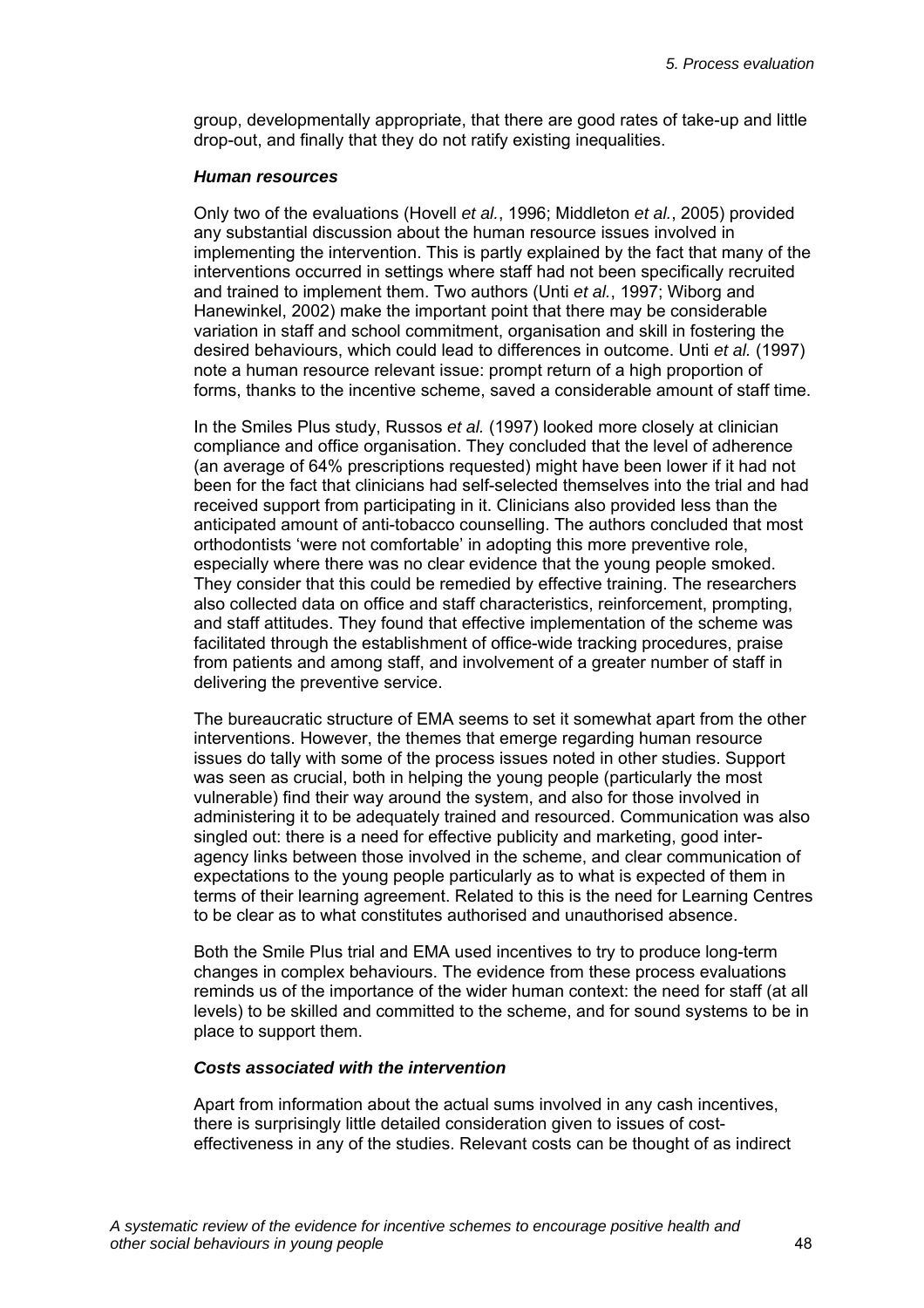(such as staff numbers and staff time involved in implementing the intervention) and direct (the cost of the actual incentive, whether it be a tangible one or cash). Several of the authors indicated that the costs involved in running their schemes were not substantial, as they could be fitted into routine practice (Hovell *et al.*, 1996; Wiborg and Hanewinkel, 2002), or were one-off occurrences (Baumert and Demmrich, 2001; Unti *et al.*, 1997). Unti *et al.* (1997) estimate that when incentives were not used, staff spent 20–28 hours following up families whose consent form had not been returned, and only obtained an additional 71 forms. It seems possible in this case that the comparatively modest incentive might pay for itself. Hovell *et al.* (1996), however, did speculate that one of the reasons for low clinician compliance in dispensing anti-tobacco prescriptions might have been the small reimbursement (50¢). The overall cost of the incentives for the Smokefree Class Competition is also low, as the prize is access to a lottery with cash prizes.

The largest and most ambitious of the schemes, the Educational Maintenance Allowance (EMA) pilot, was recently evaluated by Dearden *et al.* (2005) who set out to see if means-tested grants paid to secondary school students are an effective way of reducing the proportion of students who drop out of education. They offer what they describe as 'a back of the envelope costs–benefit calculation' concluding that, given the greater effect of the programme on those who would not have been in education, employment or training, the programme may just be at the 'break even point' (p.28). They also speculate that there might be other cost-relevant benefits such as students making greater effort in their education, as it is less necessary for them to engage in concurrent paid work. However, as Dearden *et al*. later point out, a 'key policy question here is the extent to which this extra education is valuable' to those who have acquired it (p 29).

Leuven *et al.* (2003) did justify the level of their incentive on the grounds that a low student pass-rate affects the funding received by the university concerned, so that if incentives were to prove successful, it would be economically viable for the university to implement the scheme on a larger scale. Reid *et al.* (1995) began their research by asking 'Can money replace services in preventing school failure?' They point out that commonly used strategies for helping at-risk students involve a considerable number of people such as social workers, teachers, counsellors and parents, and that this is costly in terms of their paid time, often with meagre results. If financial incentives provided directly to the young person brought about behavioural changes at least as effectively, this would be cheaper, as well as directing financial resources to those likely to be in need.

One other question related to cost-effectiveness is whether there is any kind of 'dose response effect' (i.e. that outcomes may vary according to the level of the incentive). Three papers explored aspects of this: Leuven *et al.* (2003) found that 37% of students assigned to the higher level of reward reported increased effort as compared to 26% of those assigned to the lower level; Hovell *et al.* (1996) reported that multivariate analysis showed that those who received more antitobacco prescriptions had a lower incidence of smoking (10%) as compared to those who had received few or none (14%); and Dearden *et al.* (2005) looked at the impact of EMA on year 12 destinations according to whether they were eligible for a full award or a partial award. They found that those who were eligible to receive the full payment were more responsive to the incentive than those who only received it in part. It should be noted that this payment (£30 per week) was substantially greater than most of the financial incentives evaluated in other studies, which were often little more than nominal.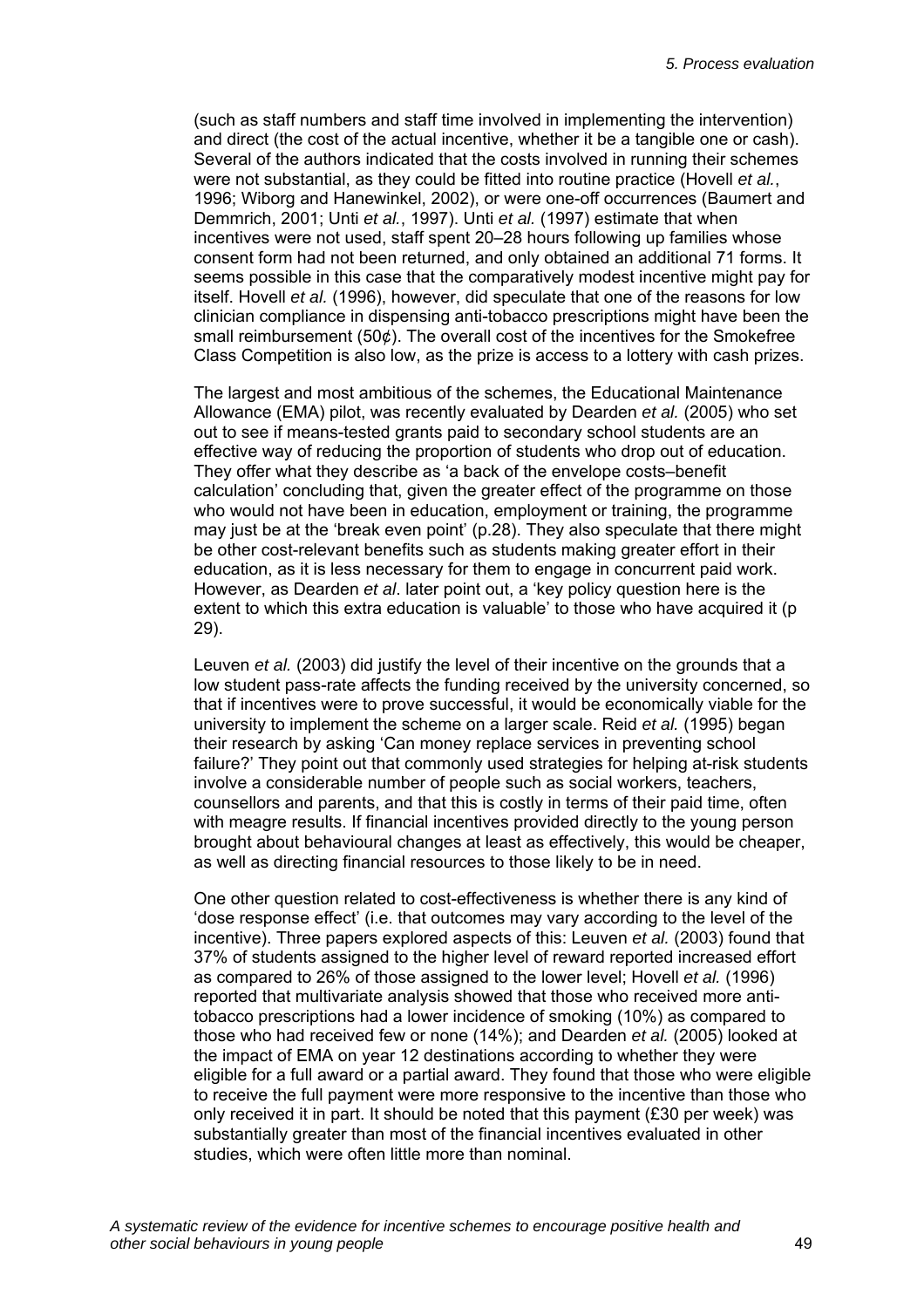## *Conclusions*

Some of the implications of the findings reported here are further discussed in the next chapter. One important point to note here is that relative to outcome evaluation, formal comprehensive process evaluation is surprisingly scarce and, when present, patchy in its coverage. Informal process evaluation, though often interesting and thought-provoking, is frequently *post hoc* in nature and by definition unsystematic, so unlikely to produce reliable findings.

Although most of the studies did look at issues of acceptability, implementation and accessibility, this was often quite limited in scope. Much less attention was paid to the content and quality of the programme, human resource issues and cost-effectiveness. The most thorough and detailed consideration of all these issues was offered by the Smiles Plus project (Hovell *et al.*, 1995; Russos *et al*., 1997; Russos *et al.*, 1999). This was a large-scale experimental trial conducted under naturalistic conditions. The authors found that conditions on the ground have a marked impact on the outcome of the intervention. None of the other studies presented any data that contradict this conclusion.

Our review suggests that consideration and analysis of process issues is not an optional extra, but should be regarded as intrinsic to any programme which sets out with the aim of changing young people's behaviour in a particular direction. In its absence, it is hard to see how such programmes can be adequately accountable, how they can be developed and improved, and how good practice can be disseminated (World Health Organization, 2000).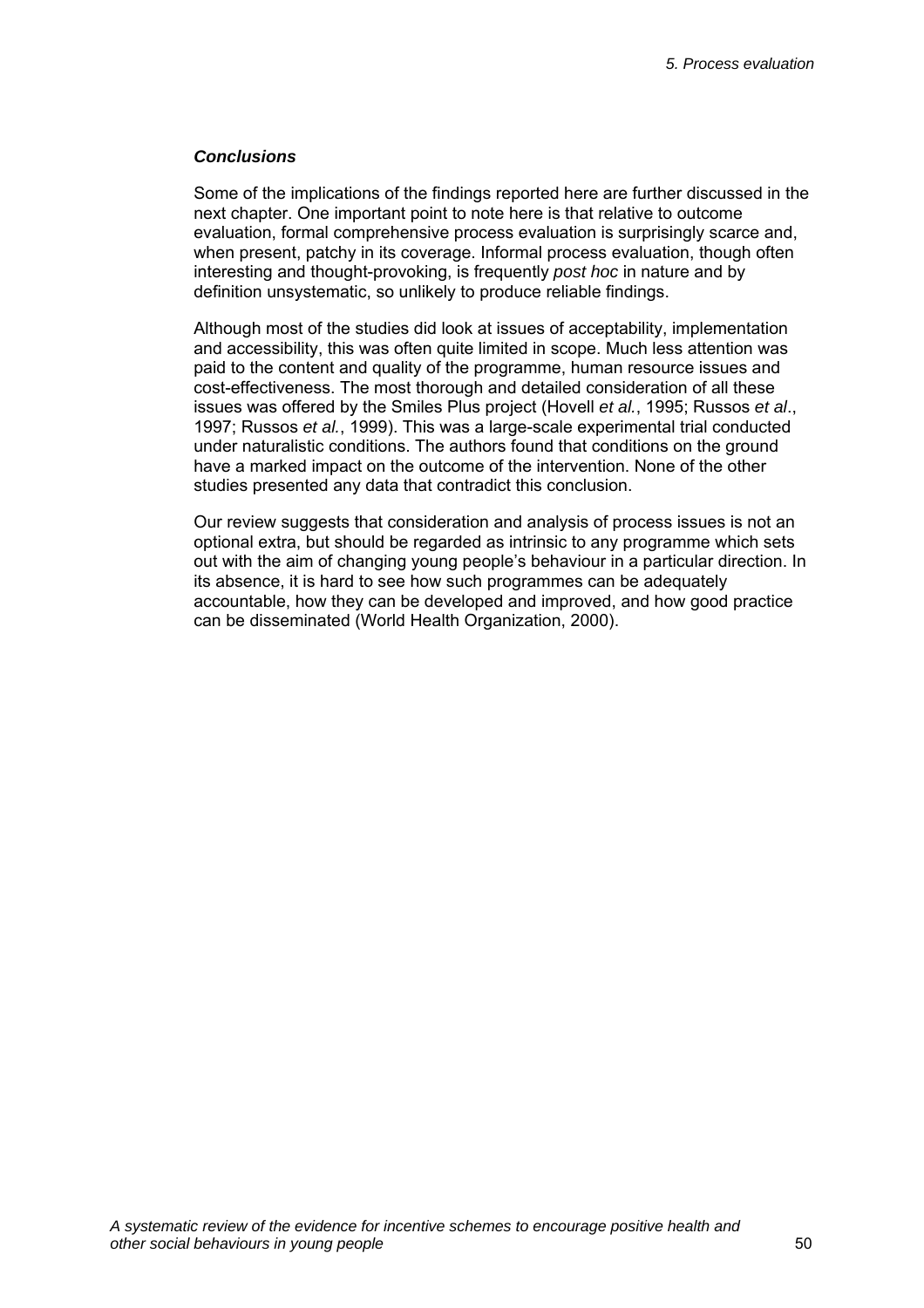# **6. ONGOING INCENTIVE SCHEMES**

Chapter five provided an analysis of implementation-related issues raised by data collected in process evaluations of the included studies. This chapter provides an overview of the evaluation status of ongoing UK-based incentive schemes, and what information is available about the effects of these schemes on young people.

The evidence drawn on in the review described in this report includes a number of ongoing incentive schemes aimed at encouraging positive behaviours in young people. We listed and discussed all those schemes we had been able to find in our searches in a previous report (Trouton *et al.*, 2005). Our criteria for including schemes were that they should have incentives as a central operating component; target health or other social behaviours; be aimed at children and/or young people aged 19 or younger; and be currently in operation, completed in 2004, or planned to start in 2005. The previous report described 37 incentive schemes: 27 based in the UK, five in the USA, two in Australia, one in New Zealand and two with an international scope. Most of the 37 schemes are aimed at young people aged 11–19; eight are designed for preschool/primary school age children, and another eight work across the primary and secondary school age range. All the schemes claim to address inequalities in health or access to education and leisure, and to provide opportunities for personal development.

The 37 schemes fell into three broad groups: those aimed primarily at promoting positive health outcomes (N=15); those using incentives to improve attendance and other education-related behaviours (N=9); and schemes targeted at other prosocial behaviours (N=13). Table 6.1 lists the schemes under these three headings, showing information about location, time period over which the schemes run, and type of incentive used.

Details about the development and operation of most of these incentive schemes were provided in our earlier report. Many of the reports of the schemes provide useful data about the *processes* involved in planning and implementing the incentives approach. The focus of this chapter is the extent to which information is available about the *impact* of the schemes on young people's reported or actual behaviours. The key question is whether the ongoing schemes appear to work in achieving their targets of measurable improvements in young people's behaviour. Of course, some schemes have not reached the point at which such evaluation data are available, but in these cases it is important to know what kind of evaluation is planned.

Evaluation is a complex activity, and its difficulties are increased with multicomponent programmes and when multi-site operations are involved, both of which are the case for many incentive schemes. Many of the published and unpublished reports on the schemes that have contributed to our review reflect on these methodological issues; we include in this chapter a brief summary of some of these themes.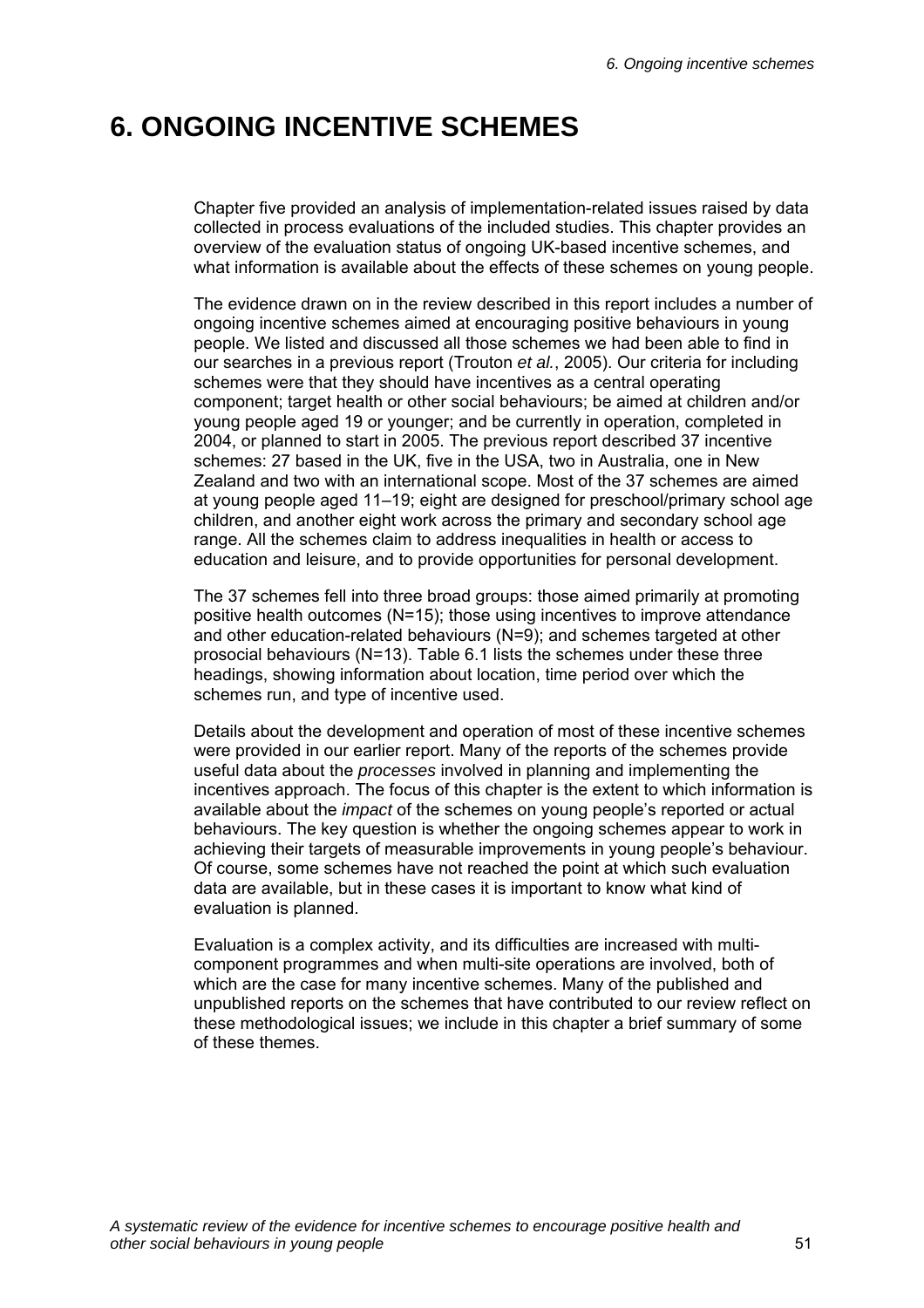## **Evidence of impact**

Table 6.2 shows data on the evaluation status of all the schemes. The first question is whether or not an evaluation has been undertaken, is in progress, or is planned. The second question is whether any evaluation data are available. Third, it is important to distinguish between evaluations which are essentially monitoring or descriptive in nature and those which offer harder evidence about impact. From this point of view, the design of the evaluation is crucial. An evaluation which surveys target populations after an incentives scheme has been implemented is less persuasive in terms of judging impact than one which sets post-intervention information against data collected at baseline before the intervention. Both these are less reliable approaches to evaluation than a design which includes control groups (of individuals or communities), so allowing for a comparison between what happens to groups which are offered the incentives scheme and those which are not. Random assignment to intervention and control groups is the most efficient way of generating socially similar groups; if the groups are not similar, these pre-existing differences, rather than the incentives scheme itself, may explain any observed differences in outcome. In health promotion and other areas, these different approaches to evaluation design have been shown to yield systematically different patterns of conclusions about effectiveness. Reliance on designs without control groups and the use of selective qualitative data are both likely to overestimate effectiveness compared to the more judicious approach of examining what happens following an intervention against the standard of measures taken from one or more control communities (Guyatt *et al.*, 2000; Juni *et al.*, 2001; Peersman *et al.*, 1998; Peersman *et al.*, 1999).

The information on evaluation status shown in Table 6.2 comes from the reports located in our searches, and from personal contact with the administrators of the schemes. Those schemes the evaluation status was unclear were sent a short questionnaire with an accompanying letter in September 2005. This asked scheme leaders to describe the objectives of their project; whether they considered it to be successful; to what extent they saw the incentives element as critical; whether there had been any particular difficulties or unforeseen consequences from using incentives; and whether a formal evaluation was planned. They were also asked for a brief description of any such evaluations, and schemes which were not planning an evaluation were asked how and why the decision not to undertake an evaluation was reached. The one-page questionnaire was sent to 22 schemes. If there was no response, two reminders were sent. We received seven replies (column 5 in table 6.2). Four of these provided information on evaluation; in the other cases, the scheme organizers queried eligibility, explained that the scheme had not been implemented as planned, or were otherwise unable to give further help.

A number of conclusions can be drawn from the data shown in Table 6.2. The first is that relatively few of the ongoing schemes have conducted or are conducting or planning reliable evaluations of their effectiveness. The most common situation was that the evaluation status of the project was unknown or unclear (N=14, 38%) – 11 (30%) schemes used post-intervention surveys. Three schemes (8%) described pre- and post-intervention comparisons, and three (8%) other designs. Only six (16%) of the schemes have implemented, or are implementing evaluations using a control group design (either randomised or using some other method of selection). Four of these (Smokefree Class Competition, Educational Maintenance Allowances, Star Project, and Casastart) were included in our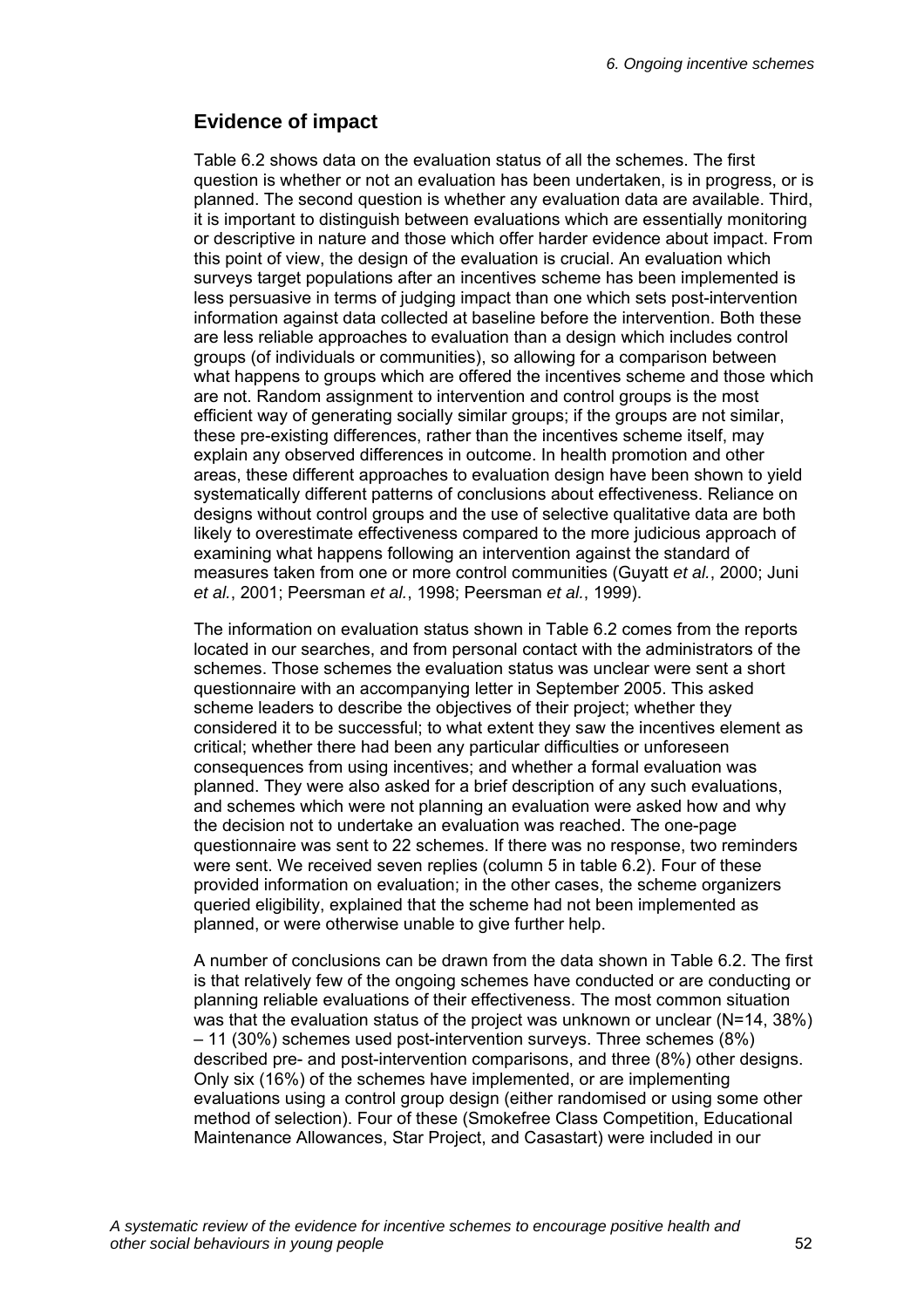effectiveness review. These are described in detail in Chapter 4. A fifth scheme (Fun, Food and Fitness project) was excluded from the effectiveness review on grounds of the age of the participants.

Some of the schemes that were not undertaking any type of process or impact evaluation were carrying out internal monitoring designed to record aspects of the scheme's implementation, but this is not the same as formal impact or process evaluation. Examples of different approaches to evaluation are given below.

## *(i) Formal impact evaluation using a randomised control group*

An approach to lowering smoking rates among young people using school-based class 'smoke free' competitions with prize draws has been tried in a number of countries. Crone and colleagues (Crone *et al.*, 2003) report a cluster randomised trial in the Netherlands. Twenty-six schools were randomly assigned to intervention and control groups; the intervention consisted of three lessons on knowledge, attitudes and social influence, followed by a class agreement not to start smoking or to stop smoking for the next five months. There were competition prizes ranging from  $\epsilon$  220–450 for six classes with less than 10% smokers. Questionnaire data were collected from students in both intervention and control schools before and after the intervention. Smoking was significantly lower postintervention in schools that had received the incentives programme, though this effect was not maintained over time.

## *(ii) Single group pre- and post-intervention evaluation*

The Food Dude Healthy Eating Programme is a peer modelling and rewardsbased intervention aimed at increasing children's consumption of fruit and vegetables. Six schools in Wales took part in an evaluation, three using a Lunch-Only version of the programme and three a Snack/Mini-Lunch version. Children's consumption of fruit and vegetables was measured before the introduction of each programme; in three schools it was also measured 6 and 16 months afterwards. On the basis of these data it was concluded that the Food Dude programme significantly increases children's consumption of fruit and vegetables. The evaluation recommended further larger-scale evaluation using control schools (Lowe and Horne, 2003).

## *(iii) Single group post-intervention evaluation*

Fitbods is a project run by the Salford and Trafford local education authority which aims to increase activity levels among primary school children by providing supervised activities and games during school lunchtimes; increased activity is rewarded with certificates, badges and other small prizes. An evaluation undertaken in 2002 collected questionnaire data from 193 pupils and 11 teachers in 10 schools who were all involved in the Fitbods programme. Most were enthusiastic about the programme, and thought that it made children fitter and healthier (Waker, 2002).

## **Reflecting on evaluation issues**

Evaluating an intervention which is being introduced into a complex social context such a school or a community is notoriously difficult (Campbell *et al.*, 2000). There are problems to do with standardisation and 'quality control' of the intervention,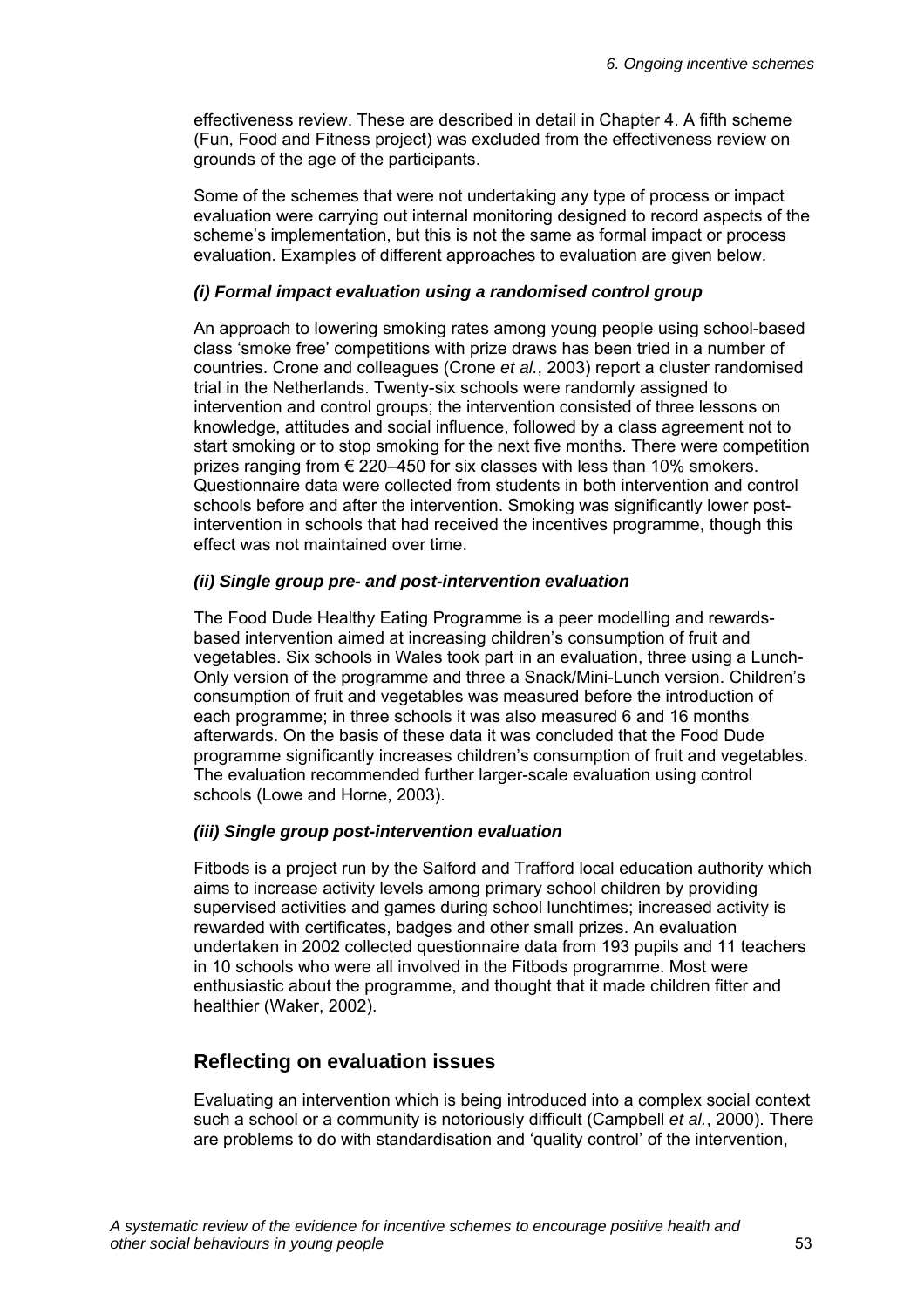which is often dependent on the work and goodwill of local practitioners who are not directly involved. Especially where there is no control comparison, considerable 'background noise' – for example, local organisational changes and other initiatives in place at the same time – may complicate the identification of intervention effects. Low response rates and programme attrition can both make it difficult to isolate a stable target group whose characteristics are known before and after exposure to the intervention. Programmes may only reach a proportion of their target groups, and reasons for this may include programme unacceptability; however, this tends to remain unrecorded. Experimental testing of a programme may not translate into sustainability over a longer time period, and measuring outcomes of interest can in any case be difficult. For example, assessing the take-up of free swimming among young people is relatively easy compared to the task of measuring the impact of free swimming on longer-term fitness outcomes. In a report on free swimming schemes to the Department of Health, Barker (2004) notes that some such schemes did not even have baseline data against which the impact of free swimming provision could be assessed; only one scheme, in Plymouth, was seeking to demonstrate health impact by monitoring heart rates (the rest of the schemes used participation as a proxy measure).

## **New incentive schemes**

Since we completed the survey of ongoing incentive schemes reported in this chapter, three further UK-based schemes utilising incentives have come to our attention.

The first scheme, the Youth Opportunity Card, was announced in the recent Government Green Paper *Youth Matters.* The scheme involves

support for Local Authorities to pilot 'opportunity cards' to get more young people involved in positive activities. The cards would provide discounts on a range of activities, and could also be topped up by young people and their parents with money to spend on sports and other constructive activities. Pilots would also look at giving all new cardholders up to £12 worth of credit to spend, as well as giving younger teenagers from families on low incomes, who find it hardest to access activities, an additional monthly allowance of up to £12. Top-ups could also be used to reward young people for volunteering or for making a contribution in other ways. Opportunity cards would be suspended or withdrawn from young people committing anti-social behaviour or crime. (DfES, 2005)

Expressions of interest in piloting Youth Opportunity Cards had to be received at the Department for Education and Skills by early November 2005. The first pilots will run in 2006.

The second additional scheme has been developed by the Millennium Foundation which is based in Birmingham. It is designed to reach out to socially disadvantaged young people and has two main aims: to build a community-based resource for education, technology, business and the arts; and to help socially excluded young people reach their potential by implementing an incentive system based on Personal Incentive Points (PIPS). These points are used to reward participation, achievement and co-operation, and young people choose the incentives they can obtain from collecting them. A pilot was carried out in 2004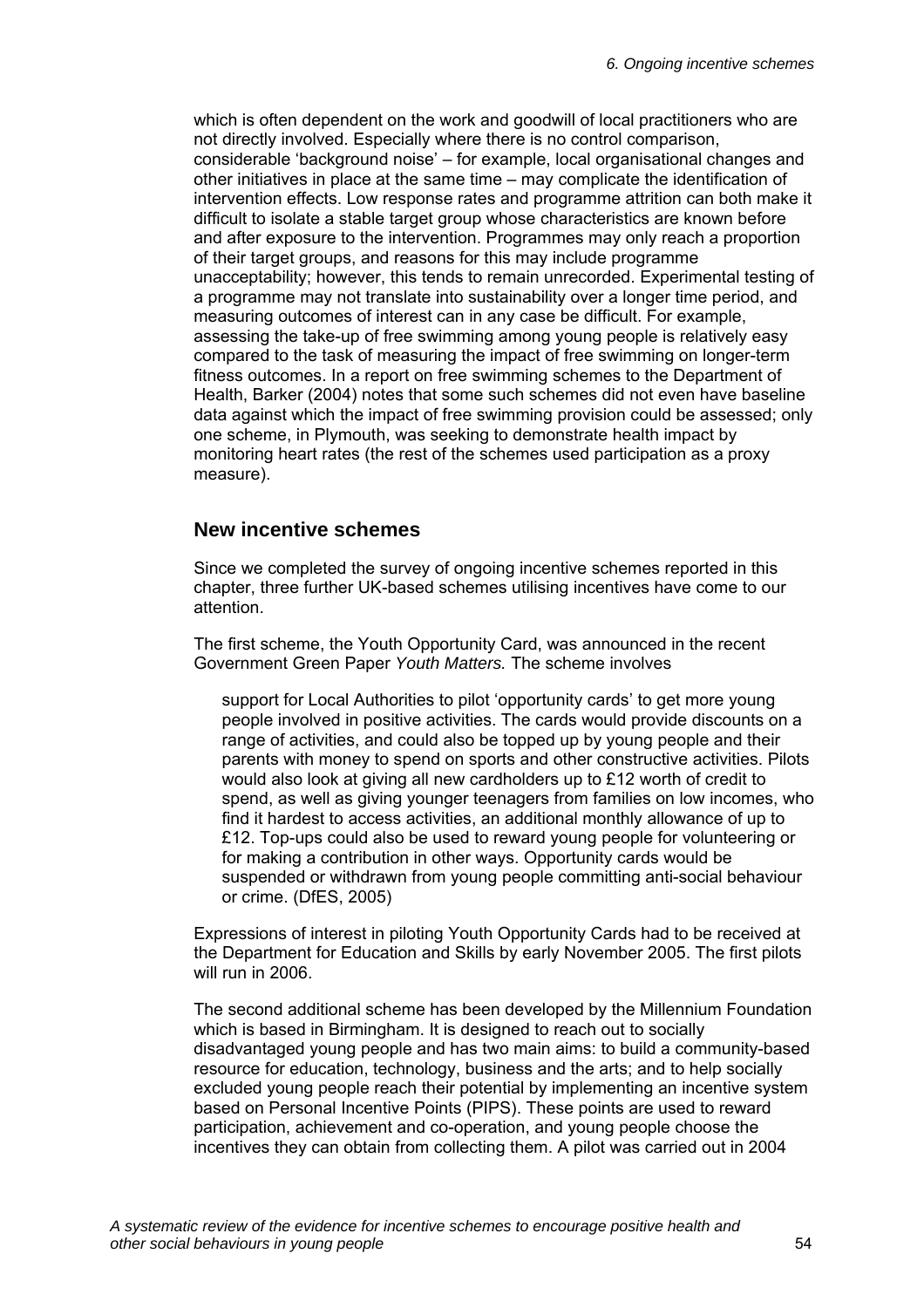with eight young people and funding is currently being sought to expand the scheme.

The third scheme supplies free condoms to young people and is well established under the name of 'C-Card'. This scheme has been running for a number of years in Edinburgh and East Lothian, and all local authorities in the North East region are running a version of the C-Card scheme, which is delivered by a range of health and community based outlets. It would appear that there are C-Card schemes operating in many areas of the country, and a similar scheme is starting in the London Borough of Brent. A 'C-Card' is a card which is a passport to using local C-Card services and collecting free condoms. Young people need to register confidentially and are provided with a C-Card with an individual number on it. These can be used at a number of outlets to obtain free condoms and there is also the opportunity to talk to a trained C-Card worker in privacy. Other sexual health services including pregnancy testing may also be available in C-Card outlets. A qualitative exploration of the views of young people of the Newcastle C-Card scheme and how it may have impacted on young people's attitudes, behaviour and relationships is currently being conducted at Newcastle University. This PhD project funded by the ESRC and a local PCT is due for completion in early 2008. Despite its widespread use and potential public health importance we did not identify any controlled evaluation studies which could provide evidence of the impact of the C-Card scheme.

## **Conclusion**

The energy and commitment that exists among many current providers of incentive schemes across education, health and other policy and practice areas is impressive. Believing in the value of such schemes is perhaps an essential qualification for being involved in them, but unfortunately provider enthusiasm is not a substitute for persuasive evidence of impact. Most of the ongoing incentive schemes we found in our review lack evaluations capable of contributing to the overall picture of effectiveness. Unless this picture changes, we are unlikely to know whether such schemes offer a useful way of improving young people's behaviour. More of the schemes included in our review may well be undertaking or planning evaluations, but lack of response to our questionnaire makes it impossible for us to say whether or not this is the case.

A major constraint, mentioned in many reports of these schemes, is lack of funding for evaluation. For example, less than 1.5% of the total budget of the Karrot reward scheme for reducing offending and increasing social exclusion among young people was available for evaluation (Pettersson, 2004). This meant that the evaluation was largely restricted to collecting post-scheme qualitative data. Since many of the schemes are publicly funded, this deficit is likely to reflect the lack of importance attached by funders to formal evaluation.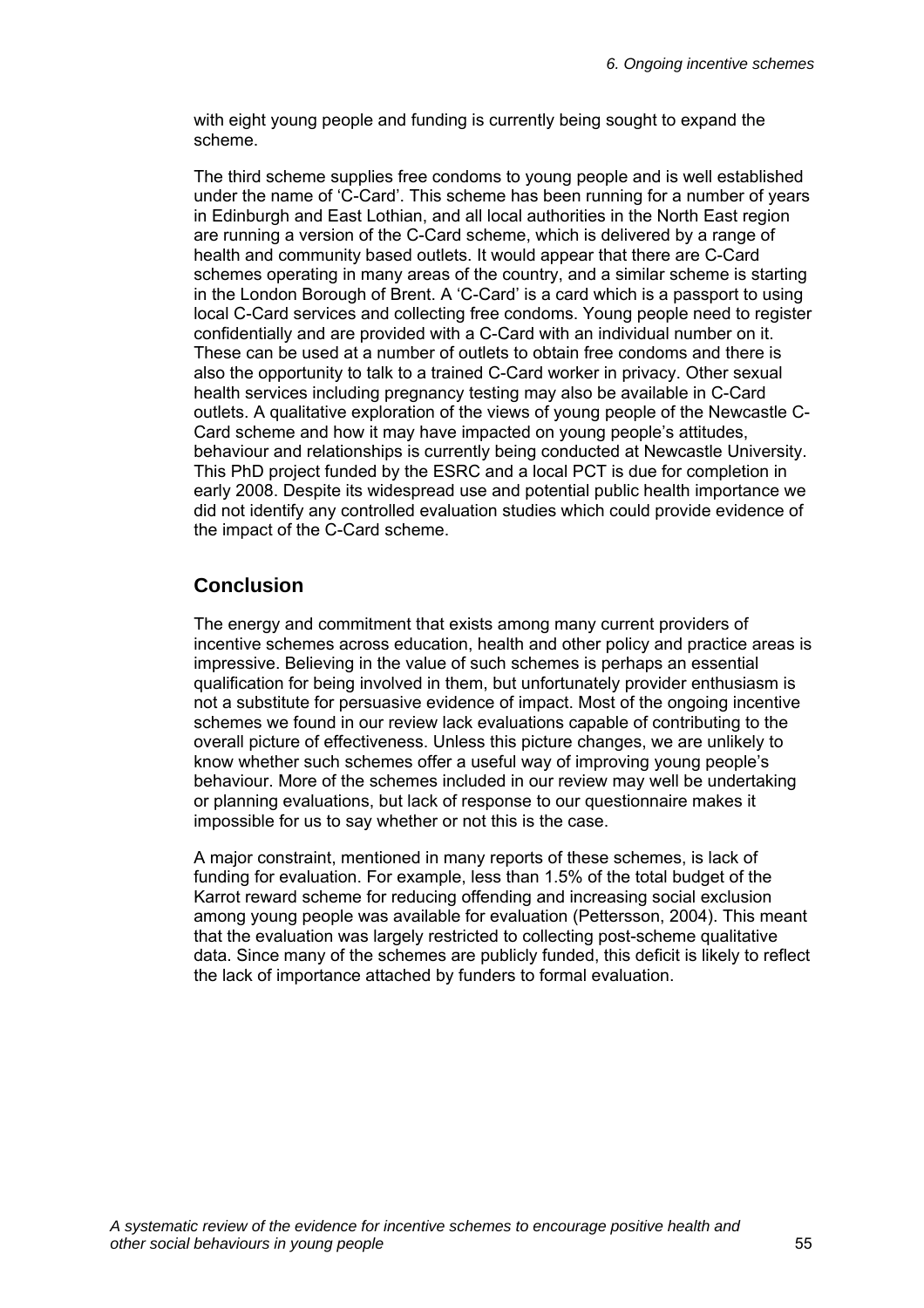| No.    | Project                                                                               | <b>Location</b> | <b>Time period</b>                                                  | <b>Target behaviour</b>                                                       | <b>Incentives</b>                                                                                                                                |
|--------|---------------------------------------------------------------------------------------|-----------------|---------------------------------------------------------------------|-------------------------------------------------------------------------------|--------------------------------------------------------------------------------------------------------------------------------------------------|
|        | <b>HEALTH-PROMOTING SCHEMES</b>                                                       |                 |                                                                     |                                                                               |                                                                                                                                                  |
| 3.1.1  | <b>Contingency</b><br><b>Management</b><br>for<br><b>Adolescents</b>                  | <b>US</b>       | Pilot conducted<br>in 2004; larger<br><b>RCT</b> ongoing            | Remaining drug free                                                           | Gift vouchers for<br>adolescents; prize draws<br>for participating parents                                                                       |
| 3.1.2  | <b>Fitbods</b>                                                                        | <b>UK</b>       | Began in 2000<br>and ongoing                                        | Physical activity                                                             | Certificate and small gifts                                                                                                                      |
| 3.1.3  | Fit to Succeed UK                                                                     |                 | Pilot conducted<br>2000                                             | Physical activity                                                             | Free taster sessions,<br>discounts and money off<br>vouchers at leisure centres<br>for children, families and<br>teachers                        |
| 3.1.4  | <b>Food Dudes</b>                                                                     | <b>UK</b>       | Programme<br>originated in<br>1992                                  | Eating fruit and<br>vegetables                                                | Small gifts                                                                                                                                      |
| 3.1.5  | <b>Free Nicotine</b><br>Replacement<br>Therapy (NRT)                                  | Australia       | and will run for<br>approx. one year                                | Began Feb 2005 Stopping smoking                                               | Free nicotine patches,<br>gum or lozenges                                                                                                        |
| 3.1.6  | <b>Free</b><br>Swimming                                                               | <b>UK</b>       | Ongoing in<br>Glasgow and<br>Wales; run in<br>London Easter<br>2005 | Swimming                                                                      | Free entry to swimming<br>sessions                                                                                                               |
| 3.1.7  | <b>Fuelzone</b>                                                                       | <b>UK</b>       | Ongoing                                                             | Healthy food choices<br>in school cafeterias                                  | Points collected by smart<br>card exchangeable for<br>gifts and vouchers                                                                         |
| 3.1.8  | Fun, Food and US<br><b>Fitness</b><br>Project                                         |                 | Eight week<br>project run in<br>2004                                | Taking part in internet- Gift vouchers<br>based physical fitness<br>programme |                                                                                                                                                  |
| 3.1.9  | Hampshire<br><b>School Meals</b><br><b>Service</b><br><b>Rewards</b><br><b>Scheme</b> | <b>UK</b>       | Began in Sept<br>2003; ongoing                                      | (rather than children<br>having packed<br>lunches)                            | Ordering school meals Points collected that can<br>above a target number be exchanged for a wide<br>range of healthy life-style<br>opportunities |
| 3.1.10 | Lewisham<br>Step-o-meter<br><b>Challenge</b>                                          | <b>UK</b>       | Conducted in<br>May 2005                                            | Increasing distance<br>walked                                                 | Free step-o-meters; prizes<br>for winning teams                                                                                                  |
| 3.1.11 | <b>Maternal</b><br><b>Immunisation</b><br><b>Allowance</b>                            | Australia       | Began 1997;<br>ongoing                                              | Completing infant<br>immunisation schedule                                    | Financial                                                                                                                                        |
| 3.1.12 | <b>Quit and Win</b>                                                                   | World-<br>wide  | Conducted<br>every two years<br>since 1994                          | Stopping smoking                                                              | Prize draw with cash<br>prizes                                                                                                                   |
| 3.1.13 | Simon and<br><b>Sinita</b><br>Programme                                               | <b>UK</b>       | Project no<br>longer funded                                         | Eating fruit and<br>vegetables                                                | Small gifts                                                                                                                                      |

**Table 6.1:** Ongoing incentive schemes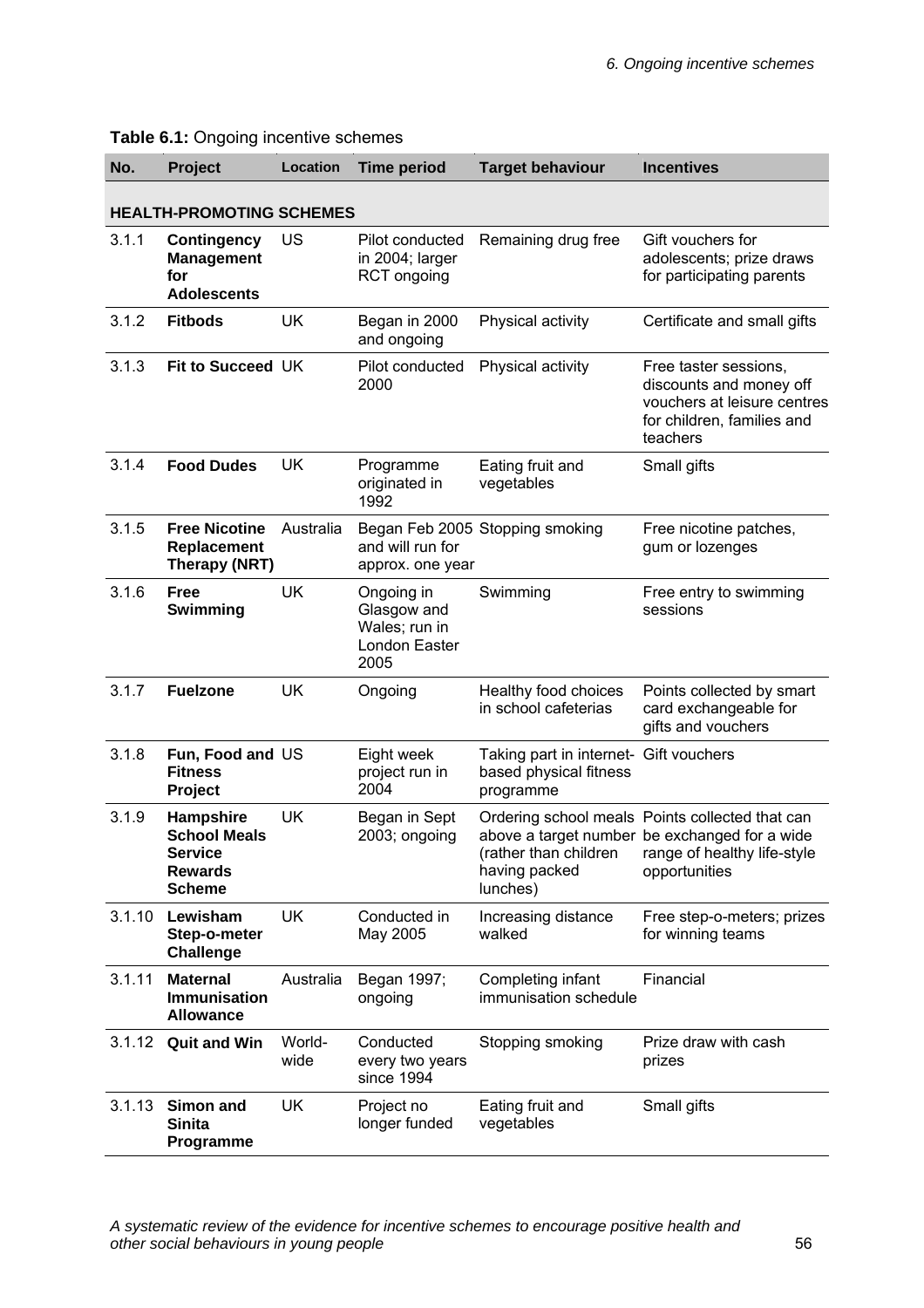| No.    | Project                                                                     | Location              | <b>Time period</b>                                                                      | <b>Target behaviour</b>                                     | <b>Incentives</b>                                                                                  |
|--------|-----------------------------------------------------------------------------|-----------------------|-----------------------------------------------------------------------------------------|-------------------------------------------------------------|----------------------------------------------------------------------------------------------------|
| 3.1.14 | <b>Smokefree</b><br><b>Class</b>                                            | Europe                | Organised<br>annually since<br>1989                                                     | Delaying/preventing<br>onset of smoking                     | Prize draw with cash<br>prizes and a first prize of a<br>trip to another participating<br>country  |
| 3.1.15 | <b>Supermarket</b><br><b>Health</b><br><b>Outcomes</b><br>Project<br>(SHOP) | <b>New</b><br>Zealand | being conducted vegetables<br>during 2005 for<br>possible larger<br><b>RCT</b>          | Feasibility study Buying more fruit and                     | 12.5% discount on fruit<br>and vegetables                                                          |
|        | <b>EDUCATIONAL SCHEMES</b>                                                  |                       |                                                                                         |                                                             |                                                                                                    |
| 3.2.1  | 100%<br><b>Attendance</b><br>Club                                           | <b>UK</b>             | Began 1998;<br>ongoing                                                                  | attendance                                                  | Good/improved school Rewards such as tickets to<br>sporting occasions and<br>entertainments        |
| 3.2.2  | <b>Bolton</b><br><b>Educational</b><br><b>Achievement</b><br><b>Scheme</b>  | <b>UK</b>             | Began 2002;<br>ongoing                                                                  | Educational<br>achievement by<br>looked-after children      | Financial                                                                                          |
| 3.2.3  | <b>Bristol City</b><br>Academy<br><b>Achievement</b><br><b>Scheme</b>       | <b>UK</b>             | Began 2002;<br>ongoing                                                                  | Reaching target<br>examination grades                       | Financial                                                                                          |
| 3.2.4  | <b>Connexions</b><br><b>Smart Card</b>                                      | <b>UK</b>             | Began 2001<br>ongoing                                                                   | Attendance/<br>achievement in post-<br>compulsory education | Points collected by smart<br>card exchangeable for<br>goods, vouchers, and<br>experiential rewards |
| 3.2.5  | <b>Education</b><br><b>Maintenance</b><br><b>Allowance</b><br>scheme (EMA)  | <b>UK</b>             | Piloted 1999 to<br>2002;<br>implemented<br>nationally from<br>2004                      | Participation in post-<br>compulsory education              | Financial                                                                                          |
| 3.2.6  | <b>Karrot</b>                                                               | <b>UK</b>             | Began 2002;<br>ongoing<br>(incentives<br>element is less<br>as budget has<br>decreased) | attendance and<br>citizenship                               | Good/improved school Vouchers, activities, trips,<br>award ceremonies                              |
| 3.2.7  | Kauffman<br><b>Scholars</b>                                                 | <b>US</b>             | Began 2003;<br>ongoing                                                                  | Educational<br>achievement                                  | Financial assistance for<br>education-related<br>expenses                                          |
| 3.2.8  | <b>Star Project</b>                                                         | US                    | Long-standing<br>programme;<br>ongoing                                                  | Educational<br>achievement                                  | Financial assistance for<br>education-related<br>expenses                                          |
| 3.2.9  | Swansea Club UK<br>95                                                       |                       | Began 2004;<br>ongoing                                                                  | attendance                                                  | Good/improved school Free swimming and entry<br>to prize draws                                     |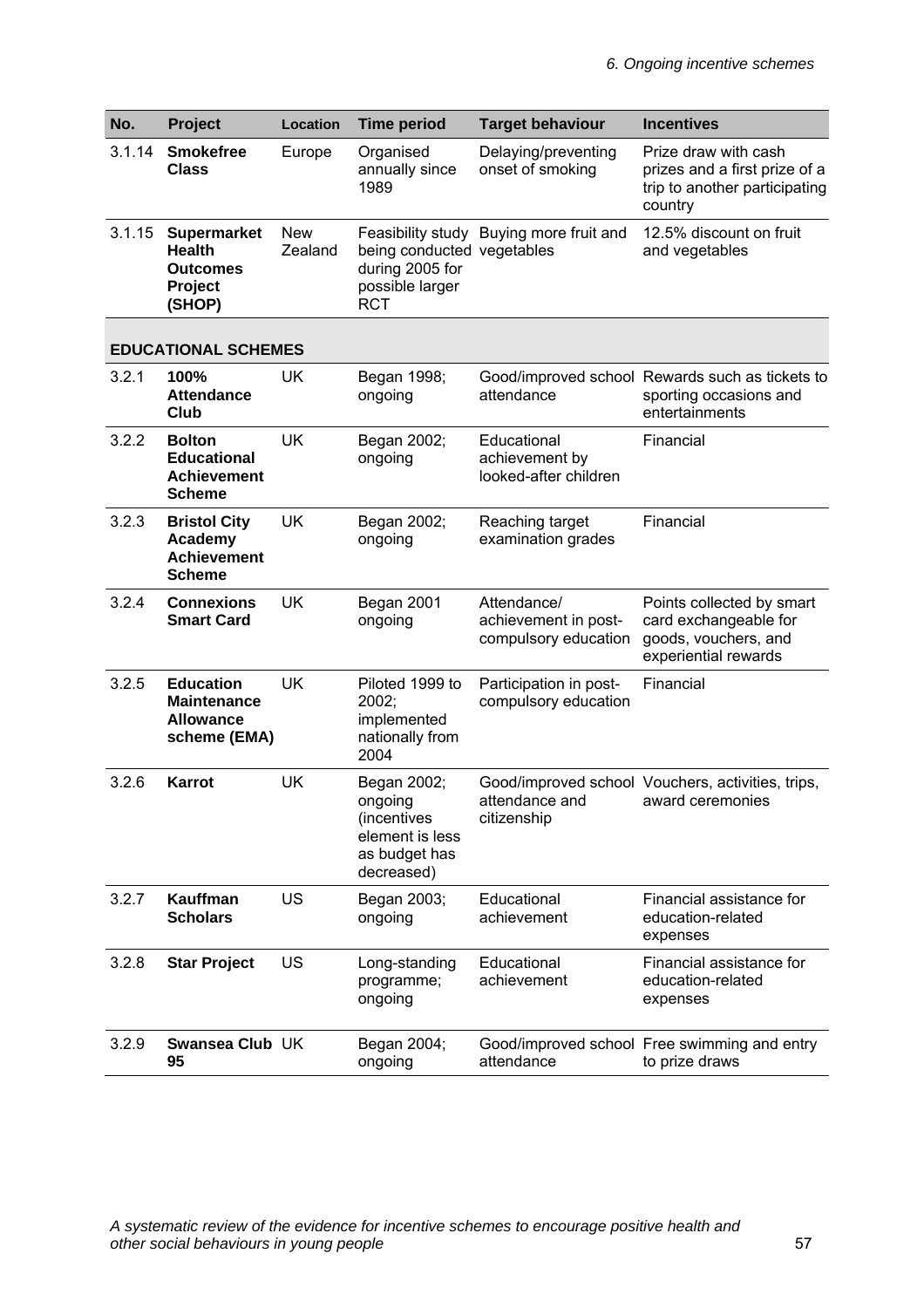| No.   | Project                                                                                                           | Location  | <b>Time period</b>                                                                                                    | <b>Target behaviour</b>                                                                           | <b>Incentives</b>                                                                                                   |
|-------|-------------------------------------------------------------------------------------------------------------------|-----------|-----------------------------------------------------------------------------------------------------------------------|---------------------------------------------------------------------------------------------------|---------------------------------------------------------------------------------------------------------------------|
|       | <b>OTHER SOCIAL SCHEMES</b>                                                                                       |           |                                                                                                                       |                                                                                                   |                                                                                                                     |
| 3.3.1 | <b>Burnley Wish UK</b><br>List                                                                                    |           | Began 2002;<br>ongoing                                                                                                | Making a positive<br>contribution to the<br>community                                             | Instant rewards, e.g.<br>McDonald Happy Meal,<br>entry to cinema, ten-pin<br>bowling, swimming                      |
| 3.3.2 | <b>Casastart</b><br>(aka Children<br>at Risk)                                                                     | US        | Programme first<br>implemented in<br>1992 and has<br>run in a range of<br>settings since                              | Reinforcing positive<br>participation in<br>programme for at-risk<br>young people                 | Points exchangeable for<br>small gifts and enjoyable<br>activities                                                  |
| 3.3.3 | <b>Community</b><br><b>Merit Scheme</b>                                                                           | UK        | Pilot ran 2002-<br>2004                                                                                               | Reinforcing positive<br>participation in<br>programme for at-risk<br>young people                 | Vouchers, trips, activities,<br>gifts                                                                               |
| 3.3.4 | Dream-<br>scheme                                                                                                  | <b>UK</b> | Idea of<br>programme<br>developed from<br>1995 onwards;<br>now operates as<br>a framework that<br>schemes can<br>join | Community-based<br>work projects                                                                  | Points exchangeable for<br>trips and activities chosen<br>by the young people                                       |
| 3.3.5 | <b>Dudley</b><br><b>Lifeskills</b><br><b>Partnership</b>                                                          | <b>UK</b> | Ongoing youth<br>work project                                                                                         | Reinforcing positive<br>participation in<br>programme for at-risk<br>young people                 | Vouchers, prize draws,<br>certificates, award<br>ceremonies.                                                        |
| 3.3.6 | <b>Positive</b><br><b>Activities for</b><br><b>Young People</b><br>(PAYP):<br><b>Suffolk</b>                      | <b>UK</b> | began in 2003                                                                                                         | National scheme Reinforcing positive<br>participation in<br>programme for at-risk<br>young people | Gift vouchers                                                                                                       |
| 3.3.7 | <b>Promoting</b><br>Young<br>People's<br><b>Positive</b><br><b>Contribution</b><br>to their<br><b>Communities</b> | <b>UK</b> | Began 2004;<br>ongoing                                                                                                | Making a positive<br>contribution to the<br>community                                             | Points exchangeable for<br>gift voucher and leisure<br>activities                                                   |
| 3.3.8 | <b>Sure Start:</b><br><b>Tilbury</b>                                                                              | <b>UK</b> | Began in 2000;<br>ongoing,<br>although as<br>budget has been<br>cut reward<br>scheme will not<br>continue             | Attending activities<br>and doing voluntary<br>work in the project                                | Points awarded that can<br>be exchanged for<br>services, goods and<br>appropriate gifts for<br>parents and children |
| 3.3.9 | <b>Tumbler</b><br><b>Youth Centre</b>                                                                             | <b>UK</b> | Incentives<br>scheme not<br>implemented<br>due to staff<br>shortages                                                  | activities                                                                                        | Participation in Centre Points exchangeable for<br>rewards                                                          |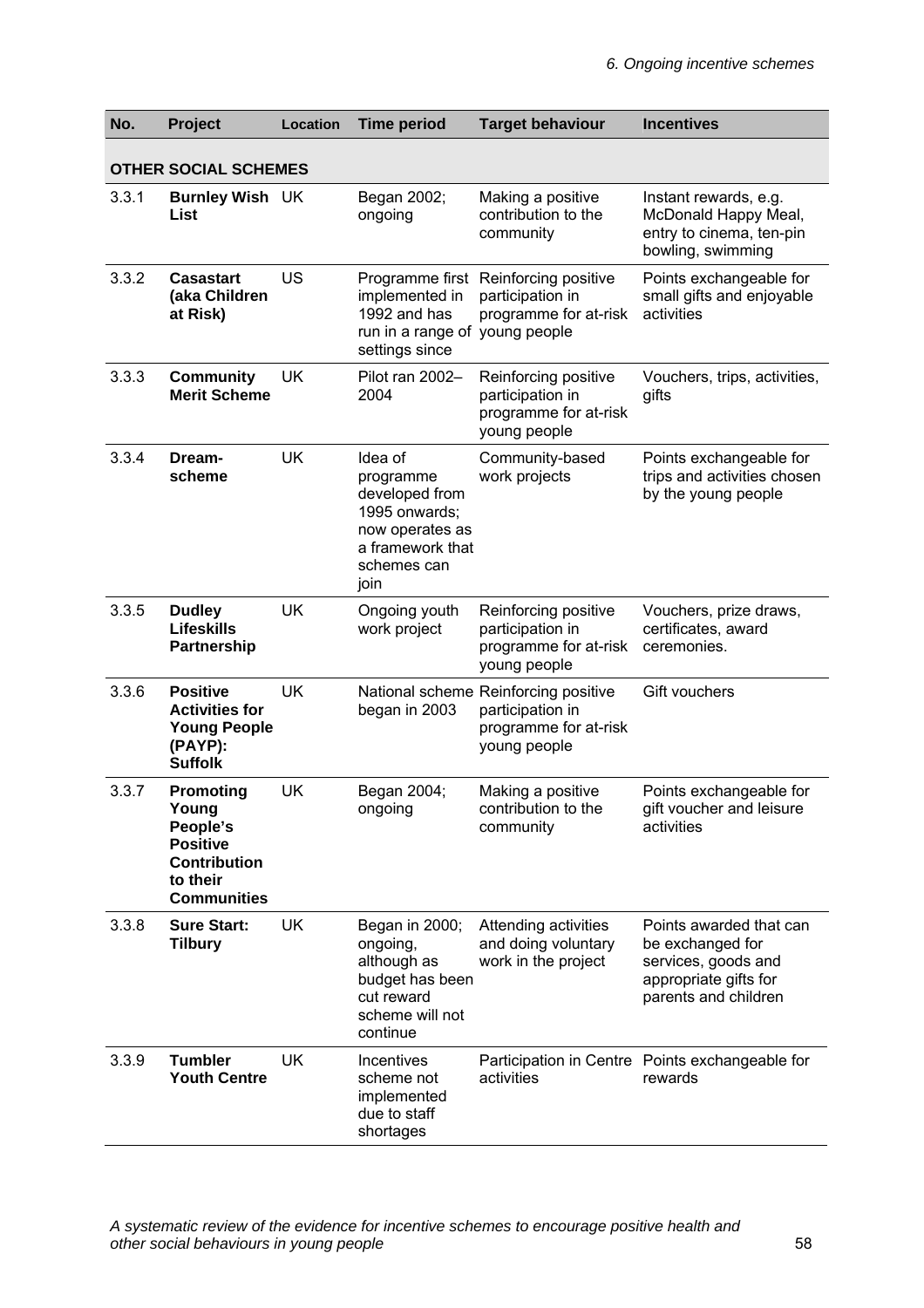| No.    | Project                                                                               | Location | <b>Time period</b>                                       | <b>Target behaviour</b>                                                           | <b>Incentives</b>                                                                           |
|--------|---------------------------------------------------------------------------------------|----------|----------------------------------------------------------|-----------------------------------------------------------------------------------|---------------------------------------------------------------------------------------------|
| 3.3.10 | Young<br>People's<br><b>Development</b><br>Programme:<br><b>Ascent</b><br>@themill    | UK.      | Pilot began<br>2004; ongoing                             | Meeting behavioural<br>requirements of<br>activity-based youth<br>project         | Group activities such as<br>cinema; ice-skating; show-<br>boarding or quad biking           |
| 3.3.11 | Young<br>People's<br><b>Development</b><br>Programme:<br>Passport to<br><b>Health</b> | UK.      | Pilot began<br>2004; ongoing                             | Attendance at activity-<br>based sessions<br>delivered by youth<br>inclusion team | Points collected in<br>'passport' exchangeable<br>for gift vouchers and<br>group activities |
| 3.3.12 | Young<br><b>Volunteer</b><br><b>Challenge</b>                                         | UK.      | Piloted 2002-<br>2005                                    | Volunteering                                                                      | Financial                                                                                   |
| 3.3.13 | Youth Justice UK<br><b>Board:</b><br>Referral<br><b>Orders</b>                        |          | Piloted 2000-<br>2001;<br>implemented<br>nationally 2002 | Completing all<br>requirements of a<br><b>Referral Order</b>                      | Offence regarded as<br>'spent' (unless by its<br>nature it is exempted)                     |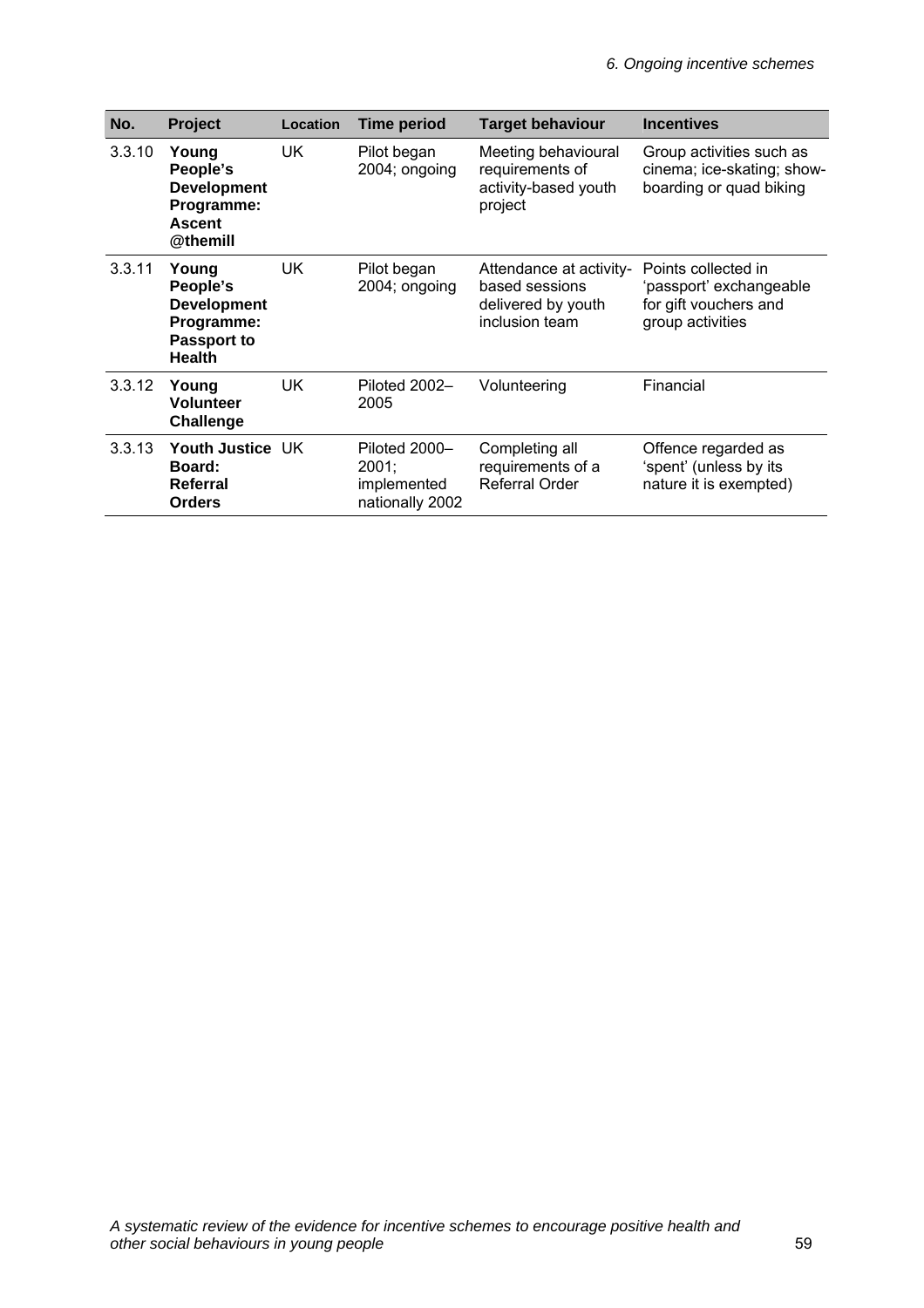| <b>No</b> | Project                                                              | <b>Evaluation</b><br>undertaken<br>or<br>planned?                                 | <b>Evaluation</b><br>available?                                                       | <b>Report</b><br>obtained? | <b>Letter and</b><br>questionnaire Evaluation<br>sent?<br><b>Response?</b> | design                                                        | <b>Evaluation</b><br>included in<br><b>SR</b> |  |  |  |  |
|-----------|----------------------------------------------------------------------|-----------------------------------------------------------------------------------|---------------------------------------------------------------------------------------|----------------------------|----------------------------------------------------------------------------|---------------------------------------------------------------|-----------------------------------------------|--|--|--|--|
|           | <b>HEALTH-PROMOTING SCHEMES</b>                                      |                                                                                   |                                                                                       |                            |                                                                            |                                                               |                                               |  |  |  |  |
| 3.1.1     | <b>Contingency</b><br><b>Management</b><br>for<br><b>Adolescents</b> | Yes: RCT<br>will be<br>analysed<br>and written<br>up upon<br>completion           | Yes - of pilot<br>Kamon et al.,<br>2005 (pub)                                         | Yes                        | Yes; copy of<br>published<br>evaluation<br>sent                            | Pilot;<br>descriptive<br>study                                | <b>No</b><br>(excluded<br>on design)          |  |  |  |  |
| 3.1.2     | <b>Fitbods</b>                                                       | Yes                                                                               | Yes<br><b>Waker, 2002</b><br>(unpub)                                                  | Yes                        | Yes; no<br>response                                                        | Post-<br>intervention<br>survey                               | <b>No</b><br>(excluded<br>on age)             |  |  |  |  |
| 3.1.3     | <b>Fit to Succeed</b>                                                | Yes                                                                               | Yes<br>Balding,<br>2001;<br>Balding,<br>2000; Balding<br>and Regis,<br>2003 (all pub) | Yes                        | Yes; no<br>response                                                        | Pre- and<br>post-<br>intervention<br>survey in 19<br>schools  | <b>No</b><br>(excluded<br>on design)          |  |  |  |  |
| 3.1.4     | <b>Food Dudes</b>                                                    | Yes                                                                               | Yes<br>Lowe and<br>Horne, 2003                                                        | Yes                        | N/A                                                                        | Pre- and<br>post-<br>intervention<br>survey in six<br>schools | N <sub>o</sub><br>(excluded<br>on age)        |  |  |  |  |
| 3.1.5     | <b>Free Nicotine</b><br>Replacement<br>Therapy (NRT)                 | Planned:<br>project will<br>be<br>evaluated<br>after<br>completion<br>in Feb 2006 | <b>No</b>                                                                             | N/A                        | Yes; no<br>response                                                        | Not known                                                     | N/A                                           |  |  |  |  |
| 3.1.6     | <b>Free Swimming</b>                                                 | Yes                                                                               | Yes<br>Parsons,<br>2004 (pub)                                                         | Yes                        | N/A                                                                        | Post-<br>intervention<br>survey                               | <b>No</b><br>(excluded<br>on design)          |  |  |  |  |
| 3.1.7     | <b>Fuelzone</b>                                                      | <b>No</b>                                                                         | N/A                                                                                   | N/A                        | Yes;<br>questionnaire<br>returned                                          | N/A                                                           | N/A                                           |  |  |  |  |
| 3.1.8     | Fun, Food and<br><b>Fitness Project</b>                              | Planned                                                                           | Not known                                                                             | <b>No</b>                  | Yes; no<br>response                                                        | Controlled<br>trial using<br>waiting list<br>controls         | <b>No</b><br>(excluded<br>on age)             |  |  |  |  |

## **Table 6.2:** Ongoing incentive schemes: evaluation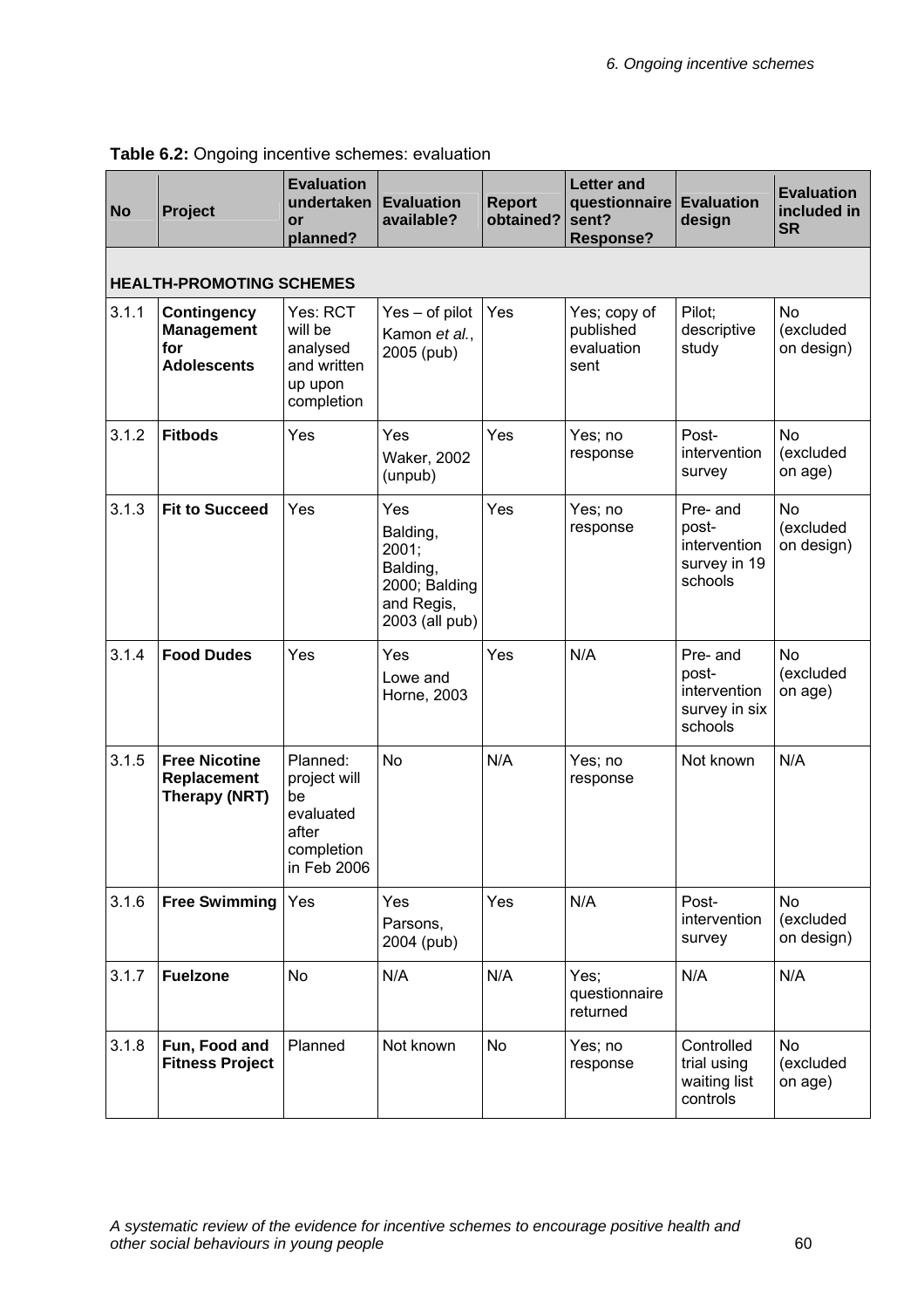| <b>No</b> | Project                                                                               | <b>Evaluation</b><br>undertaken<br>or<br>planned?                  | <b>Evaluation</b><br>available?                                                                                             | <b>Report</b><br>obtained? | <b>Letter and</b><br>questionnaire Evaluation<br>sent?<br><b>Response?</b> | design                          | <b>Evaluation</b><br>included in<br><b>SR</b> |
|-----------|---------------------------------------------------------------------------------------|--------------------------------------------------------------------|-----------------------------------------------------------------------------------------------------------------------------|----------------------------|----------------------------------------------------------------------------|---------------------------------|-----------------------------------------------|
| 3.1.9     | Hampshire<br><b>School Meals</b><br><b>Service</b><br><b>Rewards</b><br><b>Scheme</b> | No                                                                 | N/A                                                                                                                         | N/A                        | Yes; no<br>response                                                        | N/A                             | N/A                                           |
| 3.1.10    | Lewisham<br>Step-o-meter<br><b>Challenge</b>                                          | <b>No</b>                                                          | N/A                                                                                                                         | N/A                        | Yes; no<br>response                                                        | N/A                             | N/A (would<br>be excluded<br>on age)          |
| 3.1.11    | <b>Maternal</b><br><b>Immunisation</b><br><b>Allowance</b>                            | <b>No</b>                                                          | <b>No</b>                                                                                                                   | Yes                        | No                                                                         | N/A                             | N/A                                           |
| 3.1.12    | <b>Quit and Win</b>                                                                   | No UK<br>evaluation.<br>International<br>evaluations<br>available. | Yes<br>Bains et al.,<br>2000;<br>International<br>evaluations<br>e.g. Hahn et<br>al., 2004;<br>McAlister et<br>al., 2000 ** | Yes                        | No                                                                         | <b>RCTs</b>                     | <b>No</b><br>(excluded<br>on age)***          |
| 3.1.13    | Simon and<br><b>Sinita</b><br>Programme                                               | Yes                                                                | Yes<br>Conway,<br>2002 (unpub)                                                                                              | Yes                        | N/A                                                                        | Post-<br>intervention<br>survey | <b>No</b><br>(excluded<br>on age)             |
| 3.1.14    | <b>Smokefree</b><br><b>Class</b><br><b>Competition</b>                                | Yes                                                                | Yes<br>Wiborg and<br>Hanewinkel.<br>2002 (pub)                                                                              | Yes                        | N/A                                                                        | <b>RCT</b>                      | Yes;<br>outcome<br>evaluation                 |
|           | 3.1.15 Supermarket<br><b>Health</b><br><b>Outcomes</b><br><b>Project (SHOP)</b>       | Planned                                                            | Not yet                                                                                                                     | <b>No</b>                  | Yes; no<br>response                                                        | Not known                       | N/A                                           |
|           | <b>EDUCATIONAL SCHEMES</b>                                                            |                                                                    |                                                                                                                             |                            |                                                                            |                                 |                                               |
| 3.2.1     | 100%<br><b>Attendance</b><br>Club                                                     | <b>No</b>                                                          | <b>No</b>                                                                                                                   | N/A                        | Yes;<br>questionnaire<br>returned                                          | N/A                             | N/A                                           |
| 3.2.2     | <b>Bolton</b><br><b>Educational</b><br><b>Achievement</b><br><b>Scheme</b>            | Yes                                                                | Yes<br><b>BYPASS</b><br>Advocacy<br>Service<br>(unpub)                                                                      | Yes                        | Yes; no<br>response                                                        | Post-<br>intervention<br>survey | <b>No</b><br>(excluded<br>on design)          |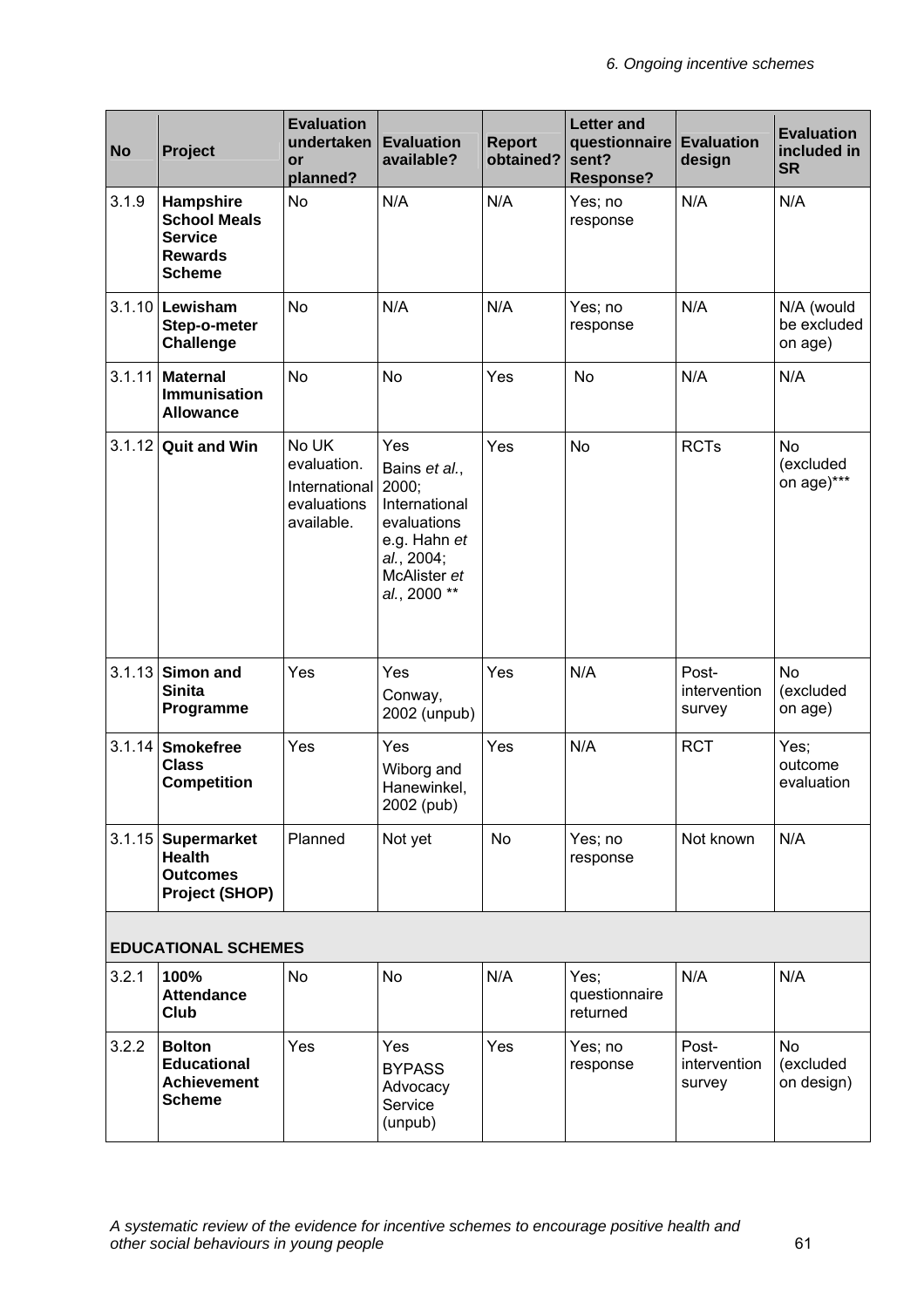| <b>No</b> | Project                                                                    | <b>Evaluation</b><br>undertaken<br>or<br>planned?                                                | <b>Evaluation</b><br>available?                                                                               | <b>Report</b><br>obtained? | <b>Letter and</b><br>questionnaire Evaluation<br>sent?<br><b>Response?</b> | design                                      | <b>Evaluation</b><br>included in<br><b>SR</b>                                                                                                   |
|-----------|----------------------------------------------------------------------------|--------------------------------------------------------------------------------------------------|---------------------------------------------------------------------------------------------------------------|----------------------------|----------------------------------------------------------------------------|---------------------------------------------|-------------------------------------------------------------------------------------------------------------------------------------------------|
| 3.2.3     | <b>Bristol City</b><br>Academy<br><b>Achievement</b><br><b>Scheme</b>      | Yes                                                                                              | Yes<br>Cousins,<br>2005 (unpub)                                                                               | Yes                        | Yes;<br>questionnaire<br>returned                                          | Post-<br>intervention<br>survey             | <b>No</b><br>(excluded<br>on design)                                                                                                            |
| 3.2.4     | <b>Connexions</b><br><b>Smart Card</b>                                     | Yes                                                                                              | Yes<br>Rodger et al.,<br>2005 (pub on<br><b>DfES</b><br>website, as<br>are earlier<br>interim<br>evaluations) | Yes                        | <b>No</b>                                                                  | Pre- and<br>post-<br>intervention<br>survey | <b>No</b><br>(excluded<br>on design)                                                                                                            |
| 3.2.5     | <b>Education</b><br><b>Maintenance</b><br><b>Allowance</b><br>scheme (EMA) | Yes: a<br>substantial<br>programme<br>of published<br>evaluations<br>of aspects<br>of the pilots | Yes<br>All publicly<br>available on<br><b>DfES</b><br>website: most<br>recent is<br>Middleton et<br>al., 2005 | Yes                        | <b>No</b>                                                                  | Controlled<br>trial                         | Yes:<br>outcome<br>evaluation;<br>separate<br>process<br>evaluations<br>(Legard et<br>al., 2001;<br>Maguire<br>and<br>Maguire,<br>2004)         |
| 3.2.6     | Karrot                                                                     | Yes: one<br>completed<br>and one<br>ongoing                                                      | Yes<br>Pettersson,<br>2004<br>(unpub)                                                                         | Yes                        | Yes; no<br>response                                                        | Post-<br>intervention<br>survey             | <b>No</b><br>(excluded<br>on design)                                                                                                            |
| 3.2.7     | Kauffman<br><b>Scholars</b>                                                | Yes                                                                                              | <b>No</b>                                                                                                     | N/A                        | Yes; no<br>response                                                        | Not known                                   | N/A                                                                                                                                             |
| 3.2.8     | <b>Star Project</b>                                                        | Yes                                                                                              | Yes<br>Spencer et<br>al., 2005<br>(pub)                                                                       | Yes                        | No (no contact)<br>details for<br>actual<br>scheme)                        | Randomised<br>controlled<br>trial           | Yes<br>(excluded<br>from in-<br>depth<br>review on<br>focus which<br>is purely<br>academic<br>(grades);<br>some<br>relevant<br>process<br>data) |
| 3.2.9     | <b>Swansea Club</b><br>95                                                  | Not known                                                                                        | No                                                                                                            | No                         | Yes; no<br>response                                                        | N/A                                         | N/A                                                                                                                                             |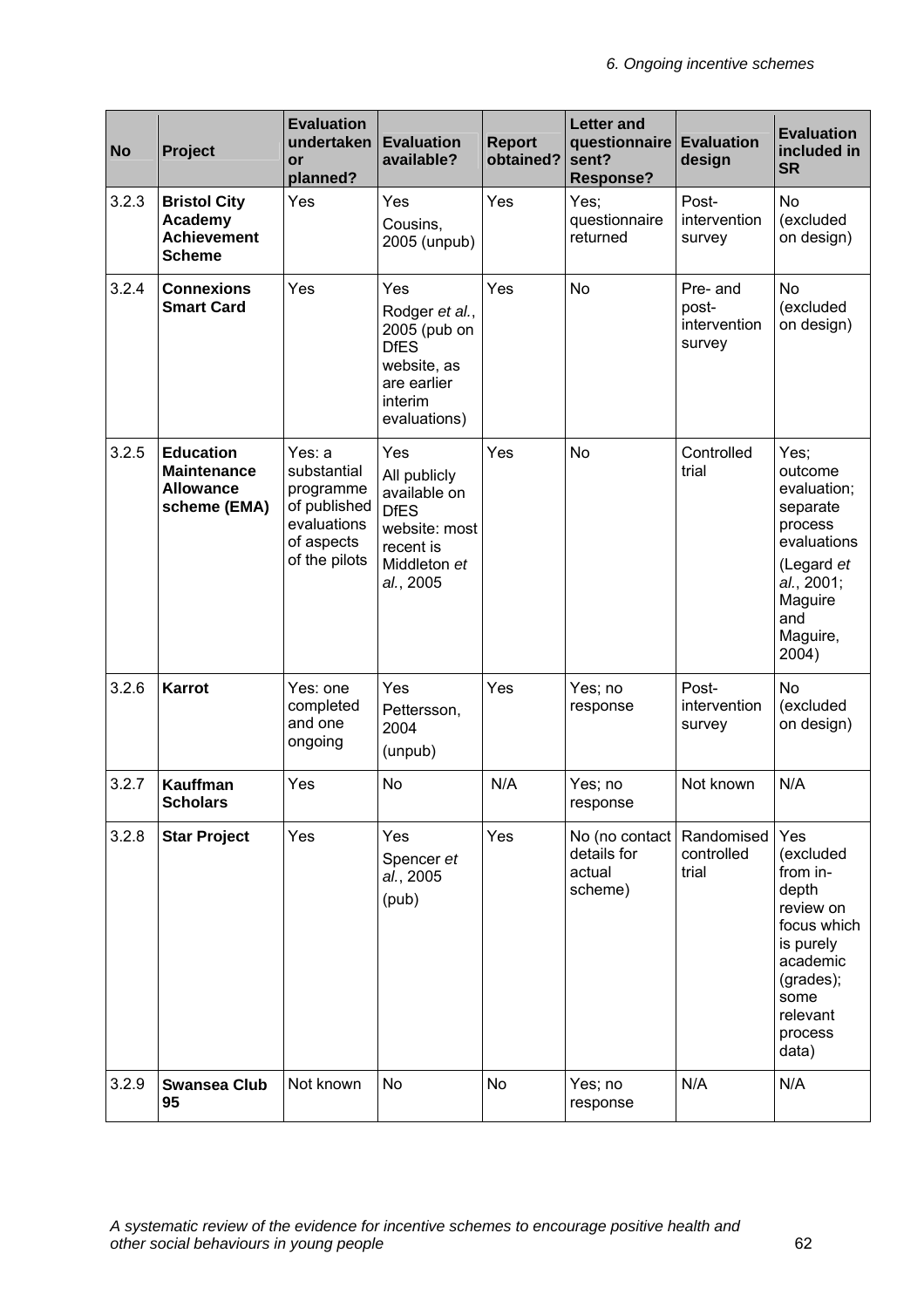| <b>No</b> | Project                                                                                                 | <b>Evaluation</b><br>undertaken<br>or<br>planned?                    | <b>Evaluation</b><br>available?                                                 | <b>Report</b><br>obtained? | <b>Letter and</b><br>questionnaire Evaluation<br>sent?<br><b>Response?</b> | design                            | <b>Evaluation</b><br>included in<br><b>SR</b>                                                     |  |  |  |  |
|-----------|---------------------------------------------------------------------------------------------------------|----------------------------------------------------------------------|---------------------------------------------------------------------------------|----------------------------|----------------------------------------------------------------------------|-----------------------------------|---------------------------------------------------------------------------------------------------|--|--|--|--|
|           | <b>OTHER SOCIAL BEHAVIOURS</b>                                                                          |                                                                      |                                                                                 |                            |                                                                            |                                   |                                                                                                   |  |  |  |  |
| 3.3.1     | <b>Burnley Wish</b><br><b>List</b>                                                                      | <b>No</b>                                                            | <b>No</b>                                                                       | <b>No</b>                  | Yes; unable to<br>give further<br>help                                     | N/A                               | N/A                                                                                               |  |  |  |  |
| 3.3.2     | <b>Casastart</b>                                                                                        | Yes                                                                  | Yes<br>Harrell et al.,<br>1999 (pub)                                            | Yes                        | <b>No</b>                                                                  | Randomised<br>controlled<br>trial | <b>Yes</b><br>(excluded<br>from in-<br>depth<br>review as<br>multi-<br>component<br>intervention) |  |  |  |  |
| 3.3.3     | <b>Community</b><br><b>Merit Scheme</b>                                                                 | Yes                                                                  | Yes<br>Youth Justice<br>Board for<br>England and<br><b>Wales, 2005</b><br>(pub) | Yes                        | No (no longer<br>ongoing)                                                  | Post-<br>intervention<br>survey   | Yes<br>(excluded<br>from in-<br>depth<br>review as<br>not trial)                                  |  |  |  |  |
| 3.3.4     | Dream-scheme                                                                                            | Yes:<br>planned for<br>2006                                          | <b>No</b>                                                                       | N/A                        | <b>No</b>                                                                  | Not known                         | N/A                                                                                               |  |  |  |  |
| 3.3.5     | <b>Dudley</b><br><b>Lifeskills</b><br>Partnership                                                       | <b>No</b>                                                            | <b>No</b>                                                                       | N/A                        | Yes; no<br>response                                                        | N/A                               | N/A                                                                                               |  |  |  |  |
| 3.3.6     | <b>Positive</b><br><b>Activities for</b><br><b>Young People</b><br>(PAYP): Suffolk                      | Yes:<br>national<br>evaluation<br>of PAYP<br>also being<br>conducted | Yes<br>Connexions<br>Suffolk, 2005<br>(unpub)                                   | Yes                        | <b>No</b>                                                                  | Post-<br>intervention<br>survey   | N/A                                                                                               |  |  |  |  |
| 3.3.7     | Promoting<br><b>Young People's</b><br><b>Positive</b><br>contribution to<br>their<br><b>Communities</b> | Yes:<br>planned<br>after project<br>finishes at<br>end of 2005       | No                                                                              | N/A                        | Yes; no<br>response                                                        | Not known                         | N/A                                                                                               |  |  |  |  |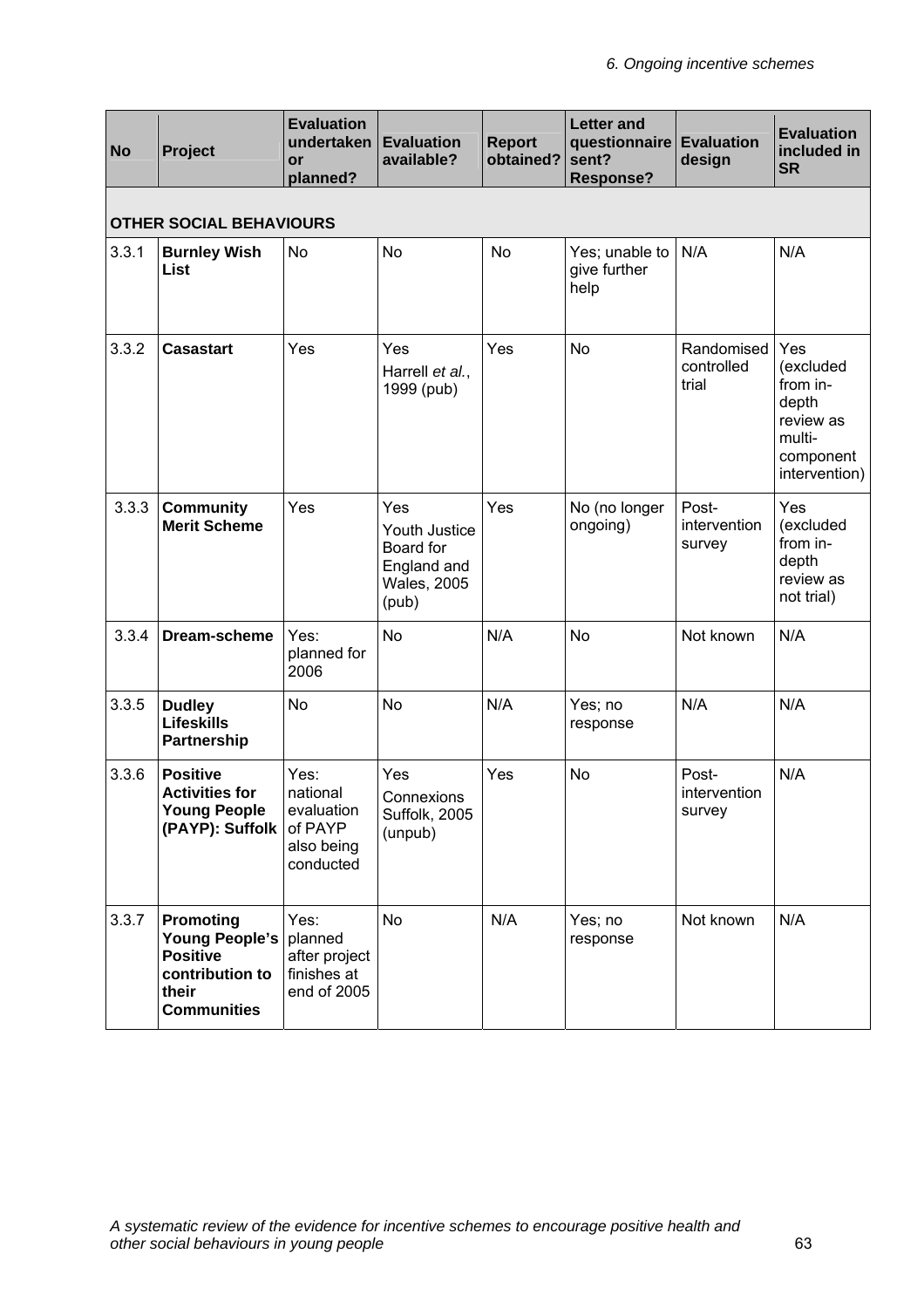| <b>No</b> | Project                                                                                   | <b>Evaluation</b><br>undertaken<br>or<br>planned?                                                                       | <b>Evaluation</b><br>available?  | <b>Report</b><br>obtained? | <b>Letter and</b><br>questionnaire Evaluation<br>sent?<br><b>Response?</b>               | design                                                                              | <b>Evaluation</b><br>included in<br><b>SR</b>                    |
|-----------|-------------------------------------------------------------------------------------------|-------------------------------------------------------------------------------------------------------------------------|----------------------------------|----------------------------|------------------------------------------------------------------------------------------|-------------------------------------------------------------------------------------|------------------------------------------------------------------|
| 3.3.8     | <b>SureStart:</b><br><b>Tilbury</b>                                                       | Local<br>evaluation<br>undertaken<br>annually;<br>national<br>evaluation<br>of Sure<br>Start also<br>being<br>conducted | <b>No</b>                        | N/A                        | Yes;<br>questionnaire<br>returned                                                        | Post-<br>intervention<br>survey                                                     | <b>No</b><br>(excluded<br>on age)                                |
| 3.3.9     | <b>Tumbler Youth</b><br><b>Centre</b>                                                     | <b>No</b>                                                                                                               | No                               | N/A                        | Yes; unable to<br>implement<br>incentive<br>scheme<br>because of<br>staffing<br>problems | N/A                                                                                 | N/A                                                              |
| 3.3.10    | <b>Young People's</b><br><b>Development</b><br>Programme:<br>Ascent@themill               | Yes: large-<br>scale<br>national<br>evaluation<br>of YPDP<br>due for<br>completion<br>in 2007                           | No                               | N/A                        | Yes; no<br>response                                                                      | Matched<br>controlled<br>cohort<br>study;<br>process and<br>economic<br>evaluations | N/A                                                              |
| 3.3.11    | <b>Young People's</b><br><b>Development</b><br>Programme:<br>Passport to<br><b>Health</b> | Yes: large-<br>scale<br>national<br>evaluation<br>of YPDP<br>due for<br>completion<br>in 2007                           | <b>No</b>                        | N/A                        | Yes; no<br>response                                                                      | Matched<br>controlled<br>cohort<br>study;<br>process and<br>economic<br>evaluations | N/A                                                              |
| 3.3.12    | Young<br><b>Volunteer</b><br><b>Challenge</b>                                             | Yes                                                                                                                     | Yes<br>GHK, 2005<br>(unpub)      | Yes                        | <b>No</b>                                                                                | Post-<br>intervention<br>survey                                                     | Yes<br>(excluded<br>from in-<br>depth<br>review as<br>not trial) |
| 3.3.13    | <b>Youth Justice</b><br><b>Referral Orders</b>                                            | Yes: 11 pilot Yes<br>schemes<br>evaluated                                                                               | Newburn et<br>al., 2002<br>(pub) | Yes                        | No                                                                                       | Post-<br>intervention<br>survey                                                     | Yes<br>(excluded<br>from in-<br>depth<br>review as<br>not trial) |

\* Systematic review on use of incentives in immunisation available (Achat *et al.*, 1999)

\*\* These included in systematic review (Hey and Perera 2005b).

\*\*\* Systematic review discussed in Section 3.2.2

Note: 'post intervention survey' includes case studies, interviews/questionnaires with stakeholders and/or participants, and project monitoring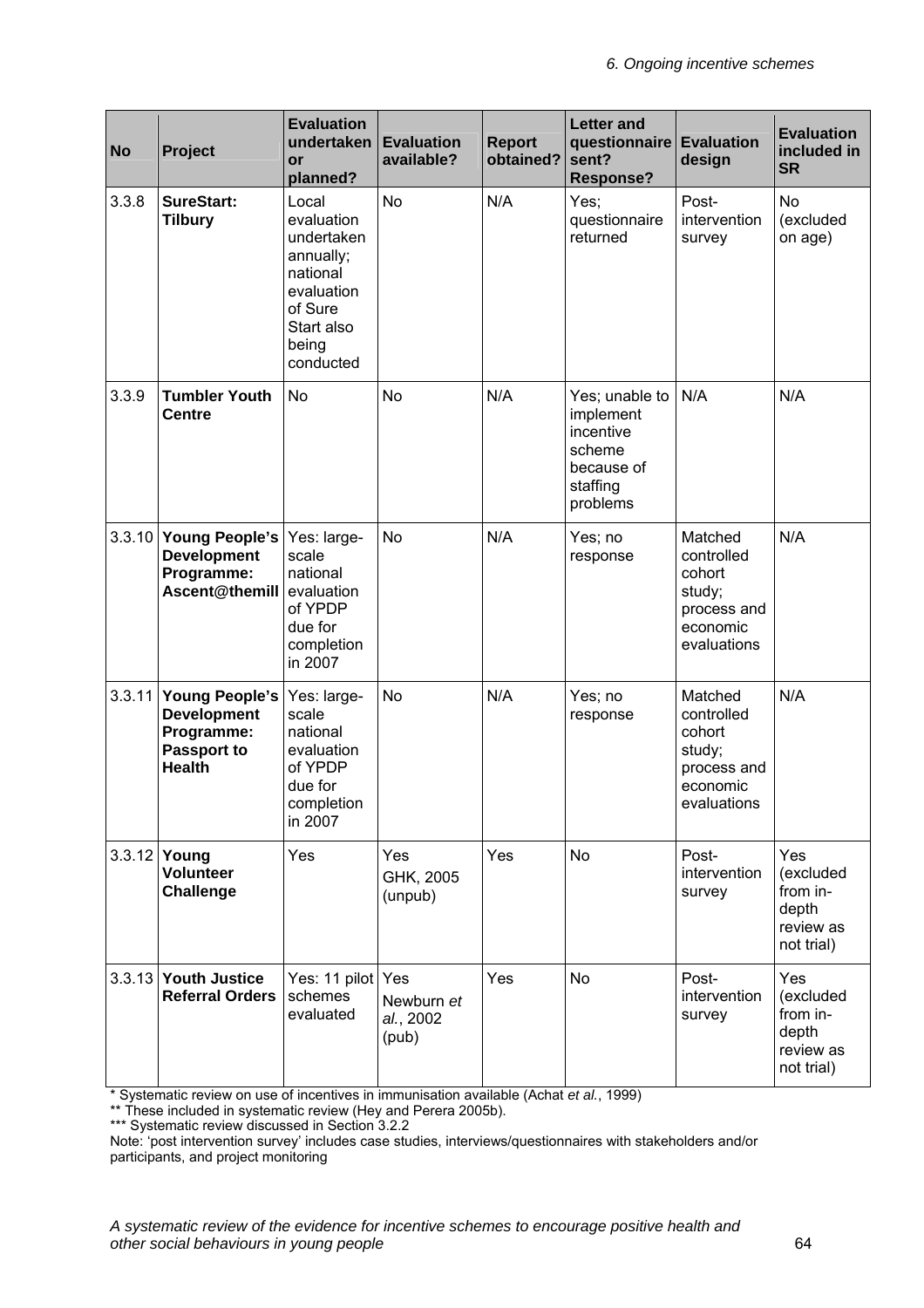# **7. DISCUSSION AND RECOMMENDATIONS**

## **7.1 Discussion**

At the beginning of this report we asked: 'what is the best available evidence of the effectiveness of incentive schemes to improve health and other behaviours in young people?' We also hoped to answer the further question: 'Under what conditions are incentive schemes more or less successful?' These broad questions drove the review and provided the conceptual basis for the systematic map of research in the area (see Chapter 3). Responding to suggestions from our Consultation Group, we went on to ask narrower questions which we hoped to answer with an in-depth review of the relevant studies. Do single or dual component incentive-based interventions work? If so, *what works*? What is the evidence that financial incentives are more effective than non-financial; that higher value incentives are more effective than those of a lower value; that the effects of incentives may be short- rather than long-term; and that incentives are less likely to be successful with complex behaviours than single behaviours? If incentives work, *who do they best work with*? What is the evidence that incentives have a greater impact if targeted at particular groups (e.g. those at risk of social exclusion), rather than provided universally, or if groups rather than individuals are the recipients of the incentive? Other questions arise around *processes of intervention design and delivery*. Do incentives work better when given in different settings (e.g. school, home), or when provided by different people (e.g. a key worker, a parent)? What are the costs and benefits of incentives, and are they acceptable or accessible to young people? Most importantly, we asked which areas of public health can benefit from incentives and what interventions should be piloted.

We found evidence to answer some but not all of these questions by looking at the available research evidence on the impact of incentives and the processes involved in implementing incentives-based interventions. No studies directly evaluated the use of incentives provided by key workers, or the cultural transferability of incentives. Other questions were either directly or indirectly addressed.

## *Incentives: Impact, perceptions and acceptability*

In relation to the impact of financial incentives, we found with the health studies that those interventions which provided a non-financial incentive (N=6) were more successful than those which provided a financial incentive (N=3). However, the studies differed across a number of dimensions and not just on whether the incentive was financial or not. All of the studies targeting a single event health behaviour used non-financial incentives, and it is possible that it is the relative success of incentives which target single event behaviours which is behind this finding. All the health studies which targeted a specific group (N=3) were aimed at young people at risk of social exclusion, and the effects in these studies were greater than those which were universally provided (N=6). Again it is possible that this finding is driven by the fact that two of the three studies targeted single-event health behaviours. These findings are suggestive rather than conclusive as they are based on meta-analyses which displayed considerable heterogeneity, and the evidence comes from a small number of studies some of which have small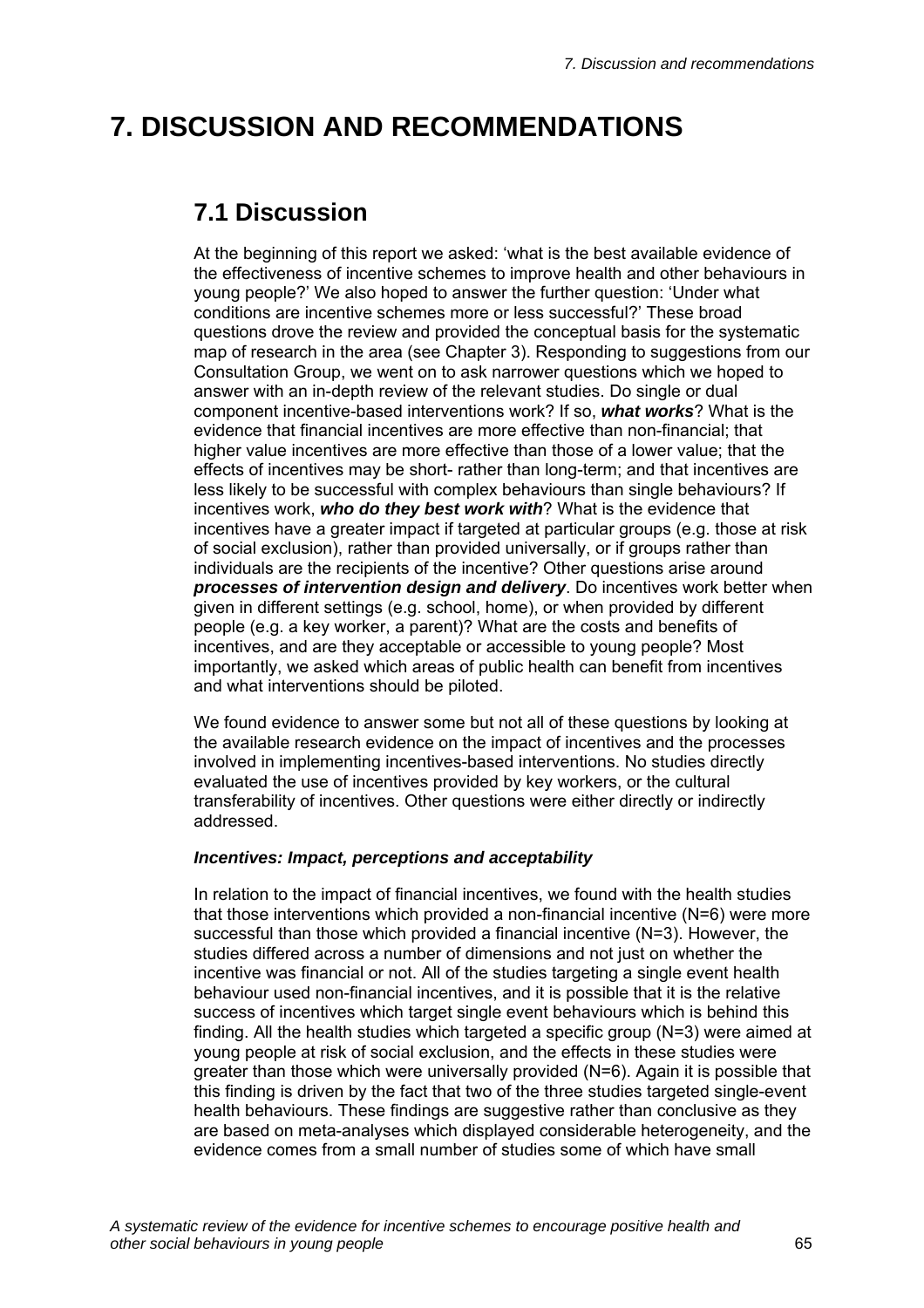sample sizes and wide confidence intervals. They were not replicated in our metaanalyses of the five education studies.

Only one study looked at whether higher value incentives were more effective than lower value incentives for the same behaviour, and this found no significant difference (Leuven *et al.*, 2003). An analysis of the means-tested EMA reported that those young people who received EMA at the full payment level were more likely to be drawn into post-compulsory education than those who were entitled to partial payment.

It is clear that, in relation to health behaviours, incentives appear to be successful in encouraging non-complex single health behaviour changes. This could have important public health consequences where a single behaviour has a long-term impact on health (e.g. immunisation, sexual health screening). We know from the process evaluation that accompanied Unti *et al.*'s (1997) report of the study of school-based hepatitis B vaccination programmes that the incentive was perceived favourably by participants and providers, and that parents supported the programme. However, the same pattern did not emerge in the education studies. While incentives were perceived favourably when used to reward a single behaviour such as effort applied during a school test, this did not translate into an improvement in overall levels of effort.

Incentives used in both education and health sectors to change more complex behaviours had mixed effects. Complex or multi-event health behaviours were not improved by using single or dual component incentive-based interventions. When we considered the use of incentives to delay the onset of or reduce smoking in young people, itself a complex behaviour to change, we found that incentives had a beneficial effect. While there was evidence that giving orthodontists incentives to discourage smoking in young people had no impact, giving incentives to an entire class to remain smoke free for a period of time did appear to be beneficial at both short and long term (one year) follow-up. Interestingly, perceptions of the Smokefree Class Competition varied by age. Twice as many younger pupils said that they took the competition very seriously, and half were of the view that participation in the competition had reduced the incidence of smoking, compared to less than a third of the older pupils. In the light of these findings, the authors suggested that the competition may be more suitable for younger children who have not yet experimented with smoking. Teachers perceived the competition to be straightforward to run within the context of a busy school. The cost of the incentive (entry to a lottery with cash prizes) was described as low. However, there were concerns that bullying of smokers by non-smokers could occur, and that not all pupils were honest about their smoking.

Attendance at school is a multi-event outcome, more complex than being given an incentive prior to a test. Only two studies directly measured this outcome, and single or dual component incentive-based interventions were shown to be ineffective in improving attendance. The study by Reid *et al.* (1995) investigated the use of financial incentives to improve grades and attendance among teenage girls considered to be at risk of school failure. The girls had mixed views on the acceptability of the incentives. Those who were provided with incentives for small improvements showed a small gain in school-related self-esteem, while there was a slight decline for the girls who had to show large and consistent improvements to earn their rewards. Nearly half liked the idea of being given incentives, but also said they would have liked to have had personal support with their school difficulties as well. The EMA had a positive impact on the number of young people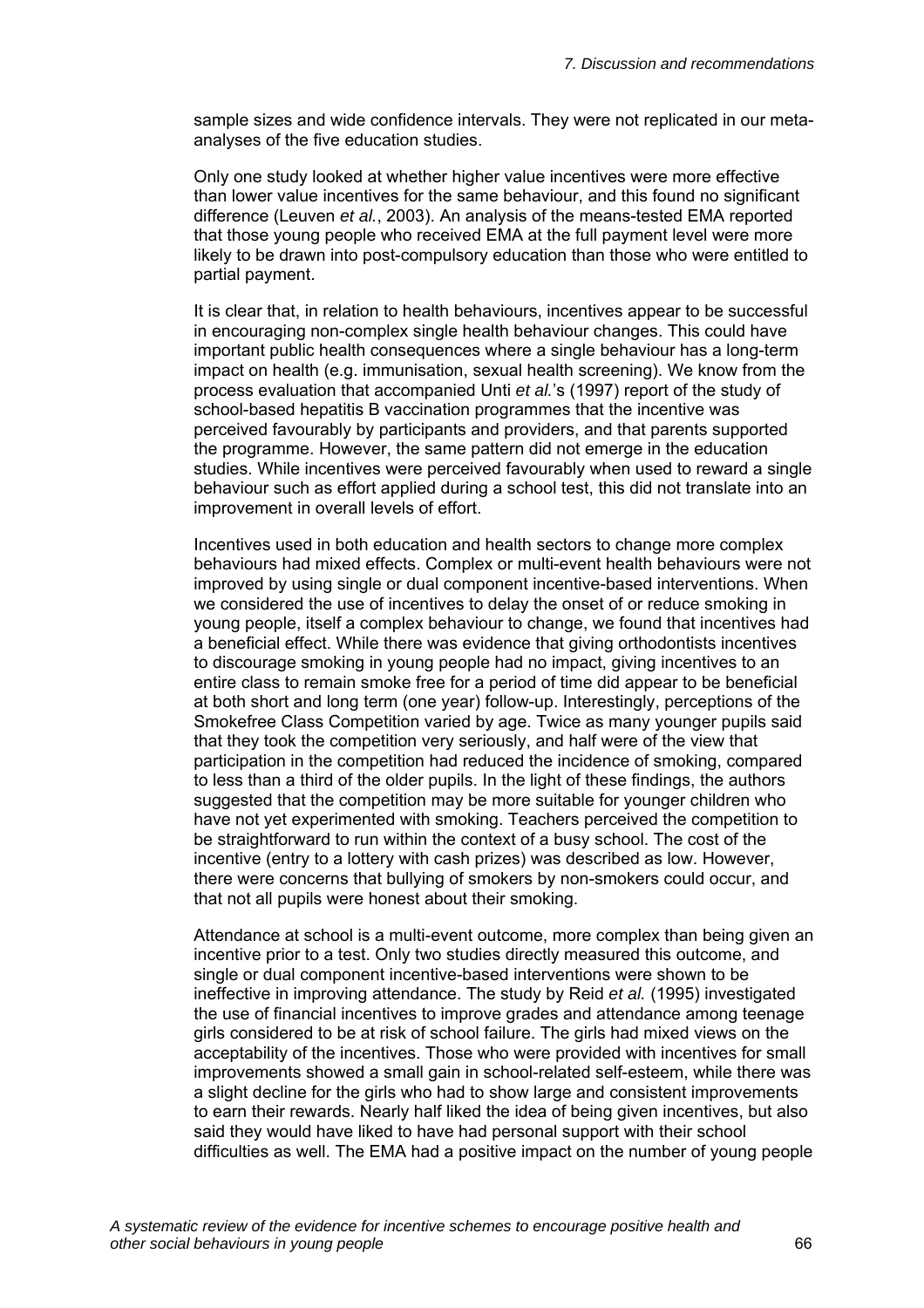remaining in post-compulsory education at age 18. However, Learning Centres, with whom the young people enter into a learning agreement, found that procedures and monitoring of attendance had to be tightened up, as some young people began to see EMA as a right, rather than reward for maintaining attendance and observing the learning agreement.

The evidence about the differential impact of incentives in single event versus complex or multi-event behaviour change may reflect the greater ease of achieving the rewards in the single event studies. Where more complex changes are required, additional support may be needed for incentives to be effective. In complex situations, and in particular in the context of educational behaviours, it would appear that incentives as part of a single or dual component intervention cannot provide young people with the skills and resources needed to achieve the requisite behaviours. While the anti-smoking initiatives and the EMA both deal with quite complex behaviours, their participants also possibly benefited from support from peers or others. It is important to note that, where incentives are not received because targets have not been met, this can lead to negative reactions and low self-esteem amongst participants (Maguire and Maguire, 2004; Reid *et al*., 1995).

There is a debate as to whether or not extrinsic incentives inhibit the development of intrinsic motivation. Some claim that rewards may have a negative effect in that they forestall self-regulation and that this may have negative effects over the longer term (Deci *et al.*, 1999). Few of the studies that we looked at had a sufficiently long period of follow up to support or counter this view. Of the three studies with follow-up periods of 12 months or more, one showed no effect at either short or long term (Hovell *et al*.), another found that the positive results at two years had diminished at three years (Middleton *et al.*, 2005), and one found negative findings at three years which had also diminished at five years (Morris and Michalopoulos, 2003).

## *Incentives: Implementation, organisation and costs*

A key message that emerges from the process studies is that incentive-based interventions require behaviours to be logged and rewarded consistently. A failure to do this can undermine an initiative. Whether small or large scale, long or short term, all the incentive-based interventions we looked at required a high degree of co-ordination of personnel and materials. Differences in the administrative efficiency, commitment, and organisational skills of the intervention providers can all have an impact on the success or failure of a programme.

This is particularly the case for large-scale long-term interventions such as EMA, where successful management of the scheme makes heavy organisational demands upon the provider, and where poor organisation can have a detrimental impact upon the recipient. Such schemes, which target groups identified as being at higher risk of social exclusion, need to be well-publicised, and procedures should be put in place to ensure that they are fully accessible and that take-up is high amongst the most vulnerable. Help may be needed in order to encourage young people to apply for such schemes. Support may be needed, not just for young people to navigate their way around a scheme, but also for those administering it in relation to adequate provision of training and resources. If incentives are to be delivered universally, those who are already more favoured by demographic factors and/or personal attributes should not be able to obtain the incentive more easily than those who are less advantaged.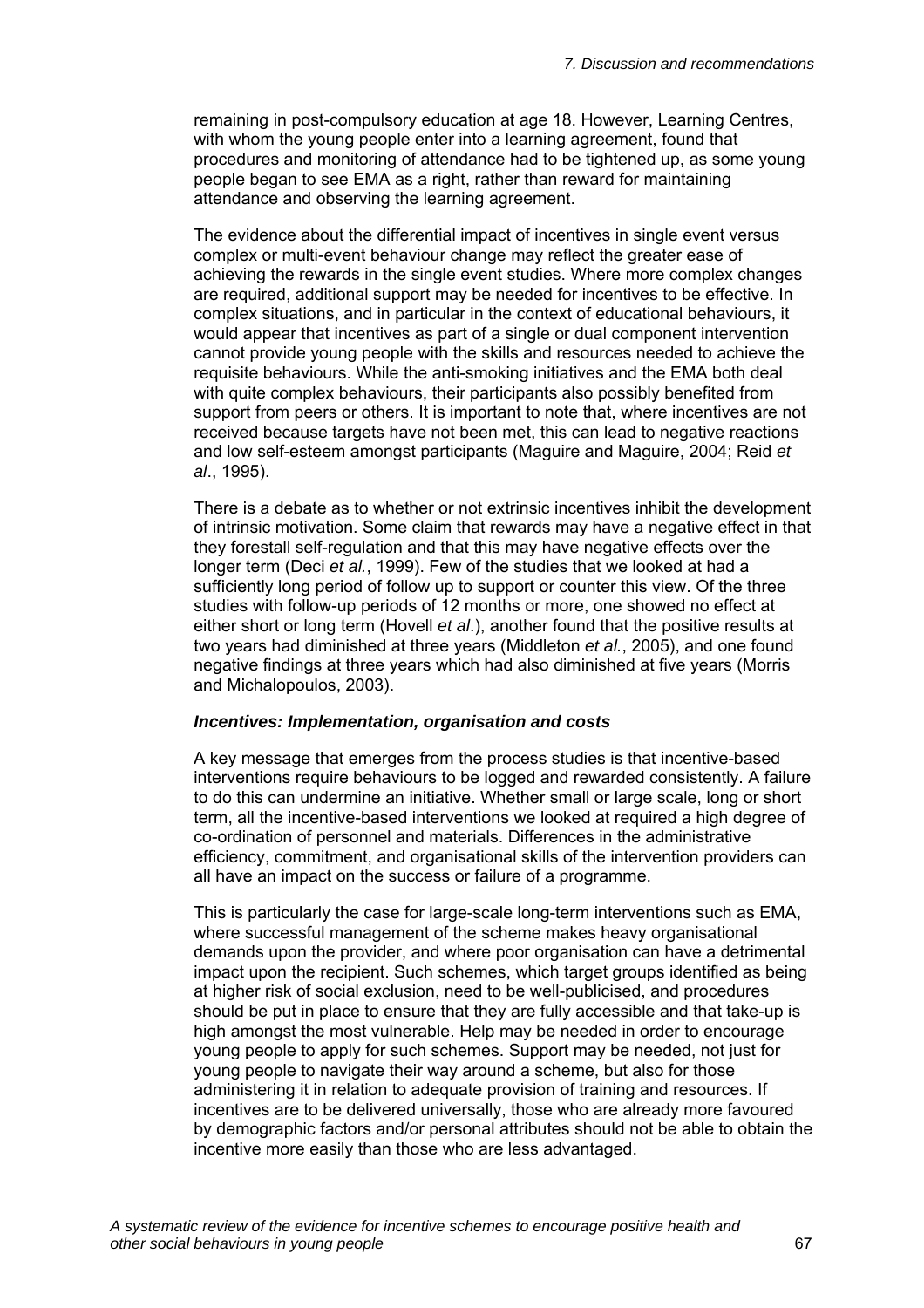There was little information about issues of cost-effectiveness in the studies that we looked at. Cost and sustainability are crucial issues, so it is important to think though the consequences of offering young people tangible incentives for particular behaviours. If it is intended to continue such an initiative on a long-term basis, will funding be available? Evidence from several of the ongoing projects where the use of incentives has had to cease (for instance, Karrot, Tilbury Sure Start, the Burnley Wish List) suggests that an incentives component in a scheme can be highly vulnerable in a world of competing priorities.

## *Incentives and public health*

An important policy question we set out to answer is which areas of public health might benefit from incentives. The 2004 Public Health White Paper identifies a range of public health concerns relating to the health behaviours of children and young people (Department of Health, 2004). The prime objective noted in the White Paper is halting the growth in obesity. This is likely to require sustained behaviour changes in the areas of healthy eating and physical activity. From the published evidence we have reviewed here, single or dual component incentivebased interventions are unlikely to contribute to that change. It is disappointing that of the eight UK-based ongoing incentive schemes directed at changing healthy eating and physical activity behaviours included in our review, not one has to date conducted or intends in the future to produce a reliable evaluation of the effectiveness or otherwise of the scheme. The White Paper also highlights the Government's *Teenage Pregnancy Strategy* which includes encouraging the use of contraception and condoms by young people who choose to be sexually active, and providing them with accessible contraceptive and sexual health advice services. It is disappointing therefore that there appears to be no rigorous control group evaluation of the ongoing C-Card scheme despite its apparently widespread use.

The Child Health Programme as described in the White Paper aims to 'ensure health and well being for children and young people from birth to adulthood' (Department of Health, 2004, p 44). In particular, the programme covers screening and immunisations which are single event health behaviours shown in our review as likely to benefit from the use of incentives to encourage uptake. The government target to reduce health inequalities as measured by infant mortality by 2010 focuses on interventions to improve services and support for pregnant women, new mothers and their babies. The highest rate of infant mortality is in children born to teenage mothers. We found incentives to be effective in encouraging teenage mothers to attend an early post-natal health clinic. Delaying the onset of and reducing levels of smoking are also aims included in the White Paper. We found evidence of the effectiveness of school-based non-smoking class competitions in reducing these behaviours.

## **7.1.1 Limitations of the research and the evaluation of ongoing schemes**

## *Involving young people in research*

Health is shaped by many different social, cultural and economic factors which impact on young people's lives. Appropriate strategies for promoting their health and well-being and the development of research findings relevant to policy and practice are only likely to occur when the views of young people are taken into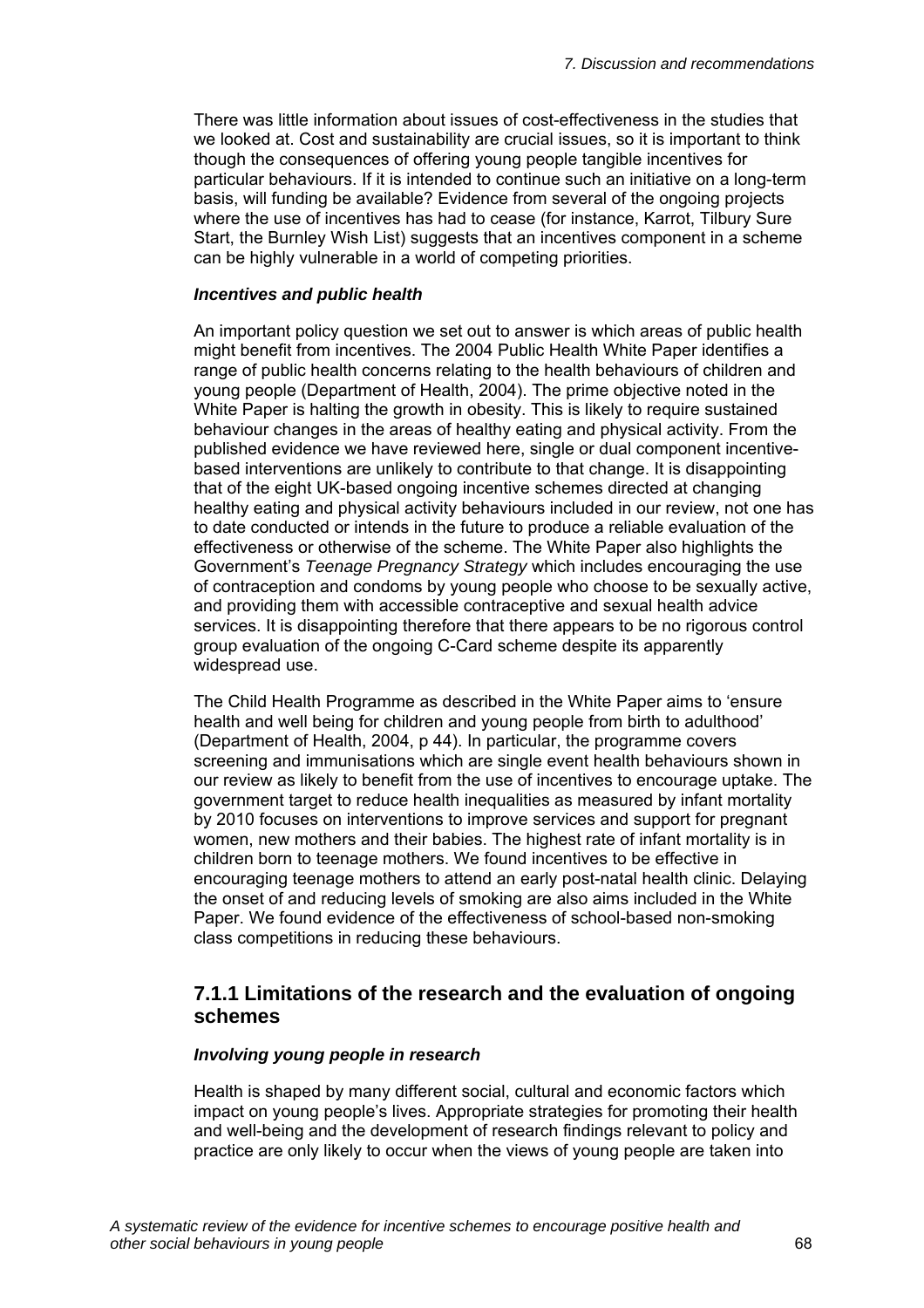account (Mayall and Foster, 1989; Oliver, 1997; Thomas *et al.*, 2004). Considering the views of the public in the development and delivery of services is a commitment of the NHS (Department of Health, 1999). This is reflected in the 2004 White Paper which says that guidance and practical support for young people and others will be 'provided in ways that are designed to meet their individual needs and be accessible to everyone' (Department of Health, 2005, p 41).

Significantly, none of the 16 evaluations included in our review reported interventions based on young people's views about which areas of behaviour change are important to them, or the acceptability of different types of incentivebased interventions. Nearly all of the interventions were based on the needs of young people as identified by experts (e.g. researchers, teachers, health educators, policy-makers). While the Karrot scheme was designed after a needs survey had been conducted with local young people, we are not aware of any evidence that the other ongoing incentive schemes were developed in the light of information on young people's views.

Few studies explained why a particular incentive had been chosen or why it might have a motivating effect. The views of participants are important here. In attempting to change patterns of behaviour which may become entrenched, finding better ways of aligning incentives so that they facilitate development of the required behaviour may well be useful.

## *The quality of the research evidence*

In order for research findings to be useful, they must be reliable and based on well-conducted studies. Twelve of the sixteen studies included in our review which examined the impact of incentives used random allocation of individuals or groups of individuals to a control or intervention group, and so were likely to provide higher quality evidence. However, problems with the reporting of statistics in five of the six cluster trials meant that information for these studies was less useful than it might have been. We included in our review studies we judged to be 'sound despite' some reporting problems; sensitivity analyses showed that including these studies did not alter the effect sizes. All these considerations mean that we can have reasonable confidence in the findings of this part of our review, which are based on a sizeable body of research evidence.

It is disappointing that of the sixteen included studies only five had conducted a formal process evaluation. Examining the processes involved in the implementation of interventions is crucial in any area, but is particularly so when the question is how young people will respond to incentive schemes. Analysis of process issues is not an optional extra, but is intrinsic to any programme which sets out to change young people's behaviour in a particular direction.

Most of the ongoing incentive schemes lack evaluations capable of contributing to the overall picture of effectiveness. They will not therefore provide us with additional evidence about what works or is acceptable to young people in relation to incentive-based initiatives. A major constraint, mentioned in many reports of these schemes, is lack of funding for evaluation. Since many of the schemes are publicly funded, this deficit is likely to reflect the lack of importance attached by funders to formal evaluation. Unless this picture changes, we are unlikely to know whether such schemes offer a useful way of improving young people's behaviour.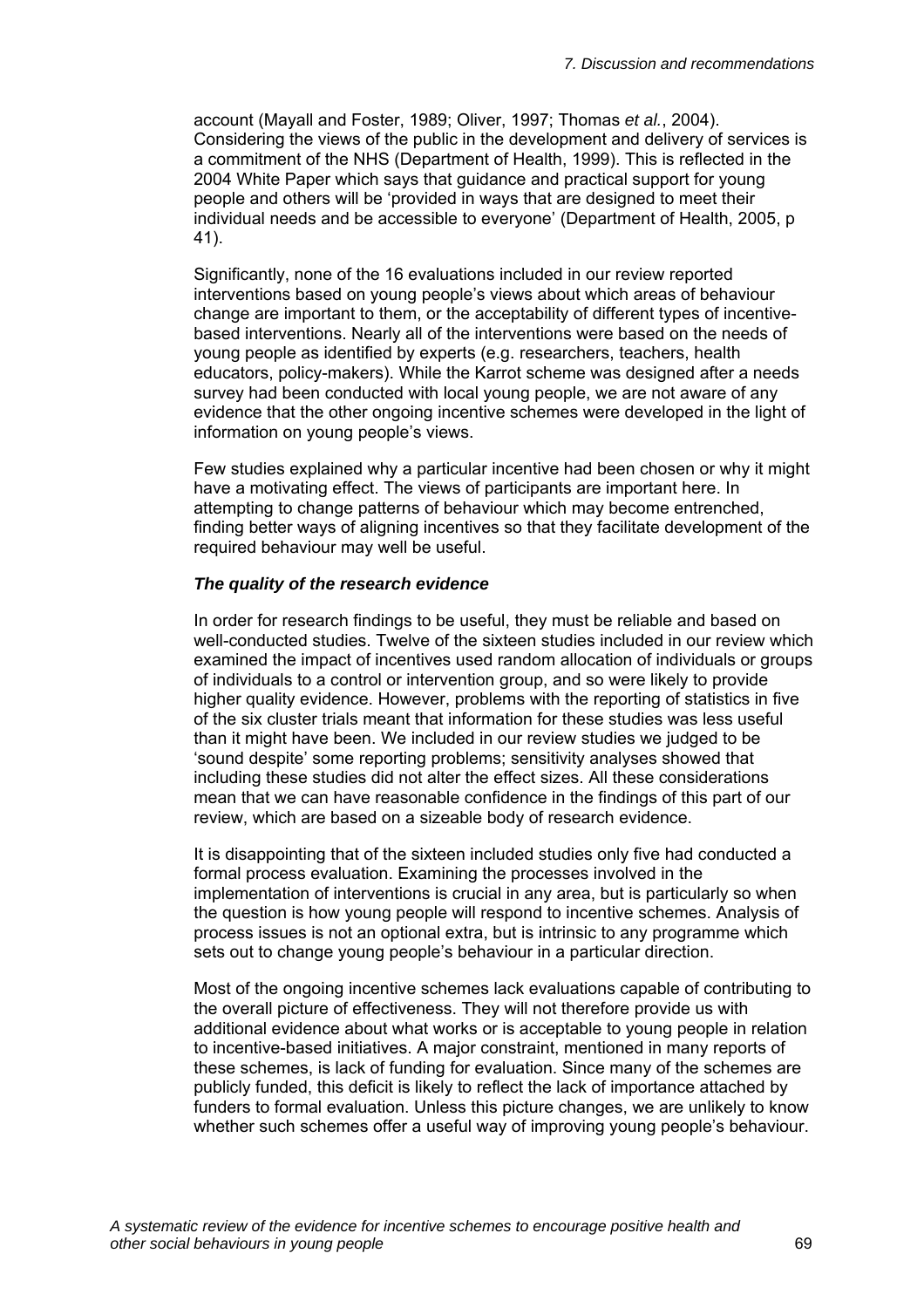# **7.1.2 Strengths and limitations of this review**

A potential limitation of our review is the absence of young people's views in framing our research questions, and assessing the recommendations we present. Our review of the evidence relating to the behavioural impact of incentive schemes has taken a systematic and transparent approach to the lessons of existing research. We found five other systematic reviews in this area in our searches. However, ours is distinctive in including process and qualitative data and in focusing on the use of incentives with young people.

Other potential limitations of this review are that we included only studies published in the English language from 1985 onwards. We also limited our indepth review to an analysis of only single or dual component interventions. Our findings and recommendations therefore need to be interpreted in the light of the absence of an analysis of multiple component interventions.

# **7.2 Principal findings**

## *Effect of incentives on health behaviours*

Our review of the effectiveness studies found that incentives are effective at improving some health behaviours, but ineffective for others. We did not find any of the incentive-based interventions we examined to be significantly harmful. When data from all studies with health outcomes were combined, a significant improvement was seen in the health behaviours of those groups which received an incentive.

We found that single health behaviours were significantly improved by the introduction of incentives. For complex behaviours we found no overall impact.

The impact of incentives on smoking behaviours was mixed. A large two-year study showed no positive benefit (Hovell *et al.*, 1996). However, when data from two studies of school-based anti-smoking competitions were combined, we found a significant reduction in daily smoking rates immediately after the intervention and at one year follow-up. While this is a promising finding in terms of the public health agenda, it is based on only two studies, and thus needs to be treated with some caution.

Our findings are not dissimilar to those of the five systematic reviews described in Chapter 2, all of which were of incentive-based interventions in the health domain. They all addressed somewhat different research questions, and had different inclusion criteria. All included a younger or older study population than our target population of 11–19-year-olds, and only one excluded studies of multi-component interventions. Our overall finding that incentives have a beneficial effect is consistent with two reviews which looked at a range of health interventions (Giuffrida and Torgerson, 1997; Kane *et al.*, 2004b). Giuffrida and Torgerson (1997) considered the use of incentives to enhance 'patient compliance'. They included eleven reports of RCTs, ten of which showed improvements in patient compliance with treatment. A systematic review of the effect of incentives on 'consumers' preventive behaviour' reached a similar conclusion. Kane *et al.*  (2004b) included 47 RCTs and found that incentives worked 73% of the time, and were most effective 'in the short-run for simple preventive care' (p 327). Achat *et*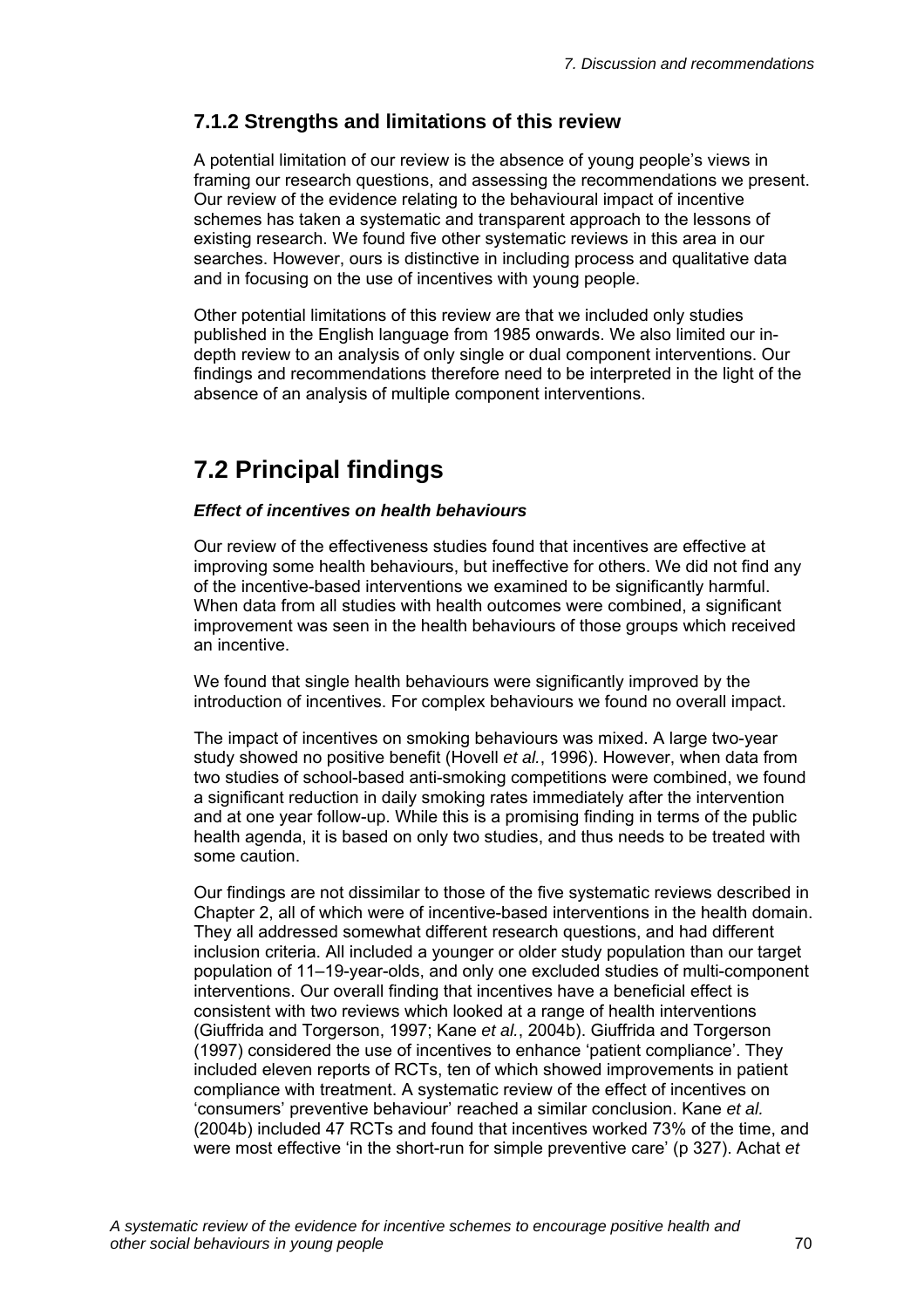*al.* (1999) evaluated the use of incentives in childhood immunisations. They included eight studies and concluded that 'groups receiving the incentives were up to three times more likely to be immunised and had overall immunisation rates up to 17% higher than comparison groups' (Achat *et al.*, 1999, p 285). Our findings of a positive effect on smoking behaviours in young people are in keeping with one of two high-quality systematic reviews. One review of competitions and incentives for smoking cessation found no evidence of effect (Hey and Perera, 2005b), while the other which evaluated 'Quit and Win' contests found significantly higher quit rates for the intervention group, though it noted that the population impact of the contests was relatively low (Hey and Perera, 2005a).

### *Effect of incentives on education behaviours*

Three educational studies evaluated the impact of financial incentives on effort or time spent on tests or exams (Baumert and Demmrich, 2001; Leuven *et al.*, 2003; Reid *et al.*, 1995). When data from these studies were pooled they showed that incentives had no impact on reported levels of effort.

Two studies evaluated the impact of incentives on young people's attendance levels in schools (Licht *et al.*, 1991; Reid *et al.*, 1995); they showed incentives to have no impact on attendance levels. The impact of the means-tested EMA on post-compulsory education destinations at 18 years of age was shown to be beneficial in relation to the overall numbers of urban young people who were in full-time education, an impact most noticeable in young men. This was matched by a significant reduction in the number of urban young people who were in fulltime work, with or without training. These findings were not significant at follow-up at age 19. However, EMA was not shown to have any significant impact on young people in the one rural area in which it was piloted.

### *Effect of incentives on other social behaviours*

The evaluation of the Self-Sufficiency Project, a Canadian anti-poverty initiative offering a financial supplement to single parents returning to work, found no differences between groups of young people in families eligible for SSP on any measures of health. Small but significant unfavourable effects were found in some measures of behaviour and emotional well-being at 36 months. Young people in the SSP group reported significantly higher levels of alcohol intake and drug use. In young people aged 15 to 18 years the frequency of minor 'delinquent' behaviour significantly increased, though this effect was not seen in younger children aged 12 to 14. None of the unfavourable effects remained significant at 54-month follow-up. At 36 and 54 months young people in the SSP group were significantly more likely to be working 20 or more hours per week.

# **7.3 Conclusions and recommendations**

# **7.3.1 Conclusions**

There are few well-conducted UK studies of the effects of single or dual component incentive schemes to encourage positive health or other social behaviours in young people. Those studies that have been done mostly do not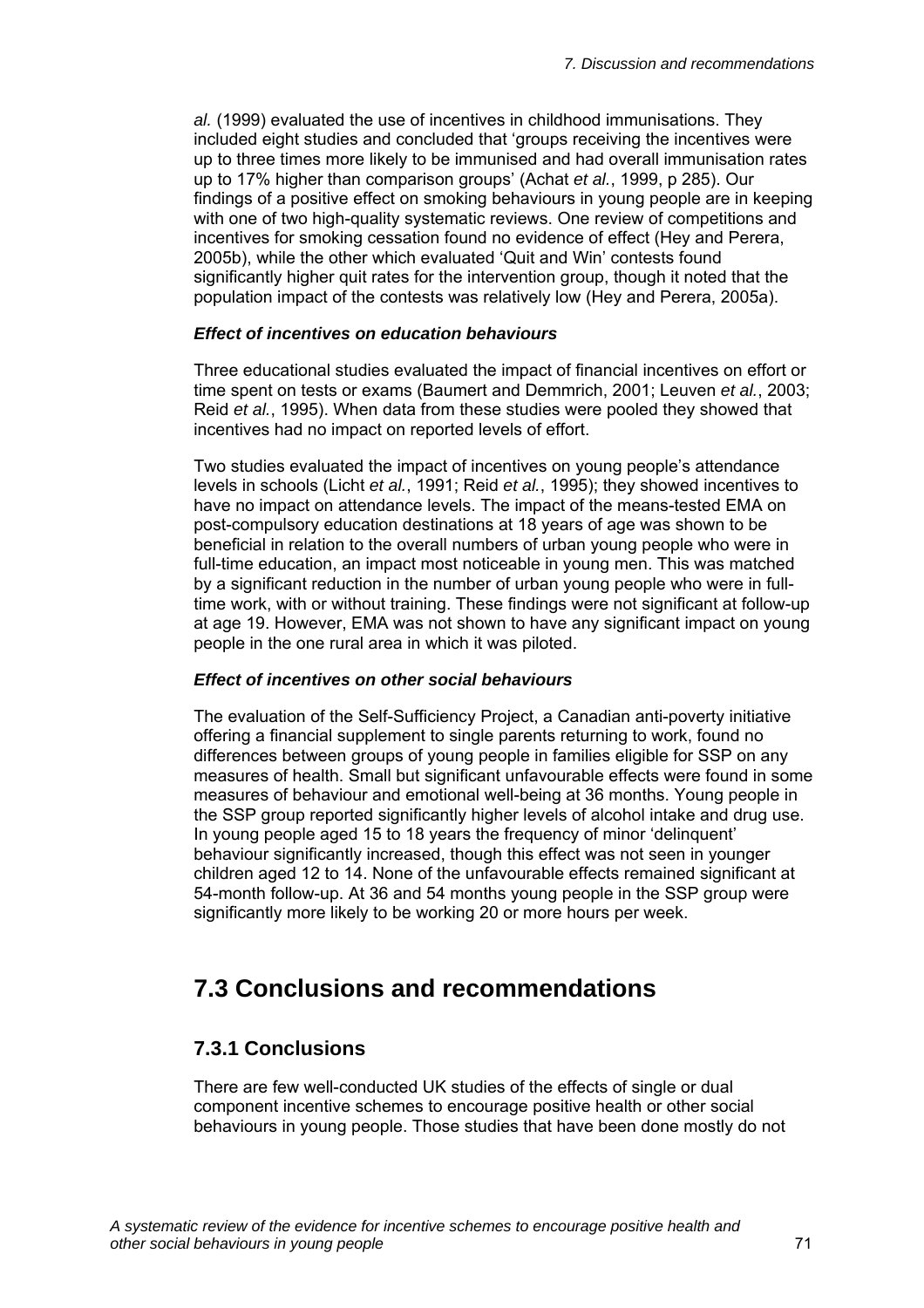provide any data on process issues. Where process data are presented, they can often be difficult to interpret due to the diversity of issues addressed.

Publicly funded incentive-based intervention schemes in the UK are not routinely evaluating the effectiveness of their work with young people, despite the fact that the potential benefits and harms of this approach remain unknown, and that some such as the C-Card scheme are in widespread use.

There is little evidence about how young people view incentive-based interventions and how acceptable they are to them. We do not know whether the beliefs and experiences of young people lead them to have the same personal behaviour-change goals as policy-makers, researchers, health educators and other experts have for them.

Single or dual component incentive schemes are effective in encouraging positive health behaviours where a simple or single action is required, rather than a sustained health behaviour change. These interventions are also effective in reducing smoking behaviours in the context of school-based competitions. These findings are based on a small number of studies, none of which were conducted in the UK, but they are consistent with other systematic review evidence.

Single or dual component incentive schemes are not effective in improving either the levels of effort applied to educational tests, or attendance levels in school. In one study they had an impact upon the numbers of young people remaining in post-compulsory education. When incentives were given to single parents returning to work, they were shown to have a mixed impact on the social and emotional outcomes of their teenage children.

Overall, single or dual component incentive schemes do not appear to offer policy-makers or practitioners a simple route to ensuring general positive behaviour changes in young people. However, there is evidence that they are useful when targeted at changing single-event health behaviours, and in classroom based competitions aimed at changing smoking behaviours.

# **7.3.2 Recommendations**

A clear recommendation is the need to design and pilot single or dual component interventions to promote the uptake of simple or single-event preventive health behaviours in young people. Such interventions could include immunisation or screening programmes, and accessing pre- and post-natal health services.

We also recommend that classroom based incentive schemes which aim to delay the onset of or reduce levels of smoking, such as the Smokefree Class Competition, should be piloted and evaluated in well-designed RCTs, which avoid the potential for selection bias. Young people's views should be taken into account to ensure the acceptability of any interventions and incentives. Care should be taken in designing and validating reliable measures of smoking. Researchers should investigate whether there is a differential impact on different age groups.

Any future incentive-based interventions should access, and take into account, the views of young people on what areas of behaviour change are important to them, and what types of incentive-based interventions they would find acceptable.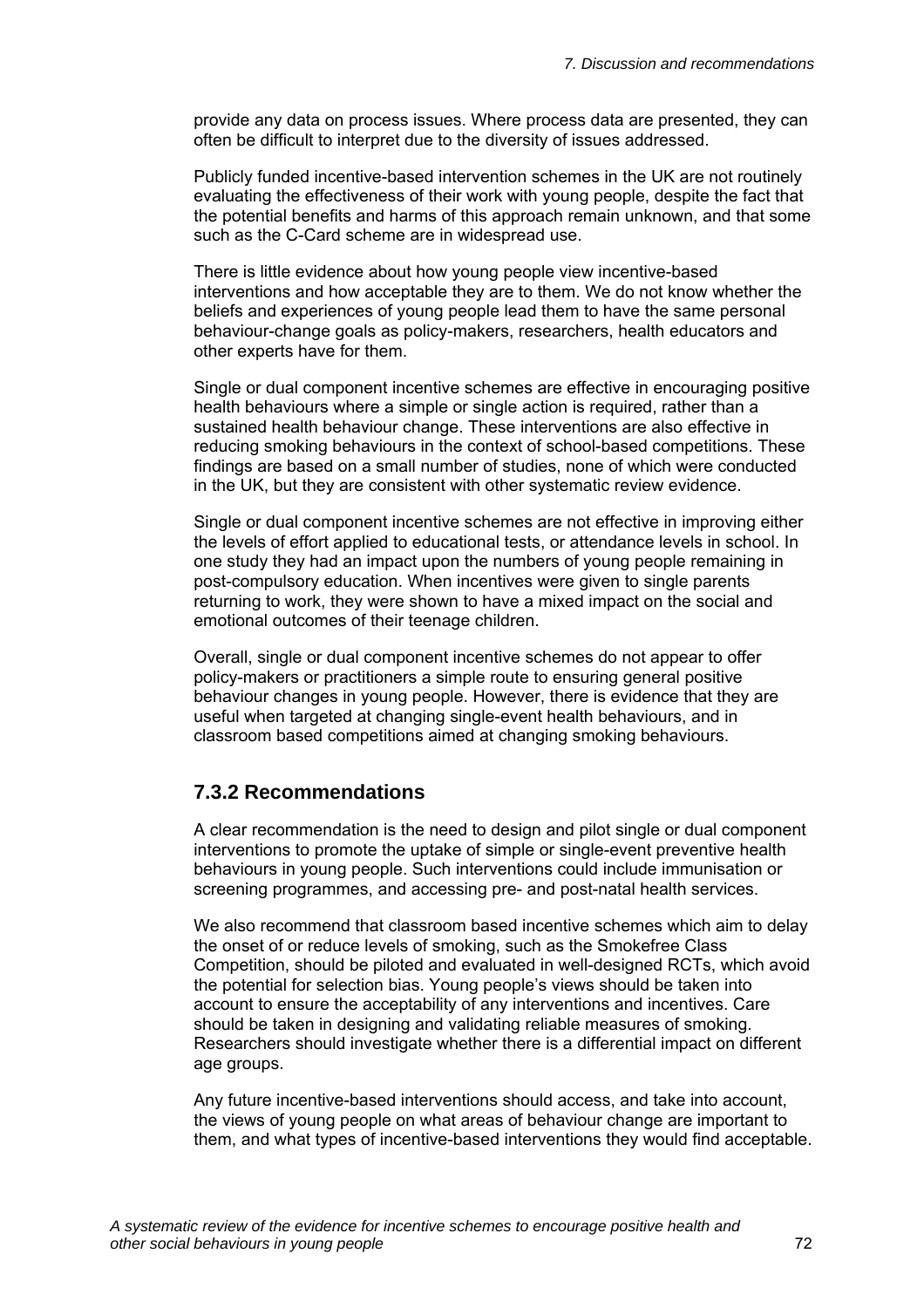This is an essential first step in designing and implementing acceptable and effective interventions.

Future evaluation research in this area should prioritise the use of randomised over non-randomised controlled trials, as this approach to evaluation makes it easier to attribute any observed differences in outcomes to intervention effects. Where a cluster trial design is used, researchers should present intra-cluster correlations. All evaluations should be accompanied by well-designed process evaluations.

Those implementing publicly funded incentive schemes should be encouraged to conduct reliable evaluations of the interventions that they implement with young people. Funders will need to ensure that funds are ring-fenced for such evaluations and that providers have access to appropriate research support.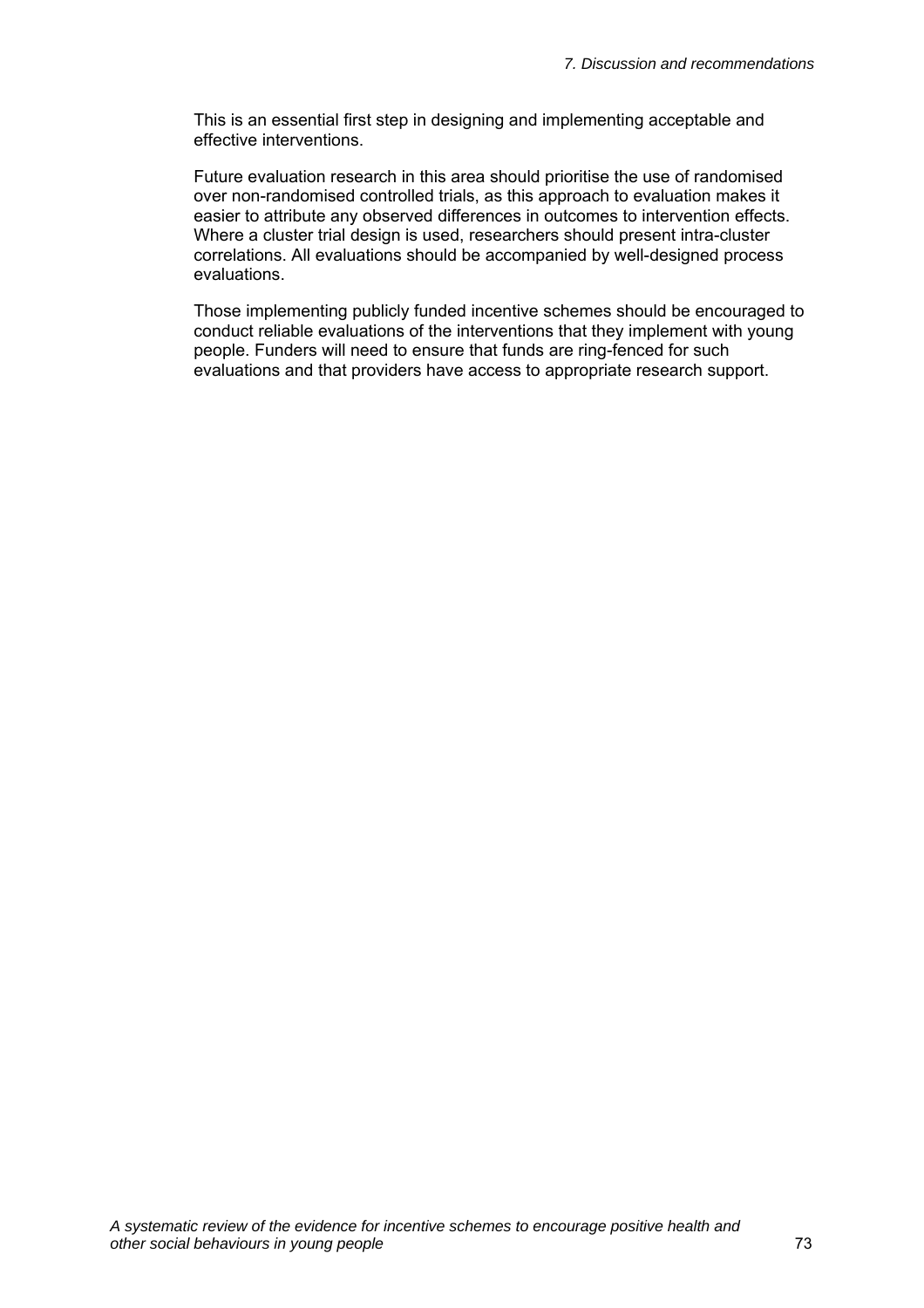# **REFERENCES**

Aber JL, Brooks-Gunn J, Maynard RA (1995) Effects of welfare reform on teenage parents and their children. *Future of Children* **5**: 53–71.

Achat H, McIntyre P, Burgess M (1999) Health care incentives in immunisation. *Australian and New Zealand Journal of Public Health* **23**: 285–288.

Acheson D (1998) *Inequalities in Health: Report of an independent inquiry.*  London: Her Majesty's Stationery Office.

Allen T (2003) *Education Maintenance Allowance Pilots for Vulnerable Young People and Childcare Pilots: Implementation and reported impact in the first year.*  Nottingham: Department for Education and Skills.

Arai L, Popay J, Roen K, Roberts H (2003) *Preventing Accidents in Children – how can we improve our understanding of what really works? Exploring the methodological and practical issues in the systematic review of factors affecting the implementation of child injury prevention initiatives.* London: Health Development Agency.

Ashworth K (2002) *Education Maintenance Allowance: The first two years. A quantitative evaluation.* Nottingham: Department for Education and Skills.

Bains N, Pickett W, Laundry B, Mecredy D (2000) Predictors of smoking cessation in an incentive-based community intervention. *Chronic Diseases in Canada* **21**: 54–61.

Balding A (2000) *Fit to Succeed: A partnership between the children of Exeter, Exeter Academic Council, Exeter City Council, Devon Curriculum Services, the Schools Health Education Unit and DC Leisure Management, to promote physical activity and achievement in schools.* Exeter: Schools Health Education Unit.

Balding A (2001) Pupils get 'Fit to Succeed': a pilot project in the West Country found that not only could regular exercise be promoted – but also found links with academic performance. *Education and Health* **19**: 17–20.

Balding A, Regis D (2003) *Initial Report for the Devon School Sport Co-ordinator Programme Using the Online FtS Activity Questionnaire.* Exeter: Schools Health Education Unit.

Baranowski T, Simons-Morton B, Hooks P, Henske J, Tiernan K, Dunn JK, Burkhalter H, Harper J, Palmer J (1990) A center-based program for exercise change among Black-American families. *Health Education Quarterly* **17**: 179–196.

Barker Y (2004) *Free Swimming Consultation Event – Summary Report for the Department of Health and Department for Culture, Media and Sport.* Yew Consulting.

Baumert J, Demmrich A (2001) Test motivation in the assessment of student skills: the effects of incentives on motivation and performance. *European Journal of Psychology of Education* **16**: 441–462.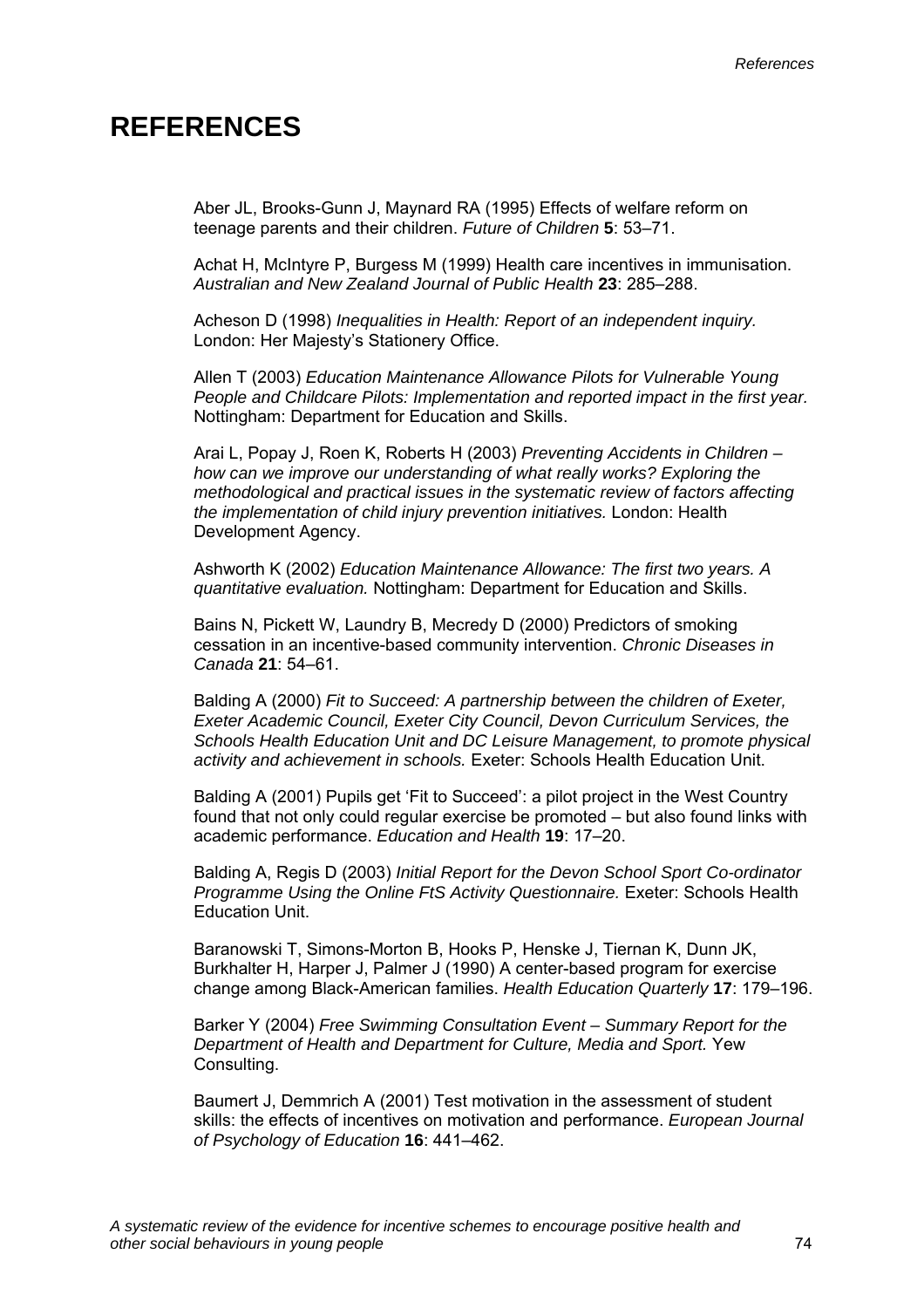Bos JM (1997) *LEAP: Ohio's Welfare Initiative to Improve School Attendance among Teenage Parents. Ohio's Learning, Earning, and Parenting Program. Final report.* New York: Manpower Demonstration Research Corp.

Boyer-Chuanroong L, Woodruff B (1997) Immunizations from ground zero: lessons learned in urban middle schools. *Journal of School Health* **67**: 269–272.

BYPASS Advocacy Service (undated) *Educational Achievement Award Scheme Young People's Review* [Unpublished report commissioned by Bolton Social Services Department and obtained from the scheme's co-ordinator].

Cameron J, Banko KM, Pierce WD (2001) Pervasive negative effects of rewards on intrinsic motivation: the myth continues. *The Behavior Analyst* **24**: 247–260.

Campbell M, Fitzpatrick R, Haines A, Kinmonth A, Sandercock P, Spiegelhalter D, Tyrer P (2000) Framework for design and evaluation of complex interventions to improve health. *British Medical Journal* **321**: 694–696.

Clarke M, Oxman AD (2002) Cochrane Reviewers Handbook 4.1.5. In: *The Cochrane Library*, Issue 2. Oxford: Update Software.

Connexions Suffolk (2005) *Positive Activities for Young People: Report 2004– 2005* [Unpublished report obtained from the co-ordinator of the scheme]. Positive Activities for Young People.

Conway M (2002) *Simon and Sinata: A pre-school programme to encourage the consumption of fruit and vegetables* [Unpublished report downloaded from the scheme's website].

Cooper H, Hedges LV (eds) (1994) *The Handbook of Research Synthesis.* New York: Russell Sage Foundation.

Cousins L (2005) *Achievement and Incentives Scheme Project Evaluation* [Unpublished report]. Bristol: Bristol City Academy.

Crone MR, Reijneveld SA, Willemsen MC, van Leerdam FJM, Spruijt RD, Hira Sing RA (2003) Prevention of smoking in adolescents with lower education: a school based intervention study. *Journal of Epidemiology and Community Health* **57**: 675–680.

Dearden L, Emmerson C, Frayne C, Meghir C (2005) *Education Subsidies and School Drop-out Rates.* London: The Institute for Fiscal Studies.

Deci EL, Koestner R, Ryan RM (1999) A meta-analytic review of experiments examining the effects of extrinsic rewards on intrinsic motivation. *Psychological Bulletin* **125**: 627–688.

Department for Education and Skills (DfES) (2005) *Teenagers to have Greater Say over 'Places to Go' and 'Things to Do' in their Spare Time*. Department for Education and Skills. Available from: [http://www.dfes.gov.uk/pns/DisplayPN.cgi?pn\\_id=2005\\_0081.](http://www.dfes.gov.uk/pns/DisplayPN.cgi?pn_id=2005_0081)

Department of Health (1999) *Patient and Public Involvement in the New NHS.*  London: The Stationery Office.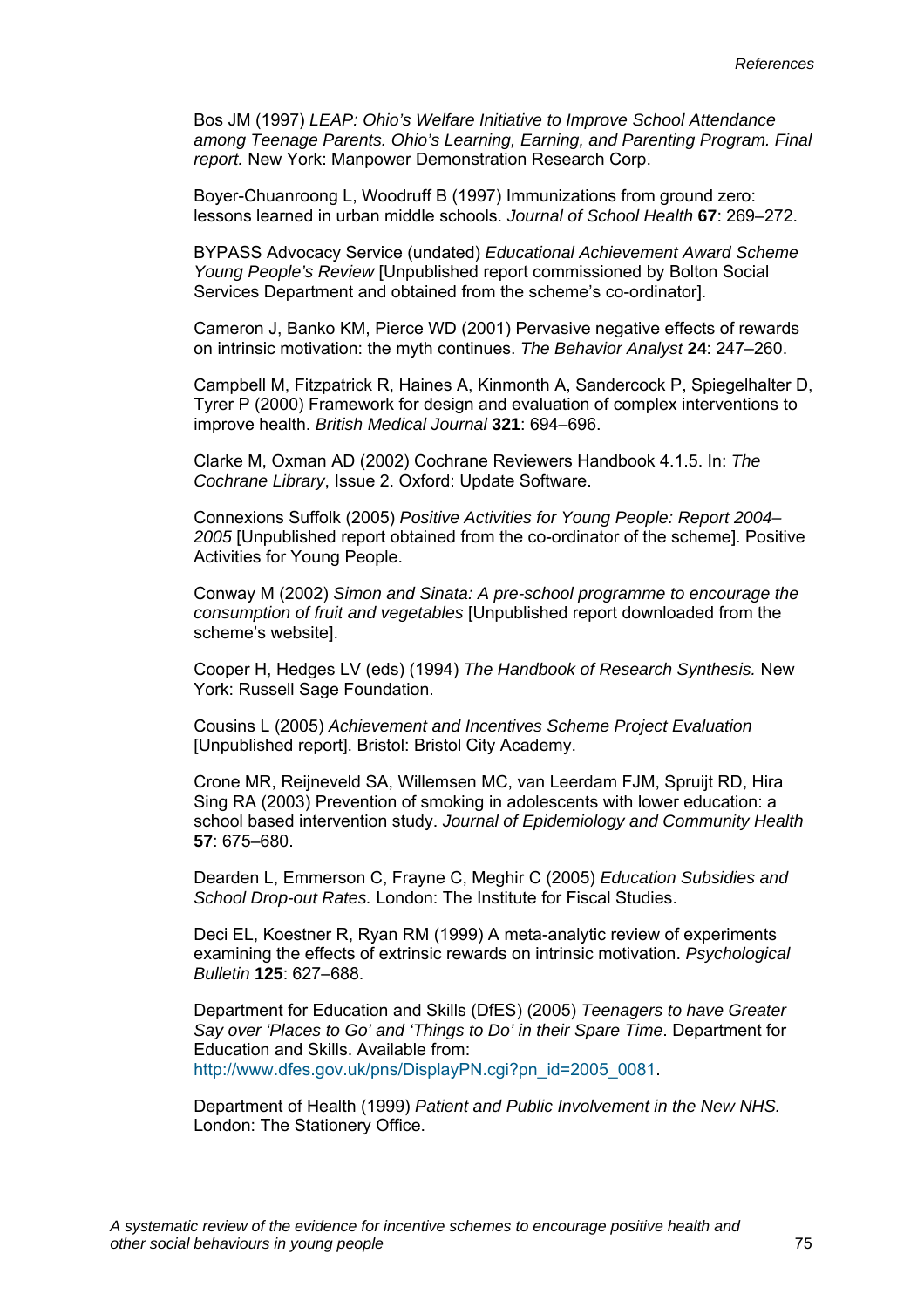Department of Health (1996) *Health Related Behaviour: An epidemiological overview.* London: Her Majesty's Stationery Office.

Department of Health (2004) *Choosing Health: Making healthier choices easier.*  London: The Stationery Office.

Dobson B (2003) *Education Maintenance Allowance Pilots for Vulnerable Young People and Childcare Pilots: Implementation and reported impacts in the first two years (2000–2001/2001–2002).* Nottingham: Department for Education and Skills.

Egger M, Davey Smith G, Altman D (2001) *Systematic Reviews in Health Care: Meta analysis in context*. 2nd ed. London: BMJ books.

Elder JP, Atkins C, De Moor C, Edwards CC, Golbeck A, Hovell MF, Molgaard CA, Nader PR, Sallis JF, Shulkin JJ, Sleet DA, Wildey MB, Young RL, Wendt G (1989) Prevention of tobacco use among adolescents in public schools in San Diego County, U.S.A. *Sozial- und Praventivmedizin* **34**: 24–29.

Fashimpar GA (1991) From probation to mini-bikes: a comparison of traditional and innovative treatment of delinquent adolescents. *Social Work with Groups* **14**: 105–118.

Feinstein L (2005) *Education and Youth Crime: Effects of introducing the Education Maintenance Allowance programme.* Nottingham: Department for Education and Skills.

Ferster CB, Skinner BF (1957) *Schedules of Reinforcement*. Englewood Cliffs, New Jersey: Prentice-Hall.

Fishbein DA (1992) *Student Monetary Incentive Programs: An evaluation.* New York, NY: Columbia University Teachers College.

Fletcher M, Clay S (2002) *The Impact of Education Maintenance Allowances. LSDA Reports.* London: Learning and Skills Development Agency.

Fulkerson JA, French SA, Story M, Nelson H, Hannan P (2004) Promotions to increase lower-fat food choices among students in secondary schools: description and outcomes of TACOS (Trying Alternative Cafeteria Options in Schools). *Public Health Nutrition* **7**: 665–674.

Geiger B (1996) A Time to Learn, a Time to Play: Premack's principle applied in the classroom. Paper delivered at the Annual Meeting of the Northeastern Educational Research Association, Ashland, Ohio, USA: 2–5 October.

GHK (2005) *Evaluation of Young Volunteer Challenge Department for Education and Skills Final Report.* London: GHK.

Giuffrida A, Torgerson DJ (1997) Should we pay the patient: review of financial incentives to enhance patient compliance. *British Medical Journal* **315**: 703–707.

Guyatt G, DiCenso A, Farewell V, Willan A, Griffith L (2000) Randomized trials versus observational studies in adolescent pregnancy prevention. *Journal of Clinical Epidemiology* **53**: 167–174.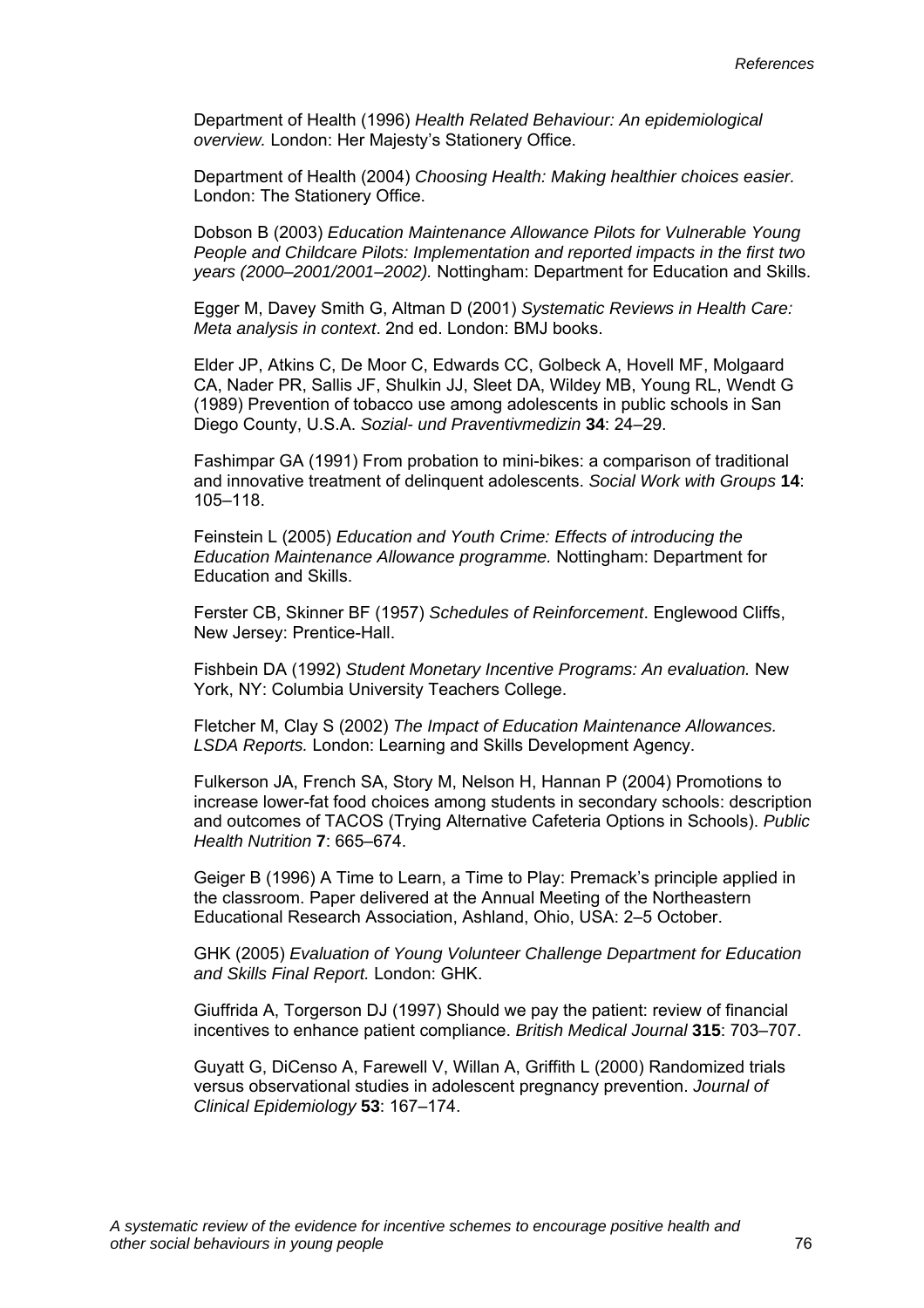Hahn A (1994) *Evaluation of the Quantum Opportunities Program (QOP). Did the program work? A report on the post secondary outcomes and cost-effectiveness of the QOP program (1989–1993).* Waltham, Massachusetts, USA: Centre for Human Resources.

Hahn E, Rayens M, Chirila C, Riker C, Paul T, Warnick T (2004) Effectiveness of a quit and win contest with a low-income population. *Preventive Medicine* **39**: 543–550.

Harden A, Oakley A, Oliver S (2001) Peer-delivered health promotion for young people: a systematic review of different study designs. *Health Education Journal* **60**: 339–353.

Harrell AV, Cavanagh SE, Sridharan S (1999) *Evaluation of the Children at Risk Program: Results 1 year after the end of the program.* Rockville, Maryland: National Institute of Justice.

Harris R, Jones L, Finnegan D (2001) Using TANF sanctions to increase high school graduation. *Journal of Sociology and Social Welfare* **28**: 211–222.

Hey K, Perera R (2005a) Quit and Win contests for smoking cessation. In: *The Cochrane Database of Systematic Reviews*, 2005: Issue 2. Art. No.: CD004986.pub2. DOI: 10.1002/14651858.CD004986.pub2.

Hey K, Perera R (2005b) Competitions and incentives for smoking cessation. *The Cochrane Database of Systematic Reviews*, 2005: Issue 2. Art. No.: CD004307.pub2. DOI: 10.1002/14651858.CD004307.pub2.

Hovell MF, Russos S, Beckhelm MK, Jones JA, Burkham-Kreitner SM, Slymen DJ, Hofstetter CR, Rubin B (1995) Compliance with primary prevention in private practice: creating a tobacco-free environment. *American Journal of Preventive Medicine* **11**: 288–293.

Hovell MF, Slymen DJ, Jones JA, Hofstetter R, Burkham-Kreitner S, Conway T, Rubin B, Noel D (1996) An adolescent tobacco-use prevention trial in orthodontic offices. *American Journal of Public Health* **86**: 1760–1766.

Jones ME, Mondy LW (1990) Prenatal education outcomes for pregnant adolescents and their infants using trained volunteers. *Journal of Adolescent Health Care* **11**: 437–444.

Juni P, Altman DG, Egger M (2001) Systematic reviews in health care: assessing the quality of controlled clinical trials. *British Medical Journal* **323**: 42–46.

Kamon JL, Budney A, Stanger C (2005) A contingency management intervention for adolescent marijuana abuse and conduct problems. *Journal of the American Academy of Child and Adolescent Psychiatry* **44**: 513–521.

Kane RL, Johnson PE, Town RJ, Butler M (2004a) *Economic Incentives for Preventive Care.* Rockville, Maryland, USA: Agency for Healthcare Research and Quality.

Kane RL, Johnson PE, Town RJ, Butler M (2004b) A structured review of the effect of economic incentives on consumers' preventive behavior. *American Journal of Preventive Medicine* **27**: 327–352.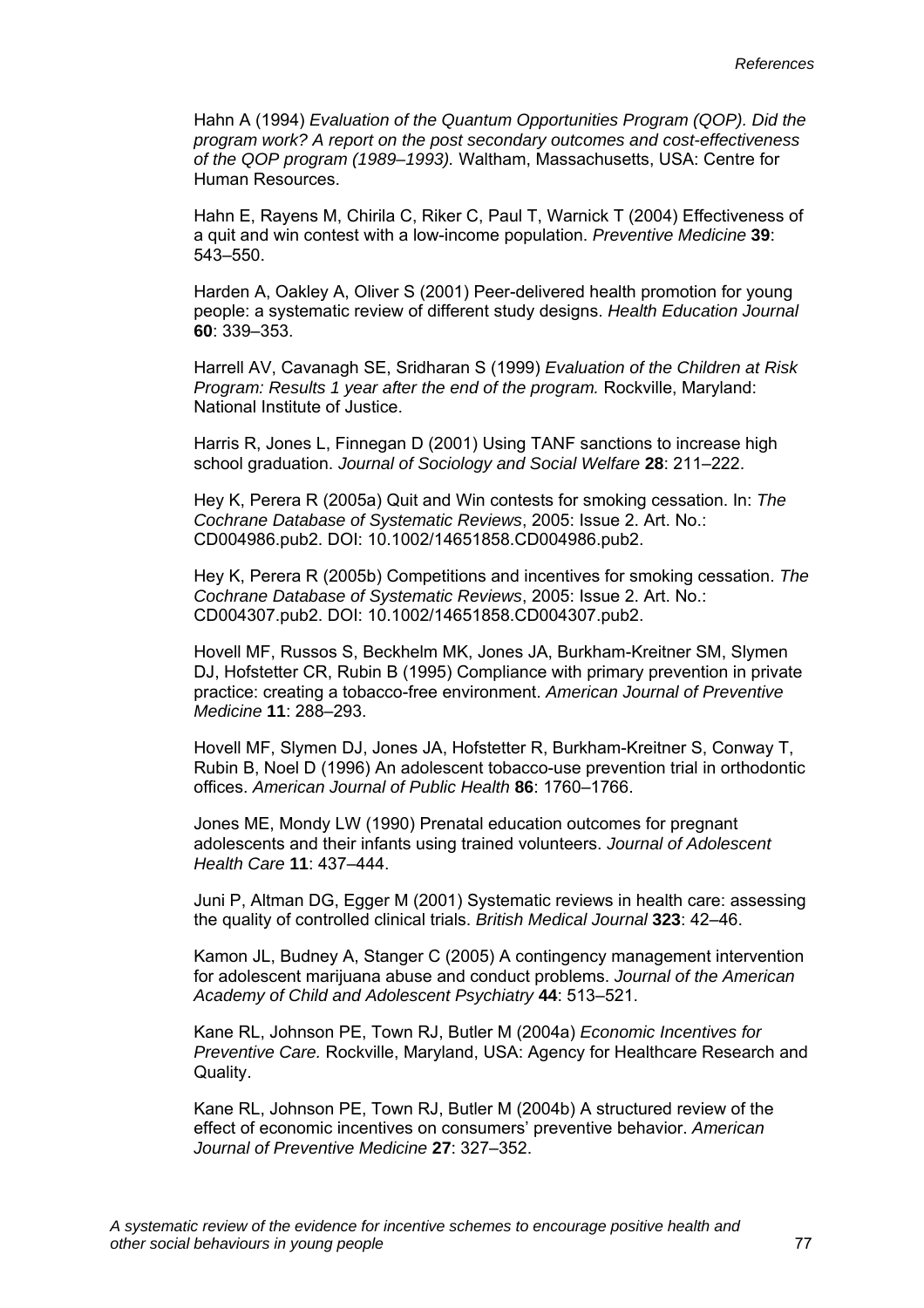Kane RL, Johnson PE, Town RJ, Butler M (2004c) *Economic Incentives for Preventive Care. Summary.* Rockville, Maryland, USA: Agency for Healthcare Research and Quality.

Kavanagh J, Trouton A, Oakley A, Harden A (2005) *A Scoping Review of the Evidence for Incentive Schemes to Encourage Positive Behaviours in Young People.* London: EPPI-Centre, Social Science Research Unit, Institute of Education, University of London.

Knight T, White C (2003) *The Reflections of Early Leavers and Second Year Participants on the Education Maintentance Allowance Scheme.* Nottingham: Department for Education and Skills.

Krahe B, Abraham C, Scheinberger-Olwig R (2005) Can safer-sex promotion leaflets change cognitive antecedents of condom use? An experimental evaluation. *British Journal of Health Psychology* **10**: 203–220.

Last JM (2000) *A Dictionary of Epidemiology (4th Edition).* Oxford: Oxford University Press.

Legard R, Woodfield K, White C (2001) *Staying Away or Staying On? A qualitative evaluation of the Education Maintenance Allowance.* Nottingham: Department for Education and Skills.

Leuven E, Oosterbeek H, Klaauw Bvd (2003) *The Effect of Financial Rewards on Students' Achievements. Evidence from a randomized experiment.* London: Centre for Economic Policy Research.

Licht B, Gard T, Guardino C (1991) Modifying school attendance of special education high school students. *Journal of Educational Research* **84**: 368–373.

Lipsey MW, Wilson DB (2001) *Practical Meta-Analysis.* London: Sage Publications Inc.

Lowe CF, Horne PJ (2003) *The Food Dude Healthy Eating Programme in Wales – End of Project Report.* Bangor: Bangor Food Research Unit, School of Psychology, University of Wales, Bangor.

Maguire M, Maguire S (2004) *Implementation of the Education Maintenance Allowance Pilots: The fourth year.* Nottingham: Department for Education and Skills.

Main TJ, Lewis M (1992) *Planning Grant to Study Incentive Programs and Health Care. Final Report to the Pew Charitable Trust* [Unpublished manuscript]. New Brunswick, New Jersey, USA: Institute for Study of Child Development, Robert Wood Johnson Medical School, New Jersey's University of the Health Sciences.

Mayall B, Foster M (1989) *Child Health Care: Living with children, working with children.* Oxford: Heinemann Professional Publications.

McAlister A, Gumina T, Urjanheimo E-L, Laatikainen T, Uhanov M, Oganov R, Puska P (2000) Promoting smoking cessation in Russian Karelia: a 1-year community-based program with quasi-experimental evaluation. *Health Promotion International* **15**: 109–112.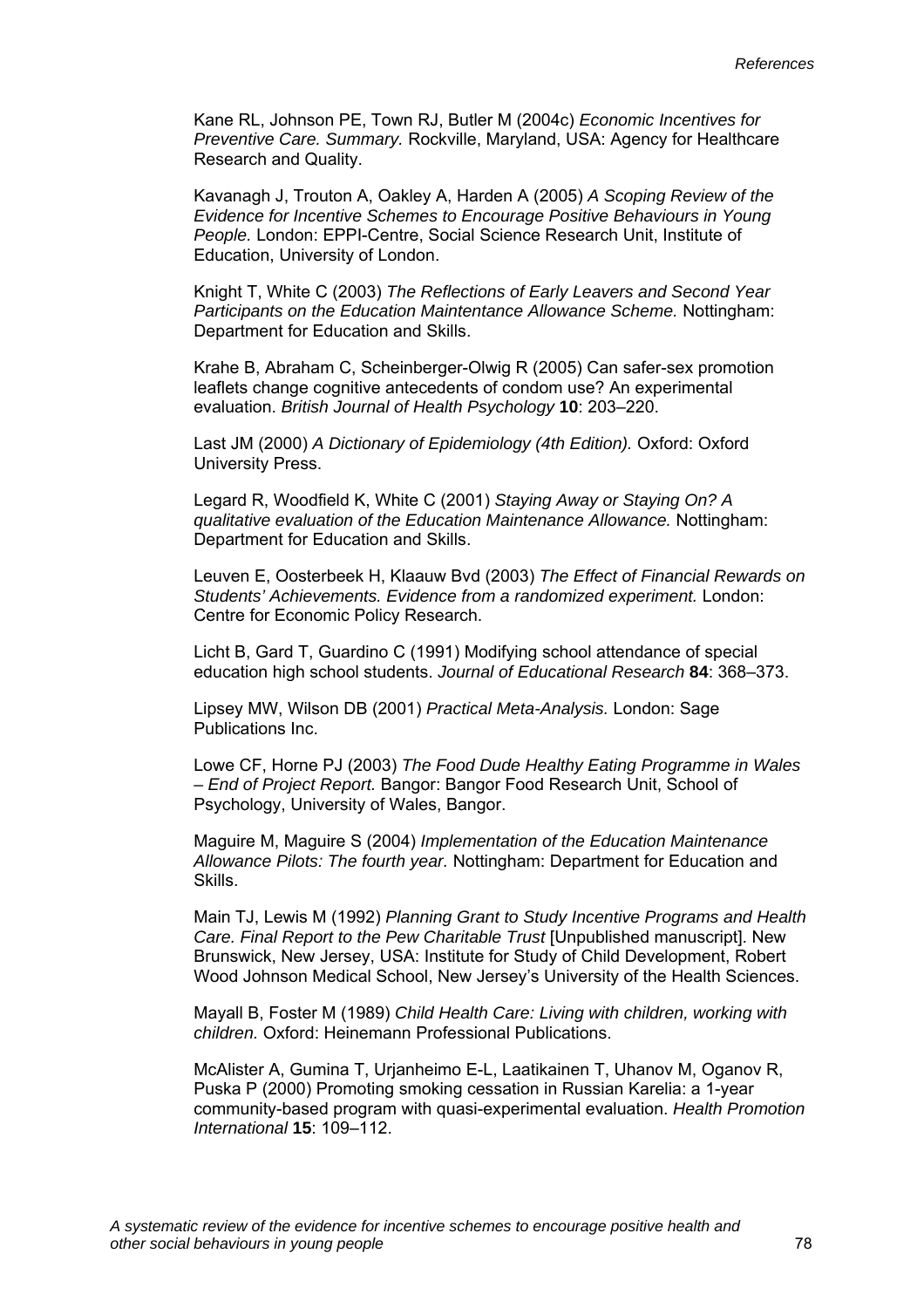Michalopoulos C, Tattrie D, Miller C, Robins PK, Morris P, Gyarmati D, Redcross C, Foley K, Ford RF (2002) *Making Work Pay: Final report on the Self-Sufficiency Project for long-term welfare recipients.* Ottawa, Canada: Social Research Demonstration Corporation.

Middleton S, Perren K, Maguire S, Rennison J, Battistin E, Emmerson C, Fitzsimons C (2005) *Evaluation of Education Maintenance Allowance Pilots: Young people aged 16 to 19 years. Final report of the quantitative evaluation.*  Nottingham: Department for Education and Skills.

Middleton S (2003) *The Evaluation of Education Maintenance Allowance Pilots: Three years' evidence. A quantitative evaluation.* Nottingham: Department for Education and Skills.

Middleton S, Emmerson C, Perren K (2003) *Education Maintenance Allowance Transport Pilots – Quantitative findings from year 1 and 2 (2000–2001/2001– 2002).* Nottingham: Department for Education and Skills.

Moore L, Parry-Langdon M, Roberts C (2005) *Evaluation of the Smokefree Class Competition in Wales* [Unpublished presentation].

Morisky DE, Malotte CK, Ebin V, Davidson P, Cabrera D, Trout PT, Coly A (2001) Behavioral interventions for the control of tuberculosis among adolescents. *Public Health Reports* **116**: 568–574.

Morris P, Michalopoulos C (2003) Findings from the Self-Sufficiency Project: effects on children and adolescents of a program that increased employment and income. *Journal of Applied Developmental Psychology* **24**: 201–239.

Morris P, Michalopoulos C (2000) *The Self-Sufficiency Project at 36 Months: Effects on children of a program that increased parental employment and income.*  Ottawa, Canada: Social Research and Demonstration Corporation.

Murray DM (1998) *Design and Analysis of Group-randomized Trials.* Oxford: Oxford University Press.

Newburn T, Crawford A, Earle R, Goldie S, Hale C, Hallam A, Masters G, Netten A, Saunders R, Sharpe K, Uglow S (2002) *The Introduction of Referral Orders into the Youth Justice System: Final report.* London: Home Office Research, Development and Statistics Directorate.

O'Neil HF, Sugrue B, Baker EL (1996) Effects of motivational interventions on the National Assessment of Educational Progress mathematics performance. *Educational Assessment* **3**: 135–157.

Oakley A (1993) Women and children first and last: parallels and differences between children's and women's studies. In: Qvortrup J (ed.) *Childhood as a Social Phenomenon: Lessons from an international project*. Vienna: European Centre for Social Welfare Policy and Research, p 51–69.

Oakley A, Oliver S, Peersman G, Mauthner M (1996) *Review of Effectiveness of Health Promotion Interventions for Men who have Sex with Men.* London: EPPI-Centre, Social Science Research Unit, Institute of Education, University of London.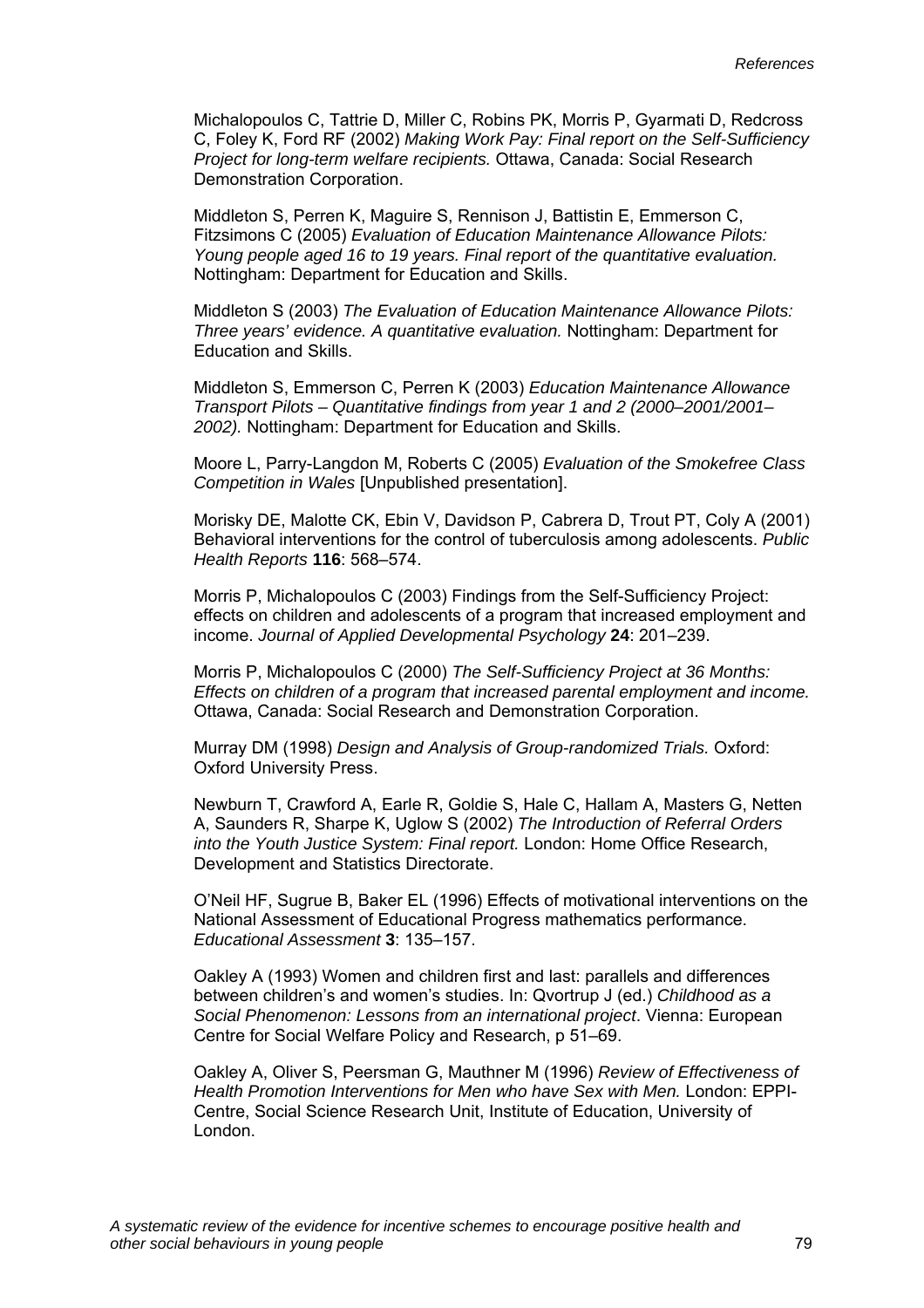Oliver S (1997) Exploring lay perspectives on questions of effectiveness. In: Maynard A, Chalmers I (eds) *Non-random Reflections on Health Services Research*. London: BMJ Publishing Group, p 272–291.

Parsons T (2004) *London's Kids Swim Free Evaluation Report.* London: Paediatric Epidemiology and Biostatistics, Institute of Child Health, University College London.

Peersman G, Harden A, Oliver S (1998) *Effectiveness of Health Promotion Interventions in the Workplace: A review.* London: Health Education Authority.

Peersman G, Harden A, Oliver S, Oakley A (1999) Effectiveness reviews in health promotion: different methods, different recommendations. *Health Education Journal* **58**: 192–202.

Peersman G, Oakley A, Oliver S, Thomas J (1996) *Review of Effectiveness of Sexual Health Promotion Interventions for Young People.* London: EPPI-Centre, Social Science Research Unit, Institute of Education, University of London.

Peersman G, Oliver S (1997) *EPPI-Centre Health Promotion Keywording Strategy.* London: EPPI-Centre, Social Science Research Unit, Institute of Education, University of London.

Penton CE (2000) *Intervention Implementation and Intervention Outcomes for Teenage Mothers in School-Based Treatment for Social and Academic Problems.*  Baton Rouge, Louisiana, USA: The Louisiana State University and Agricultural and Mechanical College.

Pettersson G (2004) *The Karrot Project Evaluation 2002–3* [Unpublished report]. London: Crime Concern.

Price JH, Telljohann SK, Roberts SM, Smit D (1992) Effects of incentives in an inner city junior high school smoking prevention program. *Journal of Health Education* **23**: 388–399.

Reid WJ, Bailey DC, Burlington V (1995) The effects of monetary incentives on school performance. *Families in Society* **76**: 331–340.

Richter DD, Nanda RS, Sinha PK, Smith DW, Currier GF (1998) Effect of behavior modification on patient compliance in orthodontics. *Angle Orthodontist* **68**: 123–132.

Roberts H (2000) *What Works in Reducing Inequalities in Child Health.* Ilford, UK: Barnardo's.

Rodger J, Cohen G, York Consulting Ltd (2005) *National Evaluation of the Connexions Card: Final report.* Nottingham: Department for Education and Skills.

Rourke LL (1994) Bicycle helmet use among schoolchildren. Impact of a community education program and a cycling fatality. *Canadian Family Physician* **40**: 1116–1124.

Russos S, Hovell MF, Keating K, Jones JA, Burkham SM, Slymen DJ, Hofstetter CR, Rubin B (1997) Clinician compliance with primary prevention of tobacco use: the impact of social contingencies. *Preventive Medicine* **26**: 44–52.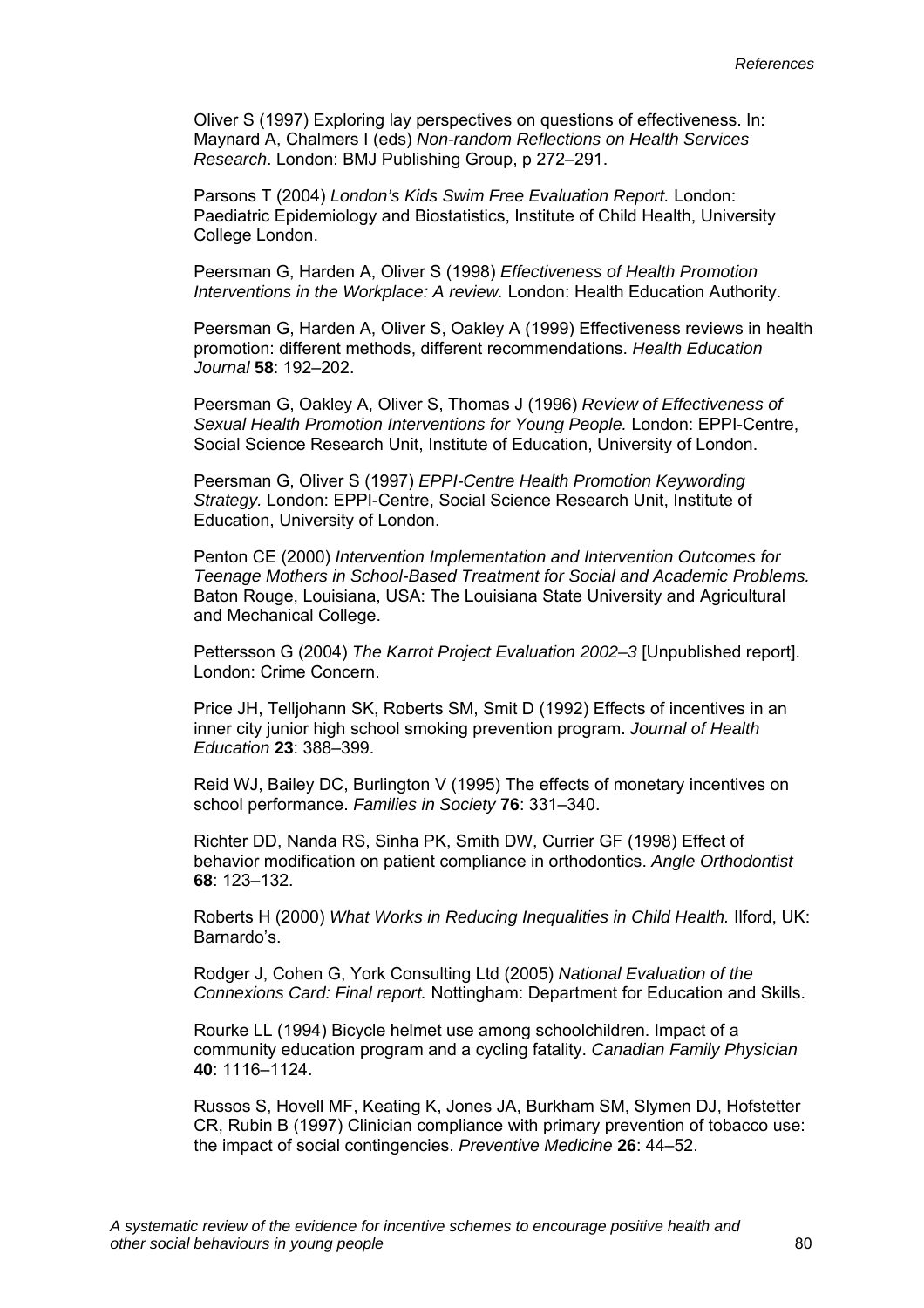Russos S, Keating K, Hovell MF, Jones JA, Slymen DJ, Hofstetter CR, Rubin B, Morrison T (1999) Counseling youth in tobacco use prevention: determinants of clinician compliance. *Preventive Medicine* **29**: 13–21.

Sallis JF, McKenzie TL, Conway TL, Elder JP, Prochaska JJ, Brown M, Zive MM, Marshall SJ, Alcaraz J (2003) Environmental interventions for eating and physical activity: a randomized controlled trial in middle schools. *American Journal of Preventive Medicine* **24**: 209–217.

Savolainen S (1998) *The Smokefree Class Competition: A European schoolbased anti-smoking campaign: an overview of the 1997–98 round in seven countries.* Helsinki, Finland: National Public Health Institute.

Schinke S, Cole K, Poulin S (2000) Enhancing the educational achievement of atrisk youth. *Prevention Science* **1**: 51–60.

Schirm A, Rodriquez-Planas N, Maxfield M, Tuttle C (2003) *The Quantum Opportunities Program Demonstration: Short-term impacts.* Washington: Mathematica Policy Research.

Schissel DP (1991) *A Multicomponent Truancy Intervention in a Special Education Population.* Fort Collins, Colorado, USA: Colorado State University.

Scott L (1999) *The Accelerated Reader Program, Reading Achievement, and Attitudes of Students with Learning Disabilities.* Atlanta, Georgia, USA: Department of Middle-Secondary Education and Instructional Technology, College of Education, Georgia State University.

Shepherd J, Garcia J, Oliver S, Harden A, Rees R, Brunton G, Oakley A (2002) *Barriers and Facilitators to the Health of Young People: A systematic review of evidence on young people's views and on interventions in mental health, physical activity and healthy eating.* London: EPPI-Centre, Social Science Research Unit, Institute of Education, University of London.

Skinner B (1976) *About Behaviorism*. New York: Vintage Books.

Smith PB, Weinman ML, Johnson TC, Wait RB (1990) Incentives and their influence on appointment compliance in a teenage family-planning clinic. *Journal of Adolescent Health Care* **11**: 445–448.

Smyer R, Bliss K (1991) *Crockett's Project Success: 1990–91 Evaluation Report. Executive summary.* Austin, Texas, USA: Austin Independent School District, Office of Research and Evaluation.

Spencer MB, Noll E, Cassidy E (2005) Monetary incentives in support of academic achievement: results of a randomized field trial involving highachieving, low-resource, ethnically diverse urban adolescents. *Evaluation Review* **29**: 199–222.

St Pierre TL, Kaltreider DL (1997) Strategies for involving parents of high-risk youth in drug prevention: a three-year longitudinal study in boys and girls clubs. *Journal of Community Psychology* **25**: 473–485.

Stevens-Simon C, Dolgan JI, Kelly L, Singer D (1997) The effect of monetary incentives and peer support groups on repeat adolescent pregnancies: a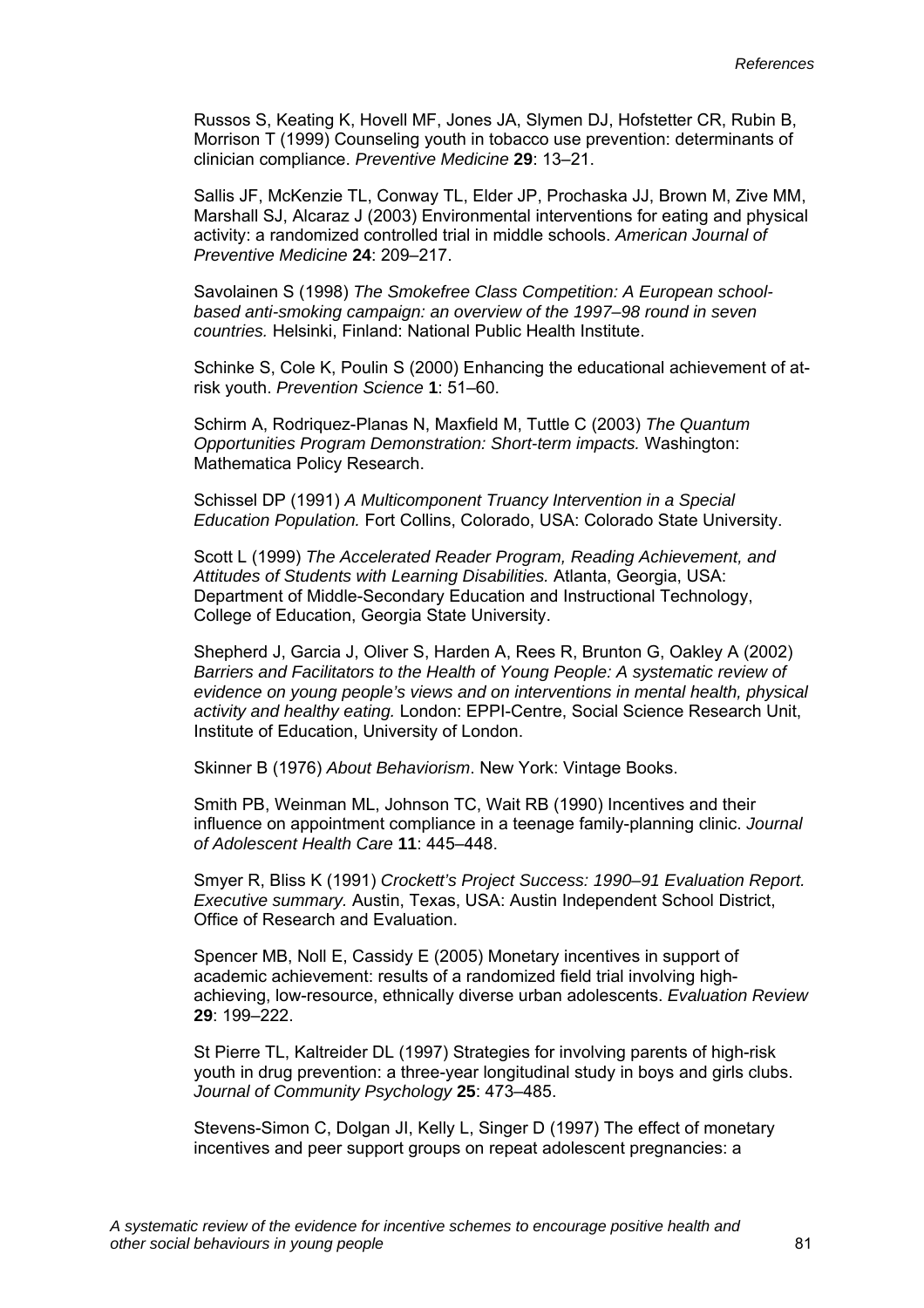randomized trial of the dollar-a-day program. *Journal of the American Medical Association* **277**: 977–982.

Stevens-Simon C, O'Connor P, Bassford K (1994) Incentives enhance postpartum compliance among adolescent prenatal patients. *Journal of Adolescent Health* **15**: 396–399.

Thomas J, Sutcliffe K, Harden A, Oakley A, Oliver S, Rees R, Brunton G, Kavanagh J (2003) Children and Healthy Eating: A systematic review of barriers and facilitators. London: EPPI-Centre, Social Science Research Unit, Instutute of Education, University of London.

Thomas J, Harden A, Oakley A, Oliver S, Sutcliffe K, Rees R, Brunton G, Kavanagh J (2004) Integrating qualitative research with trials in systematic reviews: an example from public health. *British Medical Journal* **328**: 1010–1012.

Trouton A, Kavanagh J, Oakley A, Harden A, Powell C (2005) *A Summary of Ongoing Activity in the use of Incentive Schemes to Encourage Positive Behaviours in Young People.* London: EPPI-Centre, Social Science Research Unit, Institute of Education, University of London.

Unti LM, Coyle KK, Woodruff BA, Boyer-Chuanroong L (1997) Incentives and motivators in school-based hepatitis B vaccination programs. *Journal of School Health* **67**: 265–268.

Vartiainen E, Saukko A, Paavola M, Vertio H (1996) 'No smoking class' competitions in Finland: their value in delaying the onset of smoking in adolescence. *Health Promotion International* **11**: 189–192.

Veerkamp MB (2002) *The effects of classwide peer tutoring on the reading achievement of urban middle school students.* Lawrence, Kansas, USA: University of Kansas.

Waker L (2002) *Evaluation of Fitbods! Salford Schools December 2002* [Unpublished report]. Salford Sports Development.

White I, Thomas J (2005) Standardized mean differences in individuallyrandomized and cluster-randomized trials, with applications to meta-analysis. *Clinical Trials* **2**: 141–151.

Wiborg G, Hanewinkel R (2002) Effectiveness of the 'Smokefree Class Competition' in delaying the onset of smoking in adolescence. *Preventive Medicine* **35**: 241–249.

Wolfe JA, Fantuzzo JW, Wolfe PK (1986) The effects of reciprocal peer management and group contingencies on the arithmetic proficiency of underachieving students. *Behavior Therapy* **17**: 253–265.

Woodruff B, Unti L, Coyle L, Boyer-Chuanroong L (1996) Parents' attitudes toward school-based hepatitis B vaccination of their children. *Pediatrics* **98**: 410– 413.

World Health Organization (2000) *Evaluation of Psychoactive Substance Use Disorder Treatment Workbook Series: Workbook 4: Process evaluations.* Geneva: World Health Organization.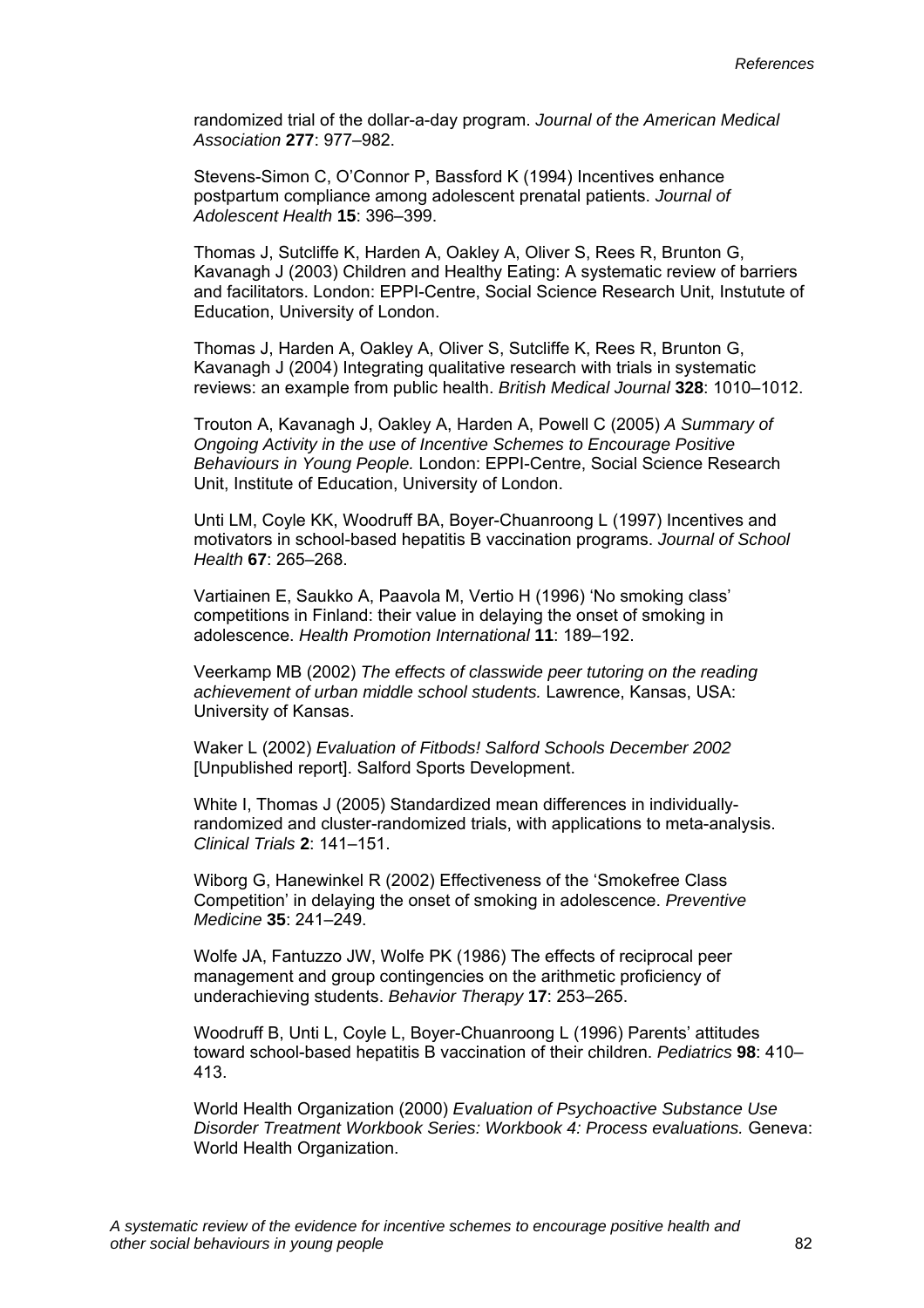Youth Justice Board for England and Wales (2005) *A Summary of the National Evaluation of the Youth Justice Board's Community Merit Award Programme.*  London: Youth Justice Board for England and Wales.

Yueh JS, Alessi SM (1988) The effect of reward structure and group ability composition on cooperative computer-assisted instruction. *Journal of Computer-Based Instruction* **15**: 18–22.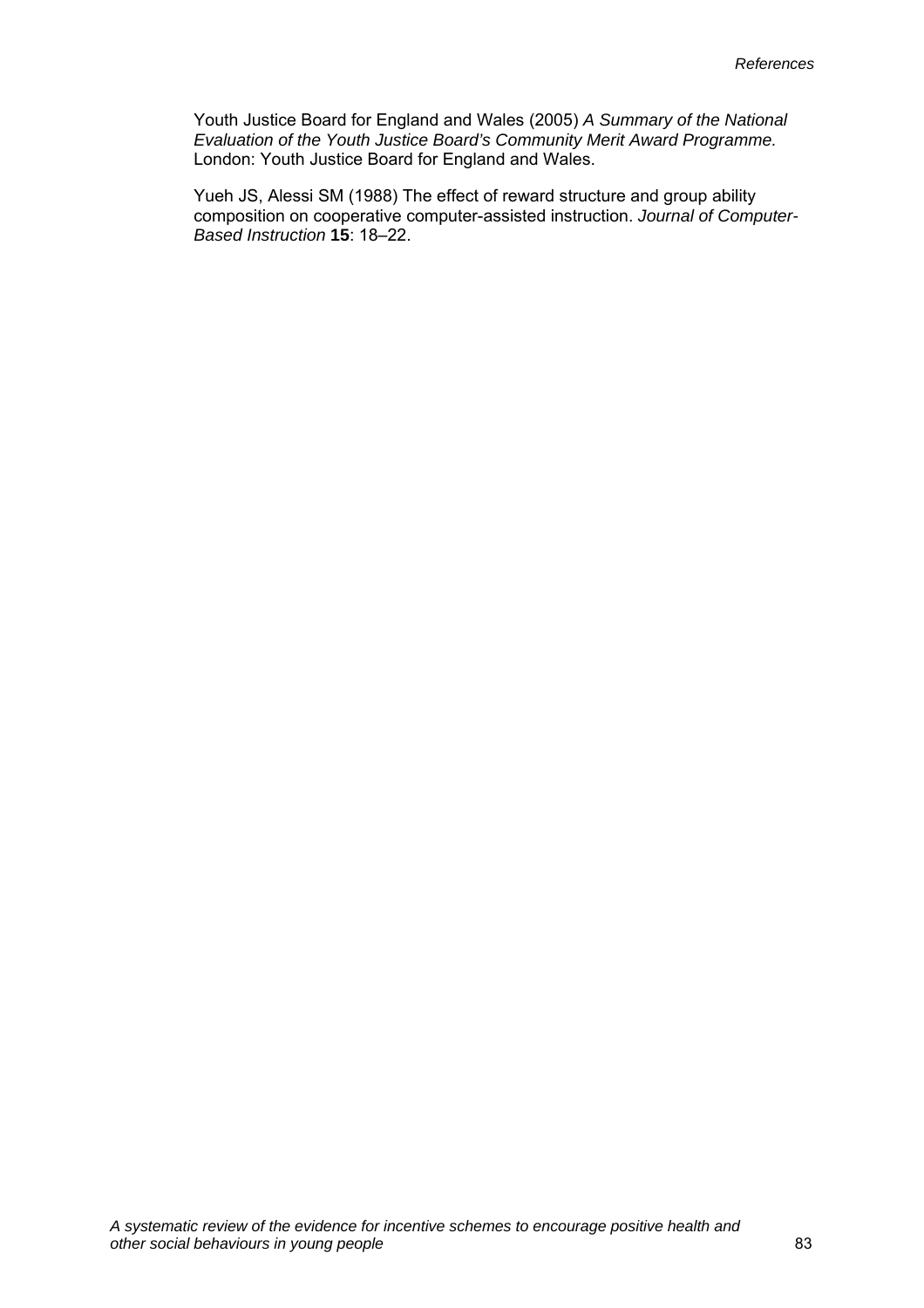# **Appendix 1: Search strategy**

# **Cinahl Search Strategy 19/04/05**

OVID

- 1 motivation/ (3351)
- 2 "Reinforcement (Psychology)"/ (261)
- 3 reward/ (212)
- 4 behavior modification/ (494)
- 5 Student Assistance Programs/ (59)
- 6 social marketing.mp. (157)
- 7 incentiv\$.mp. [mp=title, subject heading word, abstract, instrumentation] (1746)
- 8 reward\$.mp. [mp=title, subject heading word, abstract, instrumentation] (2219)
- 9 prize\$.mp. [mp=title, subject heading word, abstract, instrumentation] (247)
- 10 lotter\$.mp. [mp=title, subject heading word, abstract, instrumentation] (98)
- 11 raffle\$.mp. [mp=title, subject heading word, abstract, instrumentation] (5)
- 12 voucher\$.mp. [mp=title, subject heading word, abstract, instrumentation] (77)
- 13 token economy.mp. [mp=title, subject heading word, abstract, instrumentation] (16)
- 14 stipend\$.mp. [mp=title, subject heading word, abstract, instrumentation] (20)
- 15 gift\$.mp. [mp=title, subject heading word, abstract, instrumentation] (843)
- 16 contingency management.mp. (42)
- 17 ((financial or cash or money) adj2 (pay\$ or paid or benefit\$)).mp. [mp=title, subject heading word, abstract, instrumentation] (438)
- 18 ((free or reduc\$) adj2 (resource\$ or access or entry or entrance or cost or costs or price\$)).ti,ab. (2116)
- 19 operant conditioning.mp. (29)
- 20 sticker\$.mp. (35)
- 21 inducement.mp. (22)
- 22 or/1-20 (11527)
- 23 exp Health Promotion/ (9655)
- 24 exp Health Education/ (35041)
- 25 exp Preventive Health Care/ (53912)
- 26 exp Mental Health/ (2639)
- 27 exp Primary Prevention/ (0)
- 28 attitude to health/ or health beliefs/ (7316)
- 29 Health Knowledge/ (5016)
- 30 Life Style Changes/ (808)
- 31 Health Behavior/ (6772)
- 32 Adolescent Health Services/ (713)
- 33 Child Health Services/ (1674)
- 34 Community Health Services/ (5096)
- 35 exp School Health Services/ (6434)
- 36 ((prevent\$ or reduc\$ or promot\$ or increas\$ or educat\$) adj3 health\$).ti,ab. (21653)
- 37 ((program\$ or campaign\$ or interven\$) adj2 (health\$ or lifestyle\$)).mp. [mp=title, subject heading word, abstract, instrumentation] (32967)
- 38 preventative health care.mp. (22)
- 39 Disruptive Behavior/ (458)
- 40 Social Behavior Disorders/ (534)<br>41 social isolation/ or social alienation
- social isolation/ or social alienation/ (992)
- 42 Social Problems/ (581)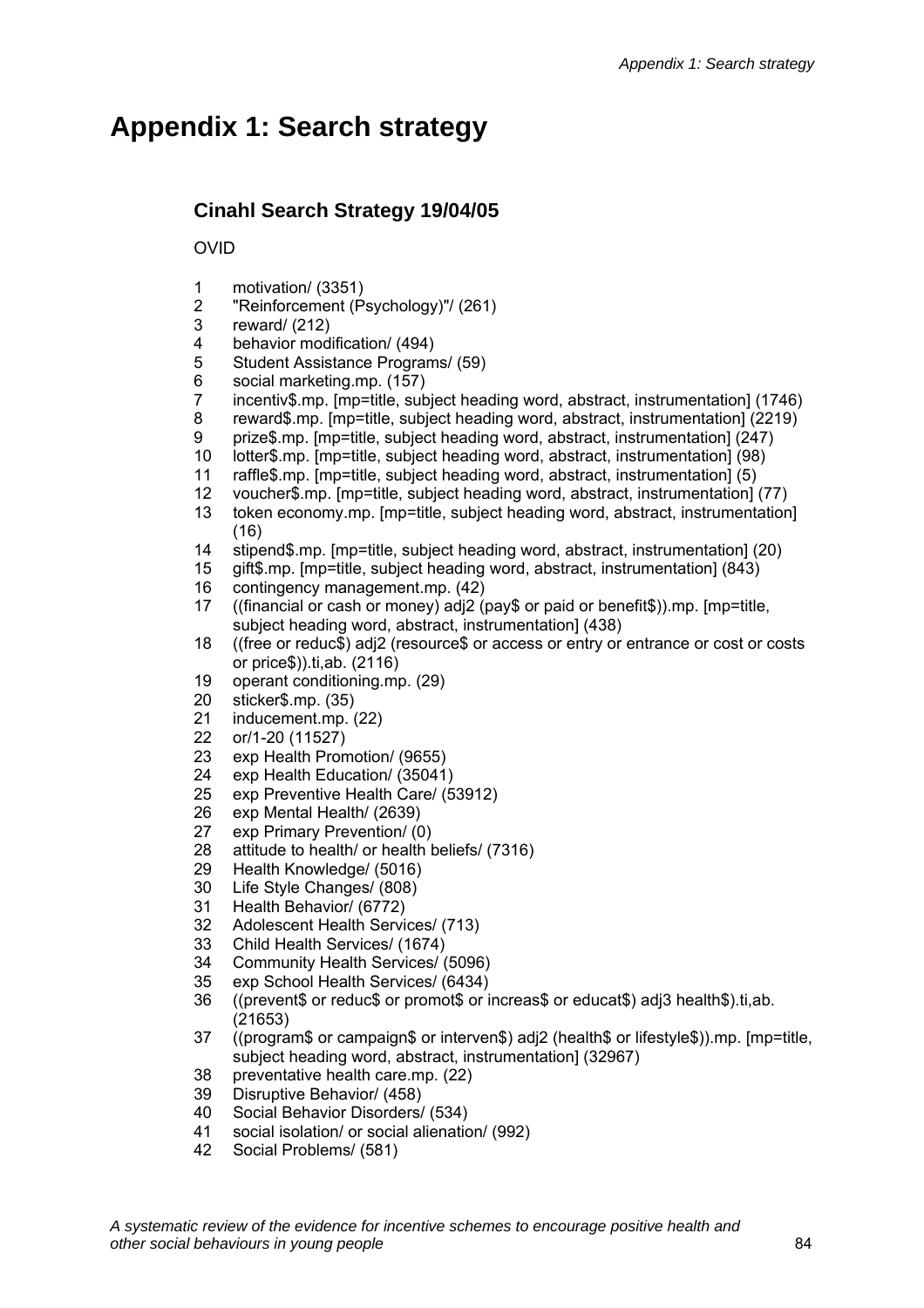- 43 Aggression/ (1172)
- 44 Bullying/ (395)
- 45 Anger/ (1088)
- 46 Violence/ (3472)
- 47 Deception/ (201)
- 48 Juvenile Delinquency/ (323)
- 49 crime/ (990)
- 50 Juvenile Offenders/ (273)
- 51 Gangs/ (36)
- 52 Verbal Abuse/ (330)
- 53 Student Dropouts/ (320)
- 54 Academic Failure/ (114)
- 55 (anti-social\$ or anti social\$ or antisocial\$).mp. [mp=title, subject heading word, abstract, instrumentation] (290)
- 56 truan\$.mp. [mp=title, subject heading word, abstract, instrumentation] (38)
- 57 ((absen\$ or dropout\$ or drop-out\$ or non-attend\$ or nonattend\$ or attend\$) adj3 (school\$ or class\$ or lesson\$ or educat\$ or college\$ or student\$ or pupil\$)).mp. [mp=title, subject heading word, abstract, instrumentation] (2105)
- 58 ((problem adj behavior) or (problem adj behaviour)).mp. [mp=title, subject heading word, abstract, instrumentation] (461)
- 59 ((young or youth) adj2 offend\$).mp. [mp=title, subject heading word, abstract, instrumentation] (67)
- 60 (social\$ adj (exclu\$ or disadvantag\$)).mp. [mp=title, subject heading word, abstract, instrumentation] (199)
- 61 exp Adolescent Behavior/ (1534)
- 62 Child Behavior/ (1717)
- 63 Cooperative Behavior/ (412)
- 64 Behavioral Objectives/ (546)
- 65 Behavioral Changes/ (2002)
- 66 Psychological Well-Being/ (2055)
- 67 Social Conformity/ (52)
- 68 Social Attitudes/ (1143)
- 69 Social Values/ (1609)
- 70 Social Skills/ (200)
- 71 Social Skills Training/ (301)
- 72 Social Behavior/ (1189)
- 73 Interpersonal Relations/ (5424)
- 74 Socialization/ (984)
- 75 self concept/ or confidence/ or self-actualization/ or self disclosure/ or selfefficacy/ or self transcendence/ (8289)
- 76 Personality Development/ (104)
- 77 Behavior Therapy/ (1693)
- 78 Empowerment/ (2640)
- 79 Confidence/ (626)
- 80 Student Attitudes/ (3712)
- 81 academic performance/ or academic achievement/ (1503)
- 82 learning/ or "conditioning (psychology)"/ or personal growth/ or brainstorming/ or skill acquisition/ or skill retention/ (3195)
- 83 academic performance/ or academic achievement/ or academic failure/ (1588)
- 84 (self esteem or self-esteem).mp. [mp=title, subject heading word, abstract, instrumentation] (2880)
- 85 (pro-social\$ or pro social\$ prosocial\$).mp. [mp=title, subject heading word, abstract, instrumentation] (15)
- 86 (classroom adj (behavior or behaviour)).mp. [mp=title, subject heading word, abstract, instrumentation] (26)
- 87 exp SPORTS/ (11004)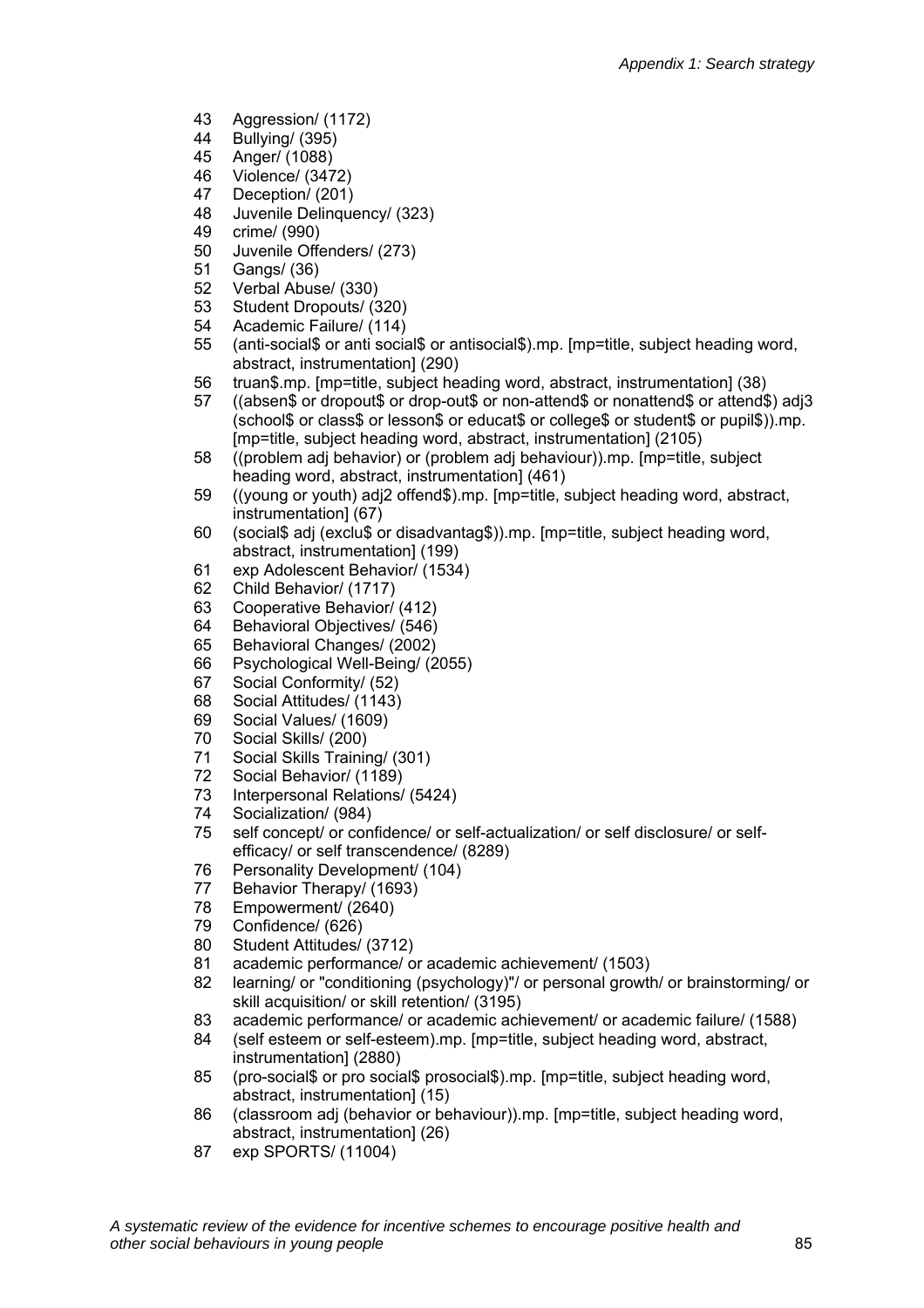- 88 Physical Fitness/ (2607)
- 89 Exertion/ (1285)
- 90 Physical Activity/ (3847)
- 91 exercise/ or aerobic exercises/ or anaerobic exercises/ or group exercise/ or muscle strengthening/ or walking/ (13519)
- 92 Life Style, Sedentary/ (426)
- 93 Recreation/ (362)
- 94 exp Leisure Activities/ (8403)
- 95 exp "Physical Education and Training"/ (388)
- 96 sedentary.mp. [mp=title, subject heading word, abstract, instrumentation] (1215)
- 97 inactiv\$.mp. [mp=title, subject heading word, abstract, instrumentation] (1299)
- 98 ((physical\$ or sport\$ or exercis\$ or game or games) adj3 (activit\$ or exercis\$ or exert\$ or fit or fitness\$ or game or games or endurance or endure\$ or child\$ or inactiv\$ or educat\$ or train\$)).ti,ab. (25815)
- 99 NUTRITION/ (4141)
- 100 Adolescent Nutrition/ (372)
- 101 Child Nutrition/ (1551)
- 102 Weight Control/ (1387)
- 103 Weight Reduction Programs/ (309)
- 104 Diet/ (7557)
- 105 exp Eating Behavior/ (3597)
- 106 Drinking Behavior/ (214)
- 107 exp OBESITY/ (6467)
- 108 exp Eating Disorders/ (2776)
- 109 (food adj2 (choice or choose or chosen)).mp. [mp=title, subject heading word, abstract, instrumentation] (97)
- 110 (overweight or over-weight).mp. [mp=title, subject heading word, abstract, instrumentation] (4903)
- 111 ((school\$ or eat\$) adj3 (dinner\$ or lunch\$ or food\$ or meal\$ or snack\$ or junk)).ti,ab. (860)
- 112 (health\$ adj1 (eat or eating or diet\$ or food\$ or snack\$)).ti,ab. (1341)
- 113 exp Substance Abuse/ (8884)
- 114 exp Substance Dependence/ (13170)
- 115 Alcohol Drinking/ (3384)
- 116 Behavior, Addictive/ (473)
- 117 Smoking Cessation/ (2732)
- 118 exp "Substance Use Rehabilitation Programs"/ (1944)
- 119 Family Planning/ (1029)
- 120 pregnancy in adolescence/ or "maternal age 14 and under"/ (1765)
- 121 Adolescent Mothers/ (455)
- 122 Adolescent Fathers/ (71)
- 123 ((teen\$ or adolescen\$ or young\$ or juvenile\$ or youth\$ or girl\$ or boy\$) adj (mother\$ or father\$ or mum or dad or parent\$ or pregnan\$)).ti,ab. (1584)
- 124 exp ADOLESCENCE/ (59011)
- 125 exp Generation Y/ (13)
- 126 Students, High School/ (1729)
- 127 Students, Middle School/ (481)
- 128 (youth\$ or teenage\$ or teen or student\$ or pupil\$).ti,ab. (31208)
- 129 (young\$ adj1 (people\$ or person\$ or woman or women or man or men or adult\$)).ti,ab. (6515)
- 130 (juvenile\$ or adolescen\$).mp. [mp=title, subject heading word, abstract, instrumentation] (61262)
- 131 ((school age or older) adj1 (child\$ or boy\$ or girl\$)).mp. [mp=title, subject heading word, abstract, instrumentation] (5095)
- 132 or/23-38 (117260)
- 133 or/39-60 (12548)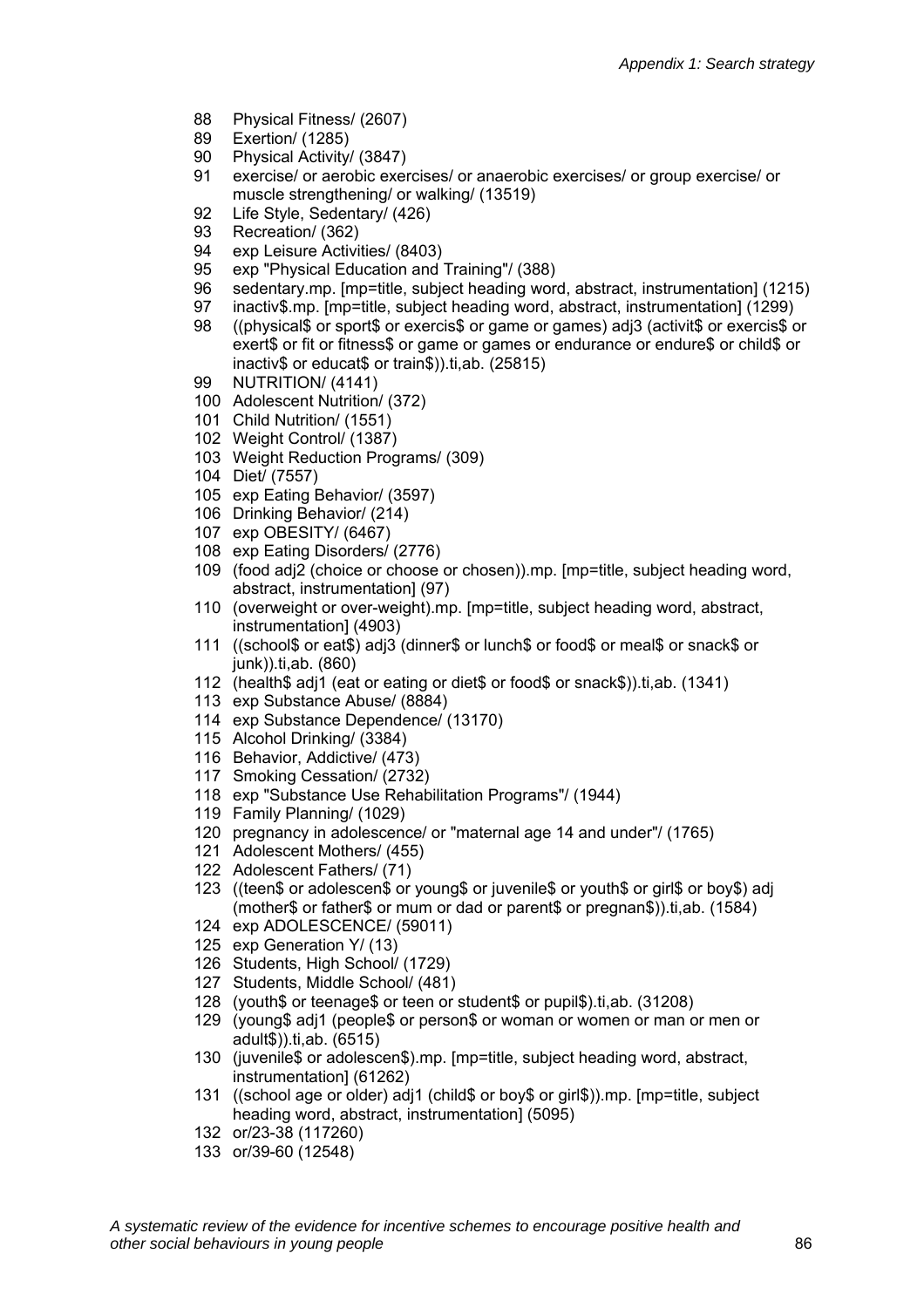- 134 or/61-86 (37035)
- 135 or/87-98 (47333)
- 136 or/99-112 (27422)
- 137 or/113-118 (24995)
- 138 or/119-123 (3635)
- 139 or/132-138 (228444)
- 140 or/124-131 (89262)
- 141 22 and 139 and 140 (945)
- 142 community merit scheme.ti,ab. (0)
- 143 Connexions card.ti,ab. (1)
- 144 (dreamscheme or dream scheme).ti,ab. (0)
- 145 education maintenance allowance.ti,ab. (0)
- 146 Fit to Succeed.ti,ab. (2)
- 147 Fitbods.ti,ab. (0)
- 148 (Food Dudes or FoodDudes).ti,ab. (0)
- 149 FuelZone.ti,ab. (0)
- 150 Karrot.ti,ab. (0)
- 151 Young Volunteer Challenge.ti,ab. (0)
- 152 Casastart.ti,ab. (0)
- 153 "Food Fun and Fitness".ti,ab. (1)
- 154 Kauffman Scholars.ti,ab. (0)
- 155 (Quantum Opportunities Program\$ or QOP).ti,ab. (0)
- 156 (Second Chance and pregnan\$).mp. [mp=title, subject heading word, abstract, instrumentation] (6)
- 157 "Quit and Win".ti,ab. (9)
- 158 Smokefree Class.ti,ab. (2)
- 159 Supermarket Health Outcomes.ti,ab. (0)
- 160 Free Nicotine Replacement Therapy.ti,ab. (3)
- 161 Free Swimming.ti,ab. (4)
- 162 school meal\$ reward\$.ti,ab. (0)
- 163 step-o-meter challenge.ti,ab. (0)
- 164 100% attendance club.ti,ab. (0)
- 165 educational achievement scheme.ti,ab. (0)
- 166 star project.ti,ab. (1)
- 167 club 95 reward scheme.ti,ab. (0)
- 168 Burnley wish list.ti,ab. (0)
- 169 Dudley lifeskills partnership.ti,ab. (0)
- 170 positive activities for young people.ti,ab. (0)
- 171 young people's development program\$.ti,ab. (0)
- 172 "passport to health".ti,ab. (6)
- 173 young volunteer challenge.ti,ab. (0)
- 174 referral order scheme.ti,ab. (0)
- 175 or/142-174 (35)
- 176 141 or 175 (978)
- 177 limit 176 to yr=1985-2005 (971)
- 178 from 177 keep 1-971 (971)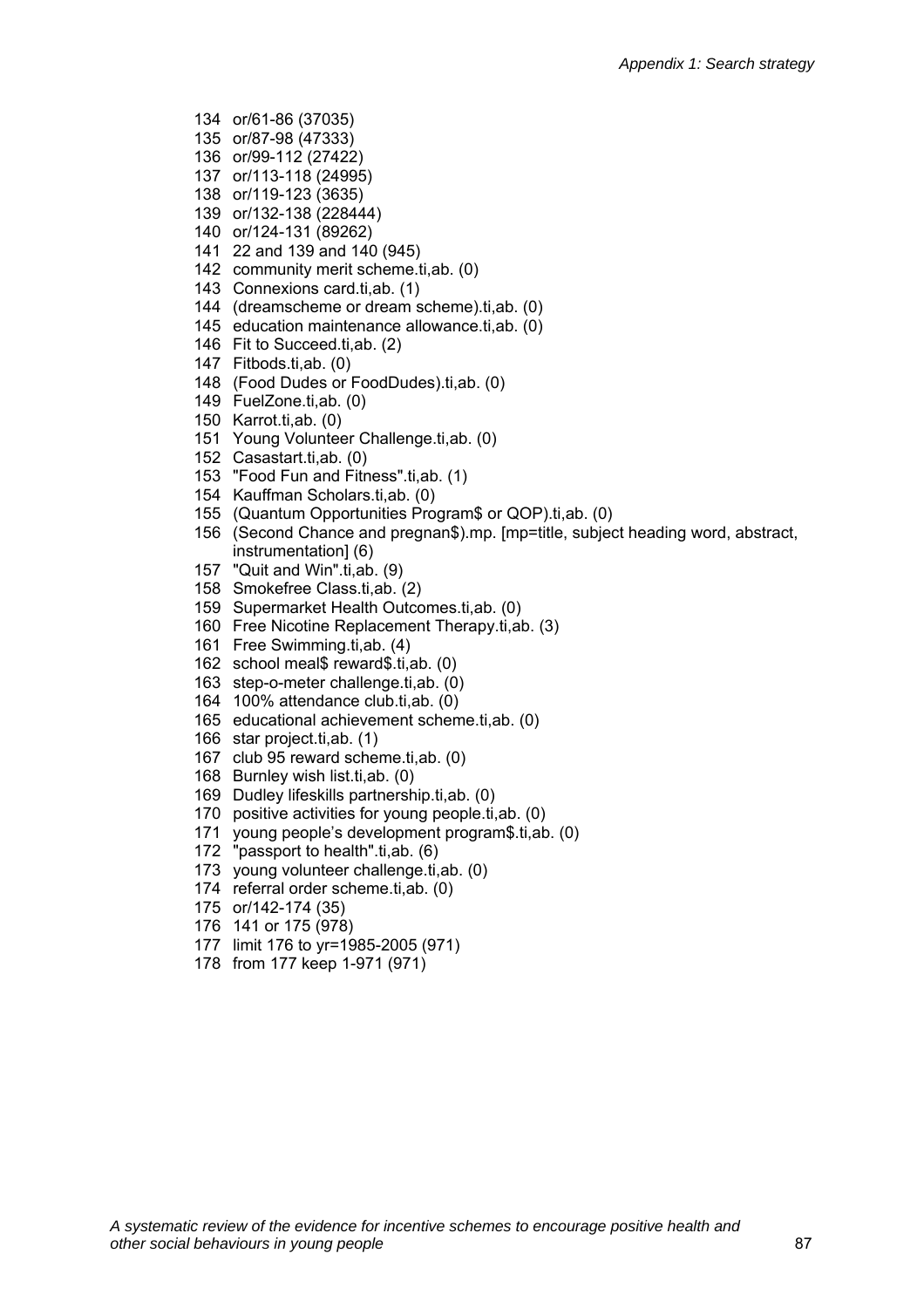# **Appendix 2: Methods for calculating and pooling effect sizes**

The methods used for calculating and pooling effect sizes in this review are much the same as those used in an earlier EPPI-Centre review on healthy eating in children (Thomas *et al*., 2003). A more detailed description, including the statistical formulae for calculating effect sizes, is included in the appendices to that report. The description of methods contained in this appendix duplicates much of that by Thomas *et al.* (2003), and the authors of this review are grateful for their permission to reproduce them.

# **2.1 Definitions**

**Mean:** The average value, calculated by adding all the observations and dividing by the number of observations.\*

**Standard deviation**: A measure of dispersion or variation and the most widely used measure of dispersion of a frequency distribution. It is equal to the positive square root of the variance. The mean tells where the values for a group are centred. The standard deviation is a summary of how widely dispersed the values are around this centre.\*

**Standard error**: The standard deviation of an estimate after adjusting for sample size. Used to calculate confidence intervals.

**Standardised mean difference**: The difference between two means divided by an estimate of the within-group standard deviation. When an outcome (such as pain) is measured in a variety of ways across studies (using different scales) it may not be possible directly to compare or combine study results in a systematic review. By expressing the effects as a standardised value the results can be combined since they have no units.\*

**Pooled**: Combined.\*

**Effect size:** A measure of the difference in outcome between the groups in a study.

\*These are taken from Clarke and Oxman (2002) and Last (2000).

# **2.2 Methods**

A supplementary framework was used to extract data on the outcome variables from each evaluation in order to calculate effect sizes for the meta-analysis. In order for the results of different studies that used different measurement tools to be combined, their results need to be standardised in some way. For this review, the standardised mean difference was selected: this is essentially the difference in means between the two groups in the evaluation divided by their pooled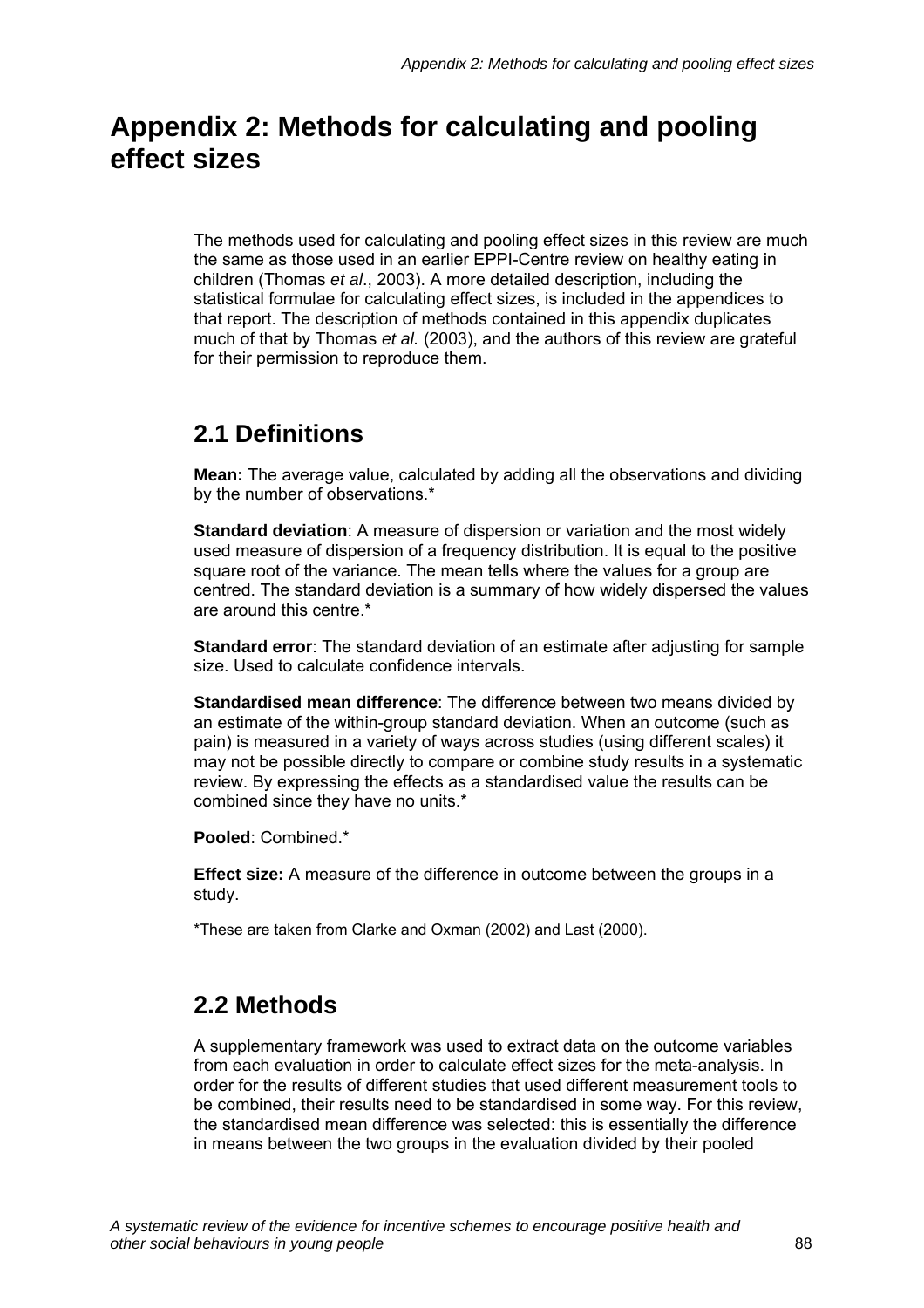standard deviation. A measure of uncertainty, the standard error, accompanies the standardised mean difference. In order to calculate this effect size all that is needed is the number of people in each group, their post-test means (adjusted for baseline measures if necessary) and their standard deviations. Unfortunately, these data are not always reported and further calculation from the data presented becomes necessary before an effect size can be found. Our specialised review software, EPPI-Reviewer, was adapted to calculate effect sizes from the range of data encountered. By combining the effect sizes from all of the included studies statistically, it is possible to estimate an overall measure of effect for the interventions included.

The included studies presented outcome measures with both dichotomous and continuous data. We applied the Hedges's adjusted *g* formula to calculate effect sizes with continuous data, and when combining continuous data with dichotomous data. Hedges's adjusted *g* is a standardized mean difference which adjusts for small sample sizes (Egger *et al*., 2001). For dichotomous data we chose to use risk ratios (RR) as our effect measure. We adopted a random effects model, as this incorporates an estimate of between-study heterogeneity. The Der Simonian and Laird method was used to compute this.

One complicating factor is the issue of studies in which groups of individuals (for example, classes or schools) are assigned to intervention and comparison conditions, rather than individuals. In these 'cluster trials', outcomes may have been measured at the individual level but allocation occurred at the group level. Methods for analyzing cluster trials are still developing and methods for including such studies in meta-analyses are still emerging. However, it is possible to extract outcome data and calculate the standardized mean difference from the reports of these studies for use in a meta-analysis. Detailed methods for this are reported in a paper by White and Thomas (2005). If a study has analysed clusters of individuals and presented standard errors, these standard errors need to be converted into standard deviations taking the *design effect* of the study into account (Murray, 1998). Methods for computing the design effect require data on both the cluster sizes and intra-class correlation (ICC). Few trials present data on the ICC: in this review, only one study did (Hovell *et al*., 1996). We therefore imputed an ICC of 0.02 for those cluster trials where ICC data were not reported. Data from cluster trials were also entered into EPPI-Reviewer, which has been adapted to calculate effect sizes from cluster trials where cluster-size and ICC data are available.

If no significant heterogeneity was found, the results of the studies were pooled and a final effect size was calculated. If significant heterogeneity was found, possible reasons for the differences between studies were explored through sensitivity analyses of sub-groups of studies. In order to prevent this procedure from becoming an exercise in 'data dredging', the categorical variables which identified the sub-groups used in this exercise were specified in advance of the meta-analysis. These categories were: study type (RCT, CT); study quality (sound/sound despite); and the feature of the study population and intervention referred to in Chapter 4.

For further information on the methods used in statistical meta-analysis see Cooper and Hedges (1994), Egger *et al*. (2001), and Lipsey and Wilson (2001).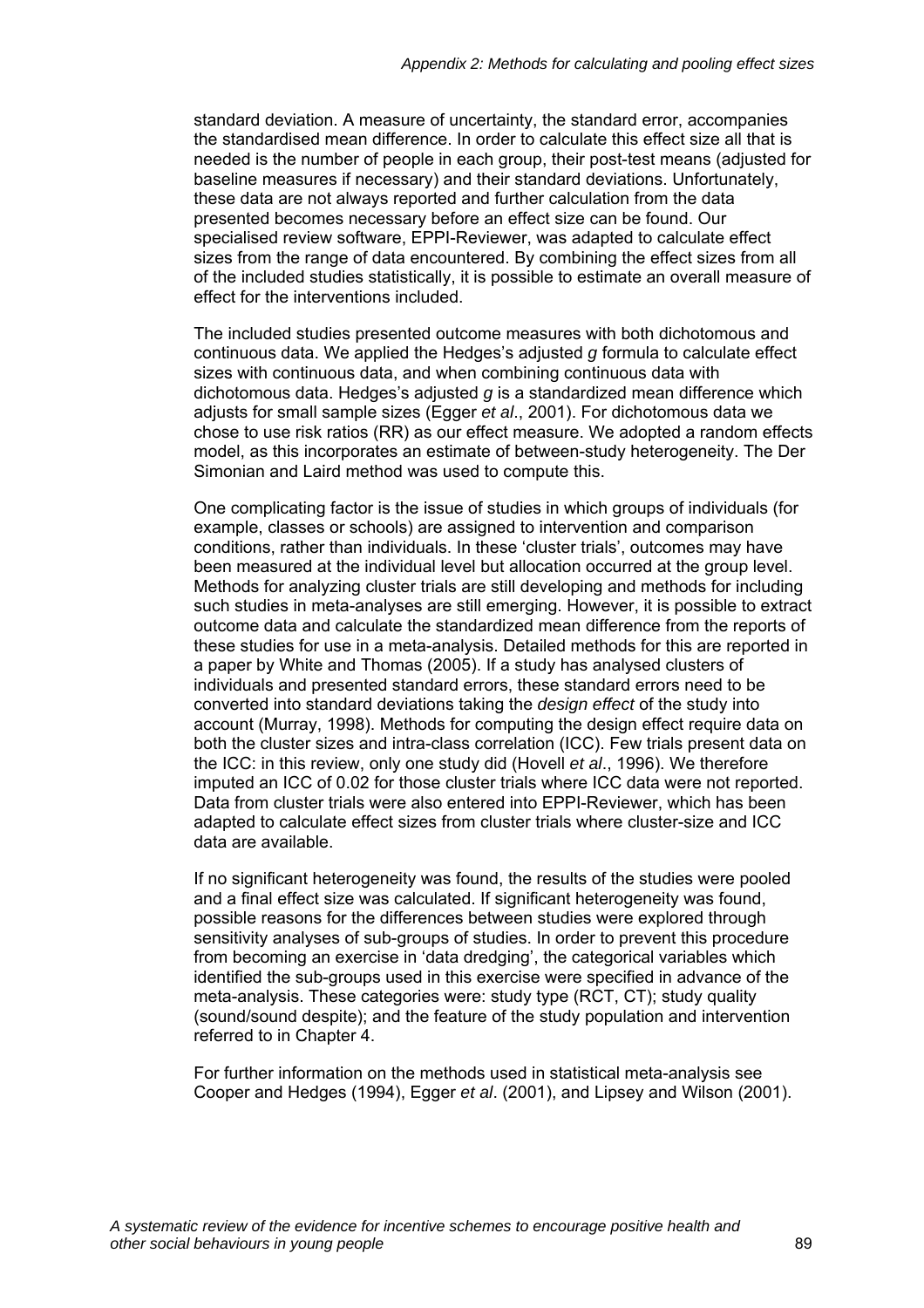# **Appendix 3: Details of reports of effectiveness studies relevant to in-depth review**

**Key** 

*Quality of study reporting for outcome evaluations* 

A: Equivalent study groups at baseline

B: Pre-intervention data reported

C: Post-intervention data reported

D: Impact of the intervention reported for all outcomes

# **SOUND STUDIES**

# Baumert and Demmrich (2001)

**Quality criteria met:** A, B, C, D **Final judgement by reviewers:** Sound

**Study design:** RCT; process evaluation **Location:** Germany (a suburban area of Hanover) **Setting: Educational institution (secondary education) Region type:** Urban **Sample number:** 307 **Gender:** Mixed: 139 male, 168 female **Age range:** 15 years **Socio-economic status:** Not stated **Ethnicity:** Not stated

#### **Aim**

There was concern that students may perform sub-optimally in national tests of student achievement in mathematics as they perceive them to be of no direct relevance (they do not count towards grades). The aim of the intervention was to see if using incentives would improve students' performance.

#### **Content of the intervention package**

Students were administered a test in mathematical literacy. There were four conditions; students in each condition were given different instructions prior to the test.

- 1. Information feedback: students were told that after the test the teacher would give them individual feedback telling them how many items they had got right. It was expected that this would 'increase the salience value of the attainment value of performing well in the test' (p 449).
- 2. Grading: students were told that the results of the test would count towards their grades and that their Maths teacher would grade the test.
- 3. Financial reward: students were told that they would receive a financial reward (DM 10) if they solved more items than expected on the basis of their prior mathematics grades.
- 4. Control group: students were given the standard with no attempt at additional motivation, bar a general injunction to 'do your best' (p 449).

Groups 3 and 4 were included in in-depth review (N=155).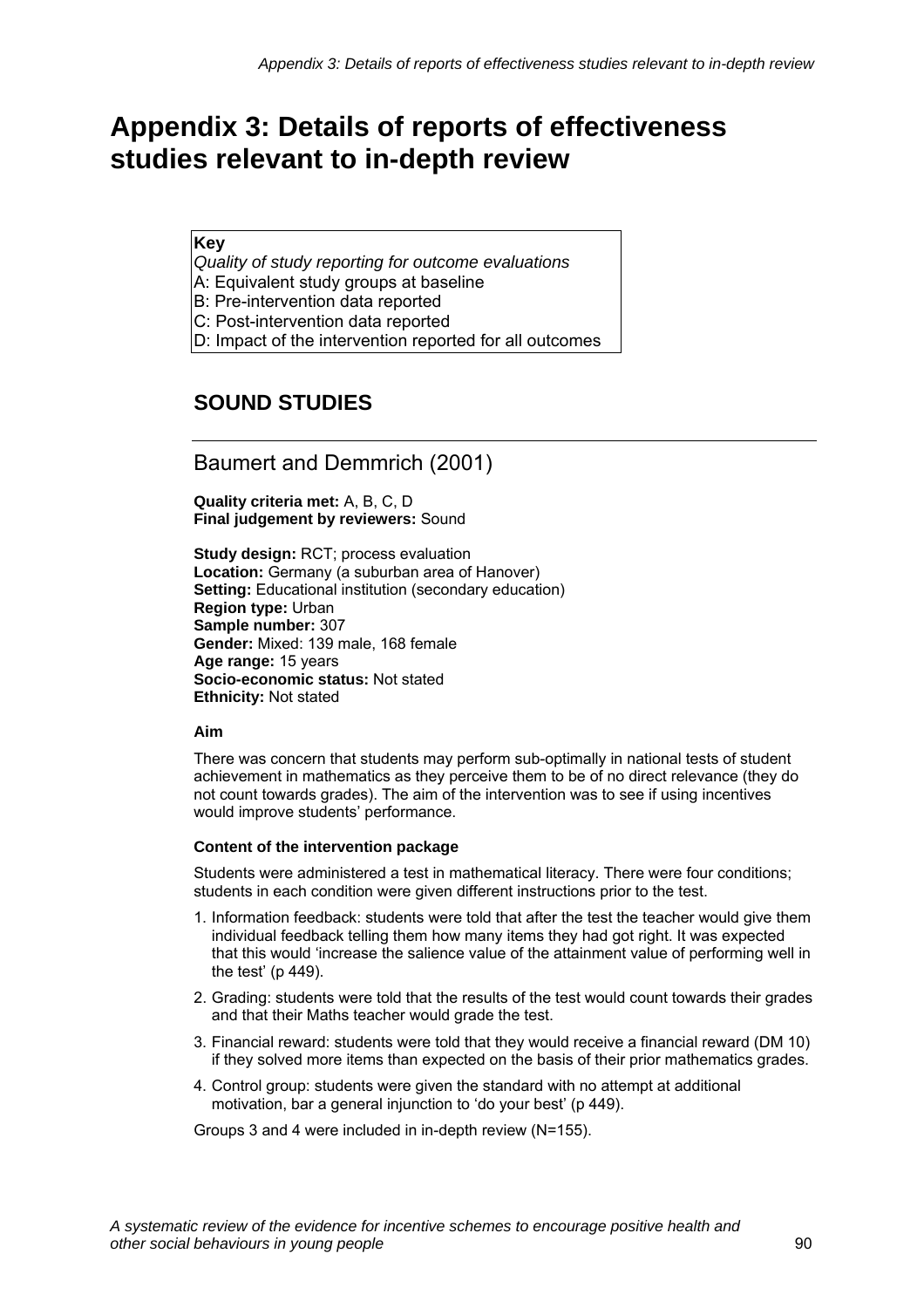Hovell *et al.* (1996)

**Quality criteria met:** A, B, C, D **Final judgement by reviewers:** Sound

**Study design:** Cluster RCT; process evaluation **Location:** USA (California) **Setting:** Orthodontic offices **Region type:** Not stated **Sample number:** 154 orthodontic offices (N=14,775 individuals) **Gender:** Mixed **Age range:** 11–18 years **Socio-economic status:** Not stated **Ethnicity:** Caucasian: 73%; Hispanic: 12%; Asian: 9%; Black: 3%; Unreported: 3%

#### **Aim**

To test the effectiveness of a programme designed to help orthodontists to prevent tobacco use among students who attend their offices.

#### **Content of the intervention package**

Offices assigned to the experimental condition were provided with 1.5 hours of tobacco prevention training including instruction in promoting a tobacco-free environment within the office/waiting room. Practitioners were issued with anti-tobacco 'prescriptions' which were to be given to eligible adolescents, and offices received 50¢ per prescription provided. The prescriptions were pre-printed with anti-tobacco messages.

Adolescents were interviewed at baseline and two years later regarding their smoking practices.

## Leuven *et al.* (2003)

**Quality criteria met:** A, B, C, D **Final judgement by reviewers:** Sound

**Study design:** RCT; Process evaluation **Location:** The Netherlands (Amsterdam) **Setting:** Educational institution (University) **Region type:** Urban **Sample number:** 165 **Gender:** Mixed **Age range:** First year students at the University of Amsterdam **Socio-economic status:** No data on class – however, authors collected data on parental education: 53% had a father who had undergone higher education; 37% had mothers with higher educational levels **Ethnicity:** Not stated

#### **Aim**

To test the effectiveness of incentives to motivate students to greater efforts and increase exam achievement.

To test the effect of a high and a low reward condition.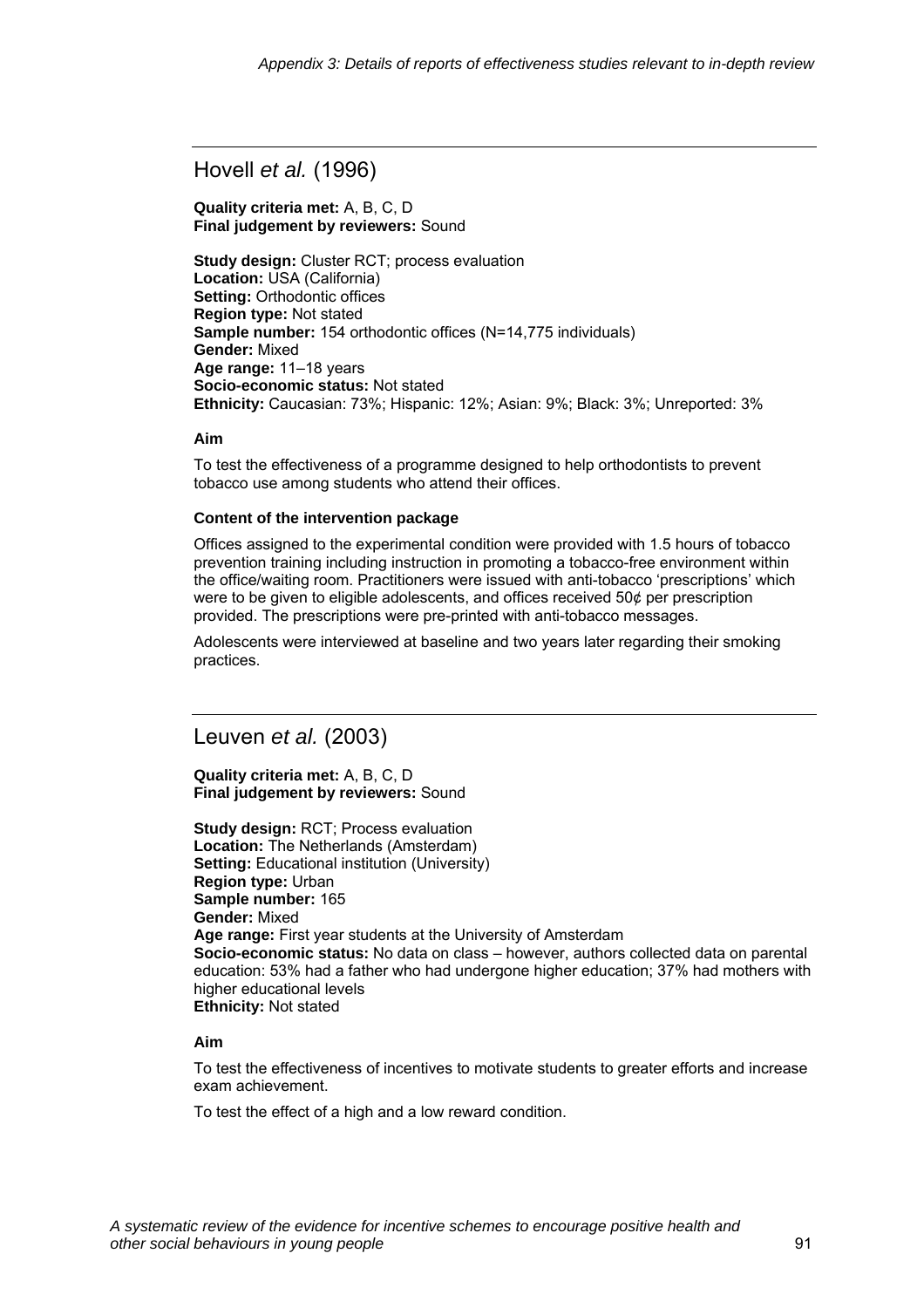#### **Content of the intervention package**

In a year-long trial, different levels of incentive were provided to two groups of students to pass their first year course; the third group was not offered an incentive. The high reward group was offered  $\epsilon$  681, and the lower reward group  $\epsilon$  227.

# Licht *et al.* (1991)

**Quality criteria met:** A, B, C, D **Final judgement by reviewers:** Sound

**Study design:** RCT (randomised matched pair design) **Location:** USA **Setting:** Educational institution (high school) **Region type:** Semi-rural **Sample number:** 20 **Gender:** Mixed: 11 male, 9 female **Age range:** 14–18 years **Socio-economic status:** Lower to lower-middle working class **Ethnicity:** 13 black, 7 white **Other information provided by authors:** All were students with a range of special educational needs.

#### **Aim**

To evaluate an incentives-based programme designed to improve the attendance and punctuality of high school students with special educational needs.

#### **Content of the intervention package**

Students were randomly allocated to intervention and control groups. Those in the intervention group were provided with social and tangible reinforcement. This was done by means of a point system. Students were given 5 points for each class that they attended and a further 5 for arriving on time. Points were totalled on a weekly basis and converted to a percentage as some students were enrolled in more classes than others. At a weekly meeting, points could be exchanged for gifts such as fast food vouchers, movie tickets, clothing and school supplies. Students' achievement was also recognised at these meetings and they received praise and encouragement.

# Middleton *et al.* (2005)

**Quality criteria met:** B, C, D **Final judgement by reviewers:** Sound despite discrepancies with quality criteria. Equivalence between the two groups was unclear.

**Study design:** Controlled cluster trial **Location:** UK **Setting: Post-compulsory education Region type:** Urban and rural **Sample number:** 21 Local education authorities **Gender:** Mixed **Age range:** 16–19 years **Socio-economic status:** Low **Ethnicity:** Not stated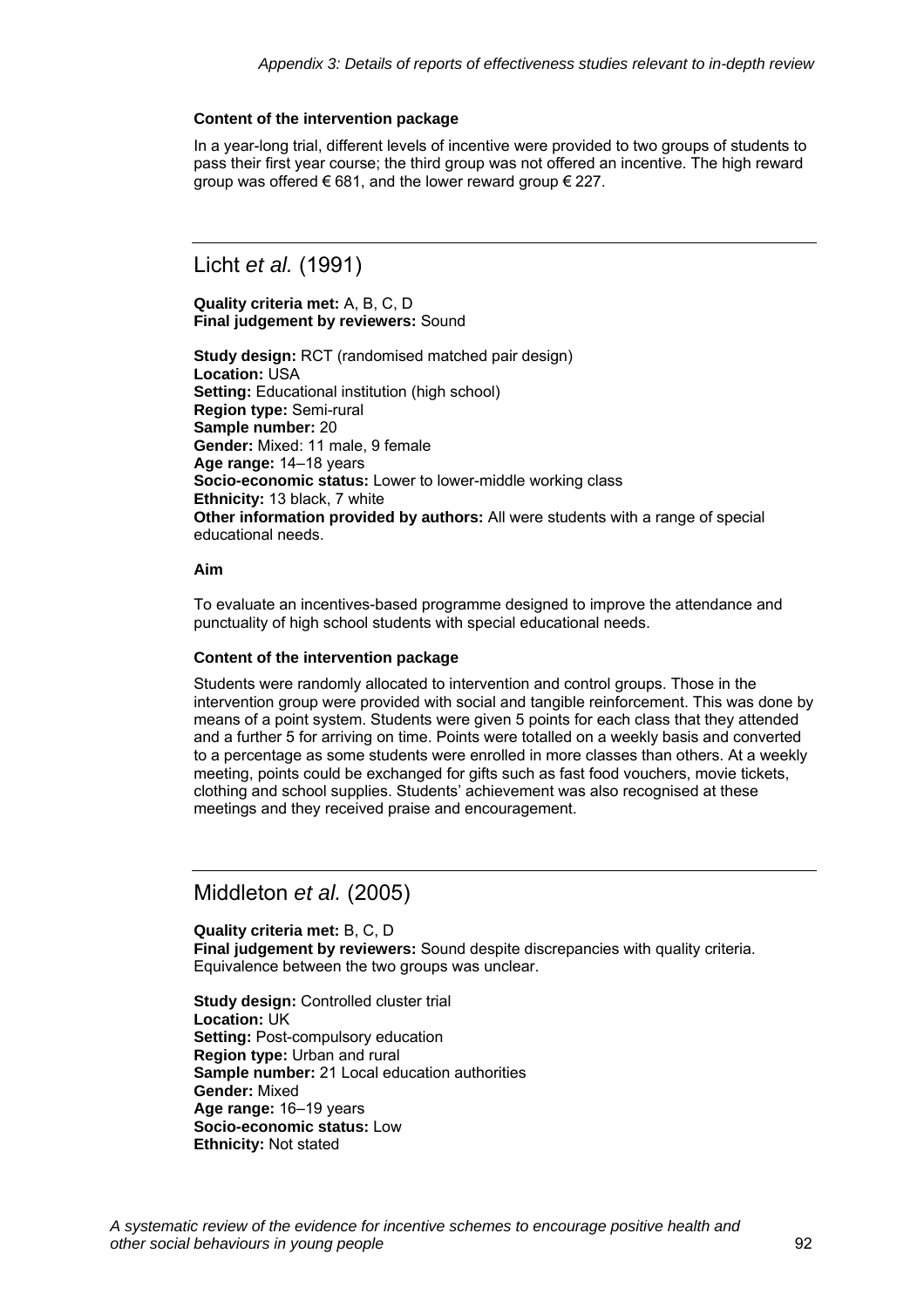#### **Aim**

The aim of the Education Maintenance Allowance (EMA) is to improve rates of participation in post-compulsory education, particularly amongst young men and those from lower socio-economic groups.

#### **Content of the intervention package**

Means-tested payments were made directly to young people who stay on in education, whether academic or vocational, after post-compulsory education. Payments were made every week of the course as long as students turn up to classes and show commitment to the course. Those from families with an income of £13,000 or less receive the whole amount of £30 per week. For those with incomes above £13,000 but below £30,000, the weekly allowance was progressively reduced to a minimum of £5 per week. Termly retention and course achievement bonuses were also payable. Whilst the scheme was funded by the Department for Education and Skills (DfES), administration of the scheme and actual payments were made by Local Education Authorities (LEAs).

Morisky *et al.* (2001)

**Quality criteria met:** A, B, C, D **Final judgement by reviewers:** Sound

**Study design:** RCT **Location:** USA (Los Angeles) **Setting: Two tuberculosis Clinics Region type:** Urban **Sample number:** 794 **Gender:** Mixed: 51% female, 49% male **Age range:** 11–19 years (mean 15.2, standard deviation 1.9) **Socio-economic status:** Not stated **Ethnicity:** Hispanic: 77.8%; Asian: 9.4%; African-American: 8.1%; white or other: 4.7% **Other information provided by authors:** Adolescents had all been referred after tuberculosis was detected at a school medical.

#### **Aim**

To develop and test the effectiveness of peer counselling and contingency contracting on treatment completion rates in adolescents with latent tuberculosis, as it is commonly recognised that many do not complete the six-month treatment.

#### **Content of the intervention package**

After participants completed a baseline they were randomised to one of four groups. These were:

- 1. Peer counselling intervention only: adolescents who had already completed treatment for latent TB infection were assigned as counsellors to new patients. They were contacted by telephone during first week. The first contact was introductory and designed to establish a rapport, explain the role of the peer educator, and stress the importance of adherence to the treatment. Further contact made every two weeks.
- 2. Parent-participant contingency contract: the adolescent and a parent, with the support of clinic staff, negotiated an incentive (such as a special meal, new clothing, movie or video rental, or anything agreeable to parent and child) to be provided for treatment adherence.
- 3. Interventions 1 and 2 combined.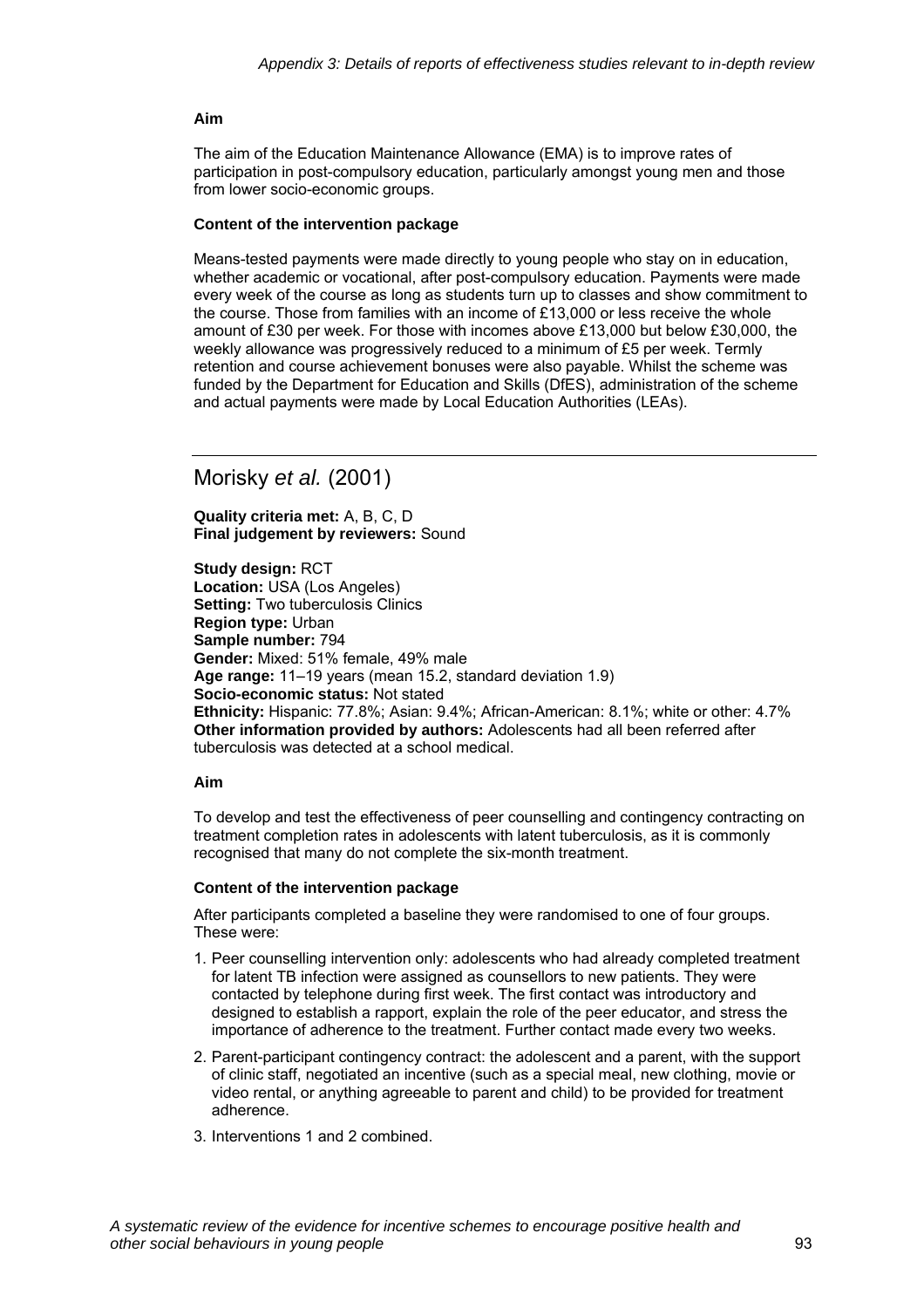4. Control group: usual care

Groups 3 and 4 were included in the in-depth review (N=391).

### Morris and Michalopoulos (2003)

**Quality criteria met:** A, B, C, D **Final judgement by reviewers:** Sound

**Study design:** RCT **Location:** Canada (British Columbia and New Brunswick) **Region type:** Urban and rural **Sample number:** 5,686 **Gender:** Mixed **Age range:** Adults; Children, 4–10 years; Young people, 11–18 years **Socio-economic status:** The sample consisted of unemployed single parents (principally mothers) who were receiving welfare assistance **Ethnicity:** First Nations Ancestry: 8.5%; Asian Ancestry: 5%; French speaking: 12% (data as provided by the authors)

#### **Aim**

The Self Sufficiency Project was a demonstration project that aimed to test a policy change in two Canadian Provinces. The policy was designed to make work a viable alternative to welfare for low income parents with a financial supplement.

#### **Content of the intervention package**

Single parents who had been on income assistance for at least one year were randomly selected. They were divided into two groups: program and control. Those in the program group who worked for 30 weeks or more were paid a supplement on top of their employment earnings for up to three years. This was structured in such a way that it equalled half the difference between a participant's earning and an earnings 'benchmark' (equivalent to Can\$30,000 in New Brunswick and Can\$37,000 in British Columbia). This meant that for a person working at the minimum wage, their gross income was double what it would have been without the supplement.

### O'Neil *et al.* (1996)

**Quality criteria met:** A, B, C, D **Final judgement by reviewers:** Sound

**Study design:** RCT **Location:** USA (Southern California) **Setting: Educational institution (secondary schools) Region type:** Not stated **Sample number:** 1,468 **Gender:** Mixed **Age range:** 13–14 and 17–18 years **Socio-economic status:** Not stated **Ethnicity:** White: 326; Black: 369; Latino: 496; Asian: 277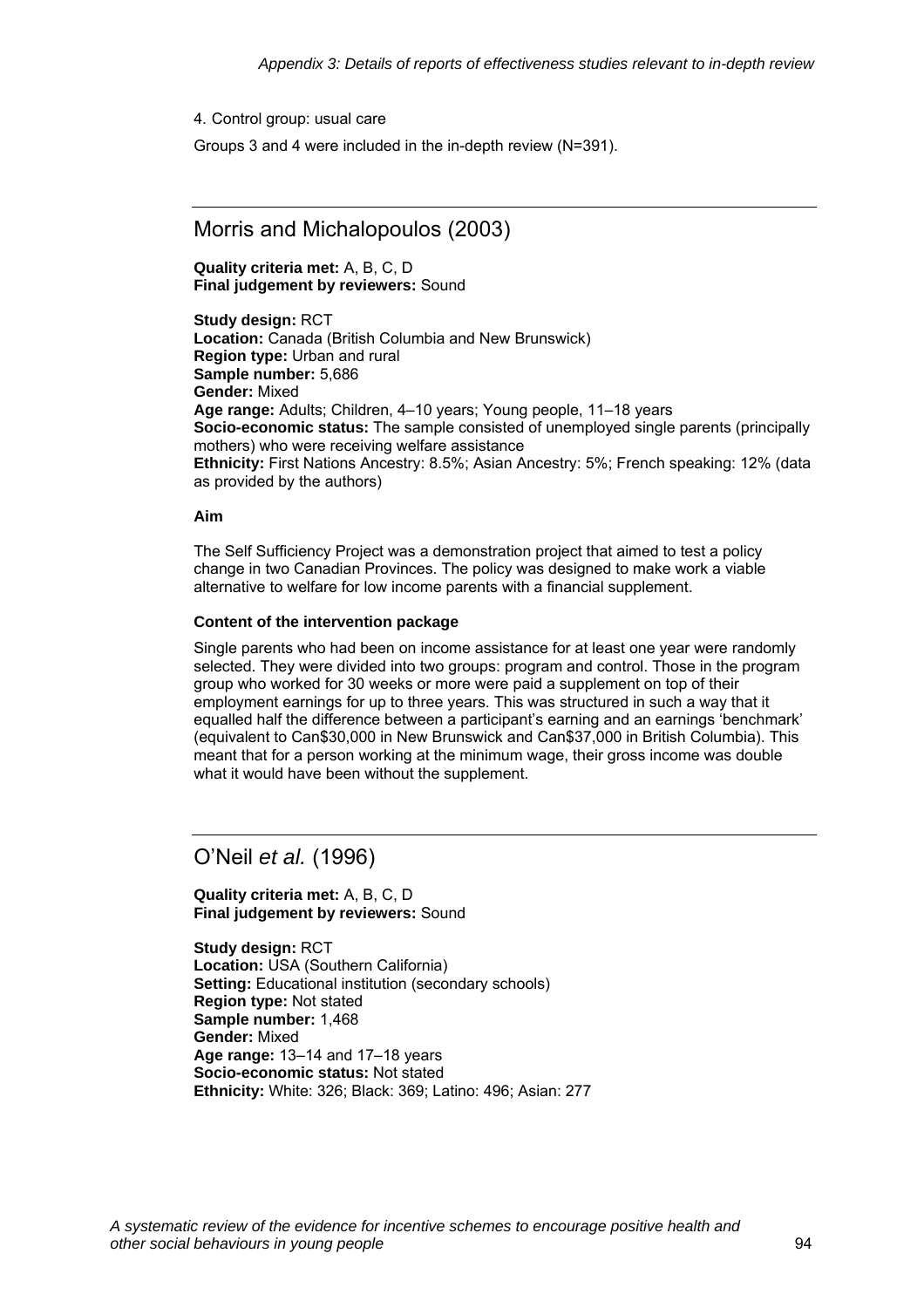#### **Aim**

This was an intervention with students taking the National Assessment of Educational Progress (NAEP) mathematics test. Its aim was to increase the effort expended by pupils on a range of test items by manipulating different conditions of motivation including a financial reward.

#### **Content of the intervention package**

The intervention was studied in two different year groups, both of which were allocated to an intervention or control group. All groups were given different test instructions prior to test.

Students in Grade 8 were divided into four groups:

- 1. Financial reward group: pupils were instructed that they would get \$1 per correct item, to a maximum of \$41.
- 2. Ego-involved instructions: pupils were instructed that their individual results would be compared with other students in their class, school, school district and around the world. Results would be reported back to students, the school, teachers, and parents. Students were told that how well they did in the test would indicate how good they were at that kind of test.
- 3. Task-involved instructions: pupils were instructed that they might perform better if they approached test items (particularly difficult new ones) as a challenge and tried very hard. Students were encouraged to see it as a challenge and to enjoy mastering it.
- 4. Control: pupils received standard NAEP maths test instructions. The results were not fed back to the student, school, teacher or parents.

The reward and control groups were included in in-depth review (N= 354).

The students in grade 12 were divided into five groups: the same four experimental groups as grade 8, plus a 'certificate of accomplishment' award group, who were given the same instruction as the ego-involved group, but were also told that the top 10% of students would receive a UCLA certificate of accomplishment, which could be used for job interviews or college applications. The financial reward group were instructed that they would get \$1 per correct item, to a maximum of \$44.

The reward and control groups were included in the in-depth review (N= 296).

## Reid *et al.* (1995)

**Quality criteria met:** A, B, C, D **Final judgement by reviewers:** Sound

**Study design:** RCT; process evaluation **Location:** USA (Burlington, Vermont) **Setting:** Educational institution (two middle schools and one high school) **Region type:** Urban **Sample number:** 112 **Gender:** Female **Age range:** 11–17 years, median age 14 **Socio-economic status:** The girls were white and primarily from low-income families, the majority of which were headed by single parents. **Ethnicity:** White **Other information provided by authors:** To be referred to the study, girls had to have problems with grades, attendance or both.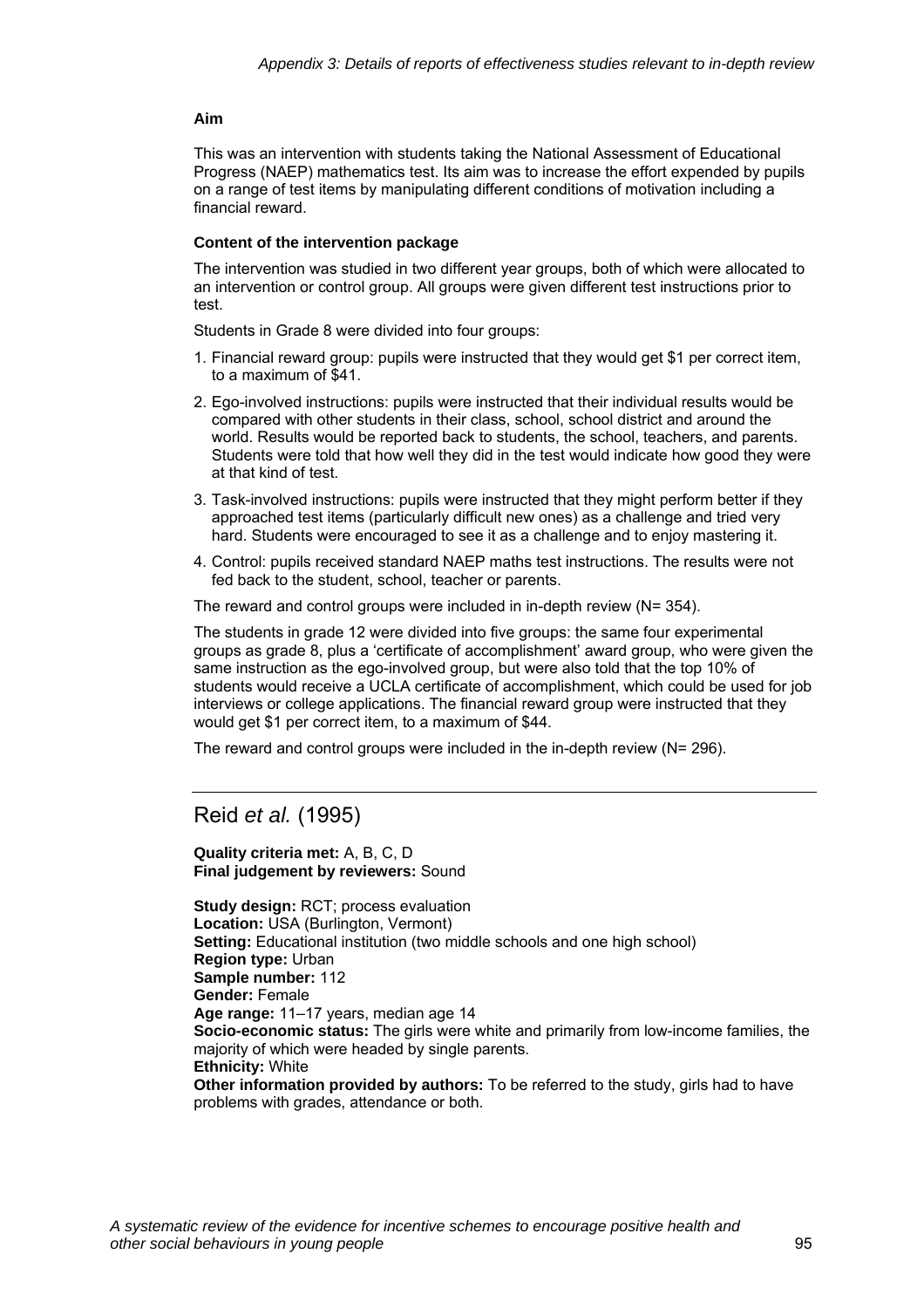#### **Aim**

The aim of the intervention was to motivate teenage girls at risk of school failure through the use of financial incentives, to improve both their grades and attendance.

#### **Content of the intervention package**

Teenage girls at risk of school failure were randomly assigned to a control condition or to one of two year-long experimental conditions aimed at improving their academic work and attendance.

- 1. Payment program: students were only given monetary incentives for improved performance.
- 2. Case-management program: teachers, girls, their parents and social workers worked together to devise strategies to help the girls improve.
- 3. Control group: no intervention.

Group 1 and Group 3 were included in the in-depth review (N=79).

Rewards were dispensed in two ways. One group ('All or nothing') received \$50 a month contingent upon a 15% improvement in either attendance or in grades for the three subjects in which the student was performing most poorly. An additional 15% improvement was required for next \$50 and so on until a grade B was recorded or there were no more than two absences a month. These levels then had to maintained to continue to get the reward. In the other group ('Incremental') a girl could earn smaller amounts of money for partial accomplishments (e.g. a half grade improvement in her four worst subjects) and the scheme was designed so it was possible to earn \$50 dollars a month like the other condition.

The case management program was based on a task-centred approach that focused on the specific problems of grades and attendance, and involved team members in developing and carrying out tasks to solve the problems. The case management group met fortnightly to discuss progress, and meetings with the girls and their parents normally took place in the alternate weeks and focused on problem-related tasks and obstacles.

### Richter *et al.* (1998)

#### **Quality criteria met:** A, B, C, D **Final judgement by reviewers:** Sound

**Study design: Controlled trial Location:** USA **Setting:** Orthodontist clinic **Region type:** Not stated **Sample number:** 144 **Gender:** Mixed: 63 male, 81 female **Age range:** Between 9 years 6 months and 17 years 6 months **Socio-economic status:** Not stated **Ethnicity:** Not stated

#### **Aim**

The aim of the intervention was to increase orthodontic treatment compliance (dental hygiene, keeping appointments, wearing orthodontic appliances, etc.).

#### **Content of the intervention package**

Prior to allocation to one of three arms of the trial adolescents were identified as those with high or low compliance with orthodontist's instructions and split accordingly.

1. A control group which received only standard instructions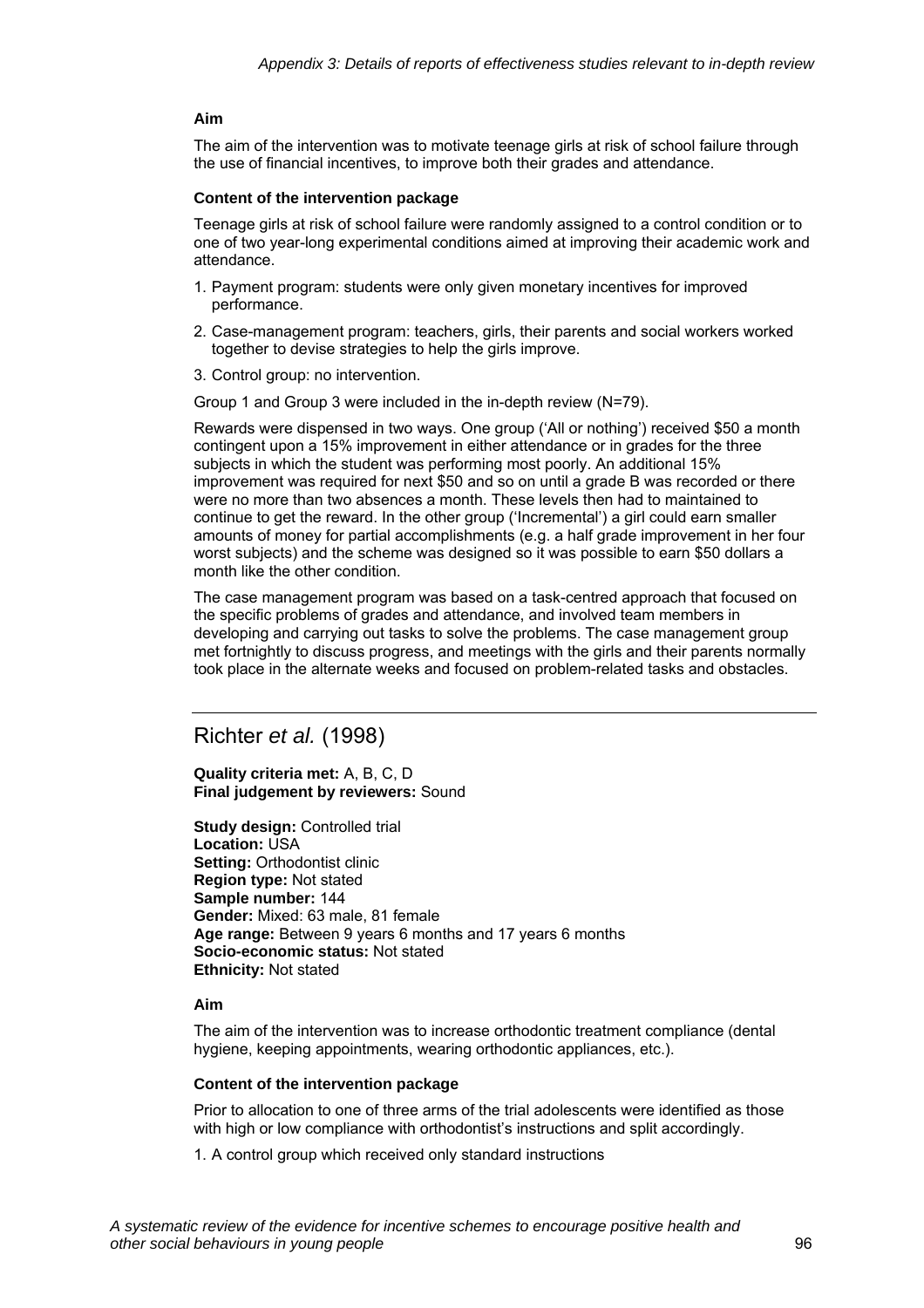- 2. A group which received instructions and a written evaluation of their compliance.
- 3. A group which received compliance instructions and a report card and were eligible for a reward for adherent behaviour.

The adherence of all of the participants was evaluated at monthly appointments.

The promised rewards were both short-term and longer-term. Patients in the reward group were given a coupon for an ice-cream sundae if they achieved 90% compliance as assessed at the monthly visit. A patient who obtained 90% or more at two consecutive visits was eligible to be entered into a two-monthly prize draw for a CD. Those who obtained 90%or more for four months or more were entered into a draw for a wrist watch.

Smith *et al.* (1990)

#### **Quality criteria met:** A, B, C, D **Final judgement by reviewers:** Sound

**Study design:** RCT **Location:** USA **Setting:** Family planning and teen health clinic in a county general hospital **Region type:** Urban **Sample number:** 534 **Gender:** Female **Age range:** 12–19 years, mean age 15.7 +/− 1.6 **Socio-economic status:** Authors describe the young women as 'indigent' **Ethnicity:** Black: 43%; Hispanic: 45%; Caucasian: 12% **Other information provided by authors:** All were teenage parents, of whom 74% were single

#### **Aim**

The aims of the study were to examine the compliance patterns among adolescents attending a post-partum family planning clinic, and to explore the role that incentives play in enhancing their clinic attendance.

#### **Content of the intervention package**

- 1. Group A were the control. They received appointment slips for post-partum examinations with no mention of an incentive.
- 2. Group B received appointment slips for post-partum examinations together with a coupon redeemable for baby formula.
- 3. Group C received appointment slips for post-partum examinations mentioning a free gift for the mother when they came to their clinic appointment.

The free gift was selected by a group of adolescents and consisted of costume jewellery.

Data from Groups B and C were combined and compared to Group A for the in-depth review.

## Stevens-Simon *et al.* (1997)

**Quality criteria met:** A, B, C, D **Final judgement by reviewers:** Sound

**Study design:** RCT **Location:** USA (Denver, Colorado) **Setting:** Not stated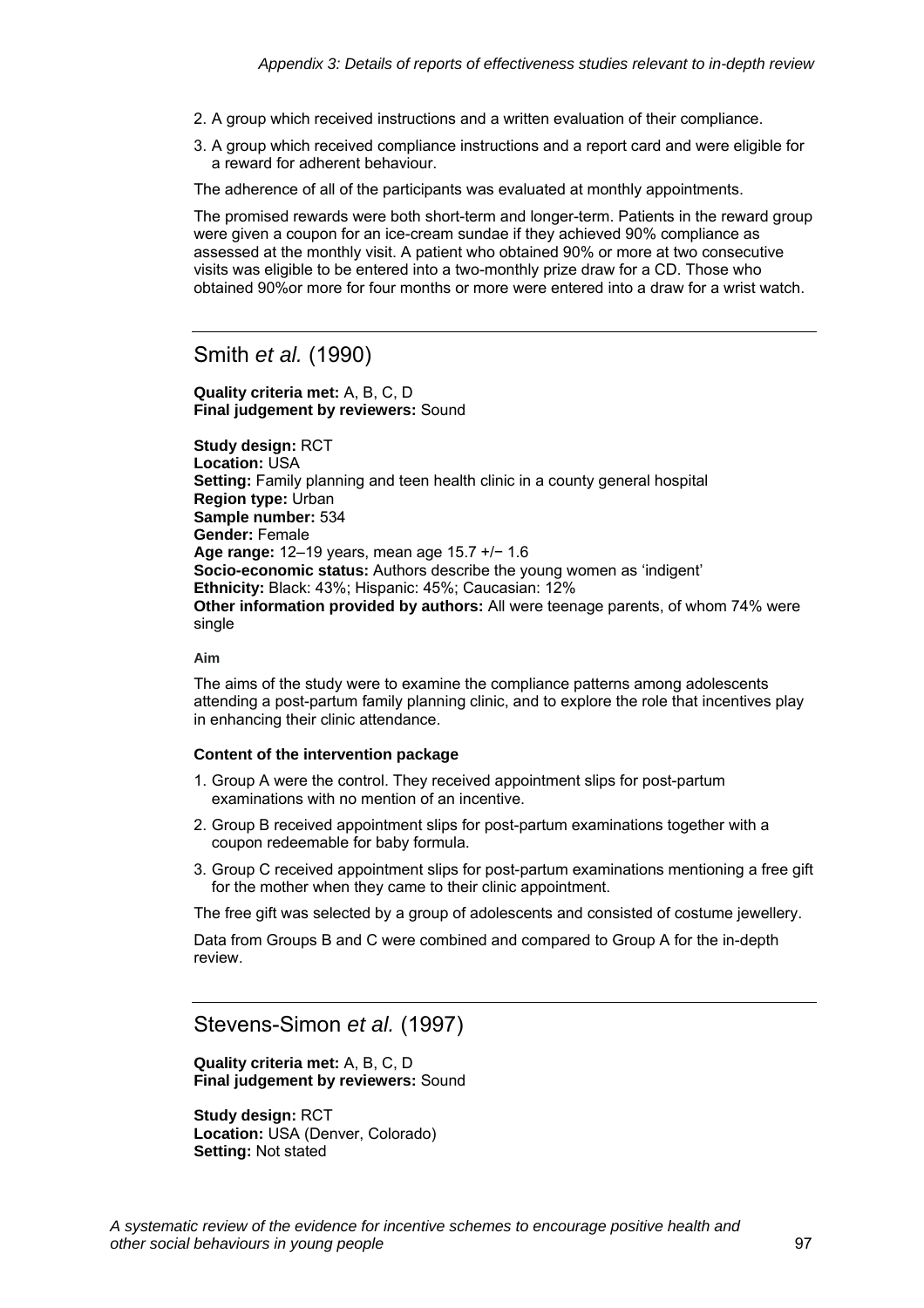**Region type:** Urban **Sample number:** 179 **Gender:** Female **Age range:** Below the age of 18 years **Socio-economic status:** Not stated **Ethnicity:** At enrolment the population was: White: 44%; Black: 25%; Hispanic: 29%; Minority ethnic: 2% **Other information provided by authors:** The young mothers recruited only had one

child; the child had to be under the age of five months; the majority were enrolled in CAMP (a comprehensive, multi-disciplinary, adolescent oriented pre- and post-natal infant care program).

#### **Aim**

The Dollar a Day Program aimed to prevent repeat pregnancies in teenage mothers by promoting the consistent use of reliable contraceptive methods and future-oriented family and career planning. It used incentives and peer support as strategies.

#### **Content of the intervention package**

Participants were randomly allocated to one of four groups.

- 1. Monetary incentive: participants received a dollar a day for every day they were not pregnant. There was a monthly pregnancy test and bus ticket tokens were provided for attending this test.
- 2. Peer support: participants met weekly in groups composed of 10–15 peers and two adults. There was a monthly pregnancy test and bus ticket tokens and other assistance with transportation were provided. Sessions were used to use discuss issues of concern to the young women.
- 3. Conditions 1 and 2 combined.
- 4. Control group: routine post-partum care and a six-monthly pregnancy test.

Groups 3 and 4 were included in the in-depth review.

## Stevens-Simon *et al.* (1994)

**Quality criteria met:** A, B, C, D **Final judgement by reviewers:** Sound

**Study design:** RCT **Location:** USA **Setting:** Specialist clinic (Colorado Adolescent Maternity Program) **Region type:** Urban **Sample number:** 240 **Gender:** Female **Age range:** 12–19 years, mean 17.2 +/− 1.2 **Socio-economic status:** 'Poor, pregnant 12–19 year olds' **Ethnicity:** Incentive group: White: 50%; Black: 26.8%; Hispanic: 22.2%; Other: 1%. Control group: White: 56.8%; Black: 27.2%; Hispanic: 17%; Other: 3% (Data provided by group) **Other information provided by authors:** 88% were on Medicaid

#### **Aim**

To test the hypothesis that incentives would enhance compliance with post-partum appointments among teenage mothers.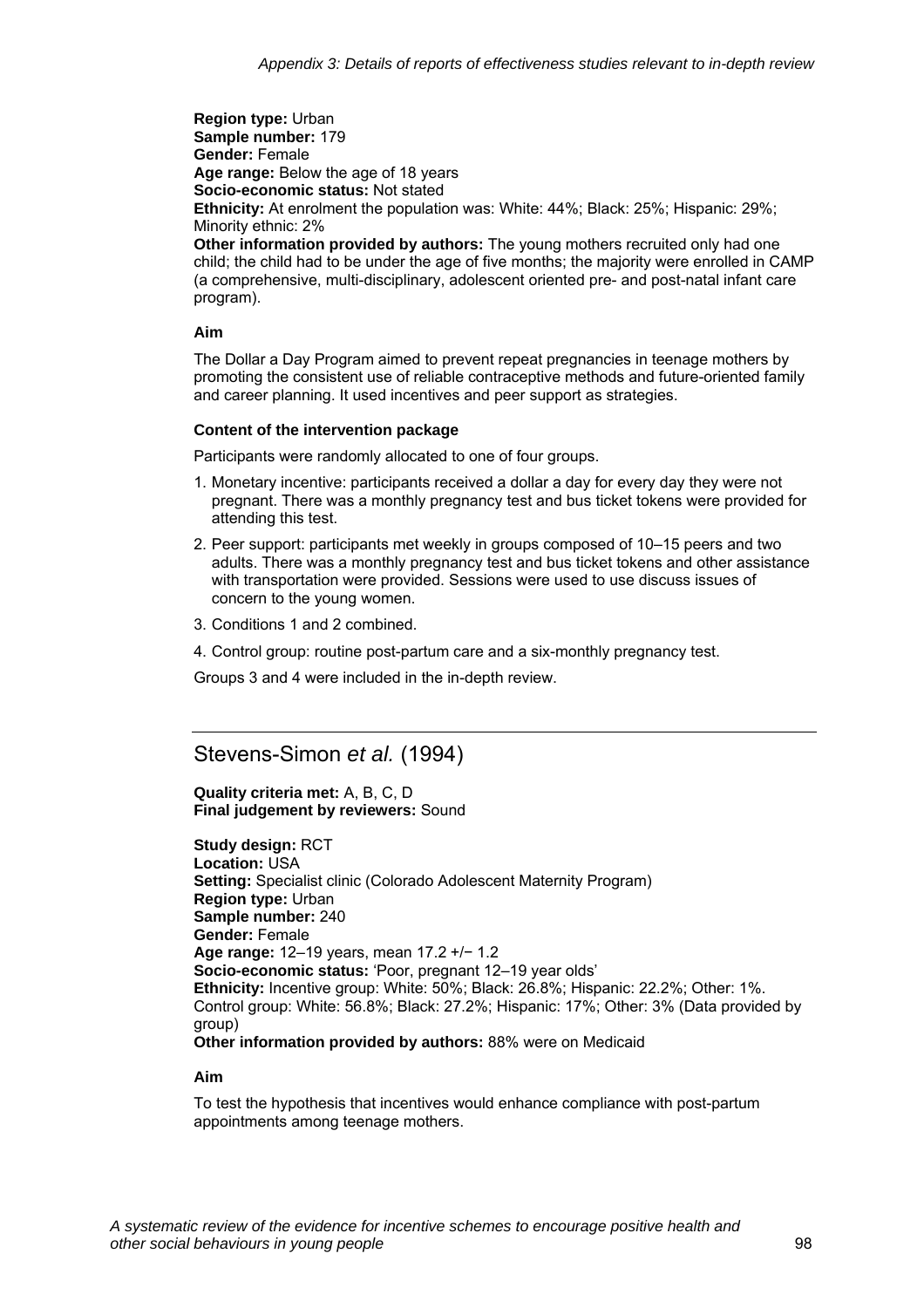#### **Content of the intervention package**

Pregnant teenagers were randomly allocated to incentive and non-incentive groups.

- 1. The incentive group were told that if they returned for an examination within 8–12 weeks of the birth they would receive a 'Gerry cuddler' (a sling for carrying a newborn baby).
- 2. The non-incentive group were offered an examination, but not offered an incentive for attending.

The health reasons for a post-partum examination were explained to both groups, and a Gerry Cuddler (a type of baby carrier) was shown to those in the incentive group who were unfamiliar with it.

### Unti *et al.* (1997)

**Quality criteria met:** B, C, D **Final judgement by reviewers:** Sound despite discrepancy with quality criteria (equivalence between the two groups was unclear)

**Study design:** Cluster RCT; process evaluation **Location:** USA **Setting:** Secondary education (7th grade) **Region type:** Not stated **Sample number:** Four schools (N=1,429 students) **Gender:** Mixed **Age range:** Grade 7 (13–14 years) **Socio-economic status:** Not stated **Ethnicity:** Not stated

#### **Aim**

This study examines the use of incentives to motivate students to obtain written parental consent for and complete the entire three-dose hepatitis B vaccine series, in a schoolbased vaccination program.

#### **Content of the intervention package**

Incentives were offered to encourage students to participate in a school-based hepatitis B vaccination program, which required the return of signed parental consent forms.

- 1. Control group: students received education about hepatitis B through classroom lessons and a school-wide assembly which presented additional information on hepatitis B, administration of vaccine doses, and the consent process. They also received parental information packs.
- 2. Incentives group: students received the same education as the control group. Plus, peer and individual incentives were used to motivate students to return signed consent or refusal forms within five days after parent packs were distributed, and to return for each vaccine dose. Classes in which all students returned signed forms within this period received pizza or ice cream coupons. No distinction was made between children of consenting and refusing parents. Individual incentives were given to students returning signed forms (extra scholastic credits).

All students were given an incentive for receiving each vaccination dose (individual pencils, erasers and folders), and completing the entire vaccine series (attendance at a school social event).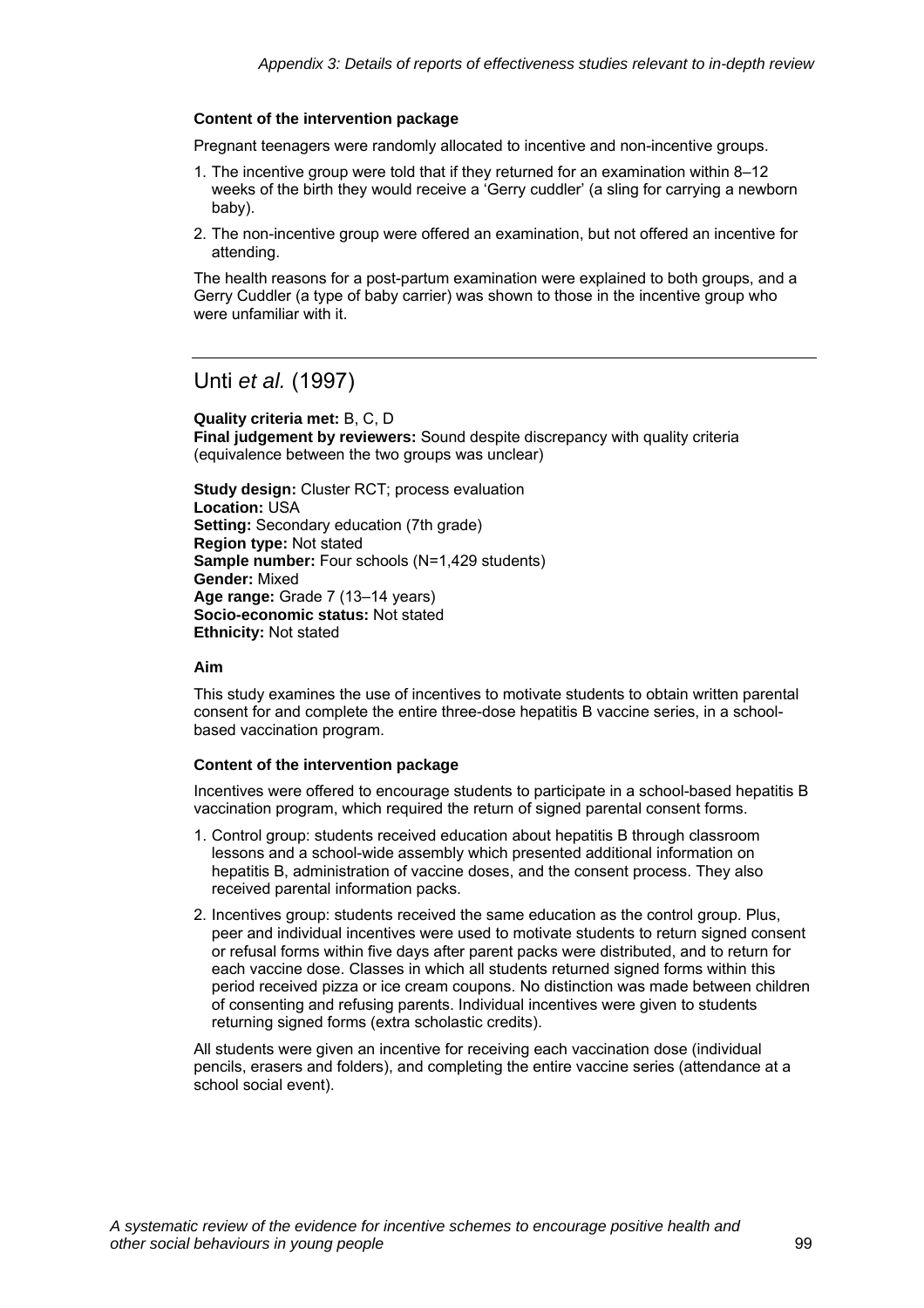# Vartiainen *et al.* (1996)

#### **Quality criteria met:** B, C, D

**Final judgement by reviewers:** Sound despite discrepancy with quality criteria (equivalence between the two groups was unclear)

**Study design:** Cluster trial **Location:** Finland **Setting:** Secondary education **Region type:** Not stated **Sample number:** 97 classes (N=1,693 individuals) **Gender:** Mixed **Age range:** Pupils were mainly in the 8th Grade (14 years); however, in the most recent year of the competition reported, 7th grade pupils were included. **Socio-economic status:** Not stated **Ethnicity:** Not stated

#### **Aim**

The Smokefree Class Competition aims to prevent or delay the onset of smoking in young people.

#### **Content of the intervention package**

The Smokefree Class competition has been organised annually in Finland for 8th Grade (14-year-old) pupils since 1989. Each class decides whether to participate. This requires the whole class to desist from smoking over the duration of the competition. They sign a commitment form and complete a follow-up form each week over the period of the intervention. If someone starts smoking and cannot quit, the whole class has to drop out. Each class has a contact teacher who assists the class during the competition and organises health education sessions. If all members of a class are successful in not smoking they are entered for a lottery with financial prizes. In this competition, there were four prizes of US\$2,000 and ten second prizes of US\$200. Classes can decide themselves how to use the money. There is quite extensive media coverage.

# Wiborg and Hanewinkel (2002)

**Quality criteria met:** A, B, C, D **Final judgement by reviewers:** Sound

**Study design:** Cluster trial; process evaluation **Location:** Germany (intervention schools in Hamburg and Berlin and control schools in Hanover) **Setting:** Educational institution (secondary education) **Region type:** Urban **Sample number:** 131 classes (N=2,142 individuals) **Gender:** Mixed sex **Age range:** 11–14 years **Socio-economic status:** Not stated **Ethnicity:** Not stated

#### **Aim**

The Smokefree Class Competition aims to prevent or delay the onset of smoking in secondary school aged pupils taking up smoking.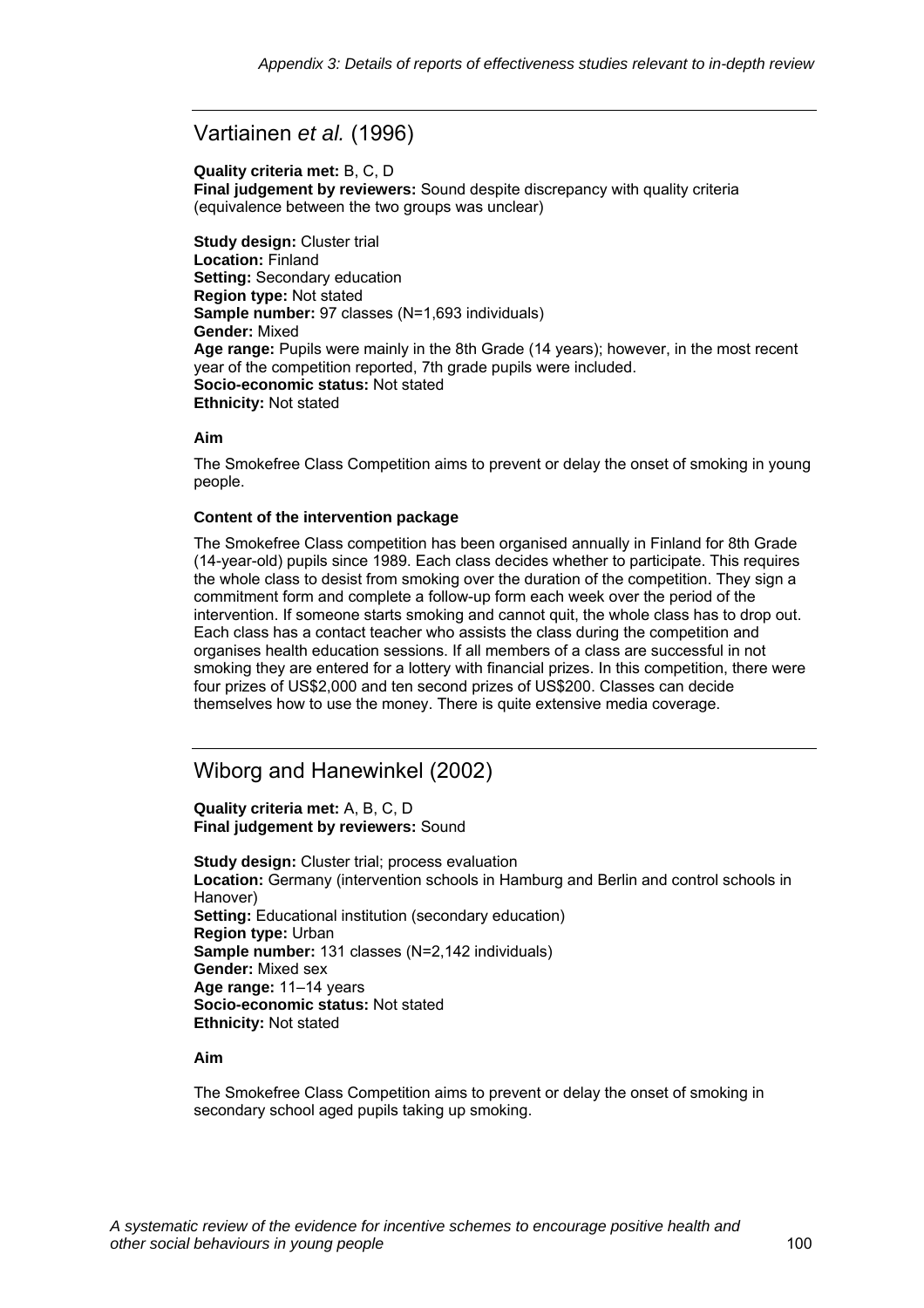#### **Content of the intervention package**

Classes who register for the competition (at least 90% want to opt in) are provided with a folder containing a class contract for the pupils to sign committing themselves to remaining smoke-free for the following six months. The class is responsible for monitoring the extent to which they remain smoke-free (defined as less than 10% of the class smoking in the previous week). The classes send a monthly postcard confirming they are still part of the scheme and they are sent two newsletters. Teachers help with the administration of the project. If they participate in the scheme for six months, they become eligible to participate in a prize draw with a number of attractive prizes, the main one being a trip to one of the other participating countries.

# **UNSOUND STUDIES**

### Elder et al. (1989)

**Quality criteria met:** B, C, D **Final judgement by reviewers:** Not sound (study groups were not equivalent at baseline on the primary outcome behaviour)

**Study design:** RCT; informal process evaluation **Location:** USA **Setting:** Educational institution (secondary education) **Region type:** Not stated **Gender:** Mixed **Age range:** 12–13 years **Socio-economic status:** Not stated **Ethnicity:** Not stated **Other information provided by authors:** Pre-intervention rates of smoking were different (3.5% in the control schools and 7.3% in the lottery intervention group).

#### **Aim**

The tobacco industry has had some success in encouraging a switch from cigarette smoking to smokeless tobacco use. The aim of project SHOUT was to counteract this trend by using successful psychosocial intervention techniques adapted from previous smoking prevention programmes elsewhere.

#### **Content of the intervention package**

1. Skills and education group:

- a. Incentives raffle tickets for participating in group discussions, completing homework and good behaviour; prizes consisted of hats, notebooks, movie passes, pizzas, ice-cream, albums, passes for video arcades, skateboard rentals, etc.
- b. Education about the health consequences of tobacco use
- c. Education about methods used to advertise tobacco products
- d. Skills training in methods of resisting peer pressure
- e. Work with small groups
- f. Role-play simulating situations of tobacco use
- 2. Lottery group: participants with validated self-report of not smoking in the previous week were rewarded with small prizes. These included duffle bags, posters, folders,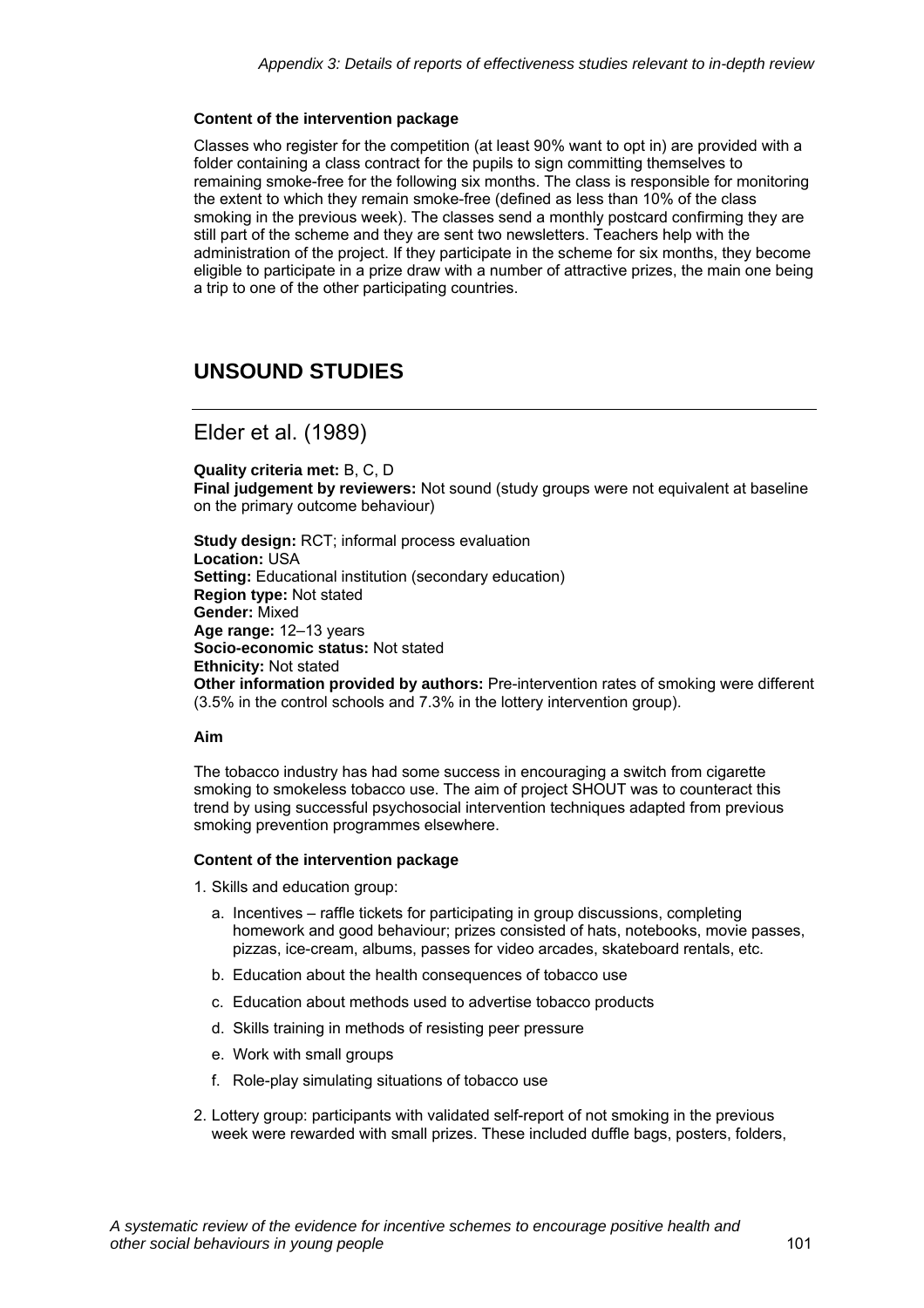pens and sports equipment. The class that demonstrated the greatest reduction in tobacco use during the lottery program received a prize for the group to share.

3. Control group: no education, no skills training or incentives.

## Fashimpar (1991)

**Quality criteria met:** B, C, D **Final judgement by reviewers:** Not sound (study groups were not equivalent at baseline)

**Study design:** Trial **Location:** USA **Setting:** Community **Region type:** Texas **Sample number:** 92 **Gender:** Mixed: 86 male, 6 female **Age range:** 11–16 years **Socio-economic status:** Not stated **Ethnicity:** Not stated **Other information provided by authors:** Most had committed criminal offences

#### **Aim**

The intervention aims to rehabilitate young offenders and prevent further offending.

#### **Content of the intervention package**

The relative effectiveness of several programs intended to rehabilitate juvenile delinquents was compared.

- 1. Probation
- 2. Probation plus involvement in a recreation program
- 3. Probation plus membership in a mini bike club
- 4. Non-intervention control group

### Fishbein (1992)

**Quality criteria met:** B, C, D **Final judgement by reviewers:** Not sound (study groups were not equivalent)

**Study design:** Trial; informal process evaluation **Location:** USA **Setting:** Educational institution (secondary education) **Region type:** Not stated **Sample number:** 90 **Gender:** Not stated **Age range:** Young people, approx. 15–16 years of age. **Socio-economic status:** Not stated **Ethnicity:** Not stated **Other information provided by authors:** At risk of dropping out of education

#### **Aim**

The aim of this intervention was to prevent at-risk students dropping out.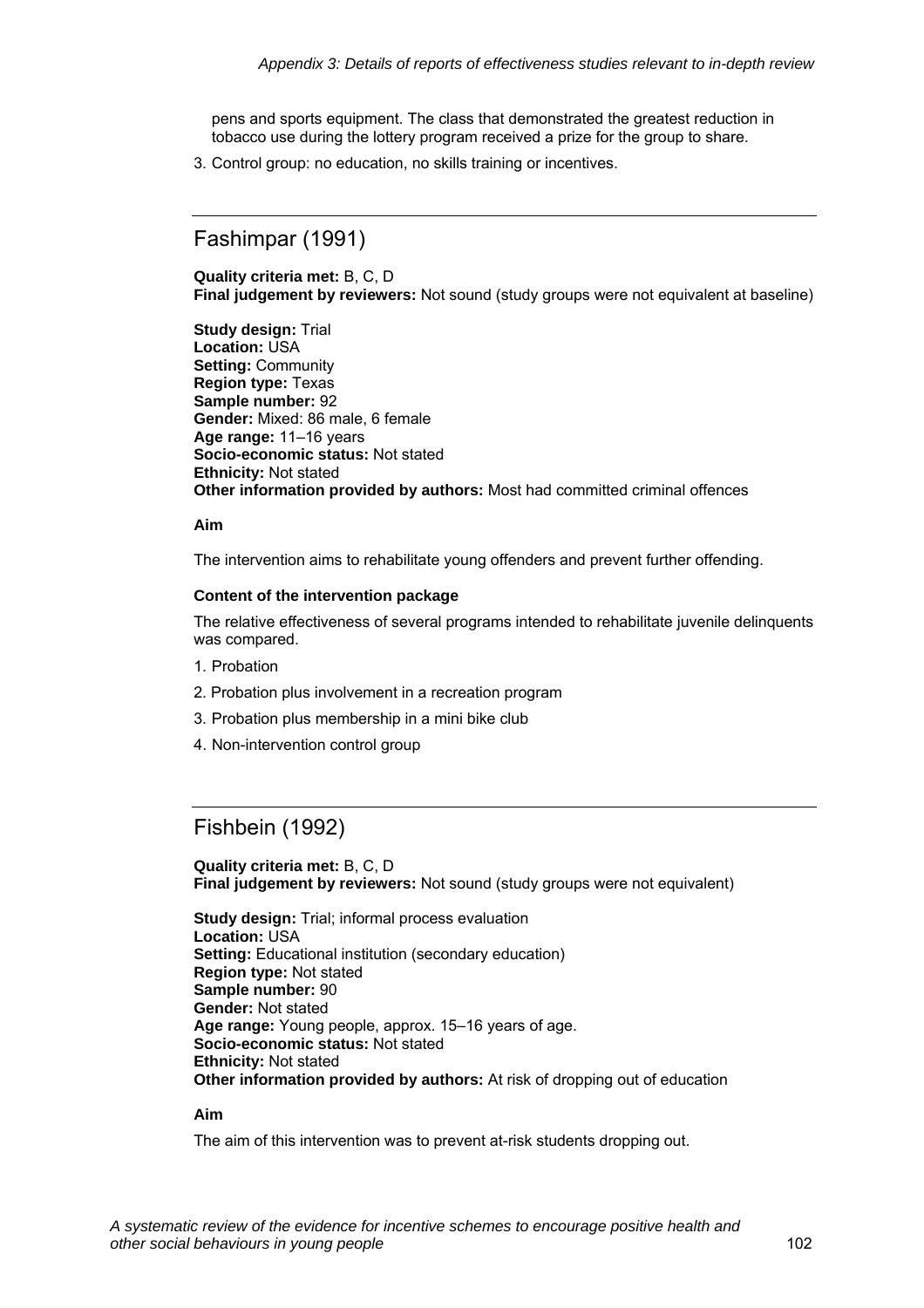#### **Content of the intervention package**

The Exemplary Youth Needs Based Subsidy Program (EYNBSP) involved at risk students in grades 9–11. The school's administration identified 90, of whom 45 chose to participate.

Students who chose to participate were eligible to receive a stipend of \$25 per week conditional upon: good attendance; good punctuality; school work; preparation for class; participation in class; demonstration of self-discipline; passing all tests and quizzes.

# Geiger (1996)

#### **Quality criteria met:** C

**Final judgement by reviewers:** Not sound (study groups were not equivalent; preintervention data were not reported; the impact of the intervention was not reported for all outcomes)

**Study design:** Trial; informal process evaluation

**Location:** USA **Setting: Educational institution (secondary education) Region type:** Urban **Sample number:** 67 **Gender:** Not stated **Age range:** 6th, 7th and 8th graders (11–13 years) **Socio-economic status:** Not stated **Ethnicity:** Not stated **Other information provided by authors:** Students attended a private school in the Capital District of New York

#### **Aim**

The aim was to demonstrate the effectiveness of providing extra playtime for junior secondary school students as a reinforcing reward for appropriate classroom behaviour and satisfactory completion of class work.

#### **Content of the intervention package**

A substitute teacher covering a class for an absent colleague made a contingency contract with two of the three classes she was teaching. This stated that if they finished their work in time they could have an extra ten minutes in the playground. The contract also specified which behaviours they had to achieve. The conditions were that everyone had to have finished their work; students could, with the teacher's approval, work in twos to achieve this; work could not be untidy and the teacher would check several assignments randomly before giving permission; they had to make their way to the play ground quietly. The control group was simply told that they could have some quiet time in the room if they finished their work a bit early.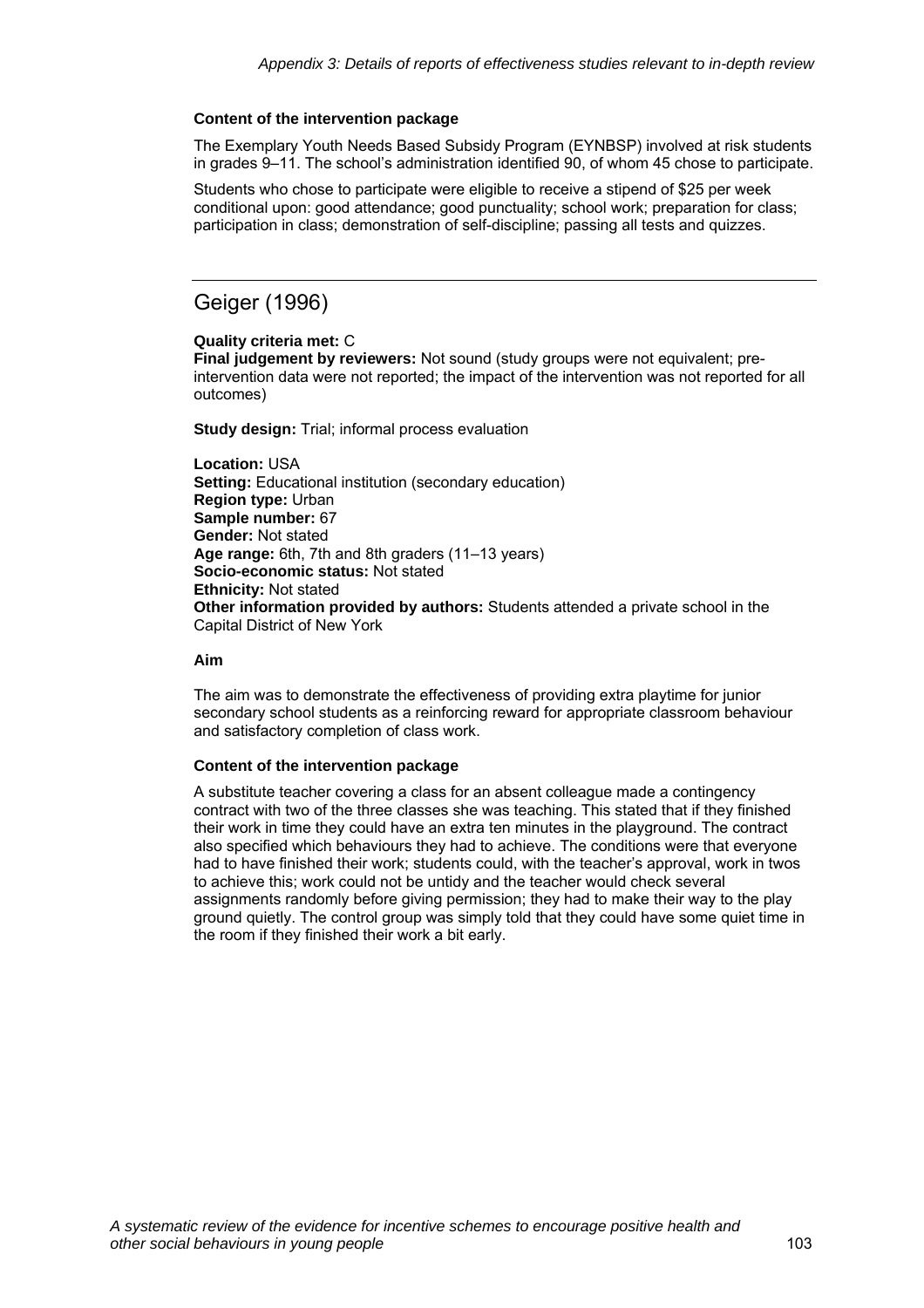# **Appendix 4: Controlled trials included in map but not in-depth review**

The reason(s) that studies were not included in the in-depth review are highlighted in bold.

| <b>Item</b>              | In which country<br>was the study<br>carried out? | What type of<br>study does this<br>report describe? | Type(s) of<br>intervention  | What type of<br>incentive is<br>provided?                          | What type of<br>health behaviour<br>is the study<br>focused on? | What type of<br>educational<br>behaviour change change is the<br>is the study<br>focused on? | What type of<br>social behaviour<br>study focused<br>on? | <b>Features of the</b><br>intervention              |
|--------------------------|---------------------------------------------------|-----------------------------------------------------|-----------------------------|--------------------------------------------------------------------|-----------------------------------------------------------------|----------------------------------------------------------------------------------------------|----------------------------------------------------------|-----------------------------------------------------|
| Aber at al. (1995)       | <b>USA</b>                                        | <b>RCT</b>                                          | Education                   | Cash payments                                                      | Not applicable                                                  | Participation in<br>post-compulsory training<br>education                                    | Vocational<br><b>Inequalities</b>                        | <b>Multiple</b><br>component<br>intervention        |
|                          |                                                   | Process<br>evaluation                               | Incentives                  | <b>Disincentives</b>                                               |                                                                 |                                                                                              |                                                          |                                                     |
|                          |                                                   |                                                     | Parent training             |                                                                    |                                                                 | Academic<br>achievement                                                                      |                                                          | Incentive given<br>to participate                   |
|                          |                                                   |                                                     | <b>Skill</b><br>development |                                                                    |                                                                 |                                                                                              |                                                          |                                                     |
|                          |                                                   |                                                     |                             |                                                                    |                                                                 | Truancy                                                                                      |                                                          |                                                     |
|                          |                                                   |                                                     |                             |                                                                    |                                                                 | Attendance                                                                                   |                                                          |                                                     |
| Baranowski et al. (1990) | <b>UK</b>                                         | <b>RCT</b>                                          | Activity                    | Achievement<br>recognition<br>Cash payments                        | <b>Inequalities</b>                                             | Not applicable                                                                               | Not applicable                                           | <b>Multiple</b><br>component<br><i>intervention</i> |
|                          |                                                   | Process<br>evaluation                               | Education                   |                                                                    | Physical activity                                               |                                                                                              |                                                          |                                                     |
|                          |                                                   |                                                     | Incentives                  |                                                                    |                                                                 |                                                                                              |                                                          |                                                     |
|                          |                                                   |                                                     |                             | Free or reduced-<br>cost access to<br>leisure/sports<br>facilities |                                                                 |                                                                                              |                                                          | Incentive given<br>to participate                   |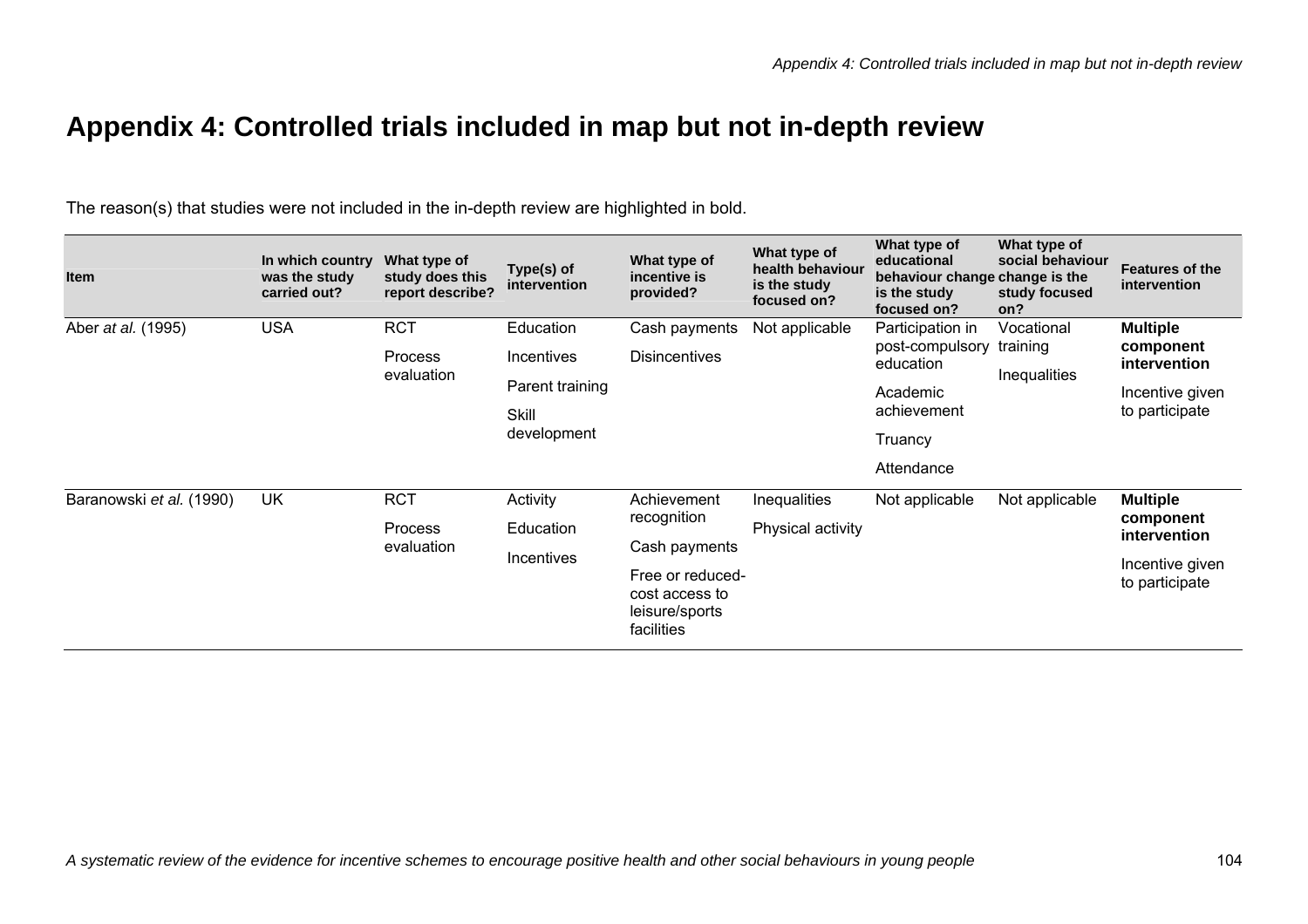| <b>Item</b>             | In which country<br>was the study<br>carried out? | What type of<br>study does this<br>report describe? | Type(s) of<br>intervention        | What type of<br>incentive is<br>provided? | What type of<br>health behaviour<br>is the study<br>focused on? | What type of<br>educational<br>behaviour change change is the<br>is the study<br>focused on? | What type of<br>social behaviour<br>study focused<br>on? | <b>Features of the</b><br>intervention                  |
|-------------------------|---------------------------------------------------|-----------------------------------------------------|-----------------------------------|-------------------------------------------|-----------------------------------------------------------------|----------------------------------------------------------------------------------------------|----------------------------------------------------------|---------------------------------------------------------|
| Bos (1997)              | <b>USA</b>                                        | <b>RCT</b>                                          | Incentives                        | Cash payments                             | Inequalities                                                    | Participation in                                                                             | Other                                                    | <b>Multiple</b>                                         |
|                         |                                                   | Process<br>evaluation                               | Legislation                       | <b>Disincentives</b>                      | Pregnancy<br>prevention                                         | post-compulsory<br>education.                                                                | Employment<br>outcomes                                   | component<br>intervention                               |
|                         |                                                   |                                                     |                                   |                                           |                                                                 | Academic<br>achievement                                                                      |                                                          | Incentive given<br>contingent on                        |
|                         |                                                   |                                                     | Improved attitude<br>to education |                                           | behaviour<br>change                                             |                                                                                              |                                                          |                                                         |
|                         |                                                   |                                                     |                                   |                                           |                                                                 | Attendance                                                                                   |                                                          |                                                         |
| Crone et al. (2003)     | Holland                                           | <b>RCT</b>                                          | Education                         | Prizes                                    | Tobacco                                                         | Not applicable                                                                               | Not applicable                                           | <b>Multiple</b><br>component<br>intervention            |
|                         |                                                   | Process<br>evaluation                               | Incentives                        |                                           |                                                                 |                                                                                              |                                                          |                                                         |
|                         |                                                   |                                                     |                                   |                                           |                                                                 |                                                                                              |                                                          | Incentive given<br>contingent on<br>behaviour<br>change |
| Fulkerson et al. (2004) | <b>USA</b>                                        | <b>RCT</b>                                          | Education                         | Prizes                                    | Healthy eating                                                  | Not applicable                                                                               | Not applicable                                           | <b>Multiple</b>                                         |
|                         |                                                   | Process                                             | Environmental<br>modification     | Edible                                    |                                                                 |                                                                                              |                                                          | component<br>intervention                               |
|                         |                                                   | evaluation                                          | Incentives                        | Raffle/lottery                            |                                                                 |                                                                                              |                                                          | Incentive given<br>to participate                       |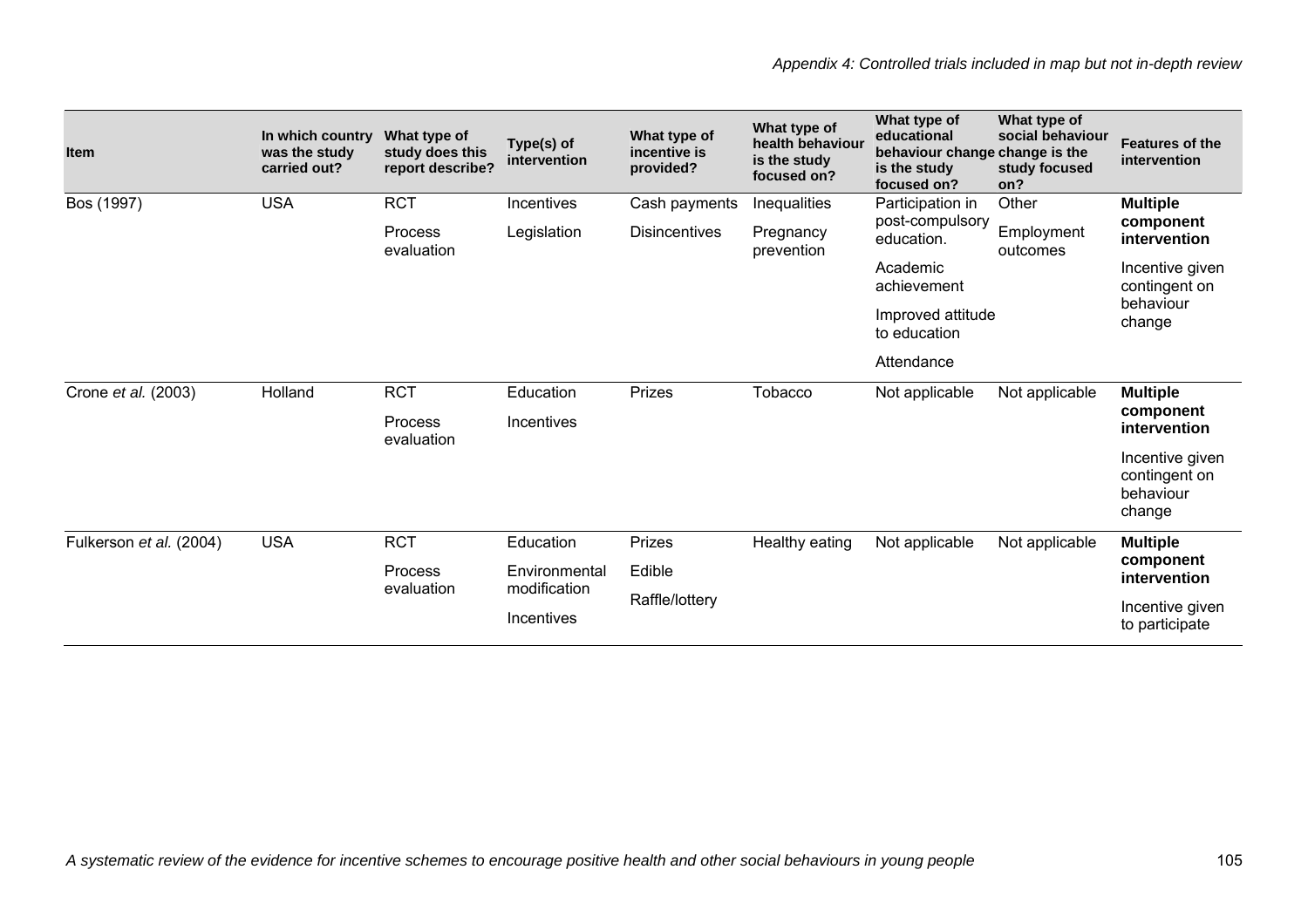| <b>Item</b>           | In which country<br>was the study<br>carried out? | What type of<br>study does this<br>report describe? | Type(s) of<br>intervention | What type of<br>incentive is<br>provided?              | What type of<br>health behaviour<br>is the study<br>focused on? | What type of<br>educational<br>behaviour change change is the<br>is the study<br>focused on? | What type of<br>social behaviour<br>study focused<br>on? | <b>Features of the</b><br>intervention                                            |
|-----------------------|---------------------------------------------------|-----------------------------------------------------|----------------------------|--------------------------------------------------------|-----------------------------------------------------------------|----------------------------------------------------------------------------------------------|----------------------------------------------------------|-----------------------------------------------------------------------------------|
| Hahn (1994)           | <b>USA</b>                                        | Trial                                               | Advice                     | Cash payments                                          | Delinquency                                                     | Participation in                                                                             | Crime prevention Mentoring                               |                                                                                   |
|                       |                                                   | Process                                             | Education                  | Free or reduced- Drugs<br>cost access to<br>education/ |                                                                 | post-compulsory<br>education<br>Academic<br>achievement                                      | Improved social                                          | <b>Multiple</b><br>component<br>intervention<br>Incentive given<br>to participate |
|                       |                                                   | evaluation                                          | Incentives                 |                                                        | Inequalities                                                    |                                                                                              | behaviour                                                |                                                                                   |
|                       |                                                   |                                                     | Service access             | training                                               | Pregnancy                                                       |                                                                                              | Vocational<br>training                                   |                                                                                   |
|                       |                                                   |                                                     | Skill<br>development       |                                                        | prevention                                                      | Improved attitude<br>to education                                                            | Volunteering                                             |                                                                                   |
|                       |                                                   |                                                     | social support             |                                                        |                                                                 | Truancy                                                                                      |                                                          |                                                                                   |
| Harrell et al. (1999) | <b>USA</b>                                        | <b>RCT</b>                                          | Incentives                 | Cash payments                                          | Drugs                                                           | Academic<br>achievement                                                                      | Aggression                                               | Mentoring                                                                         |
|                       |                                                   |                                                     | Parent training            | Edible                                                 |                                                                 |                                                                                              | Crime prevention <b>Multiple</b>                         | component<br>intervention                                                         |
|                       |                                                   |                                                     | Resource<br>access         | Experiential                                           |                                                                 | Improved<br>attitude to<br>education                                                         | Improved social<br>behaviour                             |                                                                                   |
|                       |                                                   |                                                     | Service access             | Reduced-cost<br>resources                              |                                                                 | Attendance                                                                                   | Volunteering                                             | Incentive given<br>to participate                                                 |
|                       |                                                   |                                                     | Social support             | Vouchers                                               |                                                                 |                                                                                              | Parenting                                                | Incentive given                                                                   |
|                       |                                                   |                                                     |                            |                                                        |                                                                 |                                                                                              | Inequalities                                             | contingent on<br>behaviour<br>change                                              |
|                       |                                                   |                                                     |                            |                                                        |                                                                 |                                                                                              |                                                          | Negotiated<br>incentive                                                           |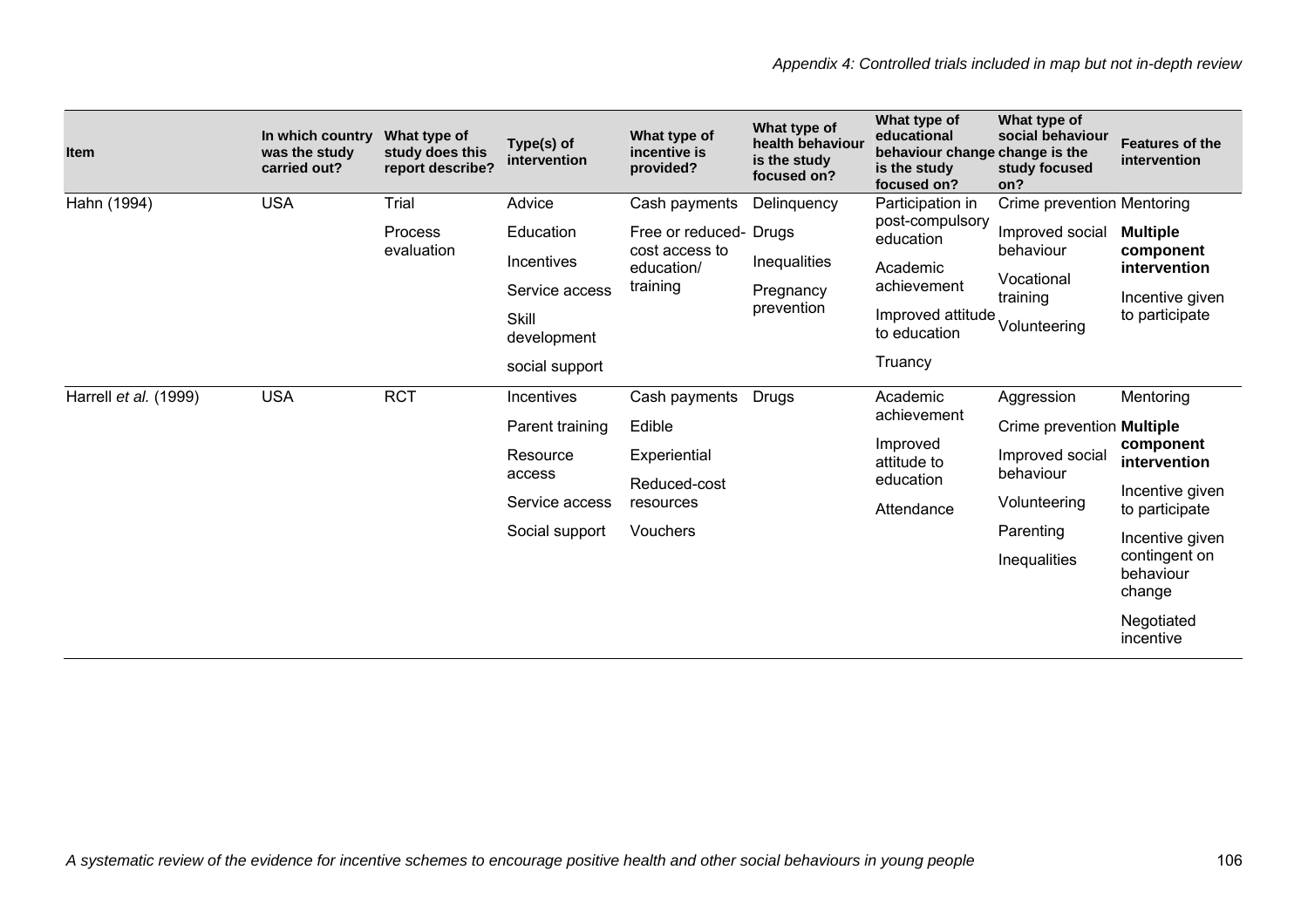| <b>Item</b>             | In which country<br>was the study<br>carried out? | What type of<br>study does this<br>report describe? | Type(s) of<br>intervention   | What type of<br>incentive is<br>provided? | What type of<br>health behaviour<br>is the study<br>focused on? | What type of<br>educational<br>behaviour change change is the<br>is the study<br>focused on? | What type of<br>social behaviour<br>on? | <b>Features of the</b><br>intervention                  |
|-------------------------|---------------------------------------------------|-----------------------------------------------------|------------------------------|-------------------------------------------|-----------------------------------------------------------------|----------------------------------------------------------------------------------------------|-----------------------------------------|---------------------------------------------------------|
| Harris et al. (2001)    | <b>USA</b>                                        | <b>RCT</b>                                          | Incentives<br>Social support | <b>Disincentives</b>                      | Not applicable                                                  | Participation in<br>post-compulsory<br>education                                             | Not applicable                          | <b>Multiple</b><br>component<br>intervention            |
|                         |                                                   |                                                     |                              |                                           |                                                                 | Attendance                                                                                   |                                         | Incentive given<br>contingent on<br>behaviour<br>change |
|                         |                                                   |                                                     |                              |                                           |                                                                 | Inequalities                                                                                 | Not applicable                          |                                                         |
| Jones and Monday (1990) | <b>USA</b>                                        | Trial                                               | Education                    | Achievement<br>recognition<br>Gifts       | Child neglect                                                   | Not applicable                                                                               |                                         | <b>Multiple</b><br>component<br>intervention            |
|                         |                                                   |                                                     | Incentives                   |                                           | <b>Inequalities</b><br>Parenting                                |                                                                                              |                                         |                                                         |
|                         |                                                   |                                                     | Social support               |                                           |                                                                 |                                                                                              | study focused<br>Not applicable         | Incentive given                                         |
|                         |                                                   |                                                     |                              | <b>Vouchers</b>                           | Pregnancy<br>prevention                                         |                                                                                              |                                         | to participate                                          |
| Krahe (2005)            | Germany                                           | <b>RCT</b>                                          | Incentives                   | Raffle/lottery                            | Sexual health                                                   | Not applicable                                                                               |                                         | Single or dual<br>component<br>intervention             |
|                         |                                                   |                                                     |                              |                                           |                                                                 |                                                                                              |                                         | No behaviour<br>change<br>measured                      |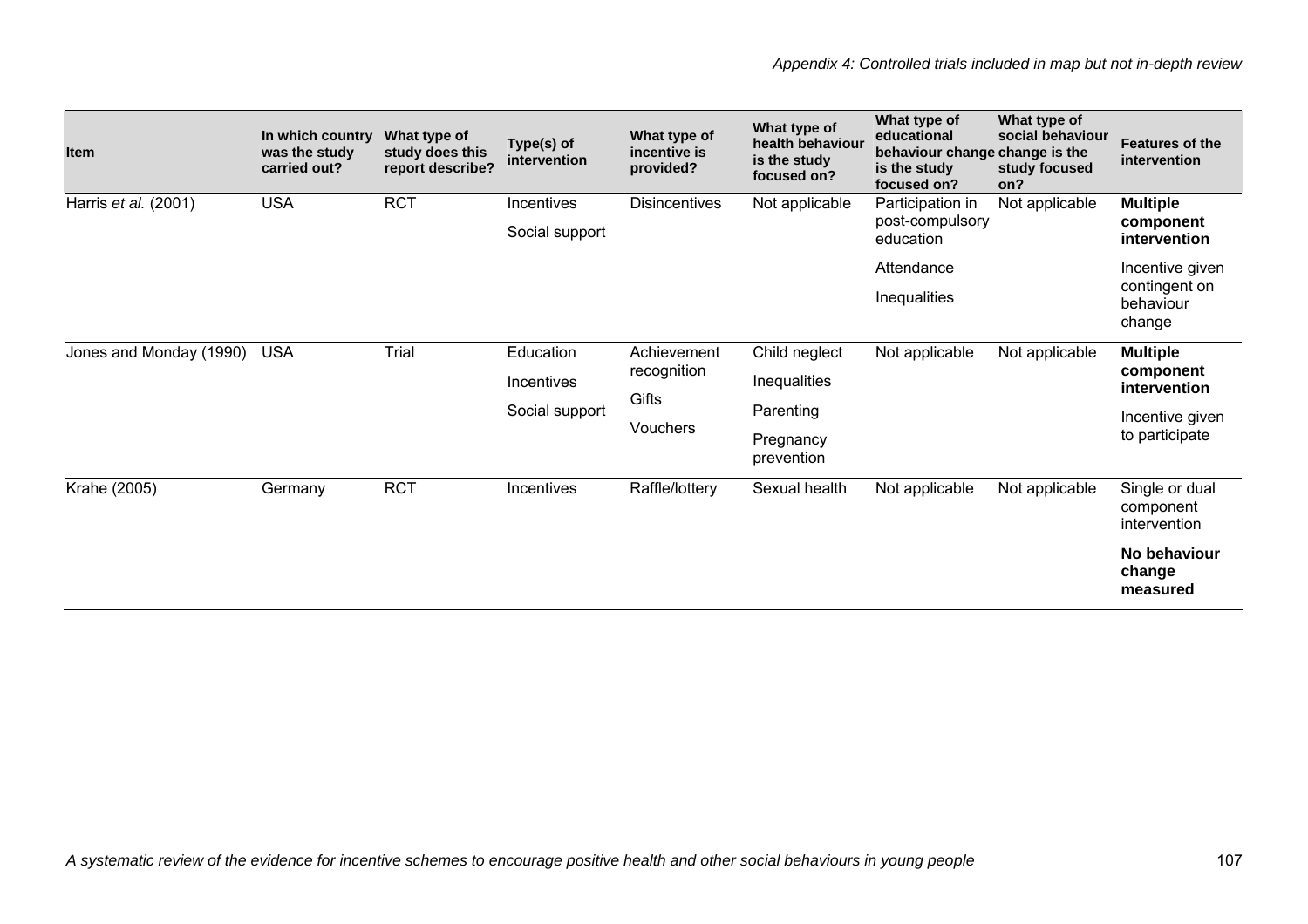| <b>Item</b>         | In which country<br>was the study<br>carried out? | What type of<br>study does this<br>report describe? | Type(s) of<br>intervention | What type of<br>incentive is<br>provided? | What type of<br>health behaviour<br>is the study<br>focused on? | What type of<br>educational<br>behaviour change change is the<br>is the study<br>focused on? | What type of<br>social behaviour<br>study focused<br>on? | <b>Features of the</b><br>intervention |
|---------------------|---------------------------------------------------|-----------------------------------------------------|----------------------------|-------------------------------------------|-----------------------------------------------------------------|----------------------------------------------------------------------------------------------|----------------------------------------------------------|----------------------------------------|
| Penton (2000)       | <b>USA</b>                                        | Trial                                               | Counselling                | Achievement<br>recognition                | Not applicable                                                  | Participation in<br>post-compulsory<br>education                                             | Not applicable                                           | <b>Multiple</b><br>component           |
|                     |                                                   |                                                     | Incentives                 |                                           |                                                                 |                                                                                              |                                                          | intervention                           |
|                     |                                                   |                                                     | Parent training            |                                           |                                                                 | Academic<br>achievement                                                                      |                                                          | Incentive given<br>contingent on       |
|                     |                                                   |                                                     |                            |                                           |                                                                 | Improved attitude<br>to education                                                            |                                                          | behaviour<br>change                    |
|                     |                                                   |                                                     |                            |                                           | Improved<br>classroom<br>behaviour                              |                                                                                              |                                                          |                                        |
|                     |                                                   |                                                     |                            |                                           |                                                                 | Attendance                                                                                   |                                                          |                                        |
|                     |                                                   |                                                     |                            |                                           |                                                                 | Inequalities                                                                                 |                                                          |                                        |
| Price et al. (1992) | <b>USA</b>                                        | Trial                                               | Education                  | Prizes                                    | Tobacco                                                         | Not applicable                                                                               | Not applicable                                           | <b>Multiple</b>                        |
|                     |                                                   |                                                     | Incentives                 |                                           |                                                                 |                                                                                              |                                                          | component<br>intervention              |
|                     |                                                   |                                                     | Skill<br>development       |                                           |                                                                 |                                                                                              |                                                          |                                        |
| Rourke (1994)       | Canada                                            | Trial                                               | Activity                   | Prizes                                    | Accidents                                                       | Not applicable                                                                               | Not applicable                                           | <b>Multiple</b>                        |
|                     |                                                   |                                                     | Education                  | Access to                                 | Injury                                                          |                                                                                              |                                                          | component<br>intervention              |
|                     |                                                   |                                                     | incentives                 | protective<br>resources                   |                                                                 |                                                                                              |                                                          | Incentive given                        |
|                     |                                                   |                                                     | resource access            |                                           |                                                                 |                                                                                              |                                                          | contingent on<br>behaviour<br>change   |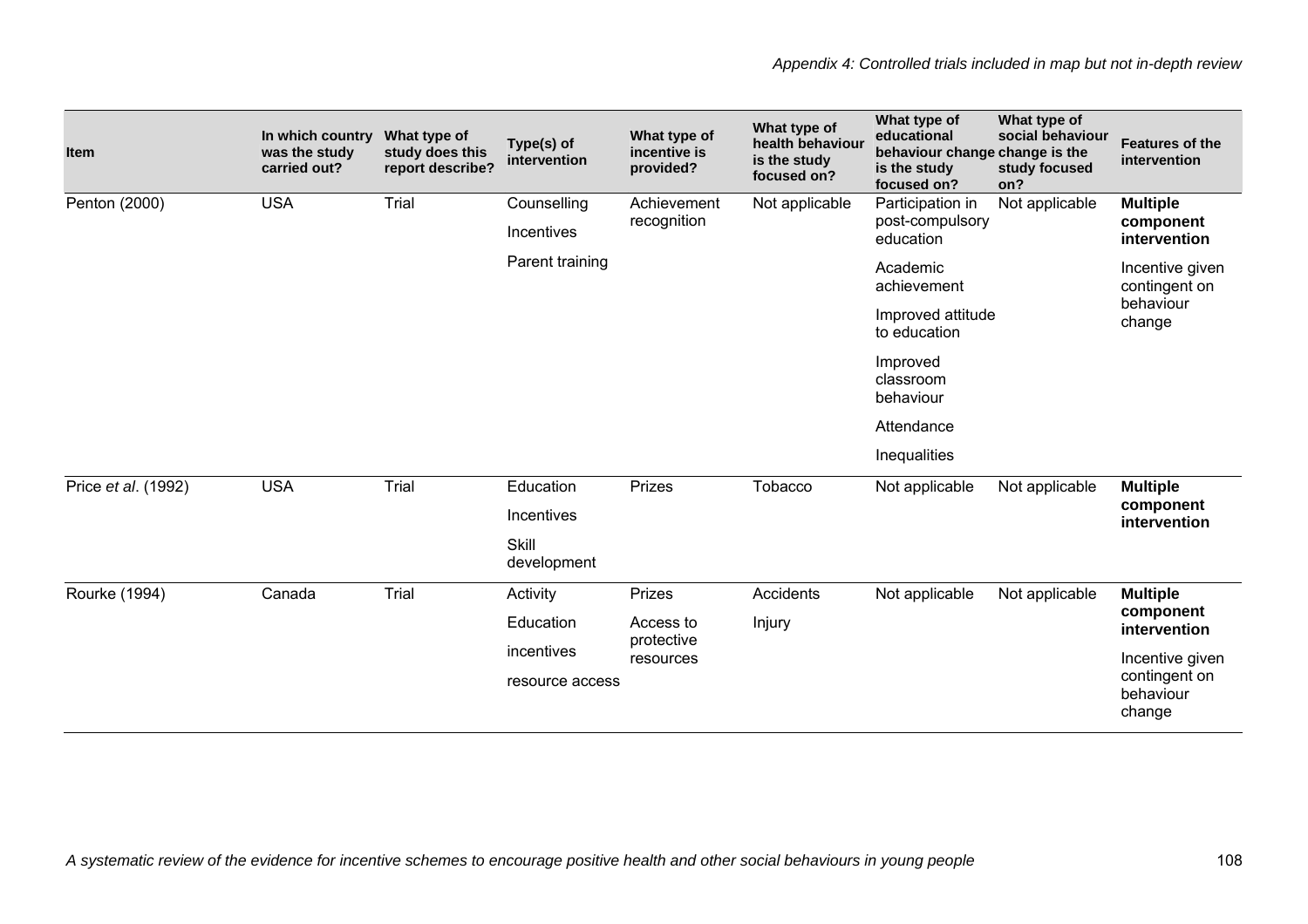| <b>Item</b>           | In which country<br>was the study<br>carried out? | What type of<br>study does this<br>report describe? | Type(s) of<br>intervention    | What type of<br>incentive is<br>provided?                    | What type of<br>health behaviour<br>is the study<br>focused on? | What type of<br>educational<br>behaviour change change is the<br>is the study<br>focused on? | What type of<br>social behaviour<br>study focused<br>on? | <b>Features of the</b><br>intervention                  |
|-----------------------|---------------------------------------------------|-----------------------------------------------------|-------------------------------|--------------------------------------------------------------|-----------------------------------------------------------------|----------------------------------------------------------------------------------------------|----------------------------------------------------------|---------------------------------------------------------|
| Sallis et al. (2003)  | <b>USA</b>                                        | <b>RCT</b>                                          | Activity                      | Cash payments                                                | Healthy eating                                                  | Not applicable                                                                               | Not applicable                                           | <b>Multiple</b>                                         |
|                       |                                                   | Process<br>evaluation                               | Education                     | Raffle/lottery                                               |                                                                 |                                                                                              |                                                          | component<br>intervention                               |
|                       |                                                   |                                                     | Environmental<br>modification |                                                              |                                                                 |                                                                                              |                                                          | Incentive given<br>to participate                       |
|                       |                                                   |                                                     | Incentives                    |                                                              |                                                                 |                                                                                              |                                                          | Incentive given<br>contingent on<br>behaviour<br>change |
|                       | <b>USA</b>                                        | Trial                                               | Activity                      | Achievement                                                  | Not applicable                                                  | Academic                                                                                     | Not applicable                                           | Mentoring                                               |
| Schinke et al. (2000) |                                                   | Process<br>evaluation                               | Education                     | recognition                                                  |                                                                 | achievement                                                                                  |                                                          | <b>Multiple</b>                                         |
|                       |                                                   |                                                     | <b>Incentives</b>             | Experiential                                                 |                                                                 | Homework                                                                                     |                                                          | component<br>intervention                               |
|                       |                                                   |                                                     | Skill                         | Free or reduced-<br>cost access to<br>education/<br>training |                                                                 | Improved attitude<br>to education                                                            |                                                          | Incentive given<br>to participate                       |
|                       |                                                   |                                                     | development                   |                                                              |                                                                 | inequalities                                                                                 |                                                          |                                                         |
|                       |                                                   |                                                     |                               | Reduced-cost<br>resources                                    |                                                                 |                                                                                              |                                                          |                                                         |
| Schirm (2003)         | <b>USA</b>                                        | <b>RCT</b>                                          | Activity                      | Achievement                                                  | Drugs                                                           | Participation in                                                                             | Crime prevention Multiple                                |                                                         |
|                       |                                                   | Process<br>evaluation                               | Education                     | recognition<br>Cash payments                                 | Inequalities                                                    | post-compulsory<br>education                                                                 | Improved socia<br>behaviour                              | component<br>intervention                               |
|                       |                                                   |                                                     | Incentives                    |                                                              | Pregnancy<br>prevention                                         | Academic                                                                                     | Vocational                                               | Incentive given                                         |
|                       |                                                   |                                                     | Skill<br>development          |                                                              |                                                                 | achievement                                                                                  | training                                                 | to participate                                          |
|                       |                                                   |                                                     | Social support                |                                                              |                                                                 | Improved attitude<br>to education                                                            | Volunteering                                             | Incentive given<br>contingent on                        |
|                       |                                                   |                                                     |                               |                                                              |                                                                 | Truancy                                                                                      |                                                          | behaviour<br>change                                     |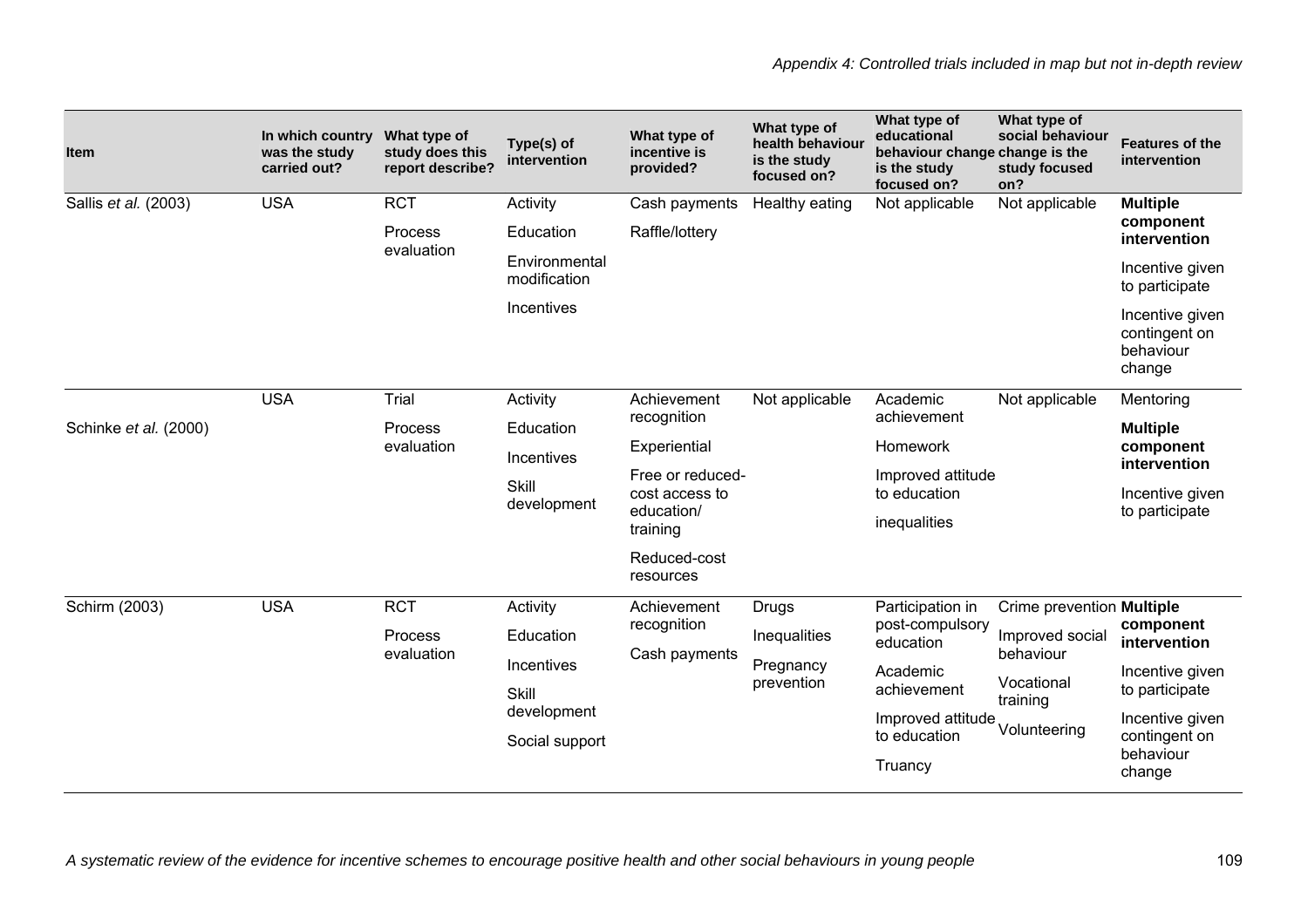| Item            | In which country<br>was the study<br>carried out? | What type of<br>study does this<br>report describe? | Type(s) of<br>intervention | What type of<br>incentive is<br>provided? | What type of<br>health behaviour<br>is the study<br>focused on? | What type of<br>educational<br>behaviour change change is the<br>is the study<br>focused on? | What type of<br>social behaviour<br>study focused<br>on? | <b>Features of the</b><br>intervention                                                                  |
|-----------------|---------------------------------------------------|-----------------------------------------------------|----------------------------|-------------------------------------------|-----------------------------------------------------------------|----------------------------------------------------------------------------------------------|----------------------------------------------------------|---------------------------------------------------------------------------------------------------------|
| Schissel (1991) | <b>USA</b>                                        | Trial<br>Process<br>evaluation                      | Education<br>Incentives    | Raffle/lottery                            | Not applicable                                                  | Academic<br>achievement<br>Truancy<br>Improved<br>classroom<br>behaviour<br>Inequalities     | Not applicable                                           | <b>Multiple</b><br>component<br>intervention<br>Incentive given<br>contingent on<br>behaviour<br>change |
| Scott (1999)    | <b>USA</b>                                        | Trial<br>Process<br>evaluation                      | Education<br>Incentives    | Prizes                                    | Not applicable                                                  | Academic<br>achievement                                                                      | Not applicable                                           | Single or dual<br>component<br>intervention<br>Incentive given<br>contingent on<br>behaviour<br>change  |
|                 |                                                   |                                                     |                            |                                           |                                                                 |                                                                                              |                                                          | No relevant<br>behaviour<br>change<br>outcome                                                           |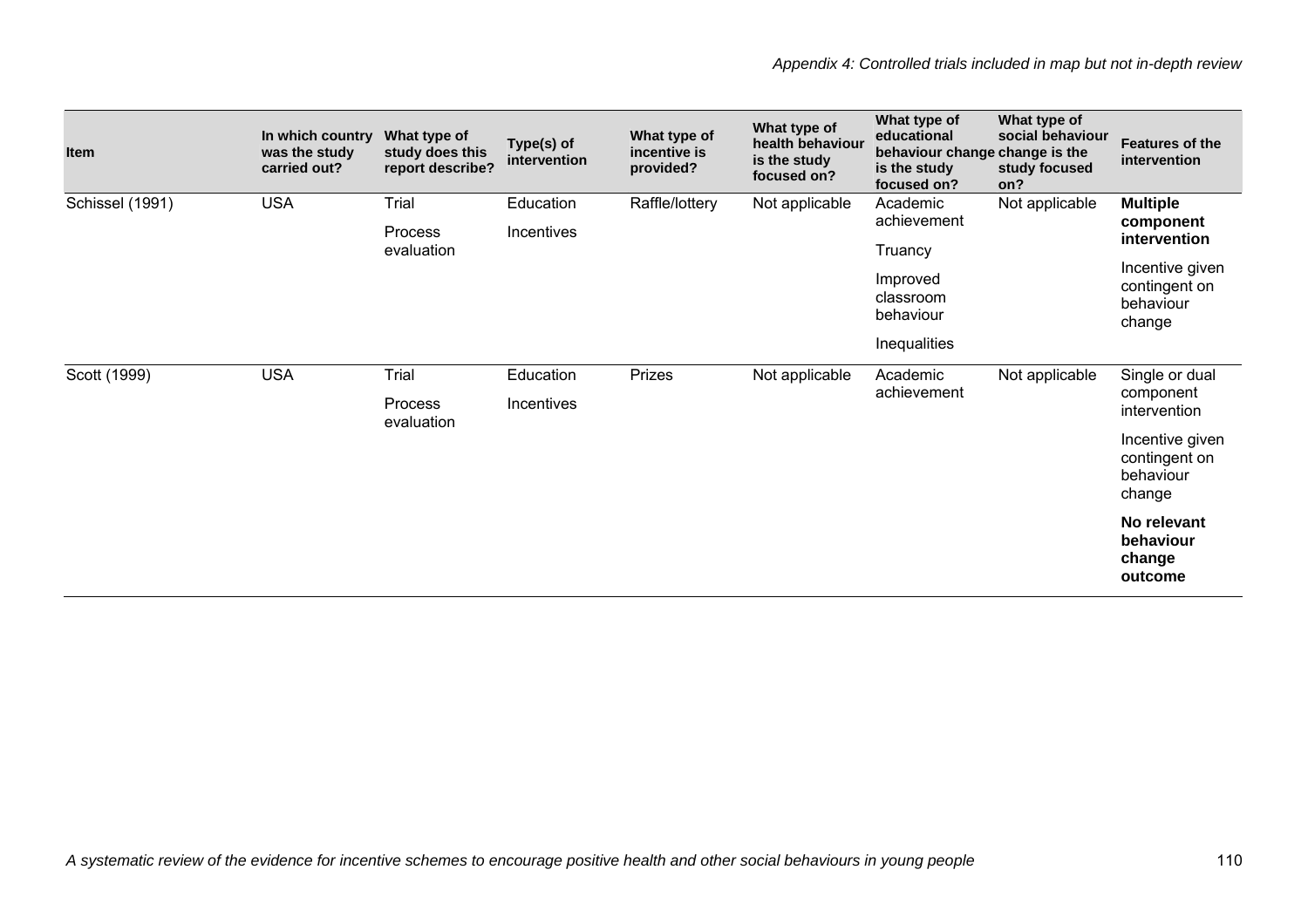| <b>Item</b>              | In which country<br>was the study<br>carried out? | What type of<br>study does this<br>report describe? | Type(s) of<br>intervention | What type of<br>incentive is<br>provided? | What type of<br>health behaviour<br>is the study<br>focused on? | What type of<br>educational<br>behaviour change change is the<br>is the study<br>focused on? | What type of<br>social behaviour<br>study focused<br>on? | <b>Features of the</b><br>intervention         |
|--------------------------|---------------------------------------------------|-----------------------------------------------------|----------------------------|-------------------------------------------|-----------------------------------------------------------------|----------------------------------------------------------------------------------------------|----------------------------------------------------------|------------------------------------------------|
| Smyer and Bliss (1991)   | <b>USA</b>                                        | Trial                                               | Activity                   | Cash payments                             | Not applicable                                                  | Participation in<br>post-compulsory                                                          | Not applicable                                           | <b>Multiple</b><br>component                   |
|                          |                                                   |                                                     | Education                  | Experiential                              |                                                                 | education                                                                                    |                                                          | intervention                                   |
|                          |                                                   |                                                     | Incentives                 | Vouchers                                  |                                                                 | Academic                                                                                     |                                                          | Incentive given                                |
|                          |                                                   |                                                     | Parent training            |                                           |                                                                 | achievement                                                                                  |                                                          | contingent on<br>behaviour                     |
|                          |                                                   |                                                     | Resource access            |                                           |                                                                 | Improved attitude<br>to education                                                            |                                                          | change                                         |
|                          |                                                   |                                                     |                            |                                           |                                                                 | Truancy                                                                                      |                                                          |                                                |
|                          |                                                   |                                                     |                            |                                           |                                                                 | Attendance                                                                                   |                                                          |                                                |
|                          |                                                   |                                                     |                            |                                           |                                                                 | Inequalities                                                                                 |                                                          |                                                |
| Spencer et al. (2005)    | <b>USA</b>                                        | <b>RCT</b>                                          | Education                  | Cash payments                             | Not applicable                                                  | Academic                                                                                     | Not applicable                                           | Single                                         |
|                          |                                                   | Process                                             | Incentives                 |                                           |                                                                 | achievement                                                                                  | component<br>intervention                                |                                                |
|                          |                                                   | evaluation                                          |                            |                                           |                                                                 | Inequalities                                                                                 |                                                          | No relevant<br>behaviour<br>change<br>measured |
| St Pierre and Kaltreider | <b>USA</b>                                        | Trial                                               | Education                  | Prizes                                    | <b>Drugs</b>                                                    | Not applicable                                                                               | Not applicable                                           | <b>Multiple</b>                                |
| (1997)                   |                                                   | Process                                             | Incentives                 | Achievement                               | Inequalities                                                    |                                                                                              |                                                          | component<br>intervention                      |
|                          |                                                   | evaluation                                          | Skill                      | recognition                               | Parenting                                                       |                                                                                              |                                                          | Incentive given                                |
|                          |                                                   |                                                     | development                | Edible                                    |                                                                 |                                                                                              |                                                          | contingent on                                  |
|                          |                                                   |                                                     | Social support             | Experiential                              |                                                                 |                                                                                              |                                                          | behaviour<br>change                            |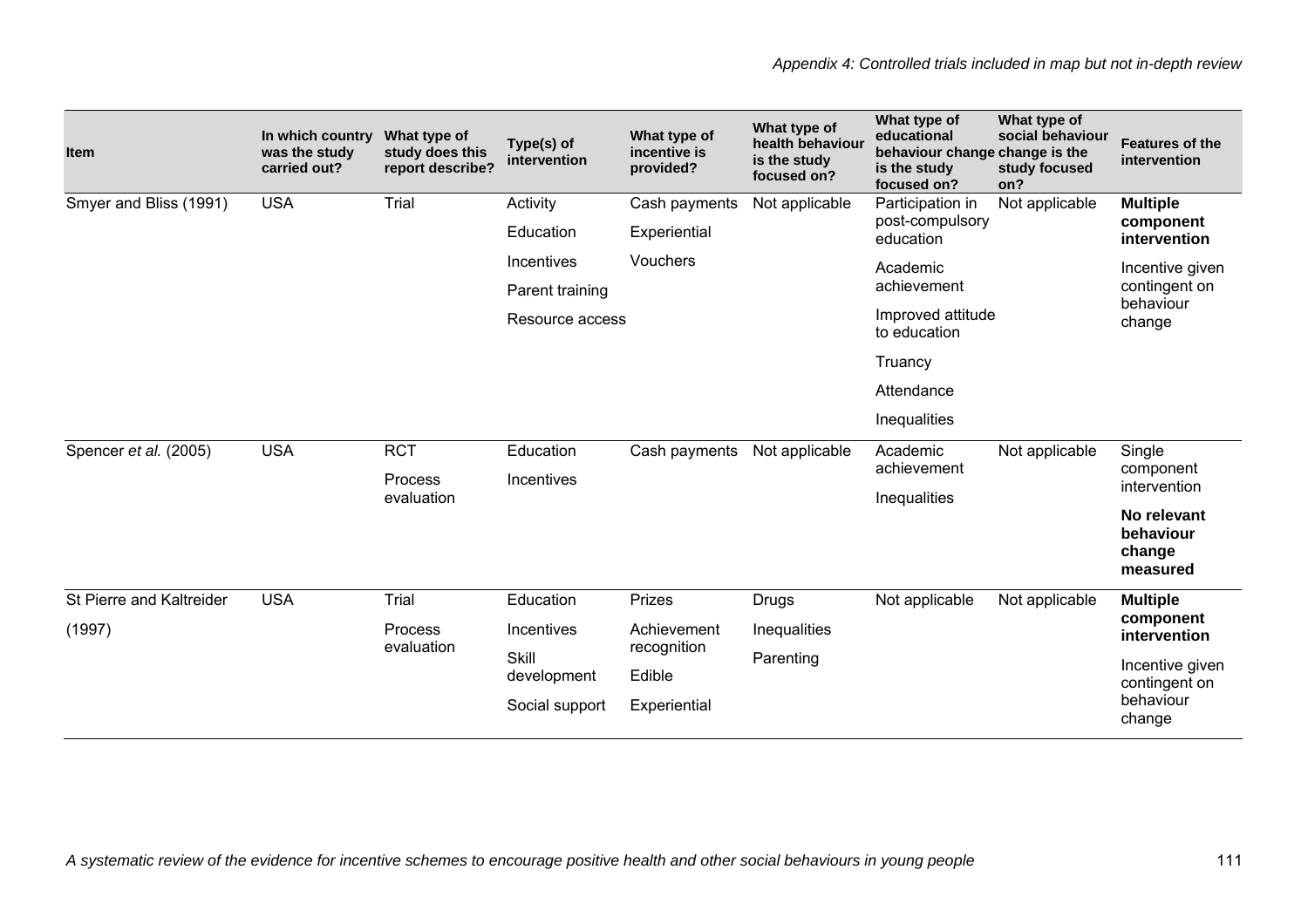| Item                | In which country<br>was the study<br>carried out? | What type of<br>study does this<br>report describe? | Type(s) of<br>intervention | What type of<br>incentive is<br>provided? | What type of<br>health behaviour<br>is the study<br>focused on? | What type of<br>educational<br>behaviour change change is the<br>is the study<br>focused on? | What type of<br>social behaviour<br>study focused<br>on? | <b>Features of the</b><br>intervention                  |
|---------------------|---------------------------------------------------|-----------------------------------------------------|----------------------------|-------------------------------------------|-----------------------------------------------------------------|----------------------------------------------------------------------------------------------|----------------------------------------------------------|---------------------------------------------------------|
| Veerkamp (2002)     | <b>USA</b>                                        | Trial<br>Process                                    | Education<br>Incentives    | Raffle/lottery                            | Not applicable                                                  | Academic<br>achievement                                                                      | Not applicable                                           | Single or dual<br>component<br>intervention             |
|                     |                                                   | evaluation                                          |                            |                                           |                                                                 |                                                                                              |                                                          | Incentive given<br>contingent on<br>behaviour<br>change |
|                     |                                                   |                                                     |                            |                                           |                                                                 |                                                                                              |                                                          | No relevant<br>behaviour<br>change<br>measured          |
| Wolfe et al. (1986) | <b>USA</b>                                        | Trial                                               | Education<br>Incentives    | Achievement<br>recognition                | Not applicable                                                  | Academic<br>achievement                                                                      | Not applicable                                           | Single or dual<br>component                             |
|                     |                                                   |                                                     |                            | Gifts                                     |                                                                 |                                                                                              |                                                          | intervention                                            |
|                     |                                                   |                                                     |                            |                                           |                                                                 |                                                                                              |                                                          | Incentive given<br>contingent on<br>behaviour<br>change |
|                     |                                                   |                                                     |                            |                                           |                                                                 |                                                                                              |                                                          | No relevant<br>behaviour<br>change<br>measured          |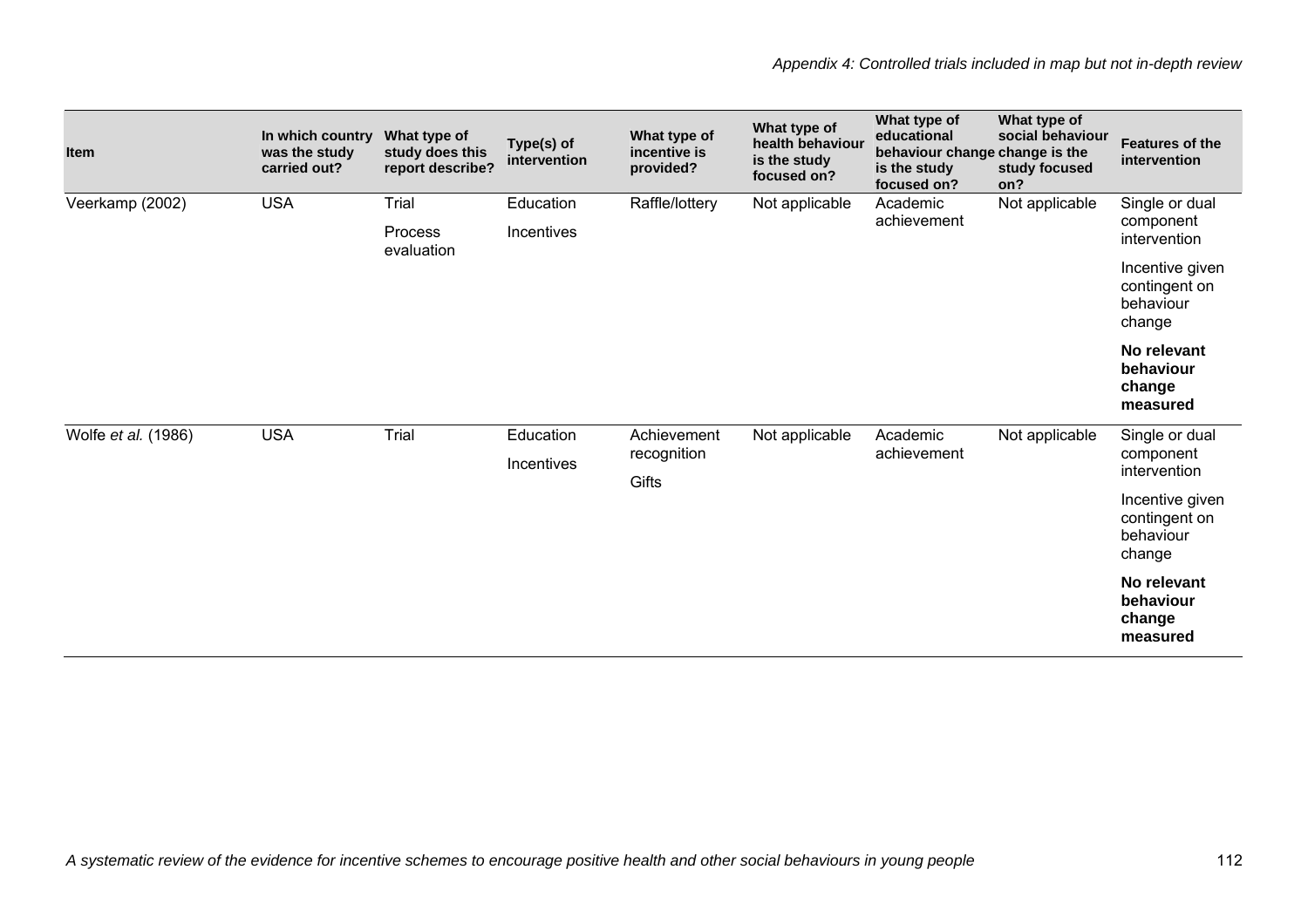| <b>Item</b>            | In which country<br>was the study<br>carried out? | What type of<br>study does this<br>report describe? | Type(s) of<br>intervention | What type of<br>incentive is<br>provided? | What type of<br>health behaviour<br>is the study<br>focused on? | What type of<br>educational<br>behaviour change change is the<br>is the study<br>focused on? | What type of<br>social behaviour<br>study focused<br>on? | <b>Features of the</b><br>intervention                  |
|------------------------|---------------------------------------------------|-----------------------------------------------------|----------------------------|-------------------------------------------|-----------------------------------------------------------------|----------------------------------------------------------------------------------------------|----------------------------------------------------------|---------------------------------------------------------|
| Yueh and Alessi (1988) | <b>USA</b>                                        | Trial                                               | Education                  | Gifts                                     | Education                                                       | Academic<br>achievement                                                                      | n/a                                                      | Single or dual                                          |
|                        |                                                   |                                                     | Incentives                 |                                           | system                                                          |                                                                                              | component<br>intervention                                |                                                         |
|                        |                                                   |                                                     | Social support             |                                           |                                                                 |                                                                                              |                                                          | Incentive given<br>contingent on<br>behaviour<br>change |
|                        |                                                   |                                                     |                            |                                           |                                                                 |                                                                                              |                                                          | No relevant<br>behaviour<br>change<br>measured          |